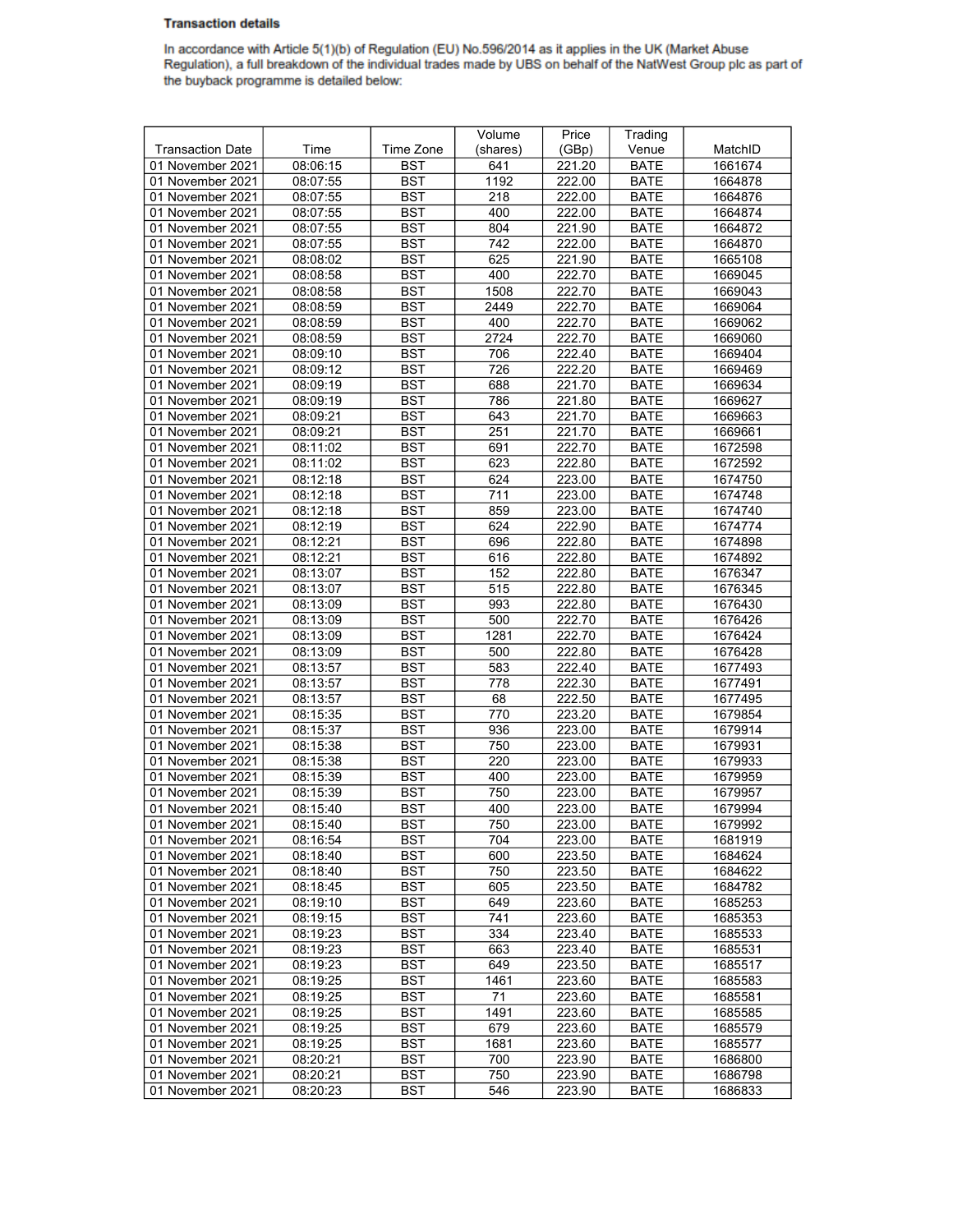| 01 November 2021 | 08:20:23             | <b>BST</b> | 750  | 223.90           | <b>BATE</b>                | 1686831            |
|------------------|----------------------|------------|------|------------------|----------------------------|--------------------|
| 01 November 2021 | 08:22:31             | BST        | 645  | 223.70           | <b>BATE</b>                | 1689727            |
| 01 November 2021 | 08:22:31             | <b>BST</b> | 656  | 223.70           | <b>BATE</b>                | 1689721            |
| 01 November 2021 | 08:22:37             | <b>BST</b> | 750  | 223.50           | <b>BATE</b>                | 1689866            |
| 01 November 2021 | 08:23:00             | <b>BST</b> | 3073 | 223.80           | <b>BATE</b>                | 1690224            |
| 01 November 2021 | 08:23:02             | <b>BST</b> | 800  | 223.80           | <b>BATE</b>                | 1690255            |
| 01 November 2021 | 08:23:02             | <b>BST</b> | 750  | 223.80           | <b>BATE</b>                | 1690257            |
| 01 November 2021 | 08:23:02             | <b>BST</b> | 90   | 223.80           | <b>BATE</b>                | 1690259            |
| 01 November 2021 | 08:24:55             | <b>BST</b> | 324  | 224.00           | <b>BATE</b>                | 1692970            |
| 01 November 2021 | 08:24:55             | <b>BST</b> | 750  | 224.00           | <b>BATE</b>                | 1692966            |
| 01 November 2021 | 08:24:55             | <b>BST</b> | 476  | 224.00           | <b>BATE</b>                | 1692968            |
| 01 November 2021 | 08:25:38             | <b>BST</b> | 667  | 223.90           | <b>BATE</b>                | 1694224            |
| 01 November 2021 | 08:25:43             | <b>BST</b> | 663  | 223.90           | <b>BATE</b>                | 1694390            |
| 01 November 2021 | 08:25:43             | <b>BST</b> | 750  | 223.90           | <b>BATE</b>                | 1694367            |
| 01 November 2021 | 08:26:19             | <b>BST</b> | 637  | 223.70           | <b>BATE</b>                | 1695302            |
| 01 November 2021 | 08:26:25             | <b>BST</b> | 3211 | 223.90           | <b>BATE</b>                | 1695402            |
| 01 November 2021 | 08:26:41             | <b>BST</b> | 750  | 224.00           | <b>BATE</b>                | 1695716            |
| 01 November 2021 | 08:26:42             | <b>BST</b> | 448  | 224.00           | <b>BATE</b>                | 1695733            |
| 01 November 2021 |                      | <b>BST</b> | 750  |                  |                            |                    |
| 01 November 2021 | 08:26:42<br>08:26:51 | <b>BST</b> | 705  | 224.00           | <b>BATE</b><br><b>BATE</b> | 1695731<br>1695906 |
|                  |                      |            |      | 223.80<br>223.70 |                            |                    |
| 01 November 2021 | 08:27:11             | <b>BST</b> | 610  |                  | <b>BATE</b>                | 1696390            |
| 01 November 2021 | 08:27:18             | <b>BST</b> | 174  | 223.70           | <b>BATE</b>                | 1696520            |
| 01 November 2021 | 08:27:19             | <b>BST</b> | 750  | 223.70           | <b>BATE</b>                | 1696553            |
| 01 November 2021 | 08:27:28             | <b>BST</b> | 750  | 223.70           | <b>BATE</b>                | 1696678            |
| 01 November 2021 | 08:29:05             | <b>BST</b> | 1000 | 224.10           | <b>BATE</b>                | 1698644            |
| 01 November 2021 | 08:29:05             | <b>BST</b> | 750  | 224.10           | <b>BATE</b>                | 1698642            |
| 01 November 2021 | 08:29:05             | <b>BST</b> | 796  | 224.10           | <b>BATE</b>                | 1698637            |
| 01 November 2021 | 08:29:05             | <b>BST</b> | 204  | 224.10           | <b>BATE</b>                | 1698635            |
| 01 November 2021 | 08:29:05             | <b>BST</b> | 750  | 224.10           | <b>BATE</b>                | 1698633            |
| 01 November 2021 | 08:29:10             | <b>BST</b> | 1000 | 224.20           | <b>BATE</b>                | 1698732            |
| 01 November 2021 | 08:29:10             | <b>BST</b> | 750  | 224.20           | <b>BATE</b>                | 1698730            |
| 01 November 2021 | 08:29:25             | <b>BST</b> | 900  | 224.20           | <b>BATE</b>                | 1699026            |
| 01 November 2021 | 08:29:25             | <b>BST</b> | 750  | 224.20           | <b>BATE</b>                | 1699028            |
| 01 November 2021 | 08:29:25             | <b>BST</b> | 532  | 224.10           | <b>BATE</b>                | 1699020            |
| 01 November 2021 | 08:30:11             | <b>BST</b> | 842  | 224.20           | <b>BATE</b>                | 1700178            |
| 01 November 2021 | 08:30:24             | <b>BST</b> | 680  | 224.20           | <b>BATE</b>                | 1700449            |
| 01 November 2021 | 08:33:43             | <b>BST</b> | 398  | 224.60           | <b>BATE</b>                | 1704536            |
| 01 November 2021 | 08:33:43             | <b>BST</b> | 750  | 224.60           | <b>BATE</b>                | 1704534            |
| 01 November 2021 | 08:33:48             | <b>BST</b> | 750  | 224.60           | <b>BATE</b>                | 1704642            |
| 01 November 2021 | 08:33:49             | <b>BST</b> | 651  | 224.60           | <b>BATE</b>                | 1704671            |
| 01 November 2021 | 08:34:26             | <b>BST</b> | 745  | 224.50           | <b>BATE</b>                | 1705426            |
| 01 November 2021 | 08:35:06             | <b>BST</b> | 1100 | 224.70           | <b>BATE</b>                | 1706296            |
| 01 November 2021 | 08:35:06             | <b>BST</b> | 750  | 224.70           | <b>BATE</b>                | 1706293            |
| 01 November 2021 | 08:35:39             | <b>BST</b> | 613  | 224.70           | <b>BATE</b>                | 1707129            |
| 01 November 2021 | 08:35:39             | <b>BST</b> | 462  | 224.70           | <b>BATE</b>                | 1707127            |
| 01 November 2021 | 08:35:39             | BST        | 842  | 224.60           | <b>BATE</b>                | 1707115            |
| 01 November 2021 | 08:35:39             | <b>BST</b> | 750  | 224.70           | BATE                       | 1707123            |
| 01 November 2021 | 08:35:39             | <b>BST</b> | 638  | 224.70           | <b>BATE</b>                | 1707125            |
| 01 November 2021 | 08:38:42             | BST        | 1690 | 224.80           | <b>BATE</b>                | 1711635            |
| 01 November 2021 | 08:38:42             | <b>BST</b> | 750  | 224.80           | <b>BATE</b>                | 1711637            |
| 01 November 2021 | 08:38:44             | <b>BST</b> | 1707 | 224.80           | <b>BATE</b>                | 1711655            |
| 01 November 2021 | 08:38:54             | BST        | 635  | 224.80           | <b>BATE</b>                | 1711908            |
| 01 November 2021 | 08:39:01             | <b>BST</b> | 1357 | 224.70           | <b>BATE</b>                | 1712176            |
| 01 November 2021 | 08:39:01             | <b>BST</b> | 439  | 224.70           | <b>BATE</b>                | 1712178            |
| 01 November 2021 | 08:39:03             | <b>BST</b> | 722  | 224.70           | <b>BATE</b>                | 1712252            |
| 01 November 2021 | 08:39:36             | <b>BST</b> | 712  | 224.60           | <b>BATE</b>                | 1712994            |
| 01 November 2021 | 08:39:38             | <b>BST</b> | 750  | 224.30           | <b>BATE</b>                | 1713054            |
| 01 November 2021 | 08:39:38             | <b>BST</b> | 750  | 224.30           | <b>BATE</b>                | 1713052            |
| 01 November 2021 | 08:39:38             | <b>BST</b> | 695  | 224.30           | <b>BATE</b>                | 1713043            |
| 01 November 2021 | 08:39:39             | <b>BST</b> | 724  | 224.20           | <b>BATE</b>                | 1713091            |
| 01 November 2021 | 08:39:59             | BST        | 1100 | 224.50           | BATE                       | 1713465            |
| 01 November 2021 | 08:39:59             | <b>BST</b> | 750  | 224.50           | <b>BATE</b>                | 1713463            |
| 01 November 2021 | 08:41:23             | <b>BST</b> | 731  | 224.60           | <b>BATE</b>                | 1715813            |
|                  |                      |            |      |                  |                            |                    |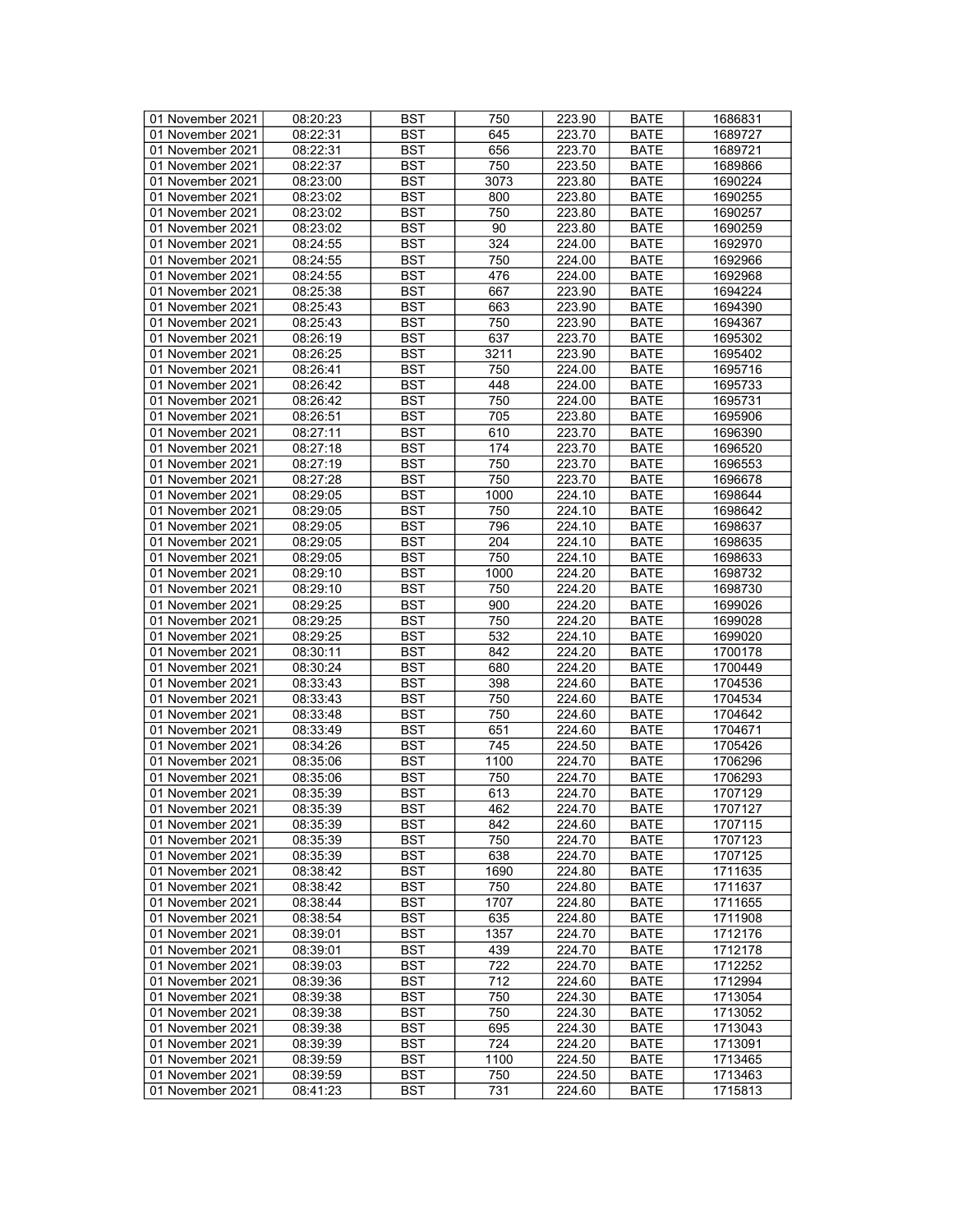| 01 November 2021 | 08:41:25 | <b>BST</b> | 795  | 224.40 | <b>BATE</b> | 1715868 |
|------------------|----------|------------|------|--------|-------------|---------|
| 01 November 2021 | 08:41:25 | BST        | 893  | 224.40 | <b>BATE</b> | 1715870 |
| 01 November 2021 | 08:41:28 | <b>BST</b> | 606  | 224.40 | <b>BATE</b> | 1715947 |
|                  |          |            |      |        |             |         |
| 01 November 2021 | 08:41:28 | <b>BST</b> | 900  | 224.40 | <b>BATE</b> | 1715945 |
| 01 November 2021 | 08:41:28 | <b>BST</b> | 750  | 224.40 | <b>BATE</b> | 1715943 |
| 01 November 2021 | 08:42:58 | <b>BST</b> | 475  | 224.40 | <b>BATE</b> | 1718348 |
| 01 November 2021 | 08:42:58 | <b>BST</b> | 525  | 224.40 | <b>BATE</b> | 1718346 |
| 01 November 2021 | 08:42:58 | <b>BST</b> | 750  | 224.40 | <b>BATE</b> | 1718344 |
| 01 November 2021 | 08:42:58 | <b>BST</b> | 1100 | 224.40 | <b>BATE</b> | 1718328 |
| 01 November 2021 | 08:43:45 | <b>BST</b> | 636  | 224.40 | <b>BATE</b> | 1719503 |
| 01 November 2021 | 08:43:45 | <b>BST</b> | 86   | 224.40 | <b>BATE</b> | 1719501 |
| 01 November 2021 | 08:45:43 | <b>BST</b> | 750  | 224.80 | <b>BATE</b> | 1722336 |
| 01 November 2021 | 08:45:43 | <b>BST</b> | 750  | 224.80 | <b>BATE</b> | 1722333 |
| 01 November 2021 | 08:45:43 | <b>BST</b> | 750  | 224.80 | <b>BATE</b> | 1722323 |
| 01 November 2021 | 08:45:44 | <b>BST</b> | 676  | 224.80 | <b>BATE</b> | 1722340 |
|                  |          |            |      |        |             |         |
| 01 November 2021 | 08:46:22 | <b>BST</b> | 1100 | 224.80 | <b>BATE</b> | 1723163 |
| 01 November 2021 | 08:46:22 | <b>BST</b> | 750  | 224.80 | <b>BATE</b> | 1723161 |
| 01 November 2021 | 08:46:26 | <b>BST</b> | 303  | 224.80 | <b>BATE</b> | 1723243 |
| 01 November 2021 | 08:46:26 | <b>BST</b> | 797  | 224.80 | <b>BATE</b> | 1723241 |
| 01 November 2021 | 08:46:26 | <b>BST</b> | 750  | 224.80 | <b>BATE</b> | 1723239 |
| 01 November 2021 | 08:46:36 | <b>BST</b> | 1125 | 224.70 | <b>BATE</b> | 1723510 |
| 01 November 2021 | 08:46:36 | <b>BST</b> | 672  | 224.70 | <b>BATE</b> | 1723504 |
| 01 November 2021 | 08:47:09 | <b>BST</b> | 377  | 225.10 | <b>BATE</b> | 1724257 |
| 01 November 2021 | 08:47:09 | <b>BST</b> | 1426 | 225.10 | <b>BATE</b> | 1724255 |
| 01 November 2021 | 08:47:09 | <b>BST</b> | 750  | 225.10 | <b>BATE</b> | 1724253 |
| 01 November 2021 | 08:47:09 | <b>BST</b> | 750  | 225.10 | <b>BATE</b> | 1724247 |
| 01 November 2021 | 08:47:09 | <b>BST</b> | 1740 | 225.10 | BATE        | 1724245 |
| 01 November 2021 | 08:47:15 | <b>BST</b> | 16   | 225.20 | <b>BATE</b> | 1724377 |
| 01 November 2021 | 08:47:15 | <b>BST</b> | 750  | 225.20 | <b>BATE</b> | 1724375 |
| 01 November 2021 | 08:47:19 | <b>BST</b> | 1000 | 225.30 | <b>BATE</b> | 1724479 |
|                  |          |            |      |        |             |         |
| 01 November 2021 | 08:47:43 | <b>BST</b> | 752  | 225.30 | <b>BATE</b> | 1724896 |
| 01 November 2021 | 08:47:43 | <b>BST</b> | 144  | 225.30 | <b>BATE</b> | 1724894 |
| 01 November 2021 | 08:47:43 | <b>BST</b> | 1382 | 225.30 | <b>BATE</b> | 1724892 |
| 01 November 2021 | 08:48:12 | <b>BST</b> | 248  | 225.20 | <b>BATE</b> | 1725599 |
| 01 November 2021 | 08:48:12 | <b>BST</b> | 750  | 225.20 | <b>BATE</b> | 1725597 |
| 01 November 2021 | 08:48:55 | <b>BST</b> | 118  | 225.50 | <b>BATE</b> | 1726397 |
| 01 November 2021 | 08:48:55 | <b>BST</b> | 118  | 225.50 | <b>BATE</b> | 1726393 |
| 01 November 2021 | 08:48:55 | <b>BST</b> | 118  | 225.50 | <b>BATE</b> | 1726395 |
| 01 November 2021 | 08:48:55 | <b>BST</b> | 750  | 225.50 | <b>BATE</b> | 1726391 |
| 01 November 2021 | 08:48:55 | <b>BST</b> | 118  | 225.50 | <b>BATE</b> | 1726399 |
| 01 November 2021 | 08:48:55 | <b>BST</b> | 118  | 225.50 | <b>BATE</b> | 1726401 |
| 01 November 2021 | 08:48:55 | <b>BST</b> | 118  | 225.50 | <b>BATE</b> | 1726403 |
| 01 November 2021 | 08:48:55 | <b>BST</b> | 89   | 225.50 | <b>BATE</b> | 1726405 |
| 01 November 2021 | 08:48:55 | <b>BST</b> | 118  | 225.50 | <b>BATE</b> | 1726389 |
| 01 November 2021 | 08:49:52 | <b>BST</b> | 750  | 225.20 | <b>BATE</b> | 1727350 |
| 01 November 2021 | 08:49:52 | BST        | 1100 | 225.20 | <b>BATE</b> | 1727352 |
| 01 November 2021 | 08:51:02 | <b>BST</b> | 750  | 225.30 | BATE        | 1729428 |
| 01 November 2021 | 08:51:02 | <b>BST</b> | 750  | 225.30 | <b>BATE</b> | 1729407 |
| 01 November 2021 | 08:51:02 | <b>BST</b> | 131  | 225.30 | <b>BATE</b> | 1729402 |
| 01 November 2021 | 08:51:04 | <b>BST</b> | 750  | 225.30 | <b>BATE</b> | 1729496 |
|                  |          |            |      |        |             |         |
| 01 November 2021 | 08:51:45 | <b>BST</b> | 750  | 225.50 | <b>BATE</b> | 1730504 |
| 01 November 2021 | 08:52:33 | BST        | 621  | 225.30 | <b>BATE</b> | 1731432 |
| 01 November 2021 | 08:53:28 | <b>BST</b> | 712  | 225.10 | <b>BATE</b> | 1732419 |
| 01 November 2021 | 08:53:28 | <b>BST</b> | 123  | 225.10 | <b>BATE</b> | 1732417 |
| 01 November 2021 | 08:53:28 | <b>BST</b> | 760  | 225.10 | <b>BATE</b> | 1732415 |
| 01 November 2021 | 08:53:49 | BST        | 682  | 225.10 | <b>BATE</b> | 1732787 |
| 01 November 2021 | 08:56:05 | <b>BST</b> | 692  | 225.10 | <b>BATE</b> | 1735594 |
| 01 November 2021 | 08:56:05 | BST        | 1416 | 225.10 | <b>BATE</b> | 1735592 |
| 01 November 2021 | 08:56:05 | <b>BST</b> | 730  | 225.10 | <b>BATE</b> | 1735577 |
| 01 November 2021 | 08:56:27 | <b>BST</b> | 504  | 224.90 | <b>BATE</b> | 1735945 |
| 01 November 2021 | 08:56:27 | BST        | 109  | 224.90 | BATE        | 1735939 |
| 01 November 2021 | 08:56:48 | <b>BST</b> | 1000 | 224.90 | <b>BATE</b> | 1736528 |
| 01 November 2021 | 08:57:08 | BST        | 70   | 224.90 | <b>BATE</b> | 1736962 |
|                  |          |            |      |        |             |         |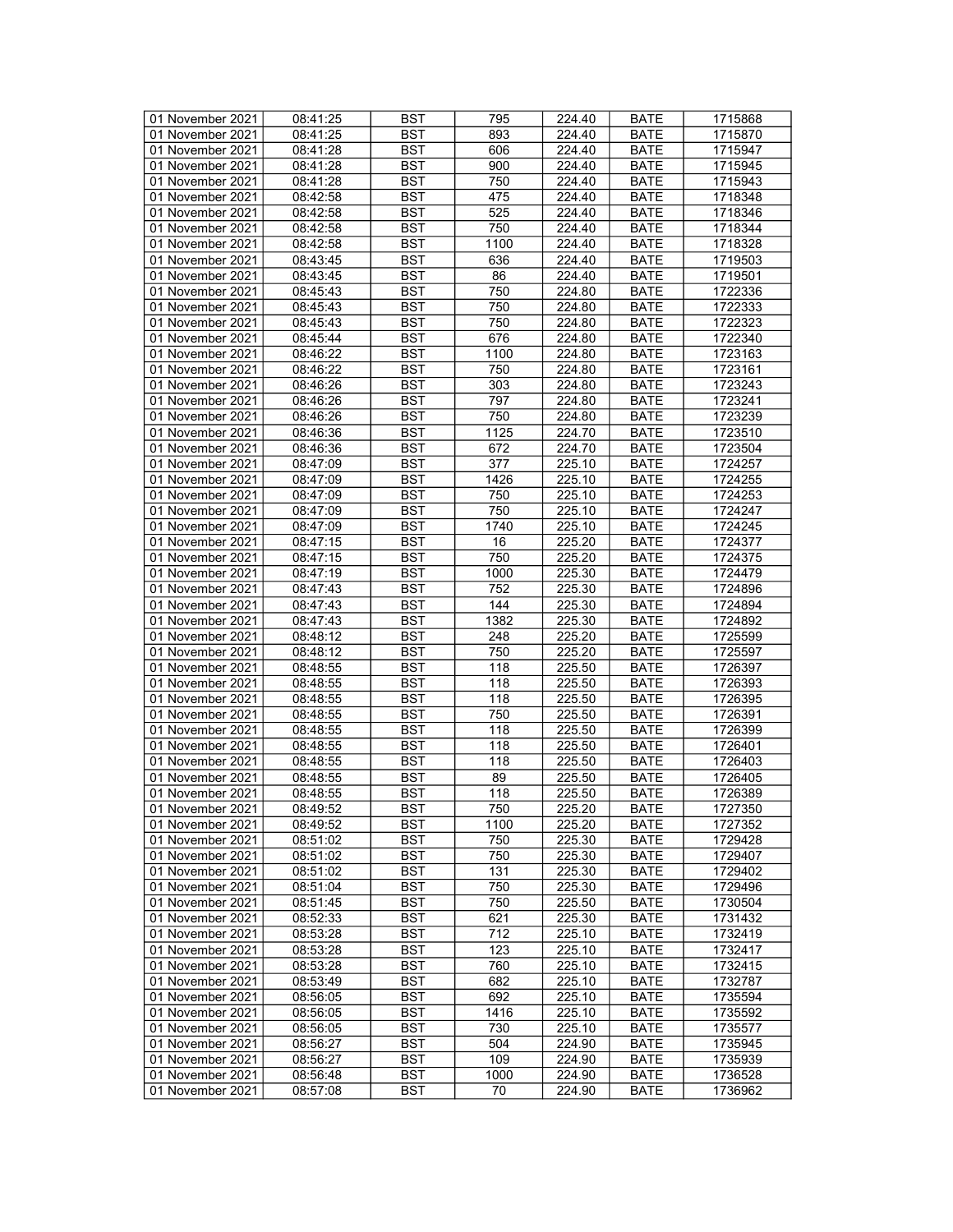| 01 November 2021 | 08:57:08 | <b>BST</b> | 750  | 224.90              | <b>BATE</b> | 1736960 |
|------------------|----------|------------|------|---------------------|-------------|---------|
| 01 November 2021 | 08:58:18 | BST        | 742  | $\overline{224.70}$ | <b>BATE</b> | 1738413 |
| 01 November 2021 | 08:58:35 | <b>BST</b> | 804  | 224.60              | <b>BATE</b> | 1738712 |
| 01 November 2021 | 08:58:35 | <b>BST</b> | 272  | 224.60              | <b>BATE</b> | 1738710 |
| 01 November 2021 | 08:58:35 | <b>BST</b> | 1000 | 224.60              | <b>BATE</b> | 1738708 |
| 01 November 2021 | 08:58:54 | <b>BST</b> | 603  | 224.30              | <b>BATE</b> | 1738985 |
| 01 November 2021 | 08:59:43 | <b>BST</b> | 1193 | 224.50              | <b>BATE</b> | 1740100 |
|                  | 09:01:20 | <b>BST</b> | 209  | 224.60              |             | 1741858 |
| 01 November 2021 |          |            |      |                     | <b>BATE</b> |         |
| 01 November 2021 | 09:01:20 | <b>BST</b> | 902  | 224.60              | <b>BATE</b> | 1741856 |
| 01 November 2021 | 09:02:08 | <b>BST</b> | 684  | 224.10              | <b>BATE</b> | 1742893 |
| 01 November 2021 | 09:02:11 | <b>BST</b> | 712  | 224.10              | <b>BATE</b> | 1742951 |
| 01 November 2021 | 09:02:11 | <b>BST</b> | 750  | 224.10              | <b>BATE</b> | 1742949 |
| 01 November 2021 | 09:02:45 | <b>BST</b> | 750  | 224.10              | <b>BATE</b> | 1743595 |
| 01 November 2021 | 09:02:45 | <b>BST</b> | 900  | 224.10              | <b>BATE</b> | 1743597 |
| 01 November 2021 | 09:02:53 | <b>BST</b> | 8    | 224.20              | <b>BATE</b> | 1743722 |
| 01 November 2021 | 09:02:53 | <b>BST</b> | 101  | 224.20              | <b>BATE</b> | 1743720 |
| 01 November 2021 | 09:02:53 | <b>BST</b> | 101  | 224.20              | <b>BATE</b> | 1743718 |
| 01 November 2021 | 09:02:53 | <b>BST</b> | 101  | 224.20              | <b>BATE</b> | 1743716 |
| 01 November 2021 | 09:02:53 | <b>BST</b> | 101  | 224.20              | <b>BATE</b> | 1743714 |
| 01 November 2021 | 09:02:53 | <b>BST</b> | 101  | 224.20              | <b>BATE</b> | 1743712 |
| 01 November 2021 | 09:02:53 | <b>BST</b> | 101  | 224.20              | <b>BATE</b> | 1743710 |
| 01 November 2021 | 09:02:53 | <b>BST</b> | 750  | 224.20              | <b>BATE</b> | 1743708 |
| 01 November 2021 | 09:02:53 | <b>BST</b> | 378  | 224.20              | <b>BATE</b> | 1743706 |
| 01 November 2021 | 09:02:53 | <b>BST</b> | 10   | 224.20              | <b>BATE</b> | 1743704 |
| 01 November 2021 | 09:02:55 | <b>BST</b> | 11   | 224.20              | <b>BATE</b> | 1743808 |
| 01 November 2021 | 09:02:55 | <b>BST</b> | 101  | 224.20              | <b>BATE</b> | 1743806 |
| 01 November 2021 | 09:02:55 | <b>BST</b> | 101  | 224.20              | <b>BATE</b> | 1743804 |
|                  |          | <b>BST</b> | 101  | 224.20              |             | 1743802 |
| 01 November 2021 | 09:02:55 |            |      |                     | <b>BATE</b> |         |
| 01 November 2021 | 09:02:55 | <b>BST</b> | 101  | 224.20              | <b>BATE</b> | 1743800 |
| 01 November 2021 | 09:02:55 | <b>BST</b> | 101  | 224.20              | <b>BATE</b> | 1743798 |
| 01 November 2021 | 09:02:55 | <b>BST</b> | 101  | 224.20              | <b>BATE</b> | 1743796 |
| 01 November 2021 | 09:02:55 | <b>BST</b> | 101  | 224.20              | <b>BATE</b> | 1743788 |
| 01 November 2021 | 09:02:55 | <b>BST</b> | 900  | 224.20              | <b>BATE</b> | 1743790 |
| 01 November 2021 | 09:02:55 | <b>BST</b> | 750  | 224.20              | <b>BATE</b> | 1743792 |
| 01 November 2021 | 09:02:55 | <b>BST</b> | 101  | 224.20              | <b>BATE</b> | 1743794 |
| 01 November 2021 | 09:02:55 | <b>BST</b> | 70   | 224.20              | <b>BATE</b> | 1743786 |
| 01 November 2021 | 09:02:55 | <b>BST</b> | 101  | 224.20              | <b>BATE</b> | 1743784 |
| 01 November 2021 | 09:02:55 | <b>BST</b> | 101  | 224.20              | <b>BATE</b> | 1743782 |
| 01 November 2021 | 09:02:55 | <b>BST</b> | 750  | 224.20              | <b>BATE</b> | 1743780 |
| 01 November 2021 | 09:02:55 | <b>BST</b> | 62   | 224.20              | <b>BATE</b> | 1743778 |
| 01 November 2021 | 09:02:55 | <b>BST</b> | 101  | 224.20              | <b>BATE</b> | 1743776 |
| 01 November 2021 | 09:02:55 | <b>BST</b> | 5    | 224.20              | <b>BATE</b> | 1743773 |
| 01 November 2021 | 09:02:55 | <b>BST</b> | 101  | 224.20              | <b>BATE</b> | 1743771 |
| 01 November 2021 | 09:02:55 | <b>BST</b> | 101  | 224.20              | <b>BATE</b> | 1743769 |
| 01 November 2021 | 09:02:55 | <b>BST</b> | 668  | 224.20              | <b>BATE</b> | 1743751 |
| 01 November 2021 | 09:02:55 | BST        | 750  | 224.20              | <b>BATE</b> | 1743753 |
| 01 November 2021 | 09:02:55 | <b>BST</b> | 101  | 224.20              | <b>BATE</b> | 1743755 |
| 01 November 2021 | 09:02:55 | <b>BST</b> | 101  | 224.20              | <b>BATE</b> | 1743759 |
| 01 November 2021 | 09:02:55 | <b>BST</b> | 101  | 224.20              | <b>BATE</b> | 1743757 |
| 01 November 2021 | 09:02:55 | <b>BST</b> | 101  | 224.20              | <b>BATE</b> | 1743761 |
| 01 November 2021 | 09:02:55 | <b>BST</b> | 101  | 224.20              | <b>BATE</b> | 1743765 |
|                  |          |            |      |                     |             |         |
| 01 November 2021 | 09:02:55 | BST        | 101  | 224.20              | <b>BATE</b> | 1743767 |
| 01 November 2021 | 09:02:55 | <b>BST</b> | 101  | 224.20              | <b>BATE</b> | 1743763 |
| 01 November 2021 | 09:02:55 | <b>BST</b> | 101  | 224.20              | <b>BATE</b> | 1743749 |
| 01 November 2021 | 09:04:41 | <b>BST</b> | 671  | 223.90              | <b>BATE</b> | 1746383 |
| 01 November 2021 | 09:04:41 | <b>BST</b> | 354  | 223.90              | <b>BATE</b> | 1746381 |
| 01 November 2021 | 09:05:10 | <b>BST</b> | 900  | 223.90              | <b>BATE</b> | 1746959 |
| 01 November 2021 | 09:05:10 | <b>BST</b> | 750  | 223.90              | <b>BATE</b> | 1746957 |
| 01 November 2021 | 09:05:10 | <b>BST</b> | 661  | 223.90              | <b>BATE</b> | 1746951 |
| 01 November 2021 | 09:05:15 | <b>BST</b> | 691  | 223.90              | <b>BATE</b> | 1747070 |
| 01 November 2021 | 09:06:33 | BST        | 645  | 223.90              | BATE        | 1748510 |
| 01 November 2021 | 09:06:33 | <b>BST</b> | 708  | 223.90              | <b>BATE</b> | 1748508 |
| 01 November 2021 | 09:07:26 | <b>BST</b> | 626  | 223.70              | <b>BATE</b> | 1749456 |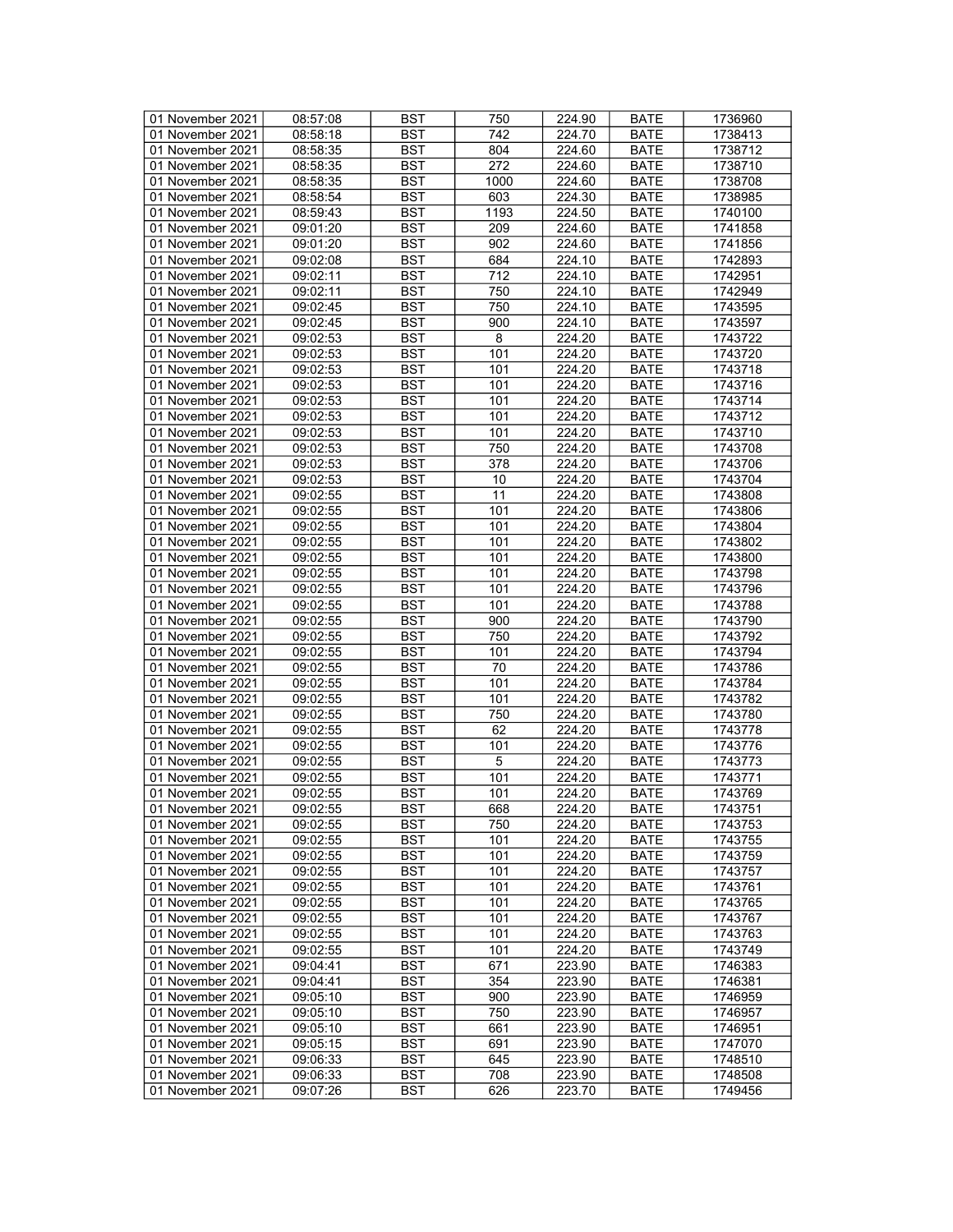| 01 November 2021 | 09:08:04 | <b>BST</b> | 1100 | 223.70           | <b>BATE</b>                | 1750206 |
|------------------|----------|------------|------|------------------|----------------------------|---------|
| 01 November 2021 | 09:08:04 | BST        | 750  | 223.70           | <b>BATE</b>                | 1750204 |
| 01 November 2021 | 09:09:22 | <b>BST</b> | 750  | 224.10           | <b>BATE</b>                | 1751652 |
| 01 November 2021 | 09:09:24 | <b>BST</b> | 1026 | 224.10           | <b>BATE</b>                | 1751714 |
| 01 November 2021 | 09:09:24 | <b>BST</b> | 750  | 224.10           | <b>BATE</b>                | 1751712 |
|                  |          |            |      |                  |                            |         |
| 01 November 2021 | 09:09:25 | <b>BST</b> | 750  | 224.10           | <b>BATE</b>                | 1751733 |
| 01 November 2021 | 09:09:25 | <b>BST</b> | 750  | 224.10           | <b>BATE</b>                | 1751729 |
| 01 November 2021 | 09:09:25 | <b>BST</b> | 945  | 224.10           | <b>BATE</b>                | 1751724 |
| 01 November 2021 | 09:09:25 | <b>BST</b> | 750  | 224.10           | <b>BATE</b>                | 1751722 |
| 01 November 2021 | 09:09:25 | <b>BST</b> | 750  | 224.10           | <b>BATE</b>                | 1751719 |
| 01 November 2021 | 09:11:03 | <b>BST</b> | 710  | 224.00           | <b>BATE</b>                | 1753565 |
| 01 November 2021 | 09:13:27 | <b>BST</b> | 223  | 224.10           | <b>BATE</b>                | 1756176 |
| 01 November 2021 | 09:13:27 | <b>BST</b> | 750  | 224.10           | <b>BATE</b>                | 1756178 |
| 01 November 2021 | 09:13:27 | <b>BST</b> | 877  | 224.10           | <b>BATE</b>                | 1756174 |
| 01 November 2021 | 09:13:27 | <b>BST</b> | 750  | 224.10           | <b>BATE</b>                | 1756172 |
| 01 November 2021 | 09:14:05 | <b>BST</b> | 165  | 224.00           | <b>BATE</b>                | 1756824 |
| 01 November 2021 | 09:14:05 | <b>BST</b> | 750  | 224.00           | <b>BATE</b>                | 1756822 |
| 01 November 2021 | 09:14:09 | <b>BST</b> | 741  | 224.00           | <b>BATE</b>                | 1756910 |
| 01 November 2021 | 09:15:55 | <b>BST</b> | 18   | 224.00           | <b>BATE</b>                | 1759021 |
| 01 November 2021 | 09:15:55 | <b>BST</b> | 44   | 224.00           | <b>BATE</b>                | 1759019 |
| 01 November 2021 | 09:15:55 | <b>BST</b> | 44   | 224.00           | <b>BATE</b>                | 1759017 |
|                  | 09:15:55 |            |      | 224.00           |                            |         |
| 01 November 2021 |          | <b>BST</b> | 44   |                  | <b>BATE</b>                | 1759015 |
| 01 November 2021 | 09:15:55 | <b>BST</b> | 44   | 224.00           | <b>BATE</b>                | 1759003 |
| 01 November 2021 | 09:15:55 | <b>BST</b> | 558  | 224.00           | <b>BATE</b>                | 1758995 |
| 01 November 2021 | 09:15:55 | <b>BST</b> | 44   | 224.00           | <b>BATE</b>                | 1758999 |
| 01 November 2021 | 09:15:55 | <b>BST</b> | 44   | 224.00           | <b>BATE</b>                | 1759001 |
| 01 November 2021 | 09:15:55 | <b>BST</b> | 44   | 224.00           | <b>BATE</b>                | 1758997 |
| 01 November 2021 | 09:15:55 | <b>BST</b> | 44   | 224.00           | <b>BATE</b>                | 1759005 |
| 01 November 2021 | 09:15:55 | <b>BST</b> | 44   | 224.00           | <b>BATE</b>                | 1759011 |
| 01 November 2021 | 09:15:55 | <b>BST</b> | 44   | 224.00           | <b>BATE</b>                | 1759013 |
| 01 November 2021 | 09:15:55 | <b>BST</b> | 44   | 224.00           | <b>BATE</b>                | 1759007 |
| 01 November 2021 | 09:15:55 | <b>BST</b> | 44   | 224.00           | <b>BATE</b>                | 1759009 |
| 01 November 2021 | 09:15:55 | <b>BST</b> | 44   | 224.00           | <b>BATE</b>                | 1758993 |
| 01 November 2021 | 09:16:35 | <b>BST</b> | 740  | 223.90           | <b>BATE</b>                | 1759901 |
| 01 November 2021 | 09:16:44 | <b>BST</b> | 1061 | 224.20           | <b>BATE</b>                | 1760149 |
| 01 November 2021 | 09:17:12 | <b>BST</b> | 640  | 224.60           | <b>BATE</b>                | 1760574 |
| 01 November 2021 | 09:17:12 | <b>BST</b> | 606  | 224.60           | <b>BATE</b>                | 1760572 |
| 01 November 2021 | 09:17:12 | <b>BST</b> | 736  | 224.60           | <b>BATE</b>                | 1760570 |
| 01 November 2021 | 09:17:12 | <b>BST</b> | 866  | 224.60           | <b>BATE</b>                | 1760568 |
| 01 November 2021 | 09:17:12 | <b>BST</b> | 533  | 224.60           | <b>BATE</b>                | 1760566 |
| 01 November 2021 | 09:17:12 | <b>BST</b> | 410  | 224.60           | <b>BATE</b>                | 1760564 |
| 01 November 2021 |          |            |      |                  |                            |         |
|                  | 09:17:12 | <b>BST</b> | 1192 | 224.60<br>224.60 | <b>BATE</b><br><b>BATE</b> | 1760557 |
| 01 November 2021 | 09:17:25 | <b>BST</b> | 721  |                  |                            | 1760874 |
| 01 November 2021 | 09:17:25 | <b>BST</b> | 696  | 224.60           | <b>BATE</b>                | 1760872 |
| 01 November 2021 | 09:17:25 | <b>BST</b> | 652  | 224.60           | <b>BATE</b>                | 1760870 |
| 01 November 2021 | 09:17:25 | BST        | 663  | 224.60           | <b>BATE</b>                | 1760868 |
| 01 November 2021 | 09:17:25 | <b>BST</b> | 749  | 224.60           | BATE                       | 1760866 |
| 01 November 2021 | 09:17:25 | <b>BST</b> | 787  | 224.60           | <b>BATE</b>                | 1760864 |
| 01 November 2021 | 09:17:36 | <b>BST</b> | 1000 | 224.60           | <b>BATE</b>                | 1761122 |
| 01 November 2021 | 09:17:36 | <b>BST</b> | 750  | 224.60           | <b>BATE</b>                | 1761120 |
| 01 November 2021 | 09:17:49 | <b>BST</b> | 750  | 224.60           | <b>BATE</b>                | 1761393 |
| 01 November 2021 | 09:17:49 | BST        | 750  | 224.60           | <b>BATE</b>                | 1761386 |
| 01 November 2021 | 09:17:49 | <b>BST</b> | 750  | 224.60           | <b>BATE</b>                | 1761383 |
| 01 November 2021 | 09:17:49 | <b>BST</b> | 750  | 224.60           | <b>BATE</b>                | 1761380 |
| 01 November 2021 | 09:17:49 | <b>BST</b> | 750  | 224.60           | <b>BATE</b>                | 1761378 |
| 01 November 2021 | 09:17:49 | <b>BST</b> | 750  | 224.60           | <b>BATE</b>                | 1761376 |
| 01 November 2021 | 09:17:49 | <b>BST</b> | 750  | 224.60           | <b>BATE</b>                | 1761374 |
| 01 November 2021 | 09:17:49 | <b>BST</b> | 1000 | 224.60           | <b>BATE</b>                | 1761372 |
| 01 November 2021 | 09:17:49 | <b>BST</b> | 750  | 224.60           | <b>BATE</b>                | 1761370 |
| 01 November 2021 | 09:18:15 | <b>BST</b> | 899  | 224.70           | <b>BATE</b>                | 1761853 |
| 01 November 2021 | 09:18:33 | BST        | 663  | 224.50           | BATE                       | 1762147 |
| 01 November 2021 | 09:19:59 | <b>BST</b> | 714  | 224.20           | <b>BATE</b>                | 1763685 |
| 01 November 2021 |          |            |      |                  |                            |         |
|                  | 09:20:57 | BST        | 138  | 224.00           | <b>BATE</b>                | 1764788 |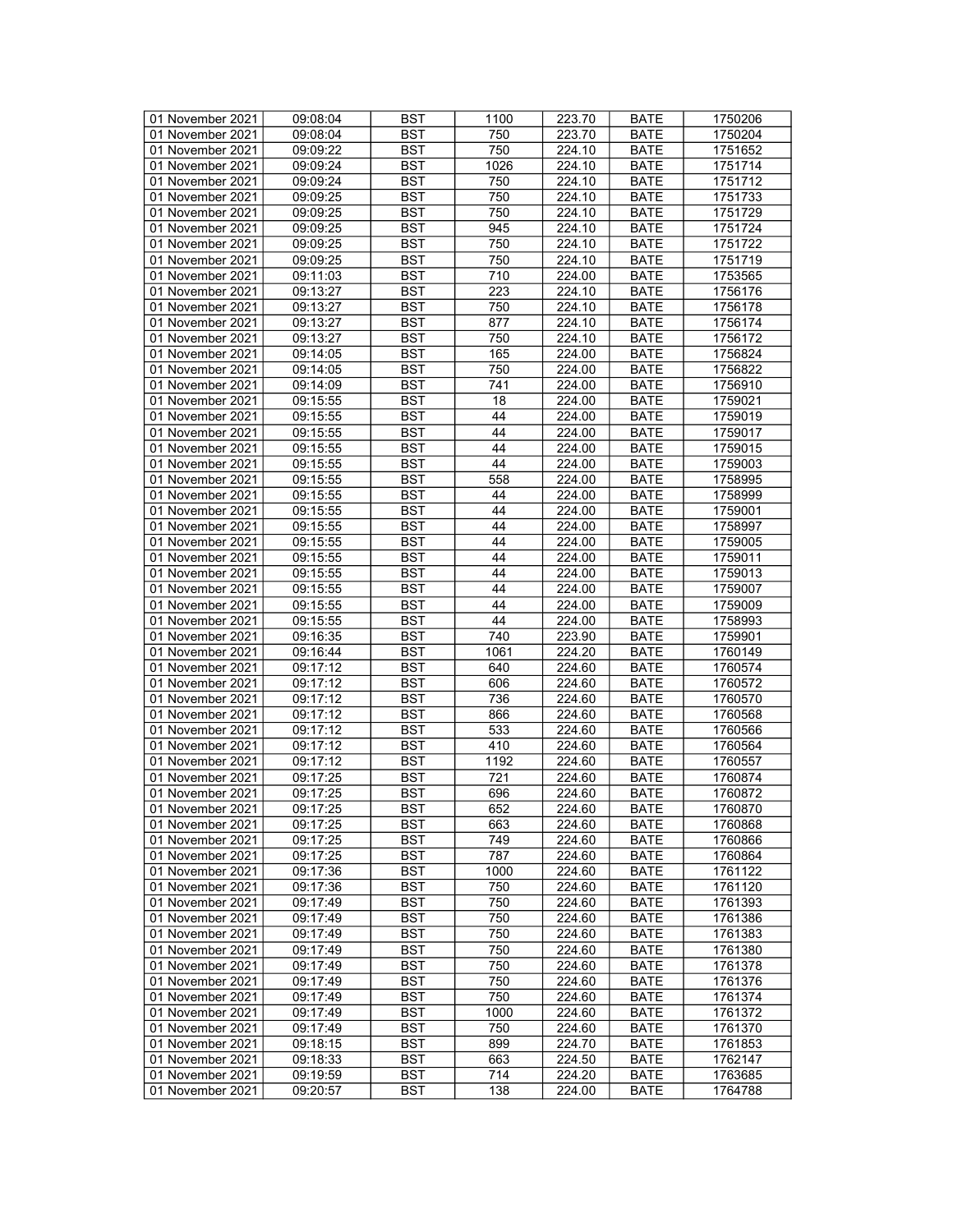| 01 November 2021 | 09:20:58 | <b>BST</b> | 569  | 224.00 | <b>BATE</b> | 1764805 |
|------------------|----------|------------|------|--------|-------------|---------|
| 01 November 2021 | 09:21:04 | BST        | 750  | 223.90 | <b>BATE</b> | 1764948 |
| 01 November 2021 | 09:21:04 | <b>BST</b> | 2168 | 223.90 | <b>BATE</b> | 1764946 |
| 01 November 2021 | 09:23:21 | <b>BST</b> | 702  | 224.20 | <b>BATE</b> | 1767713 |
| 01 November 2021 | 09:23:38 | <b>BST</b> | 750  | 224.30 | <b>BATE</b> | 1768128 |
|                  |          |            |      |        |             |         |
| 01 November 2021 | 09:23:38 | <b>BST</b> | 750  | 224.30 | <b>BATE</b> | 1768126 |
| 01 November 2021 | 09:23:38 | <b>BST</b> | 750  | 224.30 | <b>BATE</b> | 1768121 |
| 01 November 2021 | 09:23:39 | <b>BST</b> | 750  | 224.30 | <b>BATE</b> | 1768159 |
| 01 November 2021 | 09:23:39 | <b>BST</b> | 750  | 224.30 | <b>BATE</b> | 1768149 |
| 01 November 2021 | 09:23:41 | <b>BST</b> | 750  | 224.30 | <b>BATE</b> | 1768189 |
| 01 November 2021 | 09:23:57 | <b>BST</b> | 2662 | 224.30 | <b>BATE</b> | 1768424 |
| 01 November 2021 | 09:24:16 | <b>BST</b> | 602  | 224.30 | <b>BATE</b> | 1768837 |
| 01 November 2021 | 09:25:21 | <b>BST</b> | 476  | 224.20 | <b>BATE</b> | 1769890 |
| 01 November 2021 | 09:25:21 | <b>BST</b> | 409  | 224.20 | <b>BATE</b> | 1769888 |
| 01 November 2021 | 09:27:21 | <b>BST</b> | 97   | 224.10 | <b>BATE</b> | 1772115 |
| 01 November 2021 | 09:27:21 | <b>BST</b> | 707  | 224.10 | <b>BATE</b> | 1772110 |
| 01 November 2021 | 09:27:21 | <b>BST</b> | 721  | 224.10 | <b>BATE</b> | 1772098 |
| 01 November 2021 | 09:27:24 | <b>BST</b> | 750  | 224.00 | <b>BATE</b> | 1772260 |
| 01 November 2021 | 09:27:24 | <b>BST</b> | 625  | 223.90 | <b>BATE</b> | 1772258 |
| 01 November 2021 | 09:27:26 | <b>BST</b> | 709  | 224.00 | <b>BATE</b> | 1772290 |
| 01 November 2021 | 09:29:18 | <b>BST</b> | 701  | 223.70 | <b>BATE</b> | 1774226 |
|                  | 09:30:57 |            |      | 223.70 |             | 1776235 |
| 01 November 2021 |          | <b>BST</b> | 99   |        | <b>BATE</b> |         |
| 01 November 2021 | 09:30:58 | <b>BST</b> | 1907 | 223.70 | <b>BATE</b> | 1776252 |
| 01 November 2021 | 09:30:58 | <b>BST</b> | 81   | 223.70 | <b>BATE</b> | 1776237 |
| 01 November 2021 | 09:31:46 | <b>BST</b> | 672  | 223.70 | <b>BATE</b> | 1777249 |
| 01 November 2021 | 09:33:30 | <b>BST</b> | 750  | 223.50 | <b>BATE</b> | 1779222 |
| 01 November 2021 | 09:34:16 | <b>BST</b> | 958  | 223.60 | <b>BATE</b> | 1779954 |
| 01 November 2021 | 09:35:24 | <b>BST</b> | 876  | 223.40 | <b>BATE</b> | 1781350 |
| 01 November 2021 | 09:36:04 | <b>BST</b> | 894  | 223.60 | <b>BATE</b> | 1782152 |
| 01 November 2021 | 09:36:22 | <b>BST</b> | 446  | 223.60 | <b>BATE</b> | 1782531 |
| 01 November 2021 | 09:36:23 | <b>BST</b> | 614  | 223.60 | <b>BATE</b> | 1782561 |
| 01 November 2021 | 09:36:54 | <b>BST</b> | 1267 | 223.80 | <b>BATE</b> | 1783111 |
| 01 November 2021 | 09:36:54 | <b>BST</b> | 987  | 223.80 | <b>BATE</b> | 1783109 |
| 01 November 2021 | 09:36:54 | <b>BST</b> | 750  | 223.80 | <b>BATE</b> | 1783105 |
| 01 November 2021 | 09:36:54 | <b>BST</b> | 13   | 223.80 | <b>BATE</b> | 1783107 |
| 01 November 2021 | 09:36:57 | <b>BST</b> | 754  | 223.70 | <b>BATE</b> | 1783169 |
| 01 November 2021 | 09:38:58 | <b>BST</b> | 317  | 223.90 | <b>BATE</b> | 1786170 |
| 01 November 2021 | 09:38:58 | <b>BST</b> | 750  | 223.90 | <b>BATE</b> | 1786168 |
| 01 November 2021 | 09:38:58 | <b>BST</b> | 712  | 223.90 | <b>BATE</b> | 1786160 |
| 01 November 2021 | 09:39:51 | <b>BST</b> | 710  | 224.30 | <b>BATE</b> | 1787160 |
|                  |          |            |      |        |             |         |
| 01 November 2021 | 09:39:51 | <b>BST</b> | 1000 | 224.30 | <b>BATE</b> | 1787158 |
| 01 November 2021 | 09:40:02 | <b>BST</b> | 761  | 224.30 | <b>BATE</b> | 1787407 |
| 01 November 2021 | 09:40:28 | <b>BST</b> | 719  | 224.40 | <b>BATE</b> | 1787813 |
| 01 November 2021 | 09:40:32 | <b>BST</b> | 832  | 224.30 | <b>BATE</b> | 1787874 |
| 01 November 2021 | 09:40:32 | <b>BST</b> | 750  | 224.30 | <b>BATE</b> | 1787872 |
| 01 November 2021 | 09:40:42 | BST        | 604  | 224.20 | <b>BATE</b> | 1788034 |
| 01 November 2021 | 09:47:52 | <b>BST</b> | 663  | 224.80 | BATE        | 1796780 |
| 01 November 2021 | 09:47:52 | <b>BST</b> | 656  | 224.80 | <b>BATE</b> | 1796776 |
| 01 November 2021 | 09:47:55 | <b>BST</b> | 664  | 224.80 | <b>BATE</b> | 1796844 |
| 01 November 2021 | 09:47:55 | <b>BST</b> | 700  | 224.80 | <b>BATE</b> | 1796842 |
| 01 November 2021 | 09:48:23 | <b>BST</b> | 1000 | 225.00 | <b>BATE</b> | 1797539 |
| 01 November 2021 | 09:48:23 | BST        | 750  | 225.00 | <b>BATE</b> | 1797537 |
| 01 November 2021 | 09:48:23 | <b>BST</b> | 1000 | 225.00 | <b>BATE</b> | 1797533 |
| 01 November 2021 | 09:48:23 | <b>BST</b> | 750  | 225.00 | <b>BATE</b> | 1797531 |
| 01 November 2021 | 09:48:23 | <b>BST</b> | 1000 | 225.00 | <b>BATE</b> | 1797529 |
| 01 November 2021 | 09:48:23 | <b>BST</b> | 750  | 225.00 | <b>BATE</b> | 1797527 |
| 01 November 2021 | 09:51:26 | <b>BST</b> | 750  | 225.50 | <b>BATE</b> | 1801072 |
| 01 November 2021 | 09:51:27 | <b>BST</b> | 1087 | 225.50 | <b>BATE</b> | 1801108 |
|                  |          |            |      |        |             |         |
| 01 November 2021 | 09:51:35 | <b>BST</b> | 2034 | 225.50 | <b>BATE</b> | 1801295 |
| 01 November 2021 | 09:51:38 | <b>BST</b> | 2672 | 225.50 | <b>BATE</b> | 1801335 |
| 01 November 2021 | 09:51:43 | BST        | 900  | 225.50 | BATE        | 1801418 |
| 01 November 2021 | 09:51:43 | <b>BST</b> | 750  | 225.50 | <b>BATE</b> | 1801416 |
| 01 November 2021 | 09:51:44 | BST        | 661  | 225.50 | <b>BATE</b> | 1801433 |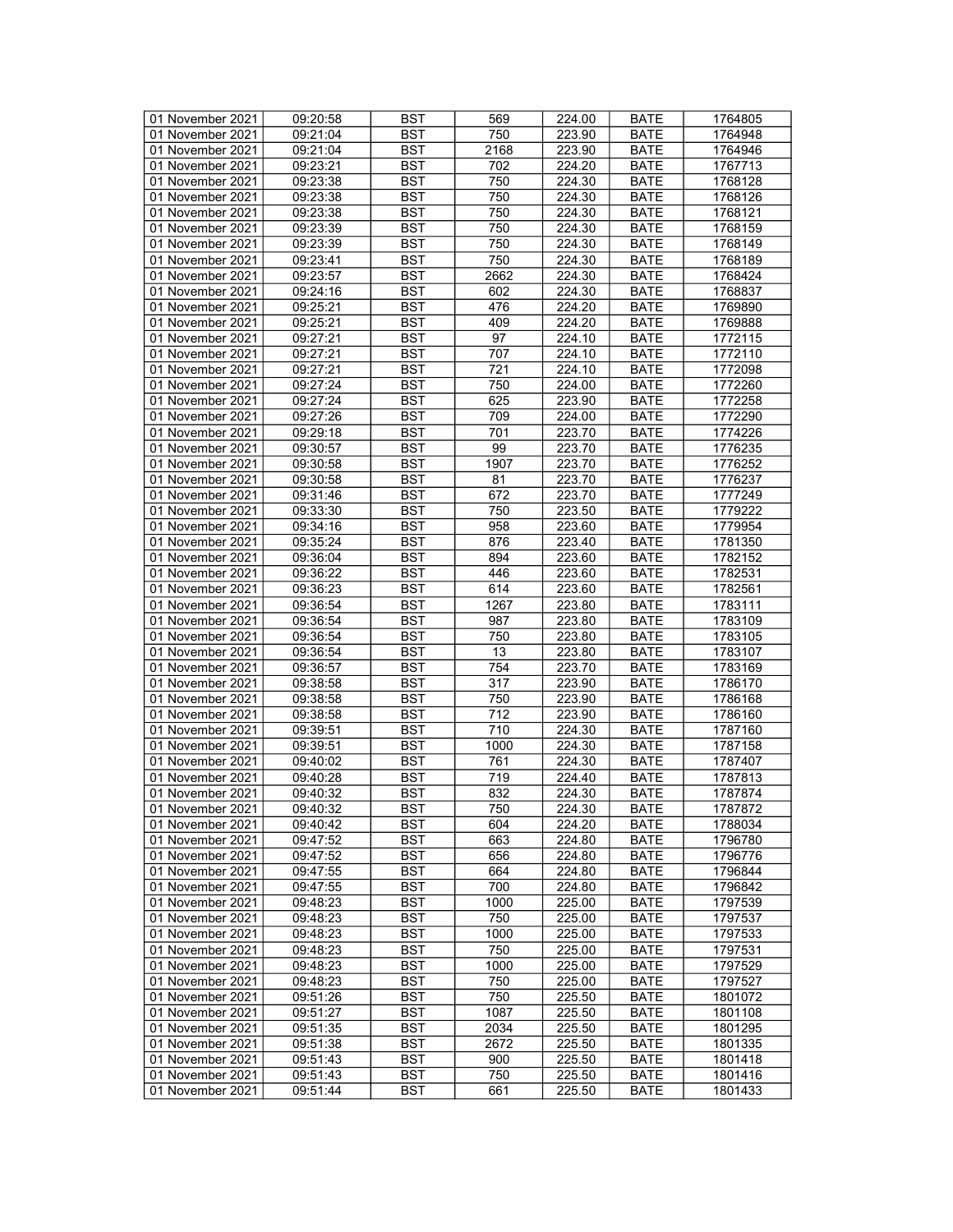| 01 November 2021 | 09:51:47 | <b>BST</b> | 713            | 225.50 | <b>BATE</b> | 1801481 |
|------------------|----------|------------|----------------|--------|-------------|---------|
| 01 November 2021 | 09:53:20 | BST        | 1041           | 225.50 | BATE        | 1803109 |
| 01 November 2021 | 09:53:20 | <b>BST</b> | 1001           | 225.50 | <b>BATE</b> | 1803107 |
| 01 November 2021 | 09:53:38 | <b>BST</b> | 992            | 225.60 | <b>BATE</b> | 1803467 |
| 01 November 2021 | 09:54:23 | <b>BST</b> | 725            | 225.40 | <b>BATE</b> | 1804296 |
| 01 November 2021 | 09:54:23 | <b>BST</b> | 841            | 225.40 | <b>BATE</b> | 1804294 |
| 01 November 2021 | 09:54:23 | <b>BST</b> | 1007           | 225.50 |             | 1804274 |
|                  |          |            |                |        | <b>BATE</b> |         |
| 01 November 2021 | 09:54:23 | <b>BST</b> | 683            | 225.60 | <b>BATE</b> | 1804272 |
| 01 November 2021 | 09:54:23 | <b>BST</b> | 750            | 225.60 | <b>BATE</b> | 1804270 |
| 01 November 2021 | 09:54:23 | <b>BST</b> | 1442           | 225.60 | <b>BATE</b> | 1804268 |
| 01 November 2021 | 09:54:23 | <b>BST</b> | 750            | 225.60 | <b>BATE</b> | 1804263 |
| 01 November 2021 | 09:54:23 | <b>BST</b> | 1414           | 225.60 | <b>BATE</b> | 1804261 |
| 01 November 2021 | 09:54:23 | <b>BST</b> | 830            | 225.60 | <b>BATE</b> | 1804259 |
| 01 November 2021 | 09:54:23 | <b>BST</b> | 270            | 225.60 | <b>BATE</b> | 1804257 |
| 01 November 2021 | 09:54:23 | <b>BST</b> | 1278           | 225.60 | <b>BATE</b> | 1804255 |
| 01 November 2021 | 09:54:23 | <b>BST</b> | 750            | 225.60 | <b>BATE</b> | 1804253 |
| 01 November 2021 | 09:54:23 | <b>BST</b> | 738            | 225.60 | <b>BATE</b> | 1804247 |
| 01 November 2021 | 09:55:10 | <b>BST</b> | 625            | 225.10 | <b>BATE</b> | 1805150 |
| 01 November 2021 | 09:55:56 | <b>BST</b> | 708            | 225.00 | <b>BATE</b> | 1805988 |
| 01 November 2021 | 09:58:41 | <b>BST</b> | 744            | 224.60 | <b>BATE</b> | 1809719 |
| 01 November 2021 | 09:58:49 | <b>BST</b> | 755            | 224.60 | <b>BATE</b> | 1810035 |
| 01 November 2021 | 09:58:49 | <b>BST</b> | 750            | 224.60 | <b>BATE</b> | 1810033 |
| 01 November 2021 | 09:58:49 | <b>BST</b> | 738            | 224.60 | <b>BATE</b> | 1810025 |
|                  |          |            |                |        |             |         |
| 01 November 2021 | 09:58:49 | <b>BST</b> | $\overline{3}$ | 224.60 | <b>BATE</b> | 1810023 |
| 01 November 2021 | 10:00:50 | <b>BST</b> | 722            | 224.50 | <b>BATE</b> | 1811558 |
| 01 November 2021 | 10:01:40 | <b>BST</b> | 648            | 224.50 | <b>BATE</b> | 1812037 |
| 01 November 2021 | 10:01:40 | <b>BST</b> | 600            | 224.50 | <b>BATE</b> | 1812035 |
| 01 November 2021 | 10:02:20 | <b>BST</b> | 768            | 224.10 | <b>BATE</b> | 1812464 |
| 01 November 2021 | 10:02:44 | <b>BST</b> | 676            | 224.00 | <b>BATE</b> | 1812746 |
| 01 November 2021 | 10:02:44 | <b>BST</b> | 1522           | 224.00 | <b>BATE</b> | 1812744 |
| 01 November 2021 | 10:05:40 | <b>BST</b> | 700            | 224.40 | <b>BATE</b> | 1814875 |
| 01 November 2021 | 10:05:41 | <b>BST</b> | 1267           | 224.40 | <b>BATE</b> | 1814889 |
| 01 November 2021 | 10:05:52 | <b>BST</b> | 532            | 224.40 | <b>BATE</b> | 1815034 |
| 01 November 2021 | 10:06:44 | <b>BST</b> | 648            | 224.50 | <b>BATE</b> | 1816001 |
| 01 November 2021 | 10:07:40 | <b>BST</b> | 750            | 224.60 | <b>BATE</b> | 1816825 |
| 01 November 2021 | 10:07:41 | <b>BST</b> | 750            | 224.60 | <b>BATE</b> | 1816840 |
| 01 November 2021 | 10:08:26 | <b>BST</b> | 344            | 224.60 | <b>BATE</b> | 1817409 |
| 01 November 2021 | 10:08:27 | <b>BST</b> | 699            | 224.60 | <b>BATE</b> | 1817424 |
| 01 November 2021 | 10:09:44 | <b>BST</b> | 744            | 224.70 | <b>BATE</b> | 1818465 |
| 01 November 2021 | 10:12:36 | <b>BST</b> | 194            | 224.70 | <b>BATE</b> | 1820512 |
| 01 November 2021 | 10:12:55 | <b>BST</b> | 387            | 224.70 | <b>BATE</b> | 1820774 |
|                  |          |            | 349            |        |             |         |
| 01 November 2021 | 10:12:55 | <b>BST</b> |                | 224.70 | <b>BATE</b> | 1820776 |
| 01 November 2021 | 10:15:50 | <b>BST</b> | 563            | 224.60 | <b>BATE</b> | 1823018 |
| 01 November 2021 | 10:15:50 | <b>BST</b> | 200            | 224.60 | <b>BATE</b> | 1823016 |
| 01 November 2021 | 10:15:50 | <b>BST</b> | 507            | 224.60 | <b>BATE</b> | 1823014 |
| 01 November 2021 | 10:15:50 | BST        | 438            | 224.60 | <b>BATE</b> | 1823012 |
| 01 November 2021 | 10:15:50 | <b>BST</b> | 2140           | 224.60 | BATE        | 1823010 |
| 01 November 2021 | 10:16:35 | <b>BST</b> | 627            | 224.70 | <b>BATE</b> | 1823546 |
| 01 November 2021 | 10:17:44 | BST        | 639            | 224.90 | <b>BATE</b> | 1824384 |
| 01 November 2021 | 10:18:28 | <b>BST</b> | 647            | 224.90 | <b>BATE</b> | 1824984 |
| 01 November 2021 | 10:22:30 | <b>BST</b> | 619            | 225.00 | <b>BATE</b> | 1827895 |
| 01 November 2021 | 10:22:30 | BST        | 750            | 225.00 | <b>BATE</b> | 1827893 |
| 01 November 2021 | 10:22:30 | <b>BST</b> | 716            | 225.00 | <b>BATE</b> | 1827885 |
| 01 November 2021 | 10:23:30 | <b>BST</b> | 413            | 225.20 | <b>BATE</b> | 1828667 |
| 01 November 2021 | 10:23:30 | <b>BST</b> | 1100           | 225.20 | <b>BATE</b> | 1828669 |
| 01 November 2021 | 10:23:30 | <b>BST</b> | 639            | 225.20 | <b>BATE</b> | 1828671 |
| 01 November 2021 | 10:23:30 | <b>BST</b> | 904            | 225.20 | <b>BATE</b> | 1828661 |
|                  |          | <b>BST</b> |                |        |             |         |
| 01 November 2021 | 10:23:30 |            | 750            | 225.20 | <b>BATE</b> | 1828659 |
| 01 November 2021 | 10:26:24 | <b>BST</b> | 89             | 225.00 | <b>BATE</b> | 1830695 |
| 01 November 2021 | 10:26:24 | <b>BST</b> | 89             | 225.00 | <b>BATE</b> | 1830687 |
| 01 November 2021 | 10:26:24 | BST        | 89             | 225.00 | BATE        | 1830691 |
| 01 November 2021 | 10:26:24 | <b>BST</b> | 89             | 225.00 | <b>BATE</b> | 1830693 |
| 01 November 2021 | 10:26:24 | <b>BST</b> | 89             | 225.00 | <b>BATE</b> | 1830689 |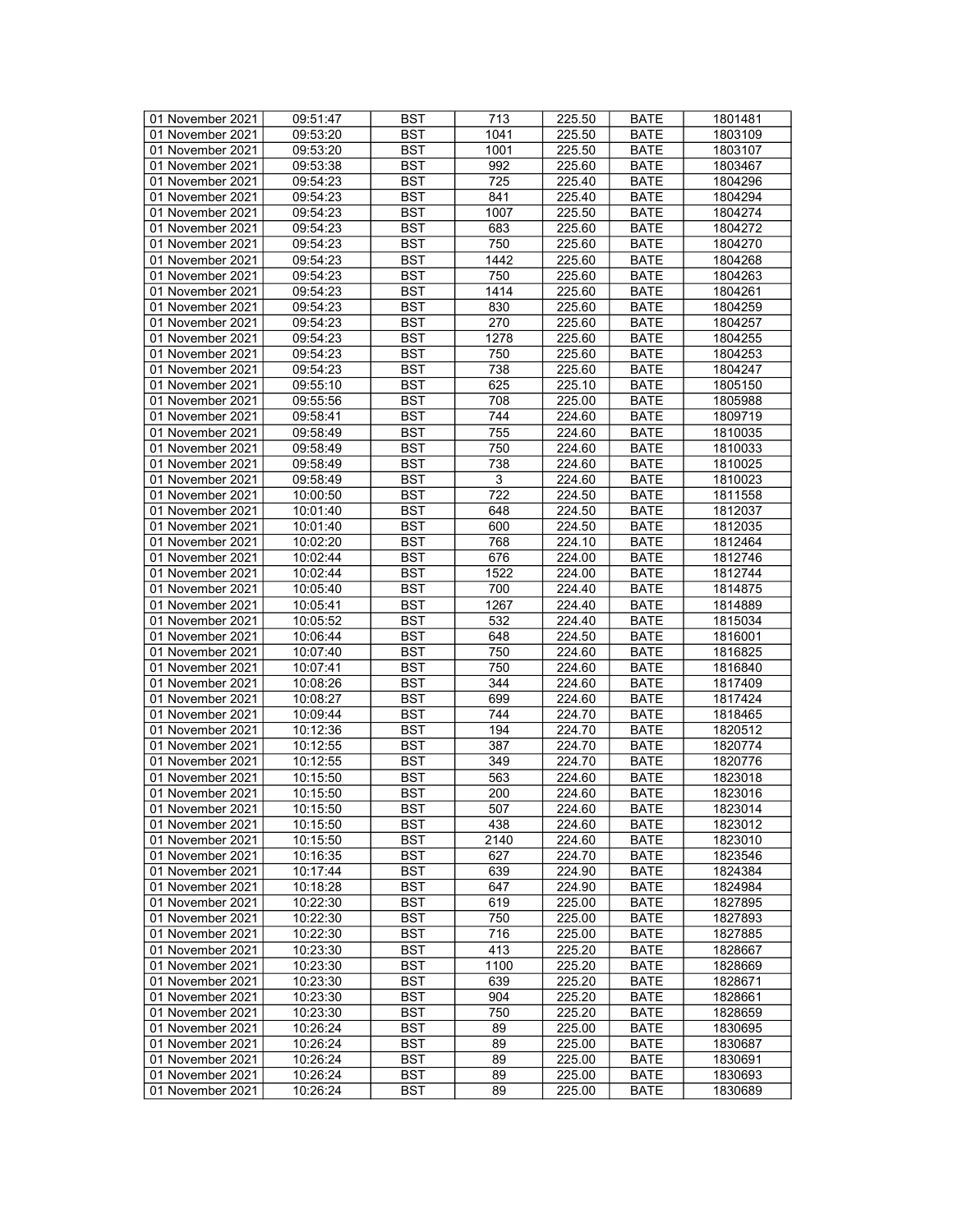| 01 November 2021 | 10:26:24 | <b>BST</b> | 89              | 225.00 | <b>BATE</b> | 1830697 |
|------------------|----------|------------|-----------------|--------|-------------|---------|
| 01 November 2021 | 10:26:24 | <b>BST</b> | 89              | 225.00 | <b>BATE</b> | 1830699 |
| 01 November 2021 | 10:26:24 | <b>BST</b> | 89              | 225.00 | <b>BATE</b> | 1830701 |
| 01 November 2021 | 10:26:24 | <b>BST</b> | $\overline{32}$ | 225.00 | <b>BATE</b> | 1830703 |
| 01 November 2021 | 10:26:35 | <b>BST</b> | 554             | 225.00 | <b>BATE</b> | 1830935 |
| 01 November 2021 | 10:26:35 | <b>BST</b> | 750             | 225.00 | <b>BATE</b> | 1830933 |
| 01 November 2021 |          |            |                 |        |             |         |
|                  | 10:27:42 | <b>BST</b> | 1057            | 224.90 | <b>BATE</b> | 1831863 |
| 01 November 2021 | 10:27:51 | <b>BST</b> | 653             | 224.90 | <b>BATE</b> | 1831970 |
| 01 November 2021 | 10:28:48 | <b>BST</b> | 626             | 224.70 | <b>BATE</b> | 1832880 |
| 01 November 2021 | 10:29:10 | <b>BST</b> | 433             | 224.70 | <b>BATE</b> | 1833201 |
| 01 November 2021 | 10:29:10 | <b>BST</b> | 750             | 224.70 | <b>BATE</b> | 1833199 |
| 01 November 2021 | 10:29:10 | <b>BST</b> | 750             | 224.70 | <b>BATE</b> | 1833197 |
| 01 November 2021 | 10:29:10 | <b>BST</b> | 300             | 224.70 | <b>BATE</b> | 1833195 |
| 01 November 2021 | 10:29:10 | <b>BST</b> | 999             | 224.70 | <b>BATE</b> | 1833193 |
| 01 November 2021 | 10:29:10 | <b>BST</b> | 750             | 224.70 | <b>BATE</b> | 1833187 |
| 01 November 2021 | 10:29:10 | <b>BST</b> | 750             | 224.60 | <b>BATE</b> | 1833183 |
| 01 November 2021 | 10:29:10 | <b>BST</b> | 750             | 224.70 | <b>BATE</b> | 1833189 |
| 01 November 2021 | 10:29:10 | <b>BST</b> | 455             | 224.70 | <b>BATE</b> | 1833191 |
| 01 November 2021 | 10:29:10 | <b>BST</b> | 1000            | 224.60 | <b>BATE</b> | 1833185 |
| 01 November 2021 | 10:29:10 | <b>BST</b> | 660             | 224.60 | <b>BATE</b> | 1833181 |
| 01 November 2021 | 10:30:39 | <b>BST</b> | 721             | 224.60 | <b>BATE</b> | 1834474 |
| 01 November 2021 | 10:31:14 | <b>BST</b> | 50              | 224.50 | <b>BATE</b> | 1834959 |
|                  | 10:31:14 |            |                 |        |             |         |
| 01 November 2021 |          | <b>BST</b> | 48              | 224.50 | <b>BATE</b> | 1834957 |
| 01 November 2021 | 10:31:20 | <b>BST</b> | 1100            | 224.50 | <b>BATE</b> | 1835013 |
| 01 November 2021 | 10:31:20 | <b>BST</b> | 750             | 224.50 | <b>BATE</b> | 1835011 |
| 01 November 2021 | 10:32:00 | <b>BST</b> | 1486            | 224.60 | <b>BATE</b> | 1835491 |
| 01 November 2021 | 10:34:02 | <b>BST</b> | 750             | 224.40 | <b>BATE</b> | 1837243 |
| 01 November 2021 | 10:34:02 | <b>BST</b> | 864             | 224.40 | <b>BATE</b> | 1837245 |
| 01 November 2021 | 10:35:59 | <b>BST</b> | 740             | 224.10 | <b>BATE</b> | 1838723 |
| 01 November 2021 | 10:36:01 | <b>BST</b> | 750             | 224.10 | <b>BATE</b> | 1838773 |
| 01 November 2021 | 10:36:02 | <b>BST</b> | 1100            | 224.10 | <b>BATE</b> | 1838788 |
| 01 November 2021 | 10:36:02 | <b>BST</b> | 750             | 224.10 | <b>BATE</b> | 1838786 |
| 01 November 2021 | 10:39:18 | <b>BST</b> | 444             | 224.30 | <b>BATE</b> | 1841826 |
| 01 November 2021 | 10:39:18 | <b>BST</b> | 750             | 224.30 | <b>BATE</b> | 1841820 |
| 01 November 2021 | 10:39:18 | <b>BST</b> | 430             | 224.30 | <b>BATE</b> | 1841818 |
| 01 November 2021 | 10:39:18 | <b>BST</b> | 166             | 224.30 | <b>BATE</b> | 1841816 |
| 01 November 2021 | 10:39:18 | <b>BST</b> | 610             | 224.30 | <b>BATE</b> | 1841822 |
| 01 November 2021 | 10:39:18 | <b>BST</b> | 631             | 224.30 | <b>BATE</b> | 1841824 |
| 01 November 2021 | 10:40:01 | <b>BST</b> | 1200            | 224.60 | <b>BATE</b> | 1842284 |
|                  |          |            |                 | 224.60 |             |         |
| 01 November 2021 | 10:40:01 | <b>BST</b> | 750             |        | <b>BATE</b> | 1842282 |
| 01 November 2021 | 10:40:01 | <b>BST</b> | 1200            | 224.60 | BATE        | 1842280 |
| 01 November 2021 | 10:40:01 | <b>BST</b> | 750             | 224.60 | <b>BATE</b> | 1842278 |
| 01 November 2021 | 10:40:01 | <b>BST</b> | 672             | 224.60 | <b>BATE</b> | 1842267 |
| 01 November 2021 | 10:43:28 | BST        | 649             | 224.80 | <b>BATE</b> | 1844735 |
| 01 November 2021 | 10:43:28 | <b>BST</b> | $\overline{70}$ | 224.80 | <b>BATE</b> | 1844733 |
| 01 November 2021 | 10:43:28 | BST        | 680             | 224.80 | <b>BATE</b> | 1844731 |
| 01 November 2021 | 10:43:50 | <b>BST</b> | 694             | 224.80 | <b>BATE</b> | 1845124 |
| 01 November 2021 | 10:43:50 | <b>BST</b> | 750             | 224.80 | <b>BATE</b> | 1845122 |
| 01 November 2021 | 10:44:04 | <b>BST</b> | 737             | 224.80 | <b>BATE</b> | 1845481 |
| 01 November 2021 | 10:44:04 | <b>BST</b> | 750             | 224.80 | <b>BATE</b> | 1845479 |
| 01 November 2021 | 10:45:03 | <b>BST</b> | 693             | 224.80 | <b>BATE</b> | 1846211 |
| 01 November 2021 | 10:45:14 | <b>BST</b> | 1208            | 224.90 | <b>BATE</b> | 1846365 |
| 01 November 2021 | 10:45:14 | <b>BST</b> | 92              | 224.90 | <b>BATE</b> | 1846363 |
| 01 November 2021 | 10:45:14 | <b>BST</b> | 750             | 224.90 | <b>BATE</b> | 1846361 |
| 01 November 2021 | 10:45:35 | <b>BST</b> | 631             | 224.90 | <b>BATE</b> | 1846718 |
| 01 November 2021 | 10:45:35 | <b>BST</b> | 453             | 224.90 | <b>BATE</b> | 1846716 |
|                  |          |            |                 |        |             |         |
| 01 November 2021 | 10:45:35 | <b>BST</b> | 675             | 224.90 | <b>BATE</b> | 1846714 |
| 01 November 2021 | 10:47:13 | <b>BST</b> | 750             | 224.60 | <b>BATE</b> | 1847852 |
| 01 November 2021 | 10:51:01 | <b>BST</b> | 750             | 224.40 | <b>BATE</b> | 1850557 |
| 01 November 2021 | 10:51:01 | <b>BST</b> | 645             | 224.40 | <b>BATE</b> | 1850551 |
| 01 November 2021 | 10:51:02 | <b>BST</b> | 226             | 224.40 | <b>BATE</b> | 1850569 |
| 01 November 2021 | 10:51:02 | BST        | 750             | 224.40 | <b>BATE</b> | 1850567 |
| 01 November 2021 | 10:51:35 | <b>BST</b> | 681             | 224.30 | <b>BATE</b> | 1850979 |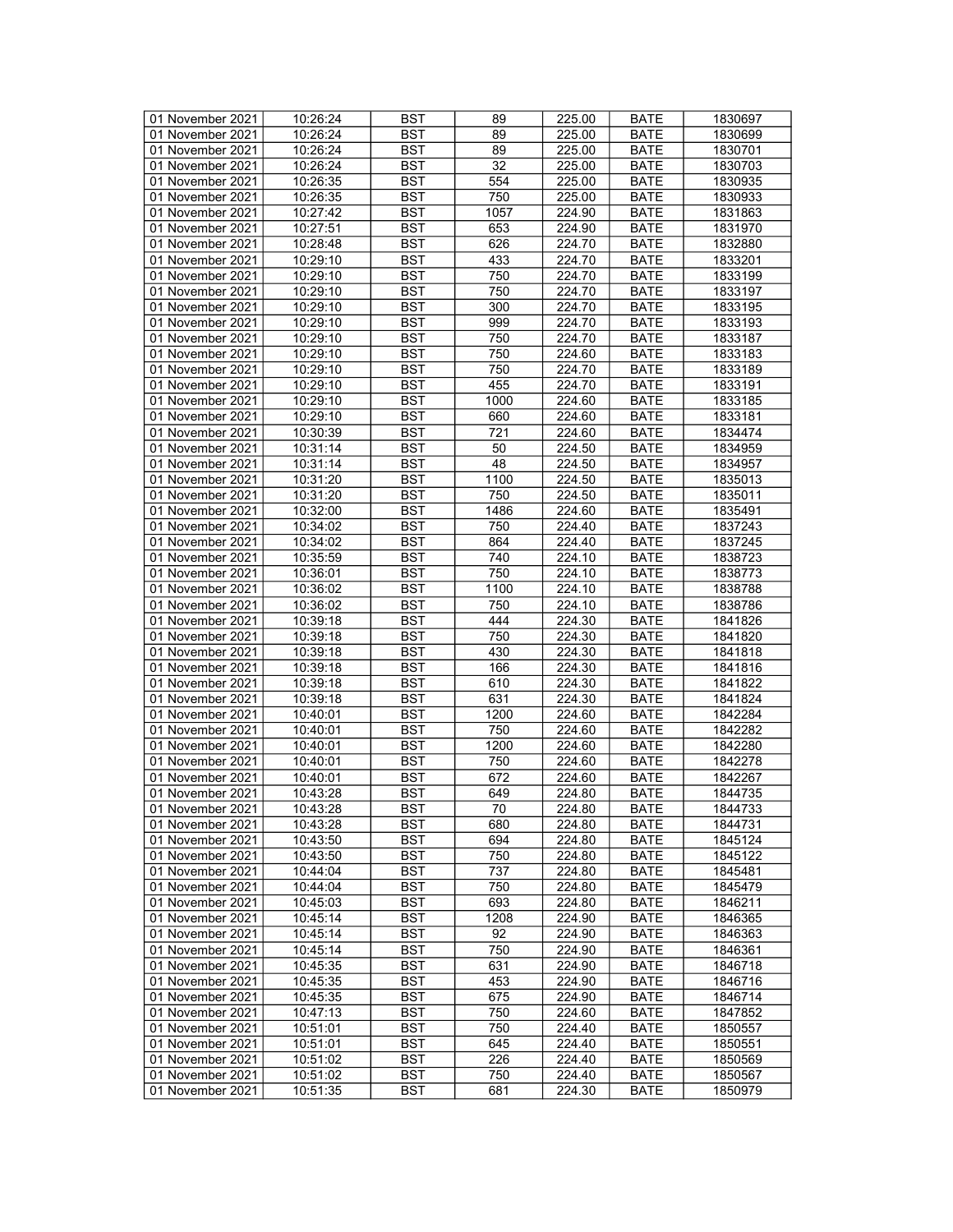| 01 November 2021 | 10:51:35 | <b>BST</b> | 750  | 224.40 | <b>BATE</b>                | 1850963 |
|------------------|----------|------------|------|--------|----------------------------|---------|
| 01 November 2021 | 10:51:50 | BST        | 706  | 224.20 | <b>BATE</b>                | 1851217 |
| 01 November 2021 | 10:52:13 | <b>BST</b> | 691  | 224.20 | <b>BATE</b>                | 1851587 |
| 01 November 2021 | 10:52:13 | <b>BST</b> | 750  | 224.30 | <b>BATE</b>                | 1851579 |
| 01 November 2021 | 10:52:13 | <b>BST</b> | 433  | 224.30 | <b>BATE</b>                | 1851581 |
| 01 November 2021 | 10:52:16 | <b>BST</b> | 783  | 224.20 | <b>BATE</b>                | 1851620 |
| 01 November 2021 | 10:52:16 | <b>BST</b> | 633  | 224.20 |                            |         |
|                  |          |            |      |        | <b>BATE</b>                | 1851618 |
| 01 November 2021 | 10:52:27 | <b>BST</b> | 1099 | 224.20 | <b>BATE</b>                | 1851726 |
| 01 November 2021 | 10:52:27 | <b>BST</b> | 1082 | 224.20 | <b>BATE</b>                | 1851724 |
| 01 November 2021 | 10:52:28 | <b>BST</b> | 664  | 224.20 | <b>BATE</b>                | 1851752 |
| 01 November 2021 | 10:52:28 | <b>BST</b> | 187  | 224.20 | <b>BATE</b>                | 1851750 |
| 01 November 2021 | 10:52:28 | <b>BST</b> | 750  | 224.20 | <b>BATE</b>                | 1851748 |
| 01 November 2021 | 10:55:05 | <b>BST</b> | 713  | 224.20 | <b>BATE</b>                | 1853169 |
| 01 November 2021 | 10:57:20 | <b>BST</b> | 682  | 224.10 | <b>BATE</b>                | 1854514 |
| 01 November 2021 | 11:00:01 | <b>BST</b> | 716  | 224.10 | <b>BATE</b>                | 1856719 |
| 01 November 2021 | 11:00:01 | <b>BST</b> | 735  | 224.10 | <b>BATE</b>                | 1856711 |
| 01 November 2021 | 11:02:01 | <b>BST</b> | 674  | 224.50 | <b>BATE</b>                | 1858413 |
| 01 November 2021 | 11:02:08 | <b>BST</b> | 750  | 224.50 | <b>BATE</b>                | 1858587 |
| 01 November 2021 | 11:02:08 | <b>BST</b> | 750  | 224.50 | <b>BATE</b>                | 1858581 |
| 01 November 2021 | 11:02:54 | <b>BST</b> | 678  | 224.50 | <b>BATE</b>                | 1859138 |
| 01 November 2021 | 11:05:52 | <b>BST</b> | 739  | 224.70 | <b>BATE</b>                | 1861020 |
| 01 November 2021 | 11:07:25 | <b>BST</b> | 677  | 224.80 | <b>BATE</b>                | 1861949 |
| 01 November 2021 | 11:08:16 | <b>BST</b> | 295  | 224.80 | <b>BATE</b>                | 1862533 |
|                  |          |            |      |        |                            |         |
| 01 November 2021 | 11:08:16 | <b>BST</b> | 750  | 224.80 | <b>BATE</b>                | 1862531 |
| 01 November 2021 | 11:08:16 | <b>BST</b> | 555  | 224.80 | <b>BATE</b>                | 1862526 |
| 01 November 2021 | 11:08:16 | <b>BST</b> | 745  | 224.80 | <b>BATE</b>                | 1862524 |
| 01 November 2021 | 11:08:16 | <b>BST</b> | 750  | 224.80 | <b>BATE</b>                | 1862522 |
| 01 November 2021 | 11:11:08 | <b>BST</b> | 612  | 224.80 | <b>BATE</b>                | 1864207 |
| 01 November 2021 | 11:15:13 | <b>BST</b> | 752  | 224.70 | <b>BATE</b>                | 1866579 |
| 01 November 2021 | 11:16:06 | <b>BST</b> | 188  | 224.70 | <b>BATE</b>                | 1867084 |
| 01 November 2021 | 11:16:06 | <b>BST</b> | 1300 | 224.70 | <b>BATE</b>                | 1867082 |
| 01 November 2021 | 11:16:06 | <b>BST</b> | 60   | 224.70 | <b>BATE</b>                | 1867080 |
| 01 November 2021 | 11:16:06 | <b>BST</b> | 750  | 224.60 | <b>BATE</b>                | 1867076 |
| 01 November 2021 | 11:16:06 | <b>BST</b> | 690  | 224.70 | <b>BATE</b>                | 1867078 |
| 01 November 2021 | 11:16:06 | <b>BST</b> | 762  | 224.60 | <b>BATE</b>                | 1867072 |
| 01 November 2021 | 11:18:25 | <b>BST</b> | 116  | 224.70 | <b>BATE</b>                | 1868521 |
| 01 November 2021 | 11:18:25 | <b>BST</b> | 750  | 224.70 | <b>BATE</b>                | 1868519 |
| 01 November 2021 | 11:19:30 | <b>BST</b> | 930  | 224.80 | <b>BATE</b>                | 1869153 |
| 01 November 2021 | 11:20:00 | <b>BST</b> | 1400 | 224.80 | <b>BATE</b>                | 1869456 |
| 01 November 2021 | 11:20:03 | <b>BST</b> | 663  | 224.80 | <b>BATE</b>                | 1869502 |
| 01 November 2021 | 11:20:03 | <b>BST</b> | 737  | 224.80 | <b>BATE</b>                | 1869500 |
|                  |          |            |      |        |                            |         |
| 01 November 2021 | 11:20:03 | <b>BST</b> | 750  | 224.80 | <b>BATE</b><br><b>BATE</b> | 1869498 |
| 01 November 2021 | 11:20:21 | <b>BST</b> | 123  | 224.80 |                            | 1869648 |
| 01 November 2021 | 11:20:21 | <b>BST</b> | 737  | 224.80 | <b>BATE</b>                | 1869646 |
| 01 November 2021 | 11:20:21 | <b>BST</b> | 663  | 224.80 | <b>BATE</b>                | 1869644 |
| 01 November 2021 | 11:20:21 | BST        | 750  | 224.80 | <b>BATE</b>                | 1869642 |
| 01 November 2021 | 11:20:21 | <b>BST</b> | 746  | 224.70 | BATE                       | 1869636 |
| 01 November 2021 | 11:23:13 | <b>BST</b> | 807  | 224.80 | <b>BATE</b>                | 1871339 |
| 01 November 2021 | 11:25:27 | <b>BST</b> | 1300 | 224.90 | <b>BATE</b>                | 1872465 |
| 01 November 2021 | 11:25:59 | <b>BST</b> | 704  | 224.90 | <b>BATE</b>                | 1872738 |
| 01 November 2021 | 11:27:16 | <b>BST</b> | 750  | 224.80 | <b>BATE</b>                | 1873728 |
| 01 November 2021 | 11:33:02 | BST        | 659  | 224.70 | <b>BATE</b>                | 1876938 |
| 01 November 2021 | 11:33:42 | <b>BST</b> | 647  | 224.90 | <b>BATE</b>                | 1877354 |
| 01 November 2021 | 11:33:42 | <b>BST</b> | 653  | 224.90 | <b>BATE</b>                | 1877352 |
| 01 November 2021 | 11:33:42 | <b>BST</b> | 750  | 224.90 | <b>BATE</b>                | 1877350 |
| 01 November 2021 | 11:33:46 | <b>BST</b> | 750  | 224.90 | <b>BATE</b>                | 1877397 |
| 01 November 2021 | 11:33:51 | <b>BST</b> | 750  | 224.90 | <b>BATE</b>                | 1877430 |
|                  |          | <b>BST</b> | 679  |        |                            |         |
| 01 November 2021 | 11:35:32 |            |      | 224.90 | <b>BATE</b>                | 1878543 |
| 01 November 2021 | 11:38:55 | <b>BST</b> | 450  | 225.10 | <b>BATE</b>                | 1880621 |
| 01 November 2021 | 11:38:55 | <b>BST</b> | 950  | 225.10 | <b>BATE</b>                | 1880619 |
| 01 November 2021 | 11:38:55 | BST        | 750  | 225.10 | BATE                       | 1880617 |
| 01 November 2021 | 11:38:55 | <b>BST</b> | 950  | 225.10 | <b>BATE</b>                | 1880607 |
| 01 November 2021 | 11:39:04 | <b>BST</b> | 948  | 225.00 | <b>BATE</b>                | 1880740 |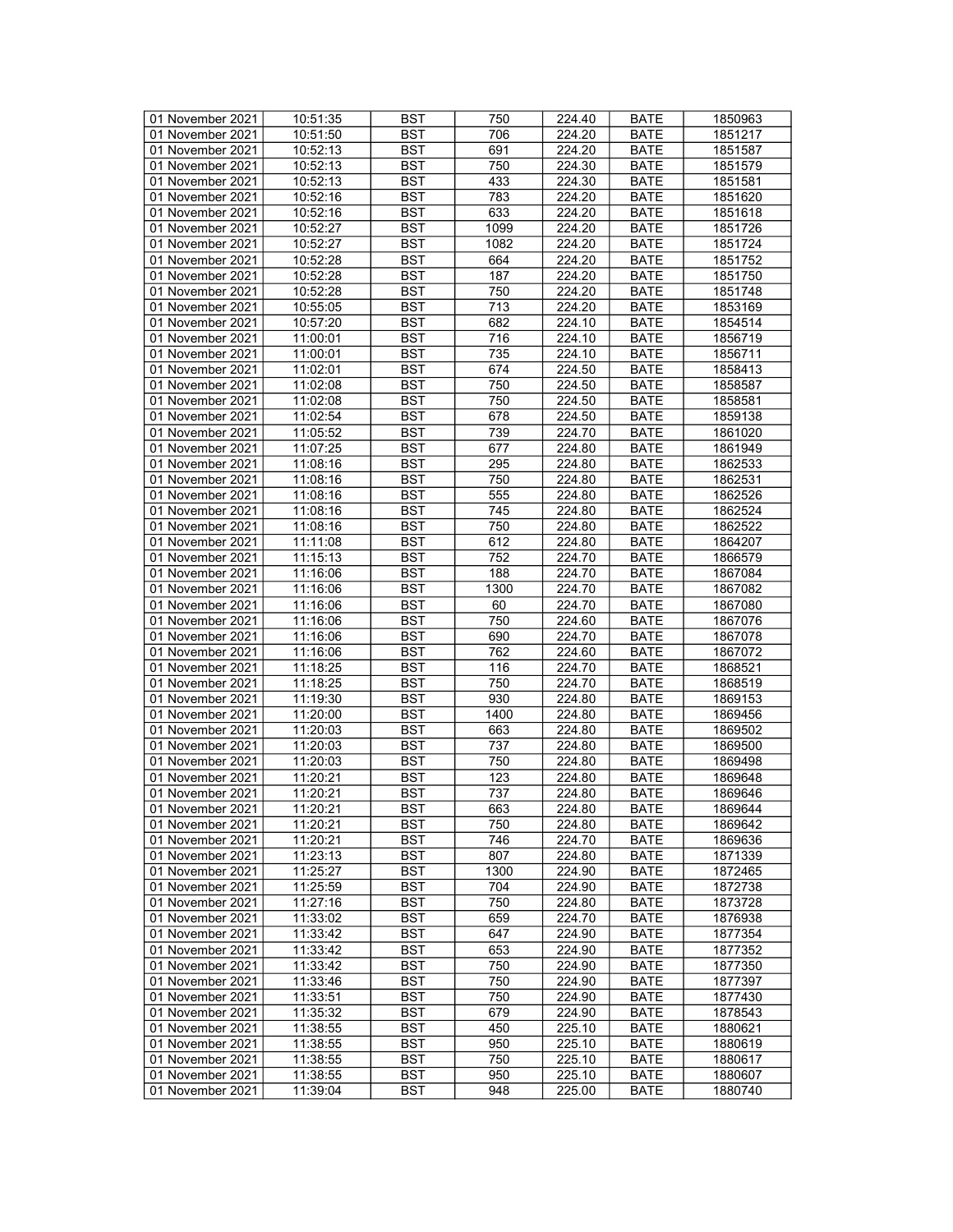| 01 November 2021 | 11:39:09 | <b>BST</b> | 990  | 225.00 | <b>BATE</b> | 1880835 |
|------------------|----------|------------|------|--------|-------------|---------|
| 01 November 2021 | 11:39:14 | BST        | 1000 | 225.00 | BATE        | 1880989 |
| 01 November 2021 | 11:39:14 | <b>BST</b> | 1104 | 225.00 | <b>BATE</b> | 1880987 |
| 01 November 2021 | 11:39:17 | <b>BST</b> | 1320 | 225.00 | <b>BATE</b> | 1881041 |
| 01 November 2021 | 11:39:20 | <b>BST</b> | 1104 | 225.00 | <b>BATE</b> | 1881060 |
| 01 November 2021 | 11:39:40 | <b>BST</b> | 750  | 225.00 | <b>BATE</b> | 1881211 |
| 01 November 2021 | 11:39:48 | <b>BST</b> | 319  |        |             | 1881292 |
|                  |          |            |      | 225.00 | <b>BATE</b> |         |
| 01 November 2021 | 11:39:48 | <b>BST</b> | 881  | 225.00 | <b>BATE</b> | 1881290 |
| 01 November 2021 | 11:39:48 | <b>BST</b> | 750  | 225.00 | <b>BATE</b> | 1881288 |
| 01 November 2021 | 11:40:45 | <b>BST</b> | 750  | 224.90 | <b>BATE</b> | 1881929 |
| 01 November 2021 | 11:40:45 | <b>BST</b> | 1405 | 224.90 | <b>BATE</b> | 1881927 |
| 01 November 2021 | 11:40:47 | <b>BST</b> | 921  | 224.90 | <b>BATE</b> | 1881947 |
| 01 November 2021 | 11:40:59 | <b>BST</b> | 1374 | 224.90 | <b>BATE</b> | 1882044 |
| 01 November 2021 | 11:41:50 | <b>BST</b> | 393  | 224.90 | <b>BATE</b> | 1882620 |
| 01 November 2021 | 11:41:50 | <b>BST</b> | 1171 | 224.90 | <b>BATE</b> | 1882618 |
| 01 November 2021 | 11:41:50 | <b>BST</b> | 21   | 224.90 | <b>BATE</b> | 1882616 |
| 01 November 2021 | 11:43:20 | <b>BST</b> | 749  | 224.90 | <b>BATE</b> | 1883510 |
| 01 November 2021 | 11:43:20 | <b>BST</b> | 227  | 224.90 | <b>BATE</b> | 1883506 |
| 01 November 2021 | 11:43:20 | <b>BST</b> | 464  | 224.90 | <b>BATE</b> | 1883504 |
| 01 November 2021 | 11:47:37 | <b>BST</b> | 1700 | 224.90 | <b>BATE</b> | 1885820 |
| 01 November 2021 | 11:47:37 | <b>BST</b> | 750  | 224.90 | <b>BATE</b> | 1885818 |
| 01 November 2021 | 11:47:37 | <b>BST</b> | 1700 | 224.90 | <b>BATE</b> | 1885816 |
| 01 November 2021 | 11:47:37 | <b>BST</b> | 750  | 224.90 | <b>BATE</b> |         |
|                  |          |            |      |        |             | 1885814 |
| 01 November 2021 | 11:47:37 | <b>BST</b> | 688  | 224.90 | <b>BATE</b> | 1885810 |
| 01 November 2021 | 11:47:45 | <b>BST</b> | 104  | 224.90 | <b>BATE</b> | 1885913 |
| 01 November 2021 | 11:47:45 | <b>BST</b> | 611  | 224.90 | <b>BATE</b> | 1885911 |
| 01 November 2021 | 11:49:07 | <b>BST</b> | 661  | 224.60 | <b>BATE</b> | 1886827 |
| 01 November 2021 | 11:49:24 | <b>BST</b> | 522  | 224.70 | <b>BATE</b> | 1886986 |
| 01 November 2021 | 11:49:24 | <b>BST</b> | 300  | 224.70 | <b>BATE</b> | 1886984 |
| 01 November 2021 | 11:49:24 | <b>BST</b> | 737  | 224.70 | <b>BATE</b> | 1886982 |
| 01 November 2021 | 11:49:24 | <b>BST</b> | 663  | 224.70 | <b>BATE</b> | 1886980 |
| 01 November 2021 | 11:49:24 | <b>BST</b> | 750  | 224.70 | <b>BATE</b> | 1886978 |
| 01 November 2021 | 11:55:53 | <b>BST</b> | 1500 | 224.60 | <b>BATE</b> | 1890824 |
| 01 November 2021 | 11:56:03 | <b>BST</b> | 606  | 224.60 | <b>BATE</b> | 1891008 |
| 01 November 2021 | 11:56:03 | <b>BST</b> | 626  | 224.60 | <b>BATE</b> | 1891006 |
| 01 November 2021 | 11:56:05 | <b>BST</b> | 128  | 224.60 | <b>BATE</b> | 1891025 |
| 01 November 2021 | 11:56:05 | <b>BST</b> | 750  | 224.60 | <b>BATE</b> | 1891023 |
| 01 November 2021 | 11:59:55 | <b>BST</b> | 614  | 224.60 | <b>BATE</b> | 1893149 |
| 01 November 2021 | 11:59:55 | <b>BST</b> | 665  | 224.60 | <b>BATE</b> | 1893132 |
| 01 November 2021 | 12:03:52 | <b>BST</b> | 750  | 225.10 | <b>BATE</b> | 1895431 |
| 01 November 2021 | 12:03:52 | <b>BST</b> | 1200 | 225.10 | <b>BATE</b> | 1895429 |
| 01 November 2021 |          |            | 920  |        |             |         |
|                  | 12:04:14 | <b>BST</b> |      | 225.10 | <b>BATE</b> | 1895661 |
| 01 November 2021 | 12:04:20 | <b>BST</b> | 996  | 225.10 | <b>BATE</b> | 1895747 |
| 01 November 2021 | 12:04:36 | <b>BST</b> | 892  | 225.10 | <b>BATE</b> | 1895938 |
| 01 November 2021 | 12:04:36 | <b>BST</b> | 750  | 225.10 | <b>BATE</b> | 1895936 |
| 01 November 2021 | 12:05:14 | BST        | 1297 | 225.10 | <b>BATE</b> | 1896422 |
| 01 November 2021 | 12:05:14 | <b>BST</b> | 1196 | 225.10 | BATE        | 1896420 |
| 01 November 2021 | 12:05:59 | <b>BST</b> | 717  | 225.00 | <b>BATE</b> | 1896771 |
| 01 November 2021 | 12:08:00 | <b>BST</b> | 89   | 225.00 | <b>BATE</b> | 1898030 |
| 01 November 2021 | 12:08:00 | <b>BST</b> | 89   | 225.00 | <b>BATE</b> | 1898022 |
| 01 November 2021 | 12:08:00 | <b>BST</b> | 89   | 225.00 | <b>BATE</b> | 1898024 |
| 01 November 2021 | 12:08:00 | BST        | 89   | 225.00 | <b>BATE</b> | 1898026 |
| 01 November 2021 | 12:08:00 | <b>BST</b> | 89   | 225.00 | <b>BATE</b> | 1898028 |
| 01 November 2021 | 12:08:00 | <b>BST</b> | 89   | 225.00 | <b>BATE</b> | 1898032 |
| 01 November 2021 | 12:08:00 | <b>BST</b> | 89   | 225.00 | <b>BATE</b> | 1898034 |
| 01 November 2021 | 12:08:00 | <b>BST</b> | 89   | 225.00 | <b>BATE</b> | 1898036 |
| 01 November 2021 | 12:08:00 | <b>BST</b> | 33   | 225.00 | <b>BATE</b> | 1898038 |
|                  |          | <b>BST</b> | 542  |        |             |         |
| 01 November 2021 | 12:08:00 |            |      | 225.00 | <b>BATE</b> | 1898010 |
| 01 November 2021 | 12:08:00 | <b>BST</b> | 89   | 225.00 | <b>BATE</b> | 1898008 |
| 01 November 2021 | 12:08:00 | <b>BST</b> | 39   | 225.00 | <b>BATE</b> | 1897986 |
| 01 November 2021 | 12:08:00 | BST        | 89   | 225.00 | BATE        | 1897984 |
| 01 November 2021 | 12:08:00 | <b>BST</b> | 89   | 225.00 | <b>BATE</b> | 1897982 |
| 01 November 2021 | 12:08:00 | BST        | 89   | 225.00 | <b>BATE</b> | 1897980 |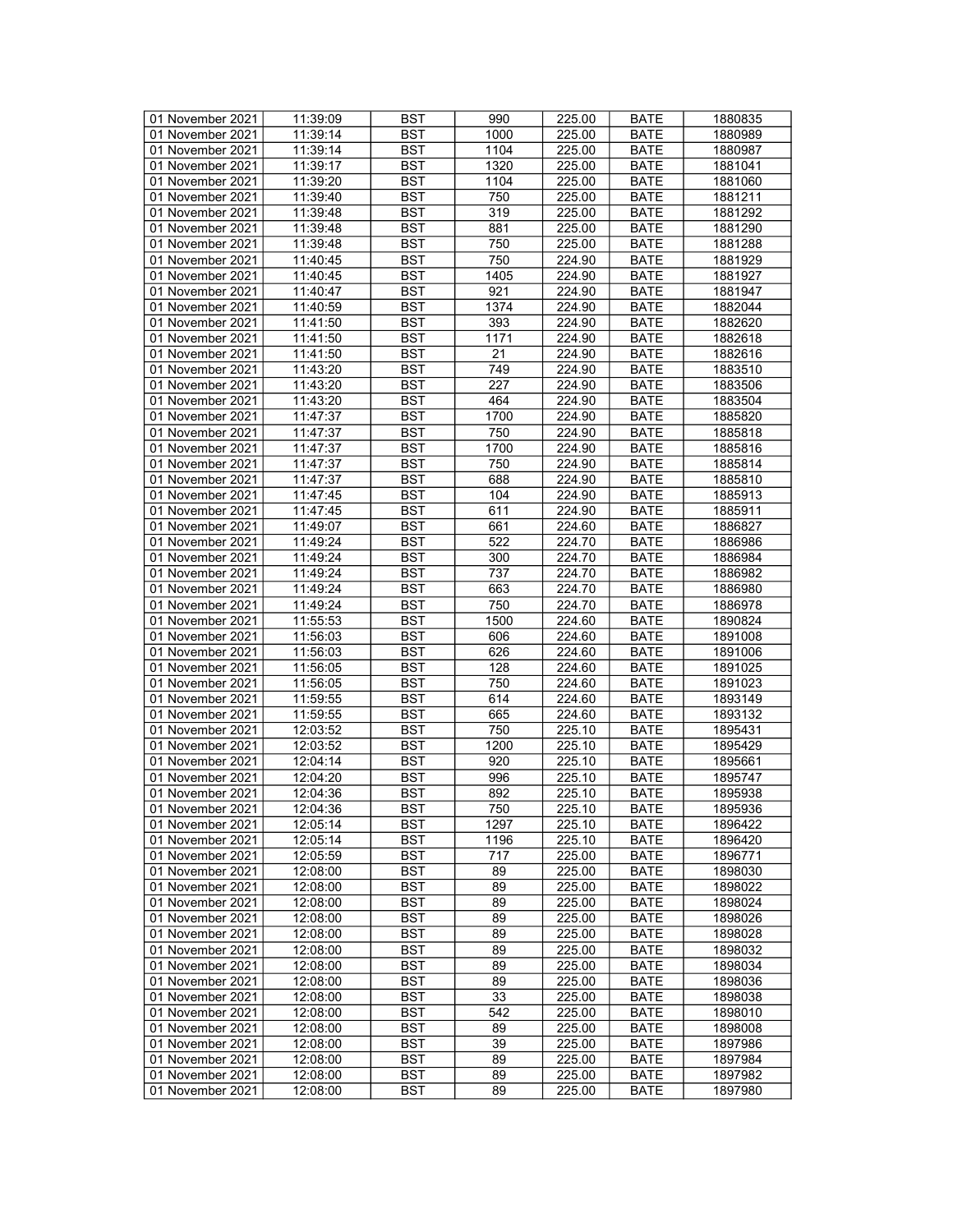| 01 November 2021 | 12:08:00 | <b>BST</b>       | 89   | 225.00 | <b>BATE</b> | 1897978 |
|------------------|----------|------------------|------|--------|-------------|---------|
| 01 November 2021 | 12:08:00 | BST              | 89   | 225.00 | <b>BATE</b> | 1897976 |
| 01 November 2021 | 12:08:00 | <b>BST</b>       | 89   | 225.00 | <b>BATE</b> | 1897974 |
| 01 November 2021 | 12:08:00 | <b>BST</b>       | 89   | 225.00 | <b>BATE</b> | 1897972 |
| 01 November 2021 | 12:08:00 | <b>BST</b>       | 72   | 225.00 | <b>BATE</b> | 1897970 |
| 01 November 2021 | 12:09:30 | <b>BST</b>       | 750  | 225.00 | <b>BATE</b> | 1899097 |
| 01 November 2021 |          | <b>BST</b>       | 437  |        |             | 1899095 |
|                  | 12:09:30 |                  |      | 225.00 | <b>BATE</b> |         |
| 01 November 2021 | 12:09:30 | <b>BST</b>       | 763  | 225.00 | <b>BATE</b> | 1899093 |
| 01 November 2021 | 12:09:30 | <b>BST</b>       | 750  | 225.00 | <b>BATE</b> | 1899091 |
| 01 November 2021 | 12:12:04 | <b>BST</b>       | 682  | 225.00 | <b>BATE</b> | 1900266 |
| 01 November 2021 | 12:15:19 | <b>BST</b>       | 750  | 225.00 | <b>BATE</b> | 1902107 |
| 01 November 2021 | 12:15:22 | <b>BST</b>       | 750  | 225.00 | <b>BATE</b> | 1902167 |
| 01 November 2021 | 12:15:30 | <b>BST</b>       | 649  | 225.00 | <b>BATE</b> | 1902217 |
| 01 November 2021 | 12:19:34 | <b>BST</b>       | 345  | 225.00 | <b>BATE</b> | 1904413 |
| 01 November 2021 | 12:19:35 | <b>BST</b>       | 547  | 225.00 | <b>BATE</b> | 1904420 |
| 01 November 2021 | 12:19:35 | <b>BST</b>       | 853  | 225.00 | <b>BATE</b> | 1904418 |
| 01 November 2021 | 12:19:35 | <b>BST</b>       | 750  | 225.00 | <b>BATE</b> | 1904416 |
| 01 November 2021 | 12:19:36 | <b>BST</b>       | 713  | 225.00 | <b>BATE</b> | 1904430 |
| 01 November 2021 | 12:23:22 | <b>BST</b>       | 521  | 224.60 | <b>BATE</b> | 1906400 |
| 01 November 2021 | 12:23:22 | <b>BST</b>       | 750  | 224.60 | <b>BATE</b> | 1906398 |
| 01 November 2021 | 12:24:04 | <b>BST</b>       | 565  | 224.50 | <b>BATE</b> | 1906887 |
| 01 November 2021 | 12:24:04 | <b>BST</b>       | 750  | 224.50 | <b>BATE</b> | 1906885 |
| 01 November 2021 | 12:25:04 | <b>BST</b>       | 1010 | 224.70 | <b>BATE</b> | 1907435 |
|                  |          |                  |      |        |             |         |
| 01 November 2021 | 12:25:04 | <b>BST</b>       | 190  | 224.70 | <b>BATE</b> | 1907433 |
| 01 November 2021 | 12:25:04 | <b>BST</b>       | 750  | 224.70 | <b>BATE</b> | 1907431 |
| 01 November 2021 | 12:25:04 | <b>BST</b>       | 747  | 224.70 | <b>BATE</b> | 1907422 |
| 01 November 2021 | 12:25:19 | <b>BST</b>       | 121  | 224.70 | <b>BATE</b> | 1907594 |
| 01 November 2021 | 12:25:19 | <b>BST</b>       | 750  | 224.70 | <b>BATE</b> | 1907592 |
| 01 November 2021 | 12:29:08 | <b>BST</b>       | 609  | 224.60 | <b>BATE</b> | 1909767 |
| 01 November 2021 | 12:32:03 | <b>BST</b>       | 604  | 224.60 | <b>BATE</b> | 1911864 |
| 01 November 2021 | 12:32:06 | <b>BST</b>       | 425  | 224.60 | <b>BATE</b> | 1911918 |
| 01 November 2021 | 12:32:06 | <b>BST</b>       | 306  | 224.60 | <b>BATE</b> | 1911916 |
| 01 November 2021 | 12:32:06 | <b>BST</b>       | 643  | 224.60 | <b>BATE</b> | 1911914 |
| 01 November 2021 | 12:40:47 | <b>BST</b>       | 1400 | 225.30 | <b>BATE</b> | 1916896 |
| 01 November 2021 | 12:41:18 | <b>BST</b>       | 232  | 225.30 | <b>BATE</b> | 1917177 |
| 01 November 2021 | 12:41:18 | <b>BST</b>       | 510  | 225.30 | <b>BATE</b> | 1917175 |
| 01 November 2021 | 12:45:23 | <b>BST</b>       | 660  | 225.80 | <b>BATE</b> | 1919641 |
| 01 November 2021 | 12:45:23 | <b>BST</b>       | 741  | 225.70 | <b>BATE</b> | 1919633 |
| 01 November 2021 | 12:45:23 | <b>BST</b>       | 600  | 225.70 | <b>BATE</b> | 1919631 |
|                  | 12:45:32 | <b>BST</b>       | 429  | 225.80 | <b>BATE</b> |         |
| 01 November 2021 |          |                  |      |        |             | 1919758 |
| 01 November 2021 | 12:45:32 | <b>BST</b>       | 207  | 225.80 | <b>BATE</b> | 1919756 |
| 01 November 2021 | 12:45:32 | <b>BST</b>       | 645  | 225.80 | <b>BATE</b> | 1919754 |
| 01 November 2021 | 12:45:32 | <b>BST</b>       | 674  | 225.80 | <b>BATE</b> | 1919752 |
| 01 November 2021 | 12:45:32 | <b>BST</b>       | 725  | 225.80 | <b>BATE</b> | 1919750 |
| 01 November 2021 | 12:45:32 | $\overline{BST}$ | 659  | 225.80 | <b>BATE</b> | 1919748 |
| 01 November 2021 | 12:47:08 | BST              | 975  | 225.80 | BATE        | 1920878 |
| 01 November 2021 | 12:48:10 | <b>BST</b>       | 672  | 225.90 | BATE        | 1921514 |
| 01 November 2021 | 12:48:10 | <b>BST</b>       | 607  | 225.90 | <b>BATE</b> | 1921510 |
| 01 November 2021 | 12:48:34 | <b>BST</b>       | 31   | 226.00 | <b>BATE</b> | 1922182 |
| 01 November 2021 | 12:48:34 | <b>BST</b>       | 44   | 226.00 | <b>BATE</b> | 1922180 |
| 01 November 2021 | 12:48:34 | <b>BST</b>       | 44   | 226.00 | <b>BATE</b> | 1922178 |
| 01 November 2021 | 12:48:34 | BST              | 44   | 226.00 | <b>BATE</b> | 1922176 |
| 01 November 2021 | 12:48:34 | <b>BST</b>       | 44   | 226.00 | <b>BATE</b> | 1922174 |
| 01 November 2021 | 12:48:34 | <b>BST</b>       | 44   | 226.00 | <b>BATE</b> | 1922172 |
| 01 November 2021 | 12:48:34 | <b>BST</b>       | 44   | 226.00 | <b>BATE</b> | 1922170 |
| 01 November 2021 | 12:48:34 | <b>BST</b>       | 273  | 226.00 | <b>BATE</b> | 1922168 |
|                  |          |                  |      |        |             |         |
| 01 November 2021 | 12:48:34 | <b>BST</b>       | 44   | 226.00 | <b>BATE</b> | 1922166 |
| 01 November 2021 | 12:48:34 | BST              | 29   | 226.00 | BATE        | 1922164 |
| 01 November 2021 | 12:48:34 | <b>BST</b>       | 44   | 226.00 | <b>BATE</b> | 1922162 |
| 01 November 2021 | 12:48:34 | <b>BST</b>       | 44   | 226.00 | <b>BATE</b> | 1922160 |
| 01 November 2021 | 12:48:34 | BST              | 44   | 226.00 | BATE        | 1922148 |
| 01 November 2021 | 12:48:34 | <b>BST</b>       | 44   | 226.00 | <b>BATE</b> | 1922142 |
| 01 November 2021 | 12:48:34 | <b>BST</b>       | 273  | 226.00 | <b>BATE</b> | 1922144 |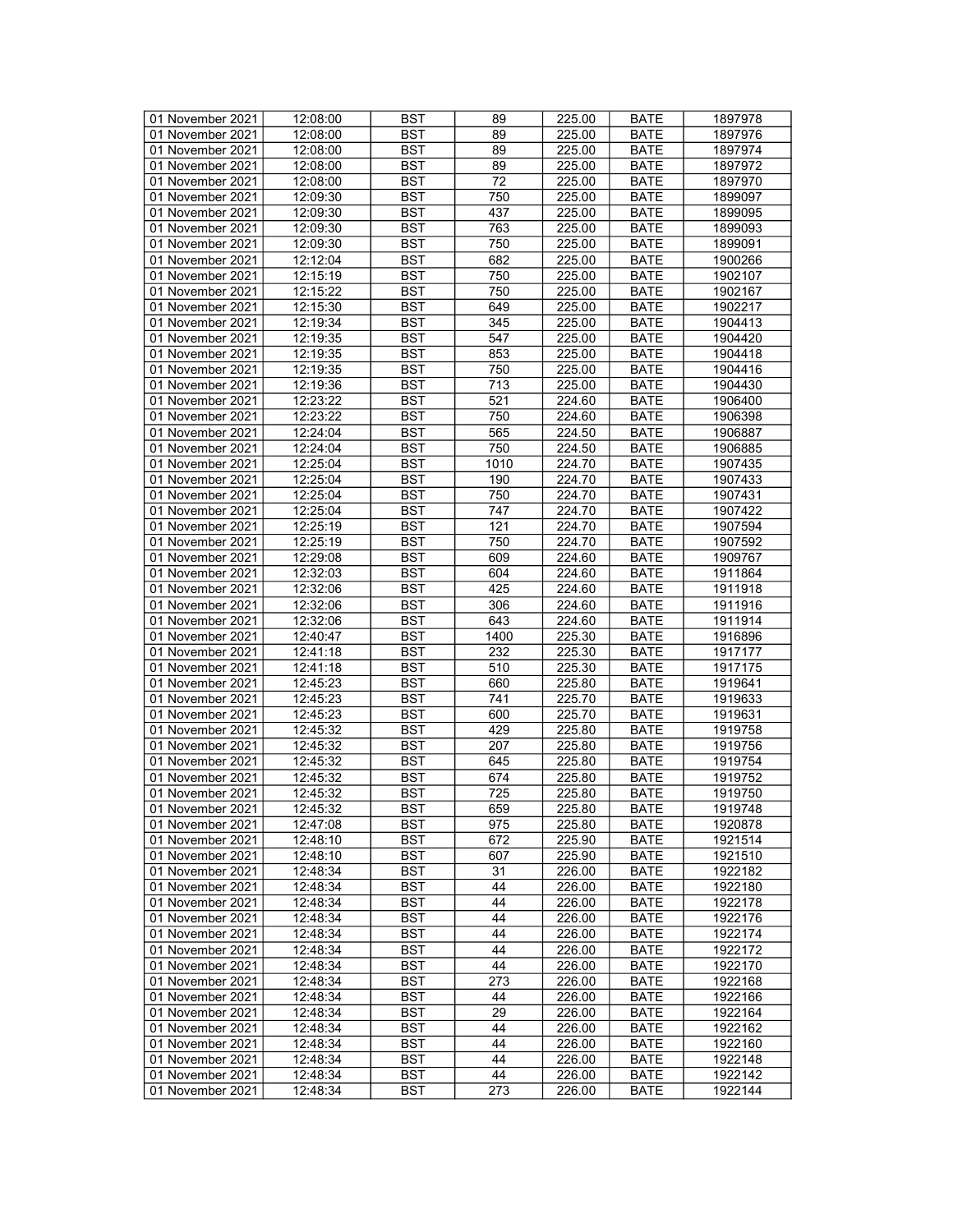| 01 November 2021 | 12:48:34 | BST        | 44               | 226.00 | <b>BATE</b> | 1922146 |
|------------------|----------|------------|------------------|--------|-------------|---------|
| 01 November 2021 | 12:48:34 | <b>BST</b> | 44               | 226.00 | <b>BATE</b> | 1922156 |
| 01 November 2021 | 12:48:34 | <b>BST</b> | 44               | 226.00 | <b>BATE</b> | 1922150 |
| 01 November 2021 | 12:48:34 | <b>BST</b> | 44               | 226.00 | <b>BATE</b> | 1922152 |
| 01 November 2021 | 12:48:34 | <b>BST</b> | 44               | 226.00 | <b>BATE</b> | 1922154 |
| 01 November 2021 | 12:48:34 | <b>BST</b> | 44               | 226.00 | <b>BATE</b> | 1922158 |
| 01 November 2021 |          |            |                  |        |             |         |
|                  | 12:48:34 | <b>BST</b> | $\boldsymbol{9}$ | 226.00 | <b>BATE</b> | 1922140 |
| 01 November 2021 | 12:48:34 | <b>BST</b> | 44               | 226.00 | <b>BATE</b> | 1922118 |
| 01 November 2021 | 12:48:34 | <b>BST</b> | 273              | 226.00 | <b>BATE</b> | 1922120 |
| 01 November 2021 | 12:48:34 | <b>BST</b> | 44               | 226.00 | <b>BATE</b> | 1922122 |
| 01 November 2021 | 12:48:34 | <b>BST</b> | 44               | 226.00 | <b>BATE</b> | 1922128 |
| 01 November 2021 | 12:48:34 | <b>BST</b> | 44               | 226.00 | <b>BATE</b> | 1922126 |
| 01 November 2021 | 12:48:34 | <b>BST</b> | 44               | 226.00 | <b>BATE</b> | 1922124 |
| 01 November 2021 | 12:48:34 | <b>BST</b> | 44               | 226.00 | <b>BATE</b> | 1922130 |
| 01 November 2021 | 12:48:34 | <b>BST</b> | 44               | 226.00 | <b>BATE</b> | 1922136 |
| 01 November 2021 | 12:48:34 | <b>BST</b> | 44               | 226.00 | <b>BATE</b> | 1922138 |
| 01 November 2021 | 12:48:34 | <b>BST</b> | 44               | 226.00 | <b>BATE</b> | 1922132 |
| 01 November 2021 | 12:48:34 | <b>BST</b> | 44               | 226.00 | <b>BATE</b> | 1922134 |
| 01 November 2021 | 12:48:34 | <b>BST</b> | 1                | 226.00 | <b>BATE</b> | 1922116 |
| 01 November 2021 | 12:48:34 | <b>BST</b> | 44               | 226.00 | <b>BATE</b> | 1922114 |
| 01 November 2021 | 12:48:34 | <b>BST</b> | 44               | 226.00 | <b>BATE</b> | 1922112 |
| 01 November 2021 | 12:48:34 | <b>BST</b> | 44               | 226.00 | <b>BATE</b> | 1922110 |
|                  |          |            | 44               |        |             |         |
| 01 November 2021 | 12:48:34 | <b>BST</b> |                  | 226.00 | <b>BATE</b> | 1922108 |
| 01 November 2021 | 12:48:34 | <b>BST</b> | 44               | 226.00 | <b>BATE</b> | 1922106 |
| 01 November 2021 | 12:48:34 | <b>BST</b> | 44               | 226.00 | <b>BATE</b> | 1922104 |
| 01 November 2021 | 12:48:34 | <b>BST</b> | 44               | 226.00 | <b>BATE</b> | 1922102 |
| 01 November 2021 | 12:48:34 | <b>BST</b> | 44               | 226.00 | <b>BATE</b> | 1922100 |
| 01 November 2021 | 12:48:34 | <b>BST</b> | 44               | 226.00 | <b>BATE</b> | 1922098 |
| 01 November 2021 | 12:48:34 | <b>BST</b> | 273              | 226.00 | <b>BATE</b> | 1922096 |
| 01 November 2021 | 12:48:34 | <b>BST</b> | 44               | 226.00 | <b>BATE</b> | 1922094 |
| 01 November 2021 | 12:48:34 | <b>BST</b> | 19               | 226.00 | <b>BATE</b> | 1922092 |
| 01 November 2021 | 12:48:34 | <b>BST</b> | 44               | 226.00 | <b>BATE</b> | 1922090 |
| 01 November 2021 | 12:48:34 | <b>BST</b> | 44               | 226.00 | <b>BATE</b> | 1922088 |
| 01 November 2021 | 12:48:34 | <b>BST</b> | 44               | 226.00 | <b>BATE</b> | 1922086 |
| 01 November 2021 | 12:48:34 | <b>BST</b> | 44               | 226.00 | <b>BATE</b> | 1922084 |
| 01 November 2021 | 12:48:34 | <b>BST</b> | 44               | 226.00 | <b>BATE</b> | 1922082 |
| 01 November 2021 | 12:48:34 | <b>BST</b> | 44               | 226.00 | <b>BATE</b> | 1922080 |
| 01 November 2021 | 12:48:34 | <b>BST</b> | 44               | 226.00 | <b>BATE</b> | 1922078 |
| 01 November 2021 | 12:48:34 | <b>BST</b> | 44               | 226.00 | <b>BATE</b> | 1922076 |
| 01 November 2021 | 12:48:34 | <b>BST</b> | 316              | 226.00 | <b>BATE</b> | 1922074 |
|                  | 12:48:34 | <b>BST</b> | 44               |        |             |         |
| 01 November 2021 |          |            |                  | 226.00 | <b>BATE</b> | 1922072 |
| 01 November 2021 | 12:48:34 | <b>BST</b> | 44               | 226.00 | <b>BATE</b> | 1922060 |
| 01 November 2021 | 12:48:34 | <b>BST</b> | 44               | 226.00 | <b>BATE</b> | 1922056 |
| 01 November 2021 | 12:48:34 | BST        | 44               | 226.00 | <b>BATE</b> | 1922058 |
| 01 November 2021 | 12:48:34 | <b>BST</b> | 44               | 226.00 | <b>BATE</b> | 1922062 |
| 01 November 2021 | 12:48:34 | BST        | 1                | 226.00 | <b>BATE</b> | 1922070 |
| 01 November 2021 | 12:48:34 | <b>BST</b> | 44               | 226.00 | <b>BATE</b> | 1922066 |
| 01 November 2021 | 12:48:34 | <b>BST</b> | 44               | 226.00 | <b>BATE</b> | 1922068 |
| 01 November 2021 | 12:48:34 | <b>BST</b> | 44               | 226.00 | <b>BATE</b> | 1922064 |
| 01 November 2021 | 12:48:34 | <b>BST</b> | 44               | 226.00 | <b>BATE</b> | 1922054 |
| 01 November 2021 | 12:48:34 | BST        | 44               | 226.00 | <b>BATE</b> | 1922052 |
| 01 November 2021 | 12:48:34 | BST        | 316              | 226.00 | <b>BATE</b> | 1922050 |
| 01 November 2021 | 12:48:34 | <b>BST</b> | 44               | 226.00 | <b>BATE</b> | 1922048 |
| 01 November 2021 | 12:48:34 | <b>BST</b> | 44               | 226.00 | <b>BATE</b> | 1922040 |
| 01 November 2021 | 12:48:34 | BST        | 44               | 226.00 | <b>BATE</b> | 1922032 |
| 01 November 2021 | 12:48:34 | <b>BST</b> | 44               | 226.00 | <b>BATE</b> | 1922036 |
| 01 November 2021 | 12:48:34 | <b>BST</b> | 44               | 226.00 | <b>BATE</b> | 1922034 |
| 01 November 2021 | 12:48:34 | <b>BST</b> | 44               | 226.00 | <b>BATE</b> | 1922042 |
| 01 November 2021 | 12:48:34 | <b>BST</b> | 44               | 226.00 | <b>BATE</b> | 1922044 |
|                  |          |            |                  |        |             |         |
| 01 November 2021 | 12:48:34 | <b>BST</b> | 21               | 226.00 | <b>BATE</b> | 1922046 |
| 01 November 2021 | 12:48:34 | <b>BST</b> | 44               | 226.00 | <b>BATE</b> | 1922038 |
| 01 November 2021 | 12:48:34 | BST        | 44               | 226.00 | <b>BATE</b> | 1922030 |
| 01 November 2021 | 12:48:34 | <b>BST</b> | 44               | 226.00 | <b>BATE</b> | 1922028 |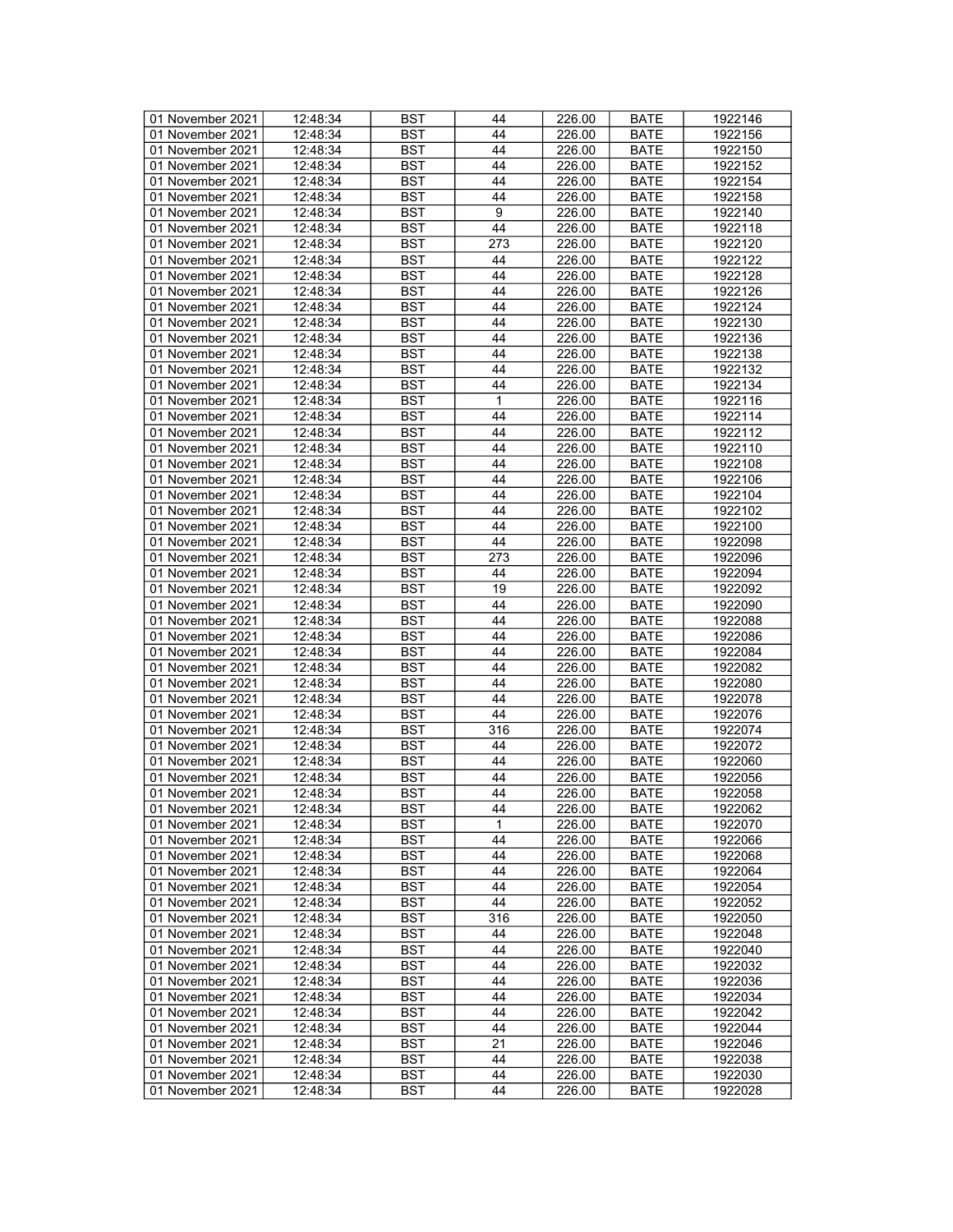| 01 November 2021 | 12:48:34 | BST        | 44  | 226.00 | <b>BATE</b> | 1922026 |
|------------------|----------|------------|-----|--------|-------------|---------|
| 01 November 2021 | 12:48:34 | <b>BST</b> | 44  | 226.00 | <b>BATE</b> | 1922024 |
| 01 November 2021 | 12:48:34 | <b>BST</b> | 126 | 226.00 | <b>BATE</b> | 1922022 |
| 01 November 2021 | 12:48:34 | <b>BST</b> | 44  | 226.00 | <b>BATE</b> | 1922020 |
| 01 November 2021 | 12:48:34 | <b>BST</b> | 25  | 226.00 | <b>BATE</b> | 1922018 |
| 01 November 2021 | 12:48:34 | <b>BST</b> | 44  | 226.00 | <b>BATE</b> | 1922016 |
| 01 November 2021 |          |            |     |        |             |         |
|                  | 12:48:34 | <b>BST</b> | 273 | 226.00 | <b>BATE</b> | 1921998 |
| 01 November 2021 | 12:48:34 | <b>BST</b> | 44  | 226.00 | <b>BATE</b> | 1922004 |
| 01 November 2021 | 12:48:34 | <b>BST</b> | 44  | 226.00 | <b>BATE</b> | 1921996 |
| 01 November 2021 | 12:48:34 | <b>BST</b> | 44  | 226.00 | <b>BATE</b> | 1922002 |
| 01 November 2021 | 12:48:34 | <b>BST</b> | 44  | 226.00 | <b>BATE</b> | 1922000 |
| 01 November 2021 | 12:48:34 | <b>BST</b> | 44  | 226.00 | <b>BATE</b> | 1922006 |
| 01 November 2021 | 12:48:34 | <b>BST</b> | 44  | 226.00 | <b>BATE</b> | 1922010 |
| 01 November 2021 | 12:48:34 | <b>BST</b> | 44  | 226.00 | <b>BATE</b> | 1922012 |
| 01 November 2021 | 12:48:34 | <b>BST</b> | 44  | 226.00 | <b>BATE</b> | 1922008 |
| 01 November 2021 | 12:48:34 | <b>BST</b> | 44  | 226.00 | <b>BATE</b> | 1922014 |
| 01 November 2021 | 12:48:34 | <b>BST</b> | 44  | 226.00 | <b>BATE</b> | 1921992 |
| 01 November 2021 | 12:48:34 | <b>BST</b> | 41  | 226.00 | <b>BATE</b> | 1921994 |
| 01 November 2021 | 12:48:34 | <b>BST</b> | 44  | 226.00 | <b>BATE</b> | 1921980 |
| 01 November 2021 | 12:48:34 | <b>BST</b> | 316 | 226.00 | <b>BATE</b> | 1921972 |
| 01 November 2021 | 12:48:34 | <b>BST</b> | 44  | 226.00 | <b>BATE</b> | 1921976 |
| 01 November 2021 | 12:48:34 | <b>BST</b> | 44  | 226.00 | <b>BATE</b> | 1921978 |
|                  |          |            | 44  |        |             |         |
| 01 November 2021 | 12:48:34 | <b>BST</b> |     | 226.00 | <b>BATE</b> | 1921974 |
| 01 November 2021 | 12:48:34 | <b>BST</b> | 44  | 226.00 | <b>BATE</b> | 1921982 |
| 01 November 2021 | 12:48:34 | <b>BST</b> | 44  | 226.00 | <b>BATE</b> | 1921990 |
| 01 November 2021 | 12:48:34 | <b>BST</b> | 44  | 226.00 | <b>BATE</b> | 1921986 |
| 01 November 2021 | 12:48:34 | <b>BST</b> | 44  | 226.00 | <b>BATE</b> | 1921984 |
| 01 November 2021 | 12:48:34 | <b>BST</b> | 44  | 226.00 | <b>BATE</b> | 1921988 |
| 01 November 2021 | 12:48:34 | <b>BST</b> | 16  | 226.00 | <b>BATE</b> | 1921970 |
| 01 November 2021 | 12:48:34 | <b>BST</b> | 44  | 226.00 | <b>BATE</b> | 1921968 |
| 01 November 2021 | 12:48:34 | <b>BST</b> | 44  | 226.00 | <b>BATE</b> | 1921966 |
| 01 November 2021 | 12:48:34 | <b>BST</b> | 273 | 226.00 | <b>BATE</b> | 1921964 |
| 01 November 2021 | 12:48:34 | <b>BST</b> | 44  | 226.00 | <b>BATE</b> | 1921962 |
| 01 November 2021 | 12:48:34 | <b>BST</b> | 24  | 226.00 | <b>BATE</b> | 1921960 |
| 01 November 2021 | 12:48:34 | <b>BST</b> | 44  | 226.00 | <b>BATE</b> | 1921958 |
| 01 November 2021 | 12:48:34 | <b>BST</b> | 44  | 226.00 | <b>BATE</b> | 1921956 |
| 01 November 2021 | 12:48:34 | <b>BST</b> | 44  | 226.00 | <b>BATE</b> | 1921942 |
| 01 November 2021 | 12:48:34 | <b>BST</b> | 44  | 226.00 | <b>BATE</b> | 1921932 |
|                  |          | <b>BST</b> |     |        |             | 1921934 |
| 01 November 2021 | 12:48:34 |            | 316 | 226.00 | <b>BATE</b> |         |
| 01 November 2021 | 12:48:34 | <b>BST</b> | 44  | 226.00 | <b>BATE</b> | 1921936 |
| 01 November 2021 | 12:48:34 | <b>BST</b> | 44  | 226.00 | <b>BATE</b> | 1921938 |
| 01 November 2021 | 12:48:34 | <b>BST</b> | 44  | 226.00 | <b>BATE</b> | 1921940 |
| 01 November 2021 | 12:48:34 | <b>BST</b> | 44  | 226.00 | <b>BATE</b> | 1921944 |
| 01 November 2021 | 12:48:34 | BST        | 44  | 226.00 | <b>BATE</b> | 1921946 |
| 01 November 2021 | 12:48:34 | <b>BST</b> | 44  | 226.00 | <b>BATE</b> | 1921950 |
| 01 November 2021 | 12:48:34 | BST        | 44  | 226.00 | <b>BATE</b> | 1921952 |
| 01 November 2021 | 12:48:34 | <b>BST</b> | 44  | 226.00 | <b>BATE</b> | 1921954 |
| 01 November 2021 | 12:48:34 | <b>BST</b> | 44  | 226.00 | <b>BATE</b> | 1921948 |
| 01 November 2021 | 12:48:34 | <b>BST</b> | 44  | 226.00 | <b>BATE</b> | 1921920 |
| 01 November 2021 | 12:48:34 | <b>BST</b> | 44  | 226.00 | <b>BATE</b> | 1921910 |
| 01 November 2021 | 12:48:34 | BST        | 44  | 226.00 | <b>BATE</b> | 1921914 |
| 01 November 2021 | 12:48:34 | <b>BST</b> | 44  | 226.00 | <b>BATE</b> | 1921916 |
| 01 November 2021 | 12:48:34 | <b>BST</b> | 44  | 226.00 | <b>BATE</b> | 1921918 |
| 01 November 2021 | 12:48:34 | <b>BST</b> | 44  | 226.00 | <b>BATE</b> | 1921912 |
| 01 November 2021 | 12:48:34 | BST        | 44  | 226.00 | <b>BATE</b> | 1921922 |
| 01 November 2021 | 12:48:34 | <b>BST</b> | 44  | 226.00 | <b>BATE</b> | 1921926 |
|                  |          |            |     |        |             |         |
| 01 November 2021 | 12:48:34 | <b>BST</b> | 44  | 226.00 | <b>BATE</b> | 1921928 |
| 01 November 2021 | 12:48:34 | <b>BST</b> | 24  | 226.00 | <b>BATE</b> | 1921930 |
| 01 November 2021 | 12:48:34 | <b>BST</b> | 44  | 226.00 | <b>BATE</b> | 1921924 |
| 01 November 2021 | 12:48:34 | <b>BST</b> | 44  | 226.00 | <b>BATE</b> | 1921904 |
| 01 November 2021 | 12:48:34 | <b>BST</b> | 316 | 226.00 | <b>BATE</b> | 1921902 |
| 01 November 2021 | 12:48:34 | BST        | 44  | 226.00 | <b>BATE</b> | 1921900 |
| 01 November 2021 | 12:48:34 | <b>BST</b> | 44  | 226.00 | <b>BATE</b> | 1921906 |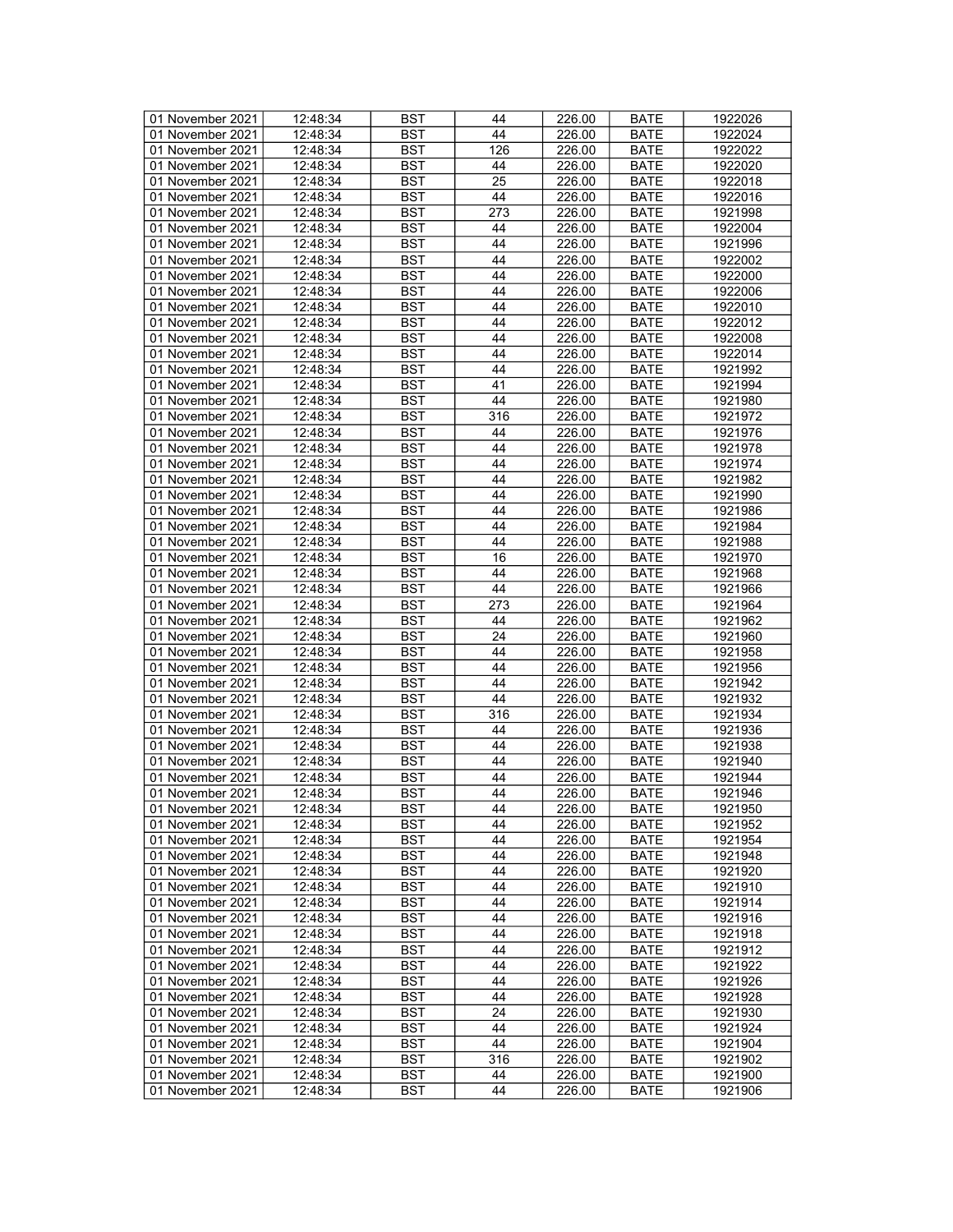| 01 November 2021 | 12:48:34 | BST        | 44              | 226.00 | <b>BATE</b> | 1921908 |
|------------------|----------|------------|-----------------|--------|-------------|---------|
| 01 November 2021 | 12:48:34 | BST        | 27              | 226.00 | <b>BATE</b> | 1921898 |
| 01 November 2021 | 12:48:34 | <b>BST</b> | 44              | 226.00 | <b>BATE</b> | 1921896 |
| 01 November 2021 | 12:48:34 | <b>BST</b> | 44              | 226.00 | <b>BATE</b> | 1921870 |
| 01 November 2021 | 12:48:34 | <b>BST</b> | 44              | 226.00 | <b>BATE</b> | 1921872 |
| 01 November 2021 | 12:48:34 | <b>BST</b> | 44              | 226.00 | <b>BATE</b> | 1921882 |
| 01 November 2021 | 12:48:34 | <b>BST</b> | 44              |        |             | 1921876 |
|                  |          |            |                 | 226.00 | <b>BATE</b> |         |
| 01 November 2021 | 12:48:34 | <b>BST</b> | 44              | 226.00 | <b>BATE</b> | 1921878 |
| 01 November 2021 | 12:48:34 | <b>BST</b> | 44              | 226.00 | <b>BATE</b> | 1921880 |
| 01 November 2021 | 12:48:34 | <b>BST</b> | 44              | 226.00 | <b>BATE</b> | 1921874 |
| 01 November 2021 | 12:48:34 | BST        | 44              | 226.00 | <b>BATE</b> | 1921884 |
| 01 November 2021 | 12:48:34 | <b>BST</b> | 44              | 226.00 | <b>BATE</b> | 1921888 |
| 01 November 2021 | 12:48:34 | <b>BST</b> | 44              | 226.00 | <b>BATE</b> | 1921890 |
| 01 November 2021 | 12:48:34 | <b>BST</b> | 44              | 226.00 | <b>BATE</b> | 1921892 |
| 01 November 2021 | 12:48:34 | <b>BST</b> | 44              | 226.00 | <b>BATE</b> | 1921894 |
| 01 November 2021 | 12:48:34 | <b>BST</b> | 44              | 226.00 | <b>BATE</b> | 1921886 |
| 01 November 2021 | 12:48:34 | <b>BST</b> | 316             | 226.00 | <b>BATE</b> | 1921868 |
| 01 November 2021 | 12:48:34 | <b>BST</b> | 44              | 226.00 | <b>BATE</b> | 1921866 |
| 01 November 2021 | 12:48:34 | <b>BST</b> | 44              | 226.00 | <b>BATE</b> | 1921857 |
| 01 November 2021 | 12:48:34 | <b>BST</b> | 44              | 226.00 | <b>BATE</b> | 1921853 |
| 01 November 2021 | 12:48:34 | <b>BST</b> | 44              | 226.00 | <b>BATE</b> | 1921855 |
| 01 November 2021 | 12:48:34 | <b>BST</b> | 44              | 226.00 | <b>BATE</b> | 1921859 |
| 01 November 2021 | 12:48:34 | <b>BST</b> | 44              |        | <b>BATE</b> |         |
|                  |          |            |                 | 226.00 |             | 1921861 |
| 01 November 2021 | 12:48:34 | <b>BST</b> | 20              | 226.00 | <b>BATE</b> | 1921863 |
| 01 November 2021 | 12:48:34 | <b>BST</b> | 44              | 226.00 | <b>BATE</b> | 1921839 |
| 01 November 2021 | 12:48:34 | <b>BST</b> | 316             | 226.00 | <b>BATE</b> | 1921829 |
| 01 November 2021 | 12:48:34 | <b>BST</b> | 44              | 226.00 | <b>BATE</b> | 1921831 |
| 01 November 2021 | 12:48:34 | <b>BST</b> | 44              | 226.00 | <b>BATE</b> | 1921833 |
| 01 November 2021 | 12:48:34 | <b>BST</b> | 44              | 226.00 | <b>BATE</b> | 1921835 |
| 01 November 2021 | 12:48:34 | <b>BST</b> | 44              | 226.00 | <b>BATE</b> | 1921837 |
| 01 November 2021 | 12:48:34 | <b>BST</b> | 44              | 226.00 | <b>BATE</b> | 1921849 |
| 01 November 2021 | 12:48:34 | <b>BST</b> | 44              | 226.00 | <b>BATE</b> | 1921841 |
| 01 November 2021 | 12:48:34 | <b>BST</b> | 44              | 226.00 | <b>BATE</b> | 1921843 |
| 01 November 2021 | 12:48:34 | <b>BST</b> | 44              | 226.00 | <b>BATE</b> | 1921845 |
| 01 November 2021 | 12:48:34 | <b>BST</b> | 44              | 226.00 | <b>BATE</b> | 1921847 |
| 01 November 2021 | 12:48:34 | <b>BST</b> | 44              | 226.00 | <b>BATE</b> | 1921851 |
| 01 November 2021 | 12:48:34 | <b>BST</b> | 44              | 226.00 | <b>BATE</b> | 1921827 |
| 01 November 2021 | 12:48:34 | <b>BST</b> | 44              | 226.00 | <b>BATE</b> | 1921819 |
| 01 November 2021 | 12:48:34 | <b>BST</b> | 44              | 226.00 | <b>BATE</b> | 1921815 |
| 01 November 2021 | 12:48:34 | <b>BST</b> | 44              | 226.00 | <b>BATE</b> |         |
| 01 November 2021 |          |            |                 |        |             | 1921817 |
|                  | 12:48:34 | <b>BST</b> | 44              | 226.00 | <b>BATE</b> | 1921821 |
| 01 November 2021 | 12:48:34 | <b>BST</b> | 33              | 226.00 | <b>BATE</b> | 1921825 |
| 01 November 2021 | 12:48:34 | <b>BST</b> | 44              | 226.00 | <b>BATE</b> | 1921823 |
| 01 November 2021 | 12:48:34 | <b>BST</b> | 44              | 226.00 | <b>BATE</b> | 1921793 |
| 01 November 2021 | 12:48:34 | <b>BST</b> | $\overline{44}$ | 226.00 | <b>BATE</b> | 1921813 |
| 01 November 2021 | 12:48:34 | BST        | 44              | 226.00 | BATE        | 1921811 |
| 01 November 2021 | 12:48:34 | BST        | 44              | 226.00 | BATE        | 1921809 |
| 01 November 2021 | 12:48:34 | <b>BST</b> | 44              | 226.00 | <b>BATE</b> | 1921807 |
| 01 November 2021 | 12:48:34 | <b>BST</b> | 44              | 226.00 | <b>BATE</b> | 1921805 |
| 01 November 2021 | 12:48:34 | <b>BST</b> | 44              | 226.00 | <b>BATE</b> | 1921803 |
| 01 November 2021 | 12:48:34 | <b>BST</b> | 44              | 226.00 | <b>BATE</b> | 1921801 |
| 01 November 2021 | 12:48:34 | BST        | 44              | 226.00 | <b>BATE</b> | 1921799 |
| 01 November 2021 | 12:48:34 | <b>BST</b> | 44              | 226.00 | <b>BATE</b> | 1921797 |
| 01 November 2021 | 12:48:34 | <b>BST</b> | 44              | 226.00 | <b>BATE</b> | 1921795 |
| 01 November 2021 | 12:48:34 | <b>BST</b> | 44              | 226.00 | <b>BATE</b> | 1921791 |
| 01 November 2021 | 12:48:34 | <b>BST</b> | 316             | 226.00 | <b>BATE</b> | 1921789 |
|                  |          |            |                 |        |             |         |
| 01 November 2021 | 12:48:34 | <b>BST</b> | 44              | 226.00 | <b>BATE</b> | 1921787 |
| 01 November 2021 | 12:48:34 | BST        | 32              | 226.00 | BATE        | 1921773 |
| 01 November 2021 | 12:48:34 | <b>BST</b> | 44              | 226.00 | <b>BATE</b> | 1921755 |
| 01 November 2021 | 12:48:34 | <b>BST</b> | 44              | 226.00 | <b>BATE</b> | 1921759 |
| 01 November 2021 | 12:48:34 | BST        | 44              | 226.00 | BATE        | 1921751 |
| 01 November 2021 | 12:48:34 | <b>BST</b> | 44              | 226.00 | <b>BATE</b> | 1921749 |
| 01 November 2021 | 12:48:34 | <b>BST</b> | 44              | 226.00 | <b>BATE</b> | 1921757 |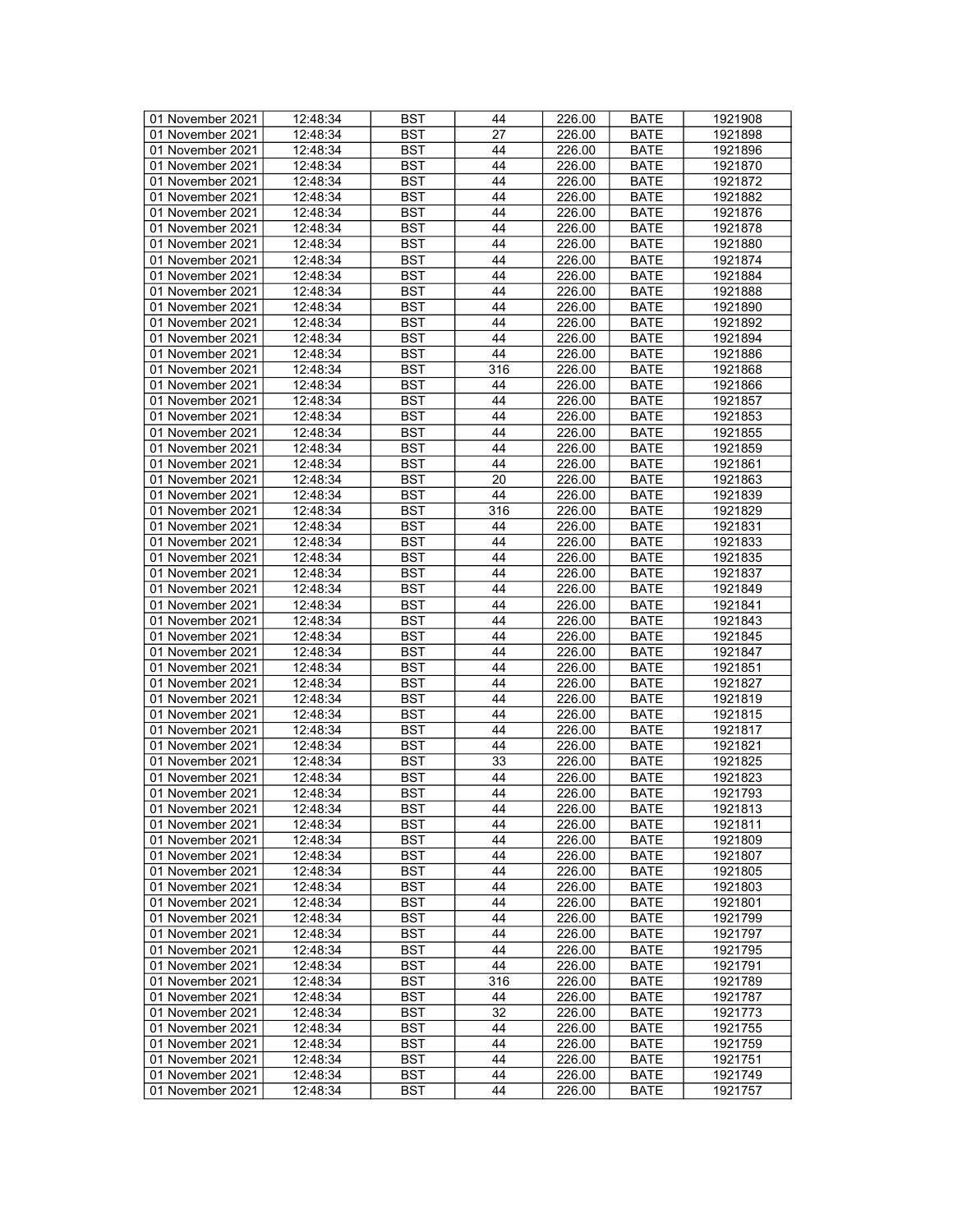| 01 November 2021 | 12:48:34 | <b>BST</b> | 44              | 226.00 | <b>BATE</b> | 1921753 |
|------------------|----------|------------|-----------------|--------|-------------|---------|
| 01 November 2021 | 12:48:34 | BST        | 44              | 226.00 | <b>BATE</b> | 1921761 |
| 01 November 2021 | 12:48:34 | <b>BST</b> | 44              | 226.00 | <b>BATE</b> | 1921765 |
| 01 November 2021 | 12:48:34 | <b>BST</b> | 44              | 226.00 | <b>BATE</b> | 1921767 |
| 01 November 2021 | 12:48:34 | <b>BST</b> | 44              | 226.00 | <b>BATE</b> | 1921769 |
| 01 November 2021 | 12:48:34 | <b>BST</b> | 44              | 226.00 | <b>BATE</b> | 1921771 |
|                  |          |            |                 |        |             |         |
| 01 November 2021 | 12:48:34 | <b>BST</b> | 44              | 226.00 | <b>BATE</b> | 1921763 |
| 01 November 2021 | 12:48:34 | <b>BST</b> | 44              | 226.00 | <b>BATE</b> | 1921743 |
| 01 November 2021 | 12:48:34 | <b>BST</b> | 44              | 226.00 | <b>BATE</b> | 1921745 |
| 01 November 2021 | 12:48:34 | <b>BST</b> | 44              | 226.00 | <b>BATE</b> | 1921747 |
| 01 November 2021 | 12:51:00 | <b>BST</b> | 750             | 225.70 | <b>BATE</b> | 1924029 |
| 01 November 2021 | 12:51:01 | <b>BST</b> | 615             | 225.70 | <b>BATE</b> | 1924044 |
| 01 November 2021 | 12:52:32 | <b>BST</b> | 631             | 225.70 | <b>BATE</b> | 1924902 |
| 01 November 2021 | 12:57:06 | <b>BST</b> | 639             | 225.60 | <b>BATE</b> | 1927468 |
| 01 November 2021 | 12:57:59 | <b>BST</b> | 748             | 225.60 | <b>BATE</b> | 1927849 |
| 01 November 2021 | 13:00:23 | <b>BST</b> | 750             | 225.60 | <b>BATE</b> | 1929370 |
| 01 November 2021 | 13:00:35 | <b>BST</b> | 235             | 225.60 | <b>BATE</b> | 1929466 |
| 01 November 2021 | 13:02:02 | <b>BST</b> | 424             | 225.70 | <b>BATE</b> | 1930203 |
| 01 November 2021 |          | <b>BST</b> | 467             | 225.70 |             |         |
|                  | 13:02:02 |            |                 |        | <b>BATE</b> | 1930201 |
| 01 November 2021 | 13:02:02 | <b>BST</b> | 467             | 225.70 | <b>BATE</b> | 1930199 |
| 01 November 2021 | 13:02:02 | <b>BST</b> | 303             | 225.70 | <b>BATE</b> | 1930197 |
| 01 November 2021 | 13:02:02 | <b>BST</b> | 303             | 225.70 | <b>BATE</b> | 1930191 |
| 01 November 2021 | 13:02:02 | <b>BST</b> | 404             | 225.70 | <b>BATE</b> | 1930189 |
| 01 November 2021 | 13:02:20 | <b>BST</b> | 700             | 225.70 | <b>BATE</b> | 1930375 |
| 01 November 2021 | 13:02:20 | <b>BST</b> | 750             | 225.70 | <b>BATE</b> | 1930373 |
| 01 November 2021 | 13:03:08 | <b>BST</b> | 750             | 225.90 | <b>BATE</b> | 1930910 |
| 01 November 2021 | 13:03:26 | <b>BST</b> | 800             | 225.90 | <b>BATE</b> | 1931124 |
| 01 November 2021 | 13:03:26 | <b>BST</b> | 300             | 225.90 | <b>BATE</b> | 1931126 |
| 01 November 2021 | 13:04:25 | <b>BST</b> | 44              | 226.00 | <b>BATE</b> | 1931703 |
| 01 November 2021 | 13:04:25 | <b>BST</b> | 44              | 226.00 | <b>BATE</b> | 1931701 |
| 01 November 2021 | 13:04:25 | <b>BST</b> | 44              | 226.00 | <b>BATE</b> | 1931699 |
| 01 November 2021 |          | <b>BST</b> | 44              |        |             | 1931697 |
|                  | 13:04:25 |            |                 | 226.00 | <b>BATE</b> |         |
| 01 November 2021 | 13:04:25 | <b>BST</b> | 44              | 226.00 | <b>BATE</b> | 1931695 |
| 01 November 2021 | 13:04:25 | <b>BST</b> | 44              | 226.00 | <b>BATE</b> | 1931693 |
| 01 November 2021 | 13:04:25 | <b>BST</b> | 44              | 226.00 | <b>BATE</b> | 1931691 |
| 01 November 2021 | 13:04:25 | <b>BST</b> | 44              | 226.00 | <b>BATE</b> | 1931689 |
| 01 November 2021 | 13:04:25 | <b>BST</b> | 23              | 226.00 | <b>BATE</b> | 1931705 |
| 01 November 2021 | 13:04:25 | <b>BST</b> | 44              | 226.00 | <b>BATE</b> | 1931675 |
| 01 November 2021 | 13:04:25 | <b>BST</b> | 750             | 226.00 | <b>BATE</b> | 1931665 |
| 01 November 2021 | 13:04:25 | <b>BST</b> | 44              | 226.00 | <b>BATE</b> | 1931667 |
| 01 November 2021 | 13:04:25 | <b>BST</b> | 44              | 226.00 | <b>BATE</b> | 1931669 |
| 01 November 2021 | 13:04:25 | <b>BST</b> | 44              | 226.00 | <b>BATE</b> | 1931671 |
| 01 November 2021 | 13:04:25 | <b>BST</b> | 44              | 226.00 | <b>BATE</b> | 1931673 |
| 01 November 2021 | 13:04:25 | <b>BST</b> | 44              | 226.00 | <b>BATE</b> | 1931683 |
| 01 November 2021 | 13:04:25 | <b>BST</b> | $\overline{44}$ | 226.00 | <b>BATE</b> | 1931677 |
| 01 November 2021 | 13:04:25 | <b>BST</b> | 44              | 226.00 | <b>BATE</b> | 1931679 |
| 01 November 2021 | 13:04:25 | <b>BST</b> | 44              | 226.00 |             | 1931681 |
|                  |          |            | 44              |        | BATE        |         |
| 01 November 2021 | 13:04:25 | <b>BST</b> |                 | 226.00 | <b>BATE</b> | 1931685 |
| 01 November 2021 | 13:04:25 | <b>BST</b> | 44              | 226.00 | <b>BATE</b> | 1931687 |
| 01 November 2021 | 13:04:25 | <b>BST</b> | 22              | 226.00 | <b>BATE</b> | 1931663 |
| 01 November 2021 | 13:06:01 | <b>BST</b> | 660             | 226.00 | <b>BATE</b> | 1932856 |
| 01 November 2021 | 13:06:37 | BST        | 1000            | 226.10 | <b>BATE</b> | 1933213 |
| 01 November 2021 | 13:06:37 | <b>BST</b> | 750             | 226.10 | <b>BATE</b> | 1933211 |
| 01 November 2021 | 13:06:37 | <b>BST</b> | 750             | 226.10 | <b>BATE</b> | 1933202 |
| 01 November 2021 | 13:06:37 | <b>BST</b> | 750             | 226.10 | <b>BATE</b> | 1933200 |
| 01 November 2021 | 13:06:37 | <b>BST</b> | 737             | 226.10 | <b>BATE</b> | 1933194 |
| 01 November 2021 | 13:06:39 | <b>BST</b> | 738             | 226.10 | <b>BATE</b> | 1933245 |
| 01 November 2021 | 13:06:39 | <b>BST</b> | 750             | 226.10 | <b>BATE</b> | 1933243 |
| 01 November 2021 | 13:07:11 | <b>BST</b> | 555             | 226.10 | <b>BATE</b> | 1933490 |
| 01 November 2021 | 13:07:11 | <b>BST</b> | 545             | 226.10 | <b>BATE</b> | 1933488 |
|                  |          |            |                 |        |             |         |
| 01 November 2021 | 13:07:11 | BST        | 609             | 226.10 | BATE        | 1933486 |
| 01 November 2021 | 13:09:43 | <b>BST</b> | 479             | 226.40 | <b>BATE</b> | 1935520 |
| 01 November 2021 | 13:09:43 | <b>BST</b> | 750             | 226.40 | <b>BATE</b> | 1935518 |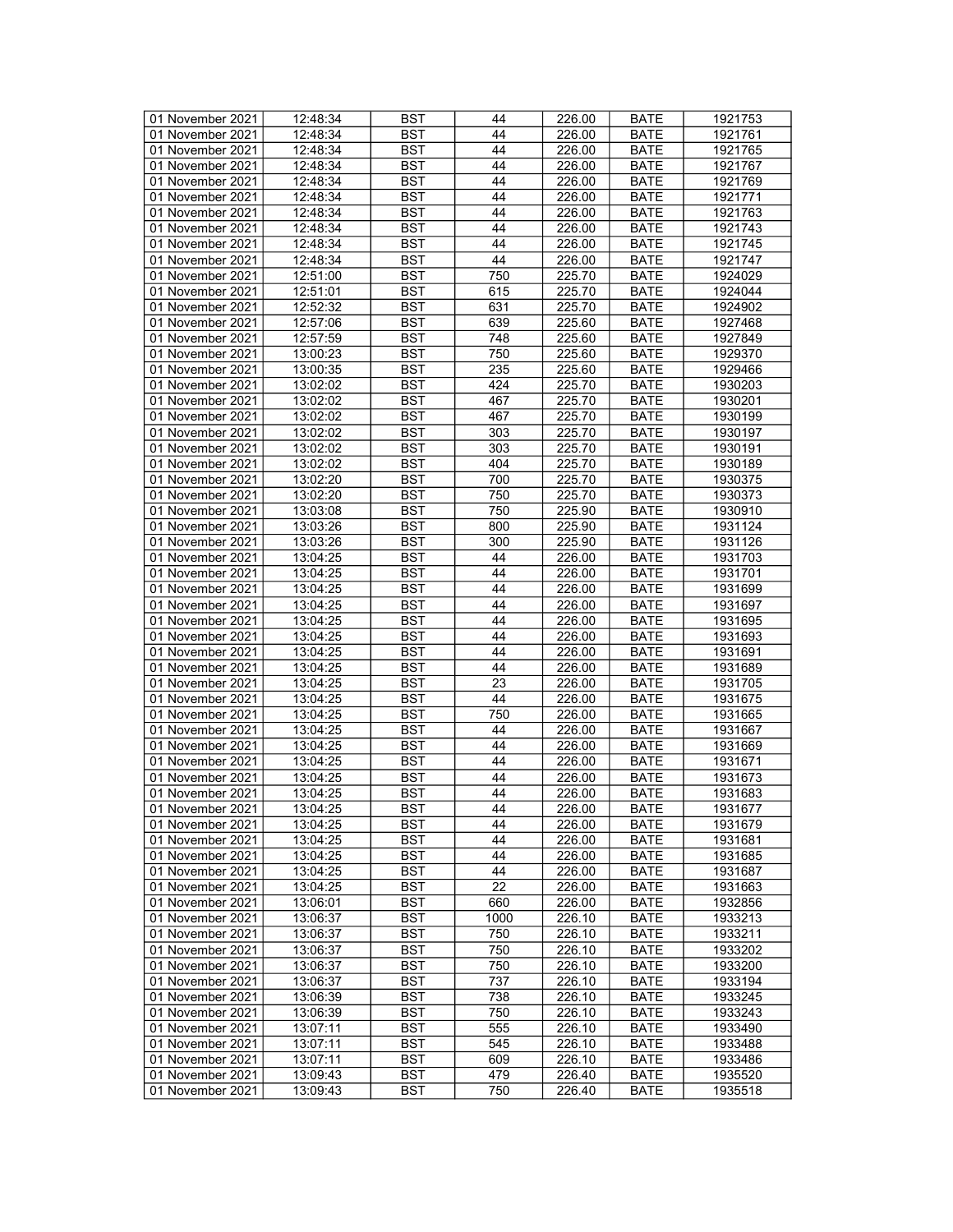| 01 November 2021 | 13:09:43 | <b>BST</b>       | 1100            | 226.40 | <b>BATE</b> | 1935516 |
|------------------|----------|------------------|-----------------|--------|-------------|---------|
| 01 November 2021 | 13:09:43 | BST              | 750             | 226.40 | <b>BATE</b> | 1935514 |
| 01 November 2021 | 13:09:43 | <b>BST</b>       | 750             | 226.40 | <b>BATE</b> | 1935504 |
| 01 November 2021 | 13:09:43 | <b>BST</b>       | 509             | 226.40 | <b>BATE</b> | 1935502 |
| 01 November 2021 | 13:09:43 | <b>BST</b>       | 594             | 226.40 | <b>BATE</b> | 1935496 |
| 01 November 2021 | 13:09:43 | <b>BST</b>       | 750             | 226.40 | <b>BATE</b> | 1935498 |
| 01 November 2021 | 13:09:43 | <b>BST</b>       | 591             | 226.40 |             | 1935500 |
|                  |          |                  |                 |        | <b>BATE</b> |         |
| 01 November 2021 | 13:09:43 | <b>BST</b>       | 750             | 226.40 | <b>BATE</b> | 1935490 |
| 01 November 2021 | 13:09:43 | <b>BST</b>       | 896             | 226.40 | <b>BATE</b> | 1935494 |
| 01 November 2021 | 13:09:43 | <b>BST</b>       | 1100            | 226.40 | <b>BATE</b> | 1935492 |
| 01 November 2021 | 13:09:51 | <b>BST</b>       | 104             | 226.20 | <b>BATE</b> | 1935602 |
| 01 November 2021 | 13:09:51 | <b>BST</b>       | 1293            | 226.20 | <b>BATE</b> | 1935600 |
| 01 November 2021 | 13:09:51 | <b>BST</b>       | 731             | 226.20 | <b>BATE</b> | 1935598 |
| 01 November 2021 | 13:09:51 | <b>BST</b>       | 750             | 226.20 | <b>BATE</b> | 1935596 |
| 01 November 2021 | 13:12:40 | <b>BST</b>       | 58              | 226.00 | <b>BATE</b> | 1937126 |
| 01 November 2021 | 13:12:40 | <b>BST</b>       | 750             | 226.00 | <b>BATE</b> | 1937124 |
| 01 November 2021 | 13:13:00 | <b>BST</b>       | 747             | 225.90 | <b>BATE</b> | 1937281 |
| 01 November 2021 | 13:13:04 | <b>BST</b>       | 718             | 225.80 | <b>BATE</b> | 1937332 |
| 01 November 2021 | 13:13:13 | <b>BST</b>       | 509             | 225.70 | <b>BATE</b> | 1937436 |
| 01 November 2021 | 13:13:13 | <b>BST</b>       | 803             | 225.70 | <b>BATE</b> | 1937434 |
| 01 November 2021 | 13:14:23 | <b>BST</b>       | 1521            | 225.80 | <b>BATE</b> | 1938110 |
| 01 November 2021 | 13:14:35 | <b>BST</b>       | 382             | 225.80 | <b>BATE</b> | 1938303 |
| 01 November 2021 | 13:14:35 | <b>BST</b>       | 268             | 225.80 | <b>BATE</b> | 1938301 |
|                  |          |                  |                 |        |             |         |
| 01 November 2021 | 13:14:35 | <b>BST</b>       | 482             | 225.80 | <b>BATE</b> | 1938299 |
| 01 November 2021 | 13:14:35 | <b>BST</b>       | 1100            | 225.80 | <b>BATE</b> | 1938297 |
| 01 November 2021 | 13:14:35 | <b>BST</b>       | 614             | 225.80 | <b>BATE</b> | 1938295 |
| 01 November 2021 | 13:17:43 | <b>BST</b>       | 577             | 225.70 | <b>BATE</b> | 1940170 |
| 01 November 2021 | 13:17:43 | <b>BST</b>       | 165             | 225.70 | <b>BATE</b> | 1940168 |
| 01 November 2021 | 13:17:43 | <b>BST</b>       | 734             | 225.70 | <b>BATE</b> | 1940164 |
| 01 November 2021 | 13:17:43 | <b>BST</b>       | 1506            | 225.70 | <b>BATE</b> | 1940166 |
| 01 November 2021 | 13:18:24 | <b>BST</b>       | 219             | 225.80 | <b>BATE</b> | 1940673 |
| 01 November 2021 | 13:18:24 | <b>BST</b>       | 516             | 225.80 | <b>BATE</b> | 1940671 |
| 01 November 2021 | 13:18:24 | <b>BST</b>       | 776             | 225.80 | <b>BATE</b> | 1940669 |
| 01 November 2021 | 13:18:24 | <b>BST</b>       | 750             | 225.80 | <b>BATE</b> | 1940667 |
| 01 November 2021 | 13:23:52 | <b>BST</b>       | 750             | 226.30 | <b>BATE</b> | 1944581 |
| 01 November 2021 | 13:23:57 | <b>BST</b>       | 683             | 226.30 | <b>BATE</b> | 1944606 |
| 01 November 2021 | 13:26:30 | <b>BST</b>       | 666             | 226.30 | <b>BATE</b> | 1946495 |
| 01 November 2021 | 13:27:28 | <b>BST</b>       | 746             | 226.20 | <b>BATE</b> | 1947218 |
| 01 November 2021 | 13:27:33 | <b>BST</b>       | 646             | 226.20 | <b>BATE</b> | 1947376 |
| 01 November 2021 | 13:29:33 | <b>BST</b>       | 621             | 226.00 | <b>BATE</b> |         |
|                  |          |                  |                 |        |             | 1948740 |
| 01 November 2021 | 13:29:41 | <b>BST</b>       | 615             | 225.90 | <b>BATE</b> | 1948903 |
| 01 November 2021 | 13:29:41 | <b>BST</b>       | 603             | 225.90 | <b>BATE</b> | 1948897 |
| 01 November 2021 | 13:30:17 | <b>BST</b>       | 694             | 225.80 | <b>BATE</b> | 1955546 |
| 01 November 2021 | 13:30:17 | <b>BST</b>       | 750             | 225.80 | <b>BATE</b> | 1955541 |
| 01 November 2021 | 13:30:17 | $\overline{BST}$ | 534             | 225.80 | <b>BATE</b> | 1955539 |
| 01 November 2021 | 13:30:17 | BST              | 750             | 225.80 | <b>BATE</b> | 1955537 |
| 01 November 2021 | 13:30:31 | <b>BST</b>       | 631             | 225.70 | BATE        | 1956380 |
| 01 November 2021 | 13:30:40 | <b>BST</b>       | 736             | 225.60 | <b>BATE</b> | 1956662 |
| 01 November 2021 | 13:31:25 | BST              | 100             | 225.70 | <b>BATE</b> | 1958281 |
| 01 November 2021 | 13:31:25 | <b>BST</b>       | 100             | 225.70 | <b>BATE</b> | 1958279 |
| 01 November 2021 | 13:31:25 | <b>BST</b>       | 100             | 225.70 | <b>BATE</b> | 1958277 |
| 01 November 2021 | 13:31:25 | BST              | 194             | 225.70 | <b>BATE</b> | 1958275 |
| 01 November 2021 | 13:31:25 | <b>BST</b>       | 750             | 225.70 | <b>BATE</b> | 1958273 |
| 01 November 2021 | 13:31:25 | <b>BST</b>       | 100             | 225.70 | <b>BATE</b> | 1958271 |
| 01 November 2021 | 13:31:25 | <b>BST</b>       | 3               | 225.70 | <b>BATE</b> | 1958267 |
| 01 November 2021 | 13:31:25 | <b>BST</b>       | 100             | 225.70 | <b>BATE</b> | 1958265 |
|                  |          |                  |                 |        |             |         |
| 01 November 2021 | 13:31:25 | <b>BST</b>       | 21              | 225.70 | <b>BATE</b> | 1958263 |
| 01 November 2021 | 13:31:25 | <b>BST</b>       | 12              | 225.70 | <b>BATE</b> | 1958259 |
| 01 November 2021 | 13:31:25 | <b>BST</b>       | 750             | 225.70 | <b>BATE</b> | 1958261 |
| 01 November 2021 | 13:31:26 | <b>BST</b>       | 100             | 225.70 | <b>BATE</b> | 1958294 |
| 01 November 2021 | 13:31:26 | BST              | 1000            | 225.70 | BATE        | 1958296 |
| 01 November 2021 | 13:31:26 | <b>BST</b>       | 710             | 225.70 | <b>BATE</b> | 1958298 |
| 01 November 2021 | 13:31:26 | <b>BST</b>       | $\overline{2}2$ | 225.70 | <b>BATE</b> | 1958292 |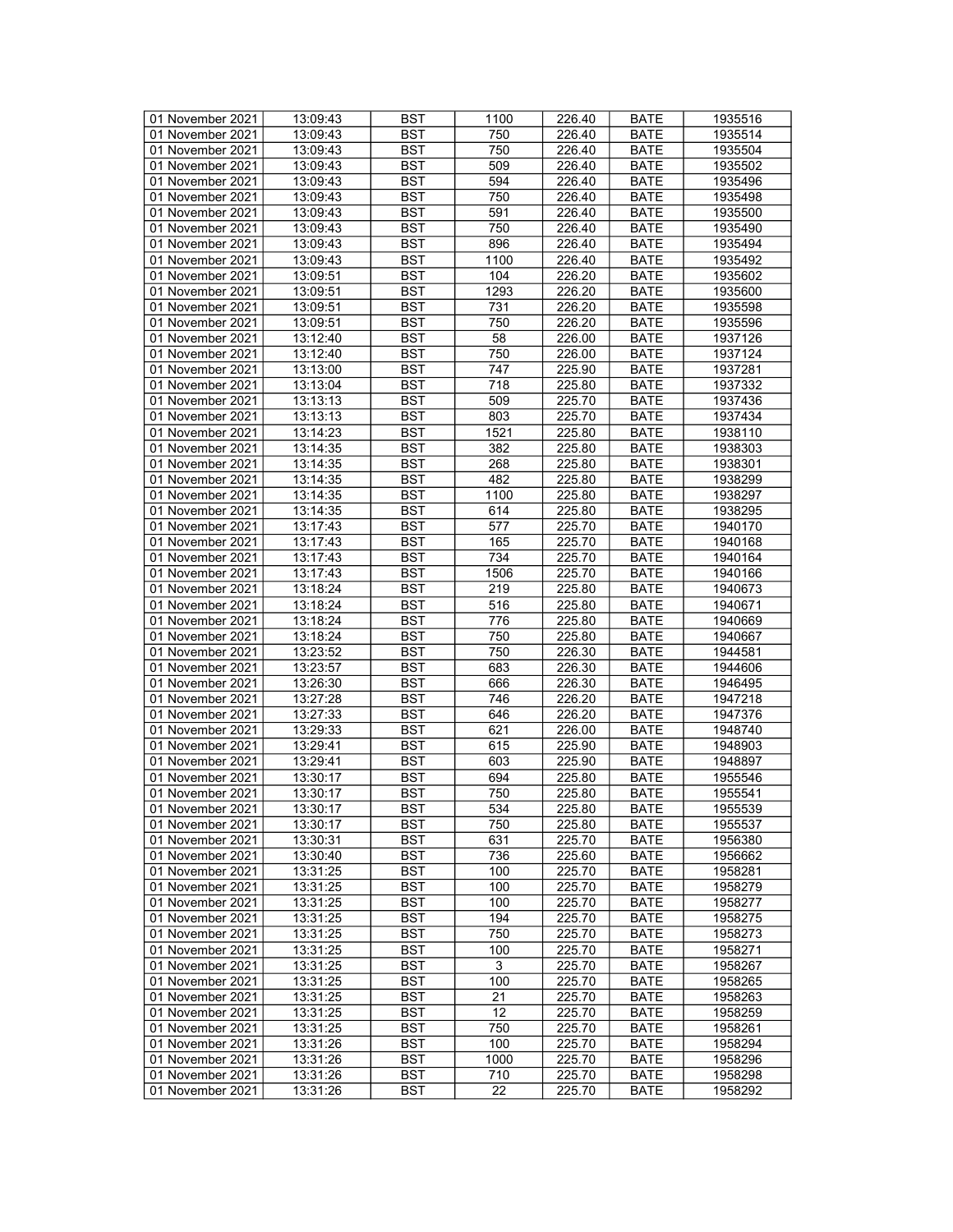| 01 November 2021 | 13:31:26 | <b>BST</b> | 100  | 225.70 | <b>BATE</b> | 1958290 |
|------------------|----------|------------|------|--------|-------------|---------|
| 01 November 2021 | 13:31:26 | BST        | 750  | 225.70 | <b>BATE</b> | 1958288 |
|                  | 13:31:26 | <b>BST</b> | 100  |        | <b>BATE</b> | 1958286 |
| 01 November 2021 |          |            |      | 225.70 |             |         |
| 01 November 2021 | 13:31:51 | <b>BST</b> | 270  | 225.80 | <b>BATE</b> | 1958905 |
| 01 November 2021 | 13:31:51 | <b>BST</b> | 697  | 225.80 | <b>BATE</b> | 1958903 |
| 01 November 2021 | 13:32:10 | <b>BST</b> | 1558 | 226.10 | <b>BATE</b> | 1959564 |
| 01 November 2021 | 13:34:45 | <b>BST</b> | 89   | 226.50 | <b>BATE</b> | 1963608 |
| 01 November 2021 | 13:34:45 | <b>BST</b> | 89   | 226.50 | <b>BATE</b> | 1963610 |
| 01 November 2021 | 13:34:45 | <b>BST</b> | 89   | 226.50 | <b>BATE</b> | 1963612 |
| 01 November 2021 | 13:34:45 | <b>BST</b> | 89   | 226.50 | <b>BATE</b> | 1963616 |
| 01 November 2021 | 13:34:45 | <b>BST</b> | 89   | 226.50 | <b>BATE</b> | 1963614 |
|                  |          |            |      |        |             |         |
| 01 November 2021 | 13:34:45 | <b>BST</b> | 89   | 226.50 | <b>BATE</b> | 1963618 |
| 01 November 2021 | 13:34:45 | <b>BST</b> | 89   | 226.50 | <b>BATE</b> | 1963622 |
| 01 November 2021 | 13:34:45 | <b>BST</b> | 89   | 226.50 | <b>BATE</b> | 1963624 |
| 01 November 2021 | 13:34:45 | <b>BST</b> | 12   | 226.50 | <b>BATE</b> | 1963626 |
| 01 November 2021 | 13:34:45 | <b>BST</b> | 89   | 226.50 | <b>BATE</b> | 1963620 |
| 01 November 2021 | 13:34:45 | <b>BST</b> | 750  | 226.50 | <b>BATE</b> | 1963606 |
| 01 November 2021 | 13:34:45 | <b>BST</b> | 89   | 226.50 | <b>BATE</b> | 1963604 |
| 01 November 2021 | 13:35:06 | <b>BST</b> | 694  | 226.50 | <b>BATE</b> | 1964123 |
|                  |          |            |      | 226.40 |             |         |
| 01 November 2021 | 13:35:17 | <b>BST</b> | 1099 |        | <b>BATE</b> | 1964373 |
| 01 November 2021 | 13:35:17 | <b>BST</b> | 1437 | 226.40 | <b>BATE</b> | 1964371 |
| 01 November 2021 | 13:35:17 | <b>BST</b> | 750  | 226.40 | <b>BATE</b> | 1964369 |
| 01 November 2021 | 13:35:17 | <b>BST</b> | 701  | 226.30 | <b>BATE</b> | 1964365 |
| 01 November 2021 | 13:37:04 | <b>BST</b> | 682  | 226.10 | <b>BATE</b> | 1967162 |
| 01 November 2021 | 13:38:03 | <b>BST</b> | 891  | 226.20 | <b>BATE</b> | 1968678 |
| 01 November 2021 | 13:38:03 | <b>BST</b> | 1192 | 226.20 | <b>BATE</b> | 1968676 |
| 01 November 2021 | 13:38:42 | <b>BST</b> | 907  | 226.20 | <b>BATE</b> | 1969792 |
| 01 November 2021 | 13:38:42 | <b>BST</b> | 750  | 226.20 | <b>BATE</b> | 1969790 |
| 01 November 2021 |          |            |      | 226.20 |             |         |
|                  | 13:40:34 | <b>BST</b> | 611  |        | <b>BATE</b> | 1972364 |
| 01 November 2021 | 13:41:45 | <b>BST</b> | 950  | 226.20 | <b>BATE</b> | 1973924 |
| 01 November 2021 | 13:41:45 | <b>BST</b> | 1501 | 226.20 | <b>BATE</b> | 1973920 |
| 01 November 2021 | 13:43:57 | <b>BST</b> | 113  | 226.20 | <b>BATE</b> | 1976754 |
| 01 November 2021 | 13:43:57 | <b>BST</b> | 725  | 226.20 | <b>BATE</b> | 1976752 |
| 01 November 2021 | 13:43:57 | <b>BST</b> | 690  | 226.10 | <b>BATE</b> | 1976744 |
| 01 November 2021 | 13:46:17 | <b>BST</b> | 753  | 225.70 | <b>BATE</b> | 1979466 |
| 01 November 2021 | 13:46:17 | <b>BST</b> | 799  | 225.80 | <b>BATE</b> | 1979460 |
| 01 November 2021 | 13:46:28 | <b>BST</b> | 772  | 225.60 | <b>BATE</b> | 1979866 |
| 01 November 2021 | 13:46:43 | <b>BST</b> | 1348 | 225.50 | <b>BATE</b> | 1980212 |
|                  |          |            |      |        |             |         |
| 01 November 2021 | 13:46:43 | <b>BST</b> | 708  | 225.50 | <b>BATE</b> | 1980208 |
| 01 November 2021 | 13:46:45 | <b>BST</b> | 1258 | 225.50 | <b>BATE</b> | 1980295 |
| 01 November 2021 | 13:46:48 | <b>BST</b> | 1342 | 225.50 | <b>BATE</b> | 1980454 |
| 01 November 2021 | 13:46:48 | <b>BST</b> | 798  | 225.50 | <b>BATE</b> | 1980452 |
| 01 November 2021 | 13:46:48 | <b>BST</b> | 302  | 225.50 | <b>BATE</b> | 1980450 |
| 01 November 2021 | 13:46:48 | <b>BST</b> | 1035 | 225.50 | <b>BATE</b> | 1980448 |
| 01 November 2021 | 13:47:27 | <b>BST</b> | 640  | 225.30 | <b>BATE</b> | 1981404 |
| 01 November 2021 | 13:47:35 | BST        | 750  | 225.30 | <b>BATE</b> | 1981553 |
| 01 November 2021 | 13:48:09 | <b>BST</b> | 40   | 225.40 | BATE        | 1982220 |
|                  |          |            |      |        |             |         |
| 01 November 2021 | 13:48:09 | <b>BST</b> | 750  | 225.40 | <b>BATE</b> | 1982218 |
| 01 November 2021 | 13:48:09 | <b>BST</b> | 89   | 225.40 | <b>BATE</b> | 1982216 |
| 01 November 2021 | 13:48:09 | <b>BST</b> | 65   | 225.40 | <b>BATE</b> | 1982213 |
| 01 November 2021 | 13:51:24 | <b>BST</b> | 1300 | 225.60 | <b>BATE</b> | 1987070 |
| 01 November 2021 | 13:51:24 | BST        | 750  | 225.60 | <b>BATE</b> | 1987068 |
| 01 November 2021 | 13:51:25 | <b>BST</b> | 1388 | 225.60 | <b>BATE</b> | 1987098 |
| 01 November 2021 | 13:51:48 | <b>BST</b> | 1113 | 225.60 | <b>BATE</b> | 1987672 |
| 01 November 2021 | 13:51:48 | <b>BST</b> | 101  | 225.60 | <b>BATE</b> | 1987670 |
| 01 November 2021 | 13:51:48 | BST        | 1199 | 225.60 | <b>BATE</b> | 1987668 |
|                  |          | <b>BST</b> | 1278 | 225.60 | <b>BATE</b> |         |
| 01 November 2021 | 13:51:48 |            |      |        |             | 1987666 |
| 01 November 2021 | 13:51:48 | BST        | 760  | 225.50 | BATE        | 1987656 |
| 01 November 2021 | 13:52:58 | <b>BST</b> | 1961 | 225.60 | <b>BATE</b> | 1988786 |
| 01 November 2021 | 13:55:05 | <b>BST</b> | 726  | 225.20 | <b>BATE</b> | 1991066 |
| 01 November 2021 | 13:55:10 | BST        | 668  | 225.20 | BATE        | 1991140 |
| 01 November 2021 | 13:55:10 | <b>BST</b> | 750  | 225.20 | BATE        | 1991138 |
| 01 November 2021 | 13:58:56 | BST        | 129  | 225.50 | <b>BATE</b> | 1995507 |
|                  |          |            |      |        |             |         |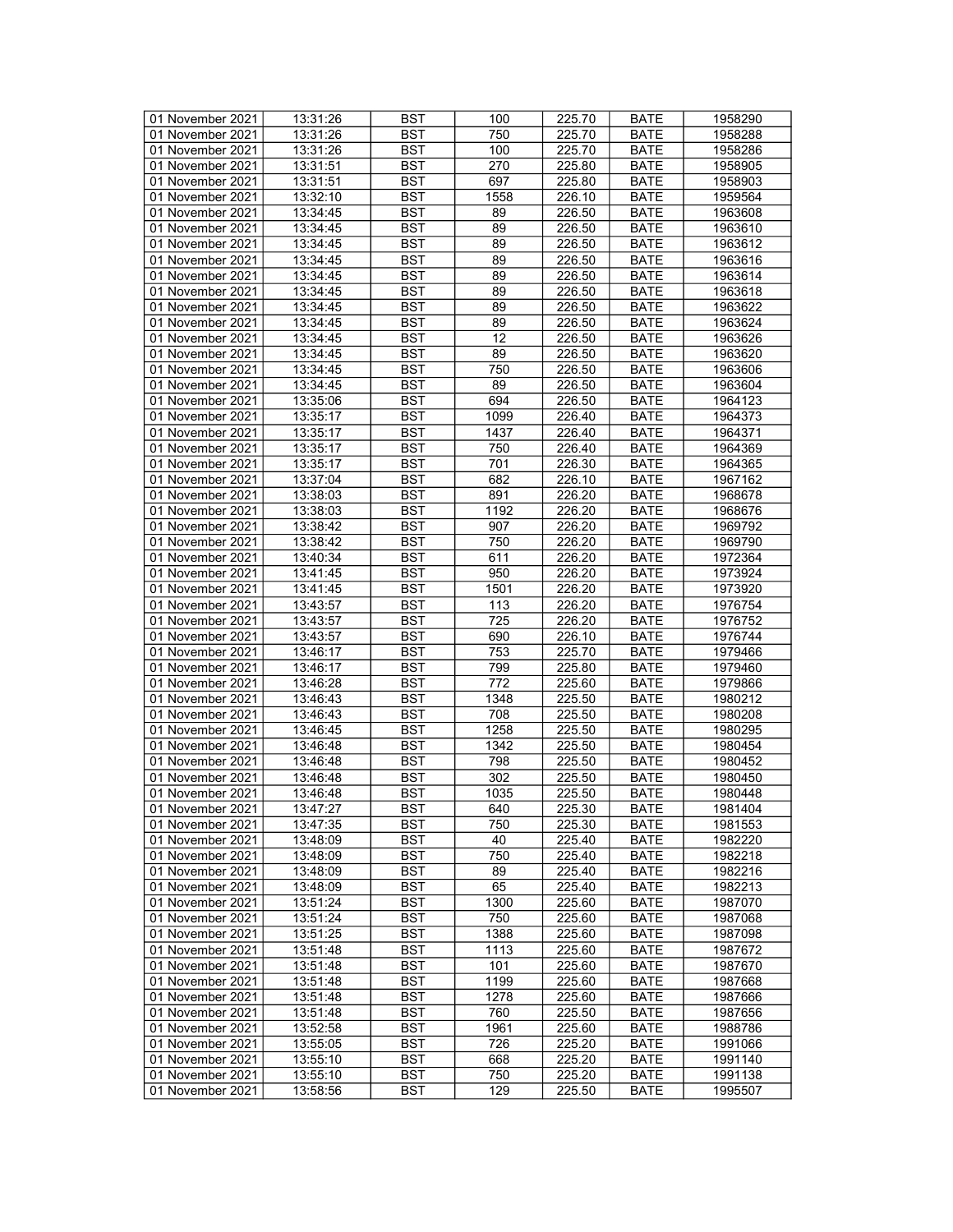| 01 November 2021 | 13:58:56 | <b>BST</b> | 311  | 225.50              | <b>BATE</b> | 1995505 |
|------------------|----------|------------|------|---------------------|-------------|---------|
| 01 November 2021 | 13:58:56 | <b>BST</b> | 311  | 225.50              | <b>BATE</b> | 1995509 |
| 01 November 2021 | 13:58:56 | <b>BST</b> |      |                     | <b>BATE</b> | 1995497 |
|                  |          |            | 793  | 225.50              |             |         |
| 01 November 2021 | 13:59:07 | <b>BST</b> | 175  | 225.50              | <b>BATE</b> | 1995742 |
| 01 November 2021 | 13:59:07 | <b>BST</b> | 550  | 225.50              | <b>BATE</b> | 1995740 |
| 01 November 2021 | 13:59:56 | <b>BST</b> | 482  | 225.50              | <b>BATE</b> | 1996699 |
| 01 November 2021 | 14:00:43 | <b>BST</b> | 735  | 225.40              | <b>BATE</b> | 1998010 |
| 01 November 2021 | 14:01:33 | <b>BST</b> | 378  | 225.40              | <b>BATE</b> | 1999163 |
| 01 November 2021 | 14:01:33 | <b>BST</b> | 822  | 225.40              | <b>BATE</b> | 1999161 |
| 01 November 2021 | 14:01:33 | <b>BST</b> | 811  | 225.40              | <b>BATE</b> | 1999159 |
| 01 November 2021 | 14:02:32 | <b>BST</b> | 608  | 225.20              | <b>BATE</b> | 2000568 |
| 01 November 2021 | 14:03:38 | <b>BST</b> | 590  | 225.10              | <b>BATE</b> | 2002072 |
|                  |          | <b>BST</b> |      |                     |             |         |
| 01 November 2021 | 14:03:38 |            | 750  | 225.10              | <b>BATE</b> | 2002070 |
| 01 November 2021 | 14:04:07 | <b>BST</b> | 727  | 225.10              | <b>BATE</b> | 2002650 |
| 01 November 2021 | 14:04:07 | <b>BST</b> | 750  | 225.10              | <b>BATE</b> | 2002647 |
| 01 November 2021 | 14:05:35 | <b>BST</b> | 750  | 225.20              | <b>BATE</b> | 2005146 |
| 01 November 2021 | 14:05:35 | <b>BST</b> | 270  | 225.20              | <b>BATE</b> | 2005144 |
| 01 November 2021 | 14:05:36 | <b>BST</b> | 738  | 225.20              | <b>BATE</b> | 2005151 |
| 01 November 2021 | 14:05:36 | <b>BST</b> | 750  | 225.20              | <b>BATE</b> | 2005148 |
| 01 November 2021 | 14:06:09 | <b>BST</b> | 426  | 225.20              | <b>BATE</b> | 2005914 |
| 01 November 2021 | 14:06:09 | <b>BST</b> | 725  | 225.20              | <b>BATE</b> | 2005904 |
| 01 November 2021 | 14:07:20 | <b>BST</b> | 651  | 225.10              | <b>BATE</b> | 2007172 |
| 01 November 2021 | 14:07:20 | <b>BST</b> | 1100 | 225.10              | <b>BATE</b> | 2007168 |
|                  | 14:07:20 |            |      |                     |             |         |
| 01 November 2021 |          | <b>BST</b> | 805  | 225.10              | <b>BATE</b> | 2007166 |
| 01 November 2021 | 14:08:16 | <b>BST</b> | 1400 | 225.10              | <b>BATE</b> | 2008146 |
| 01 November 2021 | 14:09:49 | <b>BST</b> | 1700 | 225.10              | <b>BATE</b> | 2010126 |
| 01 November 2021 | 14:10:23 | <b>BST</b> | 750  | 225.10              | <b>BATE</b> | 2010902 |
| 01 November 2021 | 14:10:55 | <b>BST</b> | 750  | 225.30              | <b>BATE</b> | 2011783 |
| 01 November 2021 | 14:10:59 | <b>BST</b> | 750  | 225.30              | <b>BATE</b> | 2011861 |
| 01 November 2021 | 14:10:59 | <b>BST</b> | 750  | 225.30              | <b>BATE</b> | 2011859 |
| 01 November 2021 | 14:10:59 | <b>BST</b> | 750  | 225.30              | <b>BATE</b> | 2011857 |
| 01 November 2021 | 14:10:59 | <b>BST</b> | 750  | 225.30              | <b>BATE</b> | 2011855 |
| 01 November 2021 | 14:10:59 | <b>BST</b> | 750  | 225.30              | <b>BATE</b> | 2011853 |
| 01 November 2021 | 14:10:59 | <b>BST</b> | 750  | 225.30              | <b>BATE</b> | 2011845 |
| 01 November 2021 | 14:10:59 | <b>BST</b> | 750  | 225.30              | <b>BATE</b> | 2011843 |
|                  |          |            |      |                     |             |         |
| 01 November 2021 | 14:11:05 | <b>BST</b> | 693  | 225.20              | <b>BATE</b> | 2011957 |
| 01 November 2021 | 14:12:34 | <b>BST</b> | 667  | 225.10              | <b>BATE</b> | 2013675 |
| 01 November 2021 | 14:17:07 | <b>BST</b> | 1392 | 225.10              | <b>BATE</b> | 2018951 |
| 01 November 2021 | 14:17:07 | <b>BST</b> | 1422 | 225.10              | <b>BATE</b> | 2018949 |
| 01 November 2021 | 14:17:27 | <b>BST</b> | 83   | 225.10              | <b>BATE</b> | 2019366 |
| 01 November 2021 | 14:17:27 | <b>BST</b> | 750  | 225.10              | <b>BATE</b> | 2019364 |
| 01 November 2021 | 14:17:27 | <b>BST</b> | 1600 | 225.10              | <b>BATE</b> | 2019357 |
| 01 November 2021 | 14:17:27 | <b>BST</b> | 750  | 225.10              | <b>BATE</b> | 2019355 |
| 01 November 2021 | 14:18:15 | BST        | 1600 | 224.80              | <b>BATE</b> | 2020379 |
| 01 November 2021 | 14:18:15 | <b>BST</b> | 750  | 224.80              | <b>BATE</b> | 2020377 |
| 01 November 2021 | 14:18:15 | BST        | 622  | 225.00              | <b>BATE</b> | 2020324 |
| 01 November 2021 | 14:18:15 | <b>BST</b> | 615  | 225.00              | <b>BATE</b> | 2020322 |
|                  |          |            |      |                     |             |         |
| 01 November 2021 | 14:18:16 | <b>BST</b> | 687  | 224.70              | <b>BATE</b> | 2020391 |
| 01 November 2021 | 14:18:17 | <b>BST</b> | 269  | 224.60              | <b>BATE</b> | 2020429 |
| 01 November 2021 | 14:18:17 | <b>BST</b> | 887  | 224.60              | <b>BATE</b> | 2020427 |
| 01 November 2021 | 14:18:17 | <b>BST</b> | 613  | 224.60              | <b>BATE</b> | 2020425 |
| 01 November 2021 | 14:18:17 | <b>BST</b> | 750  | 224.60              | <b>BATE</b> | 2020423 |
| 01 November 2021 | 14:19:26 | <b>BST</b> | 750  | 225.00              | <b>BATE</b> | 2021998 |
| 01 November 2021 | 14:19:39 | <b>BST</b> | 750  | 225.00              | <b>BATE</b> | 2022241 |
| 01 November 2021 | 14:20:02 | <b>BST</b> | 1003 | 225.00              | <b>BATE</b> | 2022639 |
| 01 November 2021 | 14:20:10 | <b>BST</b> | 750  | 225.00              | <b>BATE</b> | 2022818 |
| 01 November 2021 | 14:20:18 | <b>BST</b> | 750  | 225.00              | <b>BATE</b> | 2022990 |
| 01 November 2021 | 14:20:18 | <b>BST</b> | 750  | 225.00              | <b>BATE</b> | 2022987 |
|                  |          |            |      |                     |             |         |
| 01 November 2021 | 14:20:18 | <b>BST</b> | 750  | 225.00              | <b>BATE</b> | 2022982 |
| 01 November 2021 | 14:21:04 | <b>BST</b> | 300  | 224.80              | <b>BATE</b> | 2023818 |
| 01 November 2021 | 14:21:04 | <b>BST</b> | 750  | $\overline{224.80}$ | <b>BATE</b> | 2023816 |
| 01 November 2021 | 14:21:04 | BST        | 750  | 224.80              | <b>BATE</b> | 2023812 |
| 01 November 2021 | 14:21:37 | <b>BST</b> | 1316 | 225.00              | <b>BATE</b> | 2024494 |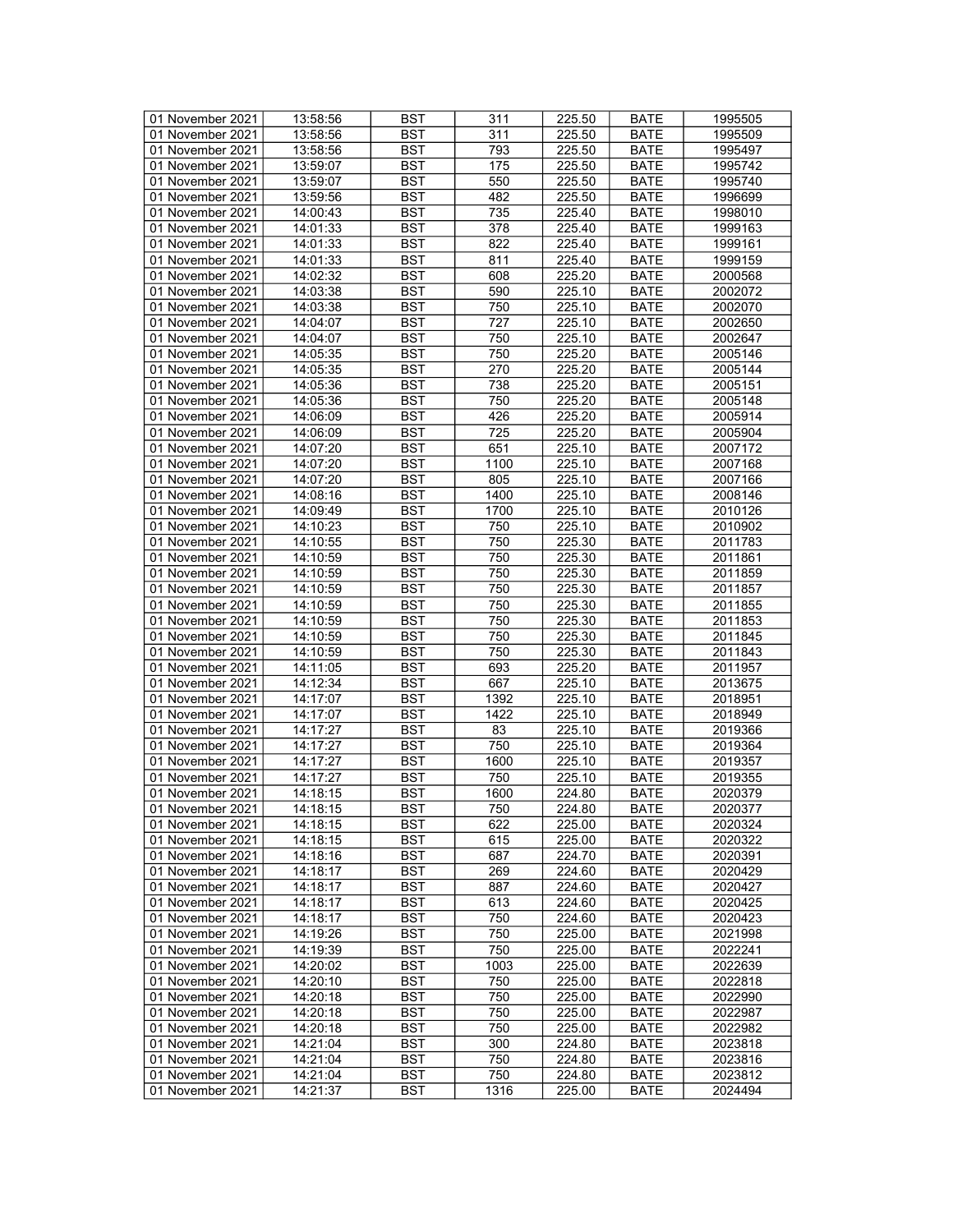| 01 November 2021 | 14:21:49 | <b>BST</b> | 1239             | 225.00 | <b>BATE</b> | 2024690 |
|------------------|----------|------------|------------------|--------|-------------|---------|
| 01 November 2021 | 14:21:49 | BST        | 1366             | 225.00 | BATE        | 2024684 |
| 01 November 2021 | 14:21:49 | <b>BST</b> | 1104             | 225.00 | <b>BATE</b> | 2024682 |
| 01 November 2021 | 14:21:49 | <b>BST</b> | 45               | 225.00 | <b>BATE</b> | 2024688 |
| 01 November 2021 | 14:21:49 | <b>BST</b> | 750              | 225.00 | <b>BATE</b> | 2024686 |
|                  |          |            |                  |        |             |         |
| 01 November 2021 | 14:21:49 | <b>BST</b> | 96               | 225.00 | <b>BATE</b> | 2024677 |
| 01 November 2021 | 14:21:49 | <b>BST</b> | 750              | 225.00 | <b>BATE</b> | 2024675 |
| 01 November 2021 | 14:21:49 | <b>BST</b> | 750              | 225.00 | <b>BATE</b> | 2024671 |
| 01 November 2021 | 14:21:49 | <b>BST</b> | 639              | 225.00 | <b>BATE</b> | 2024661 |
| 01 November 2021 | 14:23:58 | <b>BST</b> | 750              | 224.80 | <b>BATE</b> | 2027302 |
| 01 November 2021 | 14:24:00 | <b>BST</b> | 750              | 224.80 | <b>BATE</b> | 2027332 |
| 01 November 2021 | 14:25:41 | <b>BST</b> | 327              | 224.70 | <b>BATE</b> | 2029939 |
| 01 November 2021 | 14:25:41 | <b>BST</b> | 973              | 224.70 | <b>BATE</b> | 2029936 |
| 01 November 2021 | 14:25:41 | <b>BST</b> | 750              | 224.70 | <b>BATE</b> | 2029934 |
| 01 November 2021 | 14:25:41 | <b>BST</b> | 737              | 224.70 | <b>BATE</b> | 2029928 |
| 01 November 2021 | 14:26:14 | <b>BST</b> | 717              | 224.40 | <b>BATE</b> | 2030697 |
| 01 November 2021 | 14:26:48 | <b>BST</b> | 750              | 224.50 | <b>BATE</b> | 2031336 |
| 01 November 2021 | 14:26:48 | <b>BST</b> | 15               | 224.50 | <b>BATE</b> | 2031332 |
| 01 November 2021 | 14:26:48 | <b>BST</b> | 750              | 224.50 | <b>BATE</b> | 2031334 |
| 01 November 2021 | 14:28:34 | <b>BST</b> | 1289             | 224.40 | <b>BATE</b> | 2033471 |
| 01 November 2021 | 14:28:34 | <b>BST</b> | 749              | 224.40 | <b>BATE</b> | 2033463 |
|                  | 14:29:25 |            |                  |        |             |         |
| 01 November 2021 |          | <b>BST</b> | 654              | 224.30 | <b>BATE</b> | 2034594 |
| 01 November 2021 | 14:29:34 | <b>BST</b> | 649              | 224.30 | <b>BATE</b> | 2034980 |
| 01 November 2021 | 14:29:34 | <b>BST</b> | 334              | 224.30 | <b>BATE</b> | 2034978 |
| 01 November 2021 | 14:29:34 | <b>BST</b> | 669              | 224.30 | <b>BATE</b> | 2034976 |
| 01 November 2021 | 14:30:35 | <b>BST</b> | 582              | 224.20 | <b>BATE</b> | 2036628 |
| 01 November 2021 | 14:30:35 | <b>BST</b> | 655              | 224.20 | <b>BATE</b> | 2036626 |
| 01 November 2021 | 14:31:59 | <b>BST</b> | 548              | 224.10 | <b>BATE</b> | 2038905 |
| 01 November 2021 | 14:31:59 | <b>BST</b> | 750              | 224.10 | <b>BATE</b> | 2038903 |
| 01 November 2021 | 14:31:59 | <b>BST</b> | 60               | 224.20 | <b>BATE</b> | 2038888 |
| 01 November 2021 | 14:31:59 | <b>BST</b> | 641              | 224.20 | <b>BATE</b> | 2038880 |
| 01 November 2021 | 14:32:10 | <b>BST</b> | 1285             | 224.00 | <b>BATE</b> | 2039174 |
| 01 November 2021 | 14:32:10 | <b>BST</b> | 315              | 224.00 | <b>BATE</b> | 2039169 |
| 01 November 2021 | 14:32:10 | <b>BST</b> | 750              | 224.00 | <b>BATE</b> | 2039167 |
| 01 November 2021 | 14:32:12 | <b>BST</b> | 532              | 223.90 | <b>BATE</b> | 2039268 |
| 01 November 2021 | 14:32:30 | <b>BST</b> | 716              | 223.90 | <b>BATE</b> | 2039790 |
| 01 November 2021 | 14:32:30 | <b>BST</b> | 146              | 223.90 | <b>BATE</b> | 2039784 |
| 01 November 2021 | 14:33:13 | <b>BST</b> | 750              | 223.80 | <b>BATE</b> | 2040969 |
| 01 November 2021 | 14:33:13 | <b>BST</b> | 640              | 223.80 | <b>BATE</b> | 2040967 |
|                  |          |            |                  |        |             |         |
| 01 November 2021 | 14:33:13 | <b>BST</b> | 882              | 223.80 | <b>BATE</b> | 2040965 |
| 01 November 2021 | 14:33:13 | <b>BST</b> | 750              | 223.80 | <b>BATE</b> | 2040963 |
| 01 November 2021 | 14:33:30 | <b>BST</b> | 685              | 223.80 | <b>BATE</b> | 2041423 |
| 01 November 2021 | 14:33:30 | <b>BST</b> | 993              | 223.80 | <b>BATE</b> | 2041421 |
| 01 November 2021 | 14:33:30 | <b>BST</b> | 615              | 223.80 | <b>BATE</b> | 2041407 |
| 01 November 2021 | 14:33:40 | <b>BST</b> | $\overline{199}$ | 223.70 | <b>BATE</b> | 2041670 |
| 01 November 2021 | 14:33:40 | BST        | 2198             | 223.70 | BATE        | 2041668 |
| 01 November 2021 | 14:34:04 | <b>BST</b> | 803              | 223.70 | BATE        | 2042308 |
| 01 November 2021 | 14:34:16 | <b>BST</b> | 803              | 223.70 | <b>BATE</b> | 2042626 |
| 01 November 2021 | 14:34:21 | <b>BST</b> | 742              | 223.80 | <b>BATE</b> | 2042755 |
| 01 November 2021 | 14:34:28 | <b>BST</b> | 643              | 223.80 | <b>BATE</b> | 2042935 |
| 01 November 2021 | 14:34:45 | <b>BST</b> | 773              | 223.90 | <b>BATE</b> | 2043394 |
| 01 November 2021 | 14:34:45 | BST        | 750              | 223.90 | <b>BATE</b> | 2043392 |
| 01 November 2021 | 14:34:46 | <b>BST</b> | 416              | 223.90 | <b>BATE</b> | 2043452 |
| 01 November 2021 | 14:34:46 | <b>BST</b> | 750              | 223.90 | <b>BATE</b> | 2043450 |
| 01 November 2021 | 14:34:46 | <b>BST</b> | 1151             | 223.90 | <b>BATE</b> | 2043448 |
| 01 November 2021 | 14:34:46 | BST        | 750              | 223.80 | <b>BATE</b> | 2043438 |
| 01 November 2021 | 14:34:46 | <b>BST</b> | 1272             | 223.80 | <b>BATE</b> | 2043442 |
| 01 November 2021 | 14:34:46 | <b>BST</b> | 1300             | 223.80 |             | 2043440 |
|                  |          |            |                  |        | BATE        |         |
| 01 November 2021 | 14:34:46 | <b>BST</b> | 560              | 223.90 | <b>BATE</b> | 2043444 |
| 01 November 2021 | 14:34:46 | <b>BST</b> | 49               | 223.90 | <b>BATE</b> | 2043446 |
| 01 November 2021 | 14:37:02 | BST        | 701              | 223.70 | BATE        | 2046987 |
| 01 November 2021 | 14:39:29 | <b>BST</b> | 276              | 223.80 | BATE        | 2050909 |
| 01 November 2021 | 14:39:29 | BST        | 424              | 223.80 | <b>BATE</b> | 2050907 |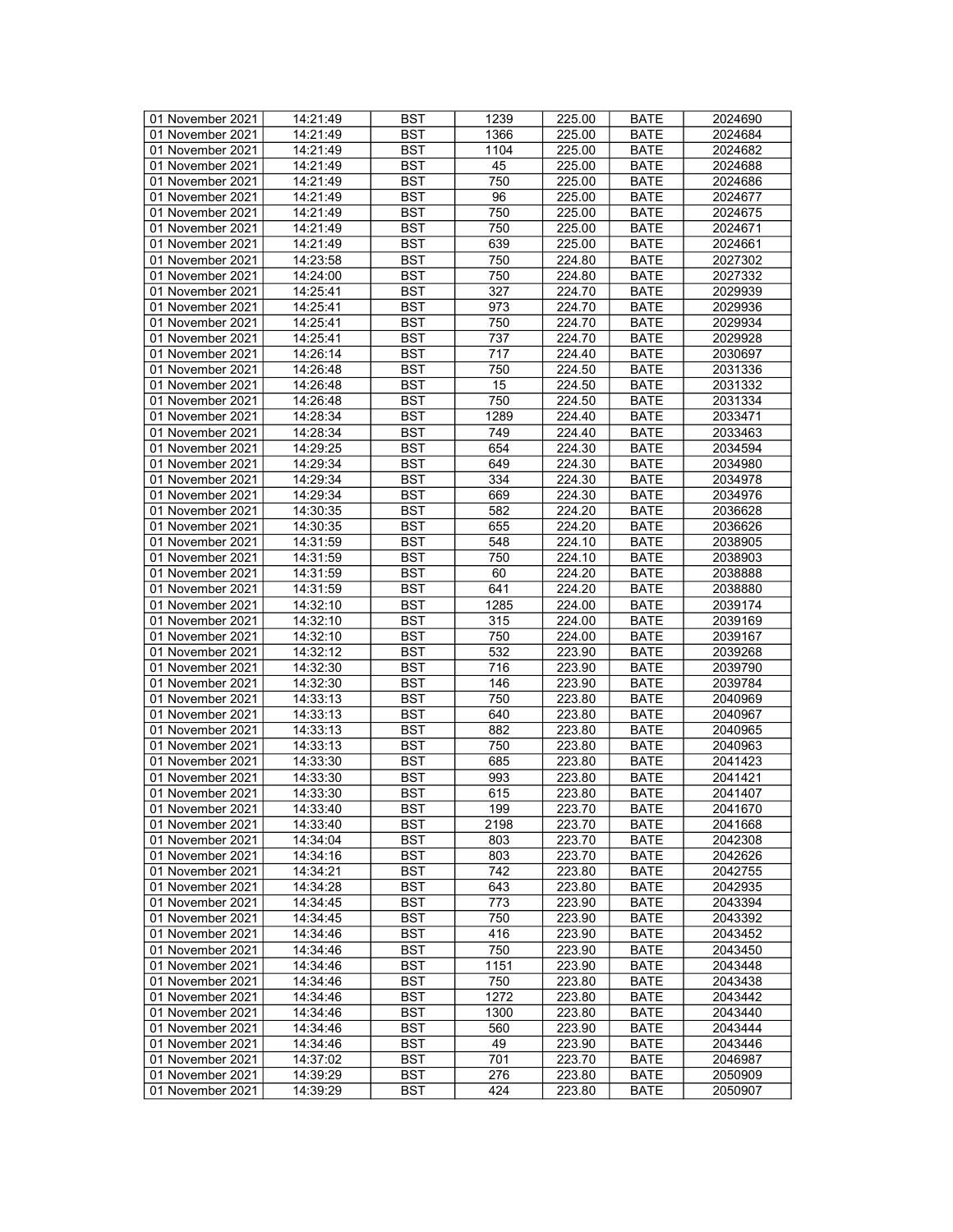| 01 November 2021 | 14:39:29 | <b>BST</b> | 750  | 223.80 | <b>BATE</b> | 2050905 |
|------------------|----------|------------|------|--------|-------------|---------|
|                  |          |            |      |        |             |         |
| 01 November 2021 | 14:40:26 | <b>BST</b> | 550  | 223.80 | <b>BATE</b> | 2052055 |
| 01 November 2021 | 14:40:26 | <b>BST</b> | 153  | 223.80 | <b>BATE</b> | 2052053 |
| 01 November 2021 | 14:42:25 | <b>BST</b> | 738  | 223.70 | <b>BATE</b> | 2054890 |
| 01 November 2021 | 14:42:25 | <b>BST</b> | 700  | 223.70 | <b>BATE</b> | 2054874 |
| 01 November 2021 | 14:42:25 | <b>BST</b> | 697  | 223.70 | <b>BATE</b> | 2054862 |
| 01 November 2021 | 14:44:01 | <b>BST</b> | 744  |        |             |         |
|                  |          |            |      | 223.70 | <b>BATE</b> | 2057124 |
| 01 November 2021 | 14:45:10 | <b>BST</b> | 750  | 223.80 | <b>BATE</b> | 2059043 |
| 01 November 2021 | 14:45:11 | <b>BST</b> | 666  | 223.80 | <b>BATE</b> | 2059079 |
| 01 November 2021 | 14:45:12 | <b>BST</b> | 1232 | 223.80 | <b>BATE</b> | 2059102 |
| 01 November 2021 | 14:45:24 | <b>BST</b> | 347  | 223.80 | <b>BATE</b> | 2059375 |
| 01 November 2021 | 14:45:24 | <b>BST</b> | 886  | 223.80 | <b>BATE</b> | 2059373 |
|                  |          |            |      |        |             |         |
| 01 November 2021 | 14:45:24 | <b>BST</b> | 750  | 223.80 | <b>BATE</b> | 2059332 |
| 01 November 2021 | 14:47:22 | <b>BST</b> | 544  | 223.80 | <b>BATE</b> | 2061897 |
| 01 November 2021 | 14:47:25 | <b>BST</b> | 225  | 223.80 | <b>BATE</b> | 2061974 |
| 01 November 2021 | 14:47:25 | <b>BST</b> | 356  | 223.80 | <b>BATE</b> | 2061972 |
| 01 November 2021 | 14:47:37 | <b>BST</b> | 915  | 223.80 | <b>BATE</b> | 2062310 |
| 01 November 2021 | 14:47:37 | <b>BST</b> | 331  | 223.80 | <b>BATE</b> | 2062308 |
|                  | 14:48:30 | <b>BST</b> |      |        |             |         |
| 01 November 2021 |          |            | 653  | 223.70 | <b>BATE</b> | 2063466 |
| 01 November 2021 | 14:48:53 | <b>BST</b> | 750  | 223.80 | <b>BATE</b> | 2064092 |
| 01 November 2021 | 14:48:53 | <b>BST</b> | 830  | 223.80 | <b>BATE</b> | 2064079 |
| 01 November 2021 | 14:48:53 | <b>BST</b> | 750  | 223.80 | <b>BATE</b> | 2064077 |
| 01 November 2021 | 14:48:53 | <b>BST</b> | 181  | 223.80 | <b>BATE</b> | 2064074 |
| 01 November 2021 | 14:48:53 | <b>BST</b> | 819  | 223.80 | <b>BATE</b> | 2064072 |
| 01 November 2021 | 14:48:53 | <b>BST</b> | 750  | 223.80 | <b>BATE</b> | 2064070 |
| 01 November 2021 | 14:49:05 | <b>BST</b> | 393  | 223.80 | <b>BATE</b> | 2064360 |
|                  |          |            |      |        |             |         |
| 01 November 2021 | 14:49:05 | <b>BST</b> | 840  | 223.80 | <b>BATE</b> | 2064358 |
| 01 November 2021 | 14:49:05 | <b>BST</b> | 18   | 223.80 | <b>BATE</b> | 2064356 |
| 01 November 2021 | 14:50:12 | <b>BST</b> | 750  | 223.80 | <b>BATE</b> | 2065717 |
| 01 November 2021 | 14:50:12 | <b>BST</b> | 610  | 223.80 | <b>BATE</b> | 2065709 |
| 01 November 2021 | 14:51:33 | <b>BST</b> | 728  | 223.60 | <b>BATE</b> | 2067377 |
| 01 November 2021 | 14:52:31 | <b>BST</b> | 750  | 223.60 | <b>BATE</b> | 2068734 |
| 01 November 2021 | 14:52:45 | <b>BST</b> | 734  | 223.50 | <b>BATE</b> | 2069106 |
|                  |          |            |      |        |             |         |
| 01 November 2021 | 14:52:51 | <b>BST</b> | 489  | 223.50 | <b>BATE</b> | 2069249 |
| 01 November 2021 | 14:52:51 | <b>BST</b> | 611  | 223.50 | <b>BATE</b> | 2069247 |
| 01 November 2021 | 14:52:51 | <b>BST</b> | 750  | 223.50 | <b>BATE</b> | 2069245 |
| 01 November 2021 | 14:55:45 | <b>BST</b> | 856  | 223.00 | <b>BATE</b> | 2073189 |
| 01 November 2021 | 14:56:03 | <b>BST</b> | 974  | 223.10 | <b>BATE</b> | 2073694 |
| 01 November 2021 | 14:56:03 | <b>BST</b> | 187  | 223.10 | <b>BATE</b> | 2073692 |
| 01 November 2021 | 14:56:03 | <b>BST</b> | 103  | 223.10 | <b>BATE</b> | 2073690 |
|                  | 14:56:03 | <b>BST</b> | 187  |        |             | 2073688 |
| 01 November 2021 |          |            |      | 223.10 | <b>BATE</b> |         |
| 01 November 2021 | 14:56:03 | <b>BST</b> | 187  | 223.10 | <b>BATE</b> | 2073686 |
| 01 November 2021 | 14:56:03 | <b>BST</b> | 1536 | 223.10 | <b>BATE</b> | 2073684 |
| 01 November 2021 | 14:56:03 | BST        | 1777 | 223.10 | <b>BATE</b> | 2073682 |
| 01 November 2021 | 14:56:03 | <b>BST</b> | 482  | 223.10 | <b>BATE</b> | 2073680 |
| 01 November 2021 | 14:56:03 | BST        | 187  | 223.10 | <b>BATE</b> | 2073678 |
| 01 November 2021 | 14:56:03 | <b>BST</b> | 187  | 223.10 | <b>BATE</b> | 2073660 |
| 01 November 2021 | 14:56:03 | <b>BST</b> | 187  | 223.10 | <b>BATE</b> | 2073664 |
|                  |          |            |      |        |             |         |
| 01 November 2021 | 14:56:03 | <b>BST</b> | 127  | 223.10 | <b>BATE</b> | 2073676 |
| 01 November 2021 | 14:56:03 | <b>BST</b> | 187  | 223.10 | <b>BATE</b> | 2073668 |
| 01 November 2021 | 14:56:03 | <b>BST</b> | 187  | 223.10 | <b>BATE</b> | 2073672 |
| 01 November 2021 | 14:56:03 | <b>BST</b> | 187  | 223.10 | <b>BATE</b> | 2073656 |
| 01 November 2021 | 14:56:03 | <b>BST</b> | 187  | 223.10 | <b>BATE</b> | 2073654 |
| 01 November 2021 | 14:56:03 | <b>BST</b> | 750  | 223.10 | <b>BATE</b> | 2073652 |
| 01 November 2021 | 14:56:03 | <b>BST</b> | 963  | 223.10 | <b>BATE</b> | 2073650 |
| 01 November 2021 | 14:56:03 |            |      |        |             | 2073648 |
|                  |          | <b>BST</b> | 177  | 223.10 | <b>BATE</b> |         |
| 01 November 2021 | 14:56:07 | <b>BST</b> | 678  | 223.00 | <b>BATE</b> | 2073786 |
| 01 November 2021 | 14:57:04 | <b>BST</b> | 2642 | 223.00 | <b>BATE</b> | 2074849 |
| 01 November 2021 | 14:58:36 | <b>BST</b> | 750  | 223.00 | <b>BATE</b> | 2076799 |
| 01 November 2021 | 14:58:36 | <b>BST</b> | 1024 | 223.00 | <b>BATE</b> | 2076797 |
| 01 November 2021 | 14:58:36 | <b>BST</b> | 2048 | 223.00 | <b>BATE</b> | 2076791 |
| 01 November 2021 | 14:58:36 | BST        | 750  | 223.00 | <b>BATE</b> | 2076789 |
| 01 November 2021 | 14:58:36 | <b>BST</b> | 176  | 223.00 | <b>BATE</b> | 2076795 |
|                  |          |            |      |        |             |         |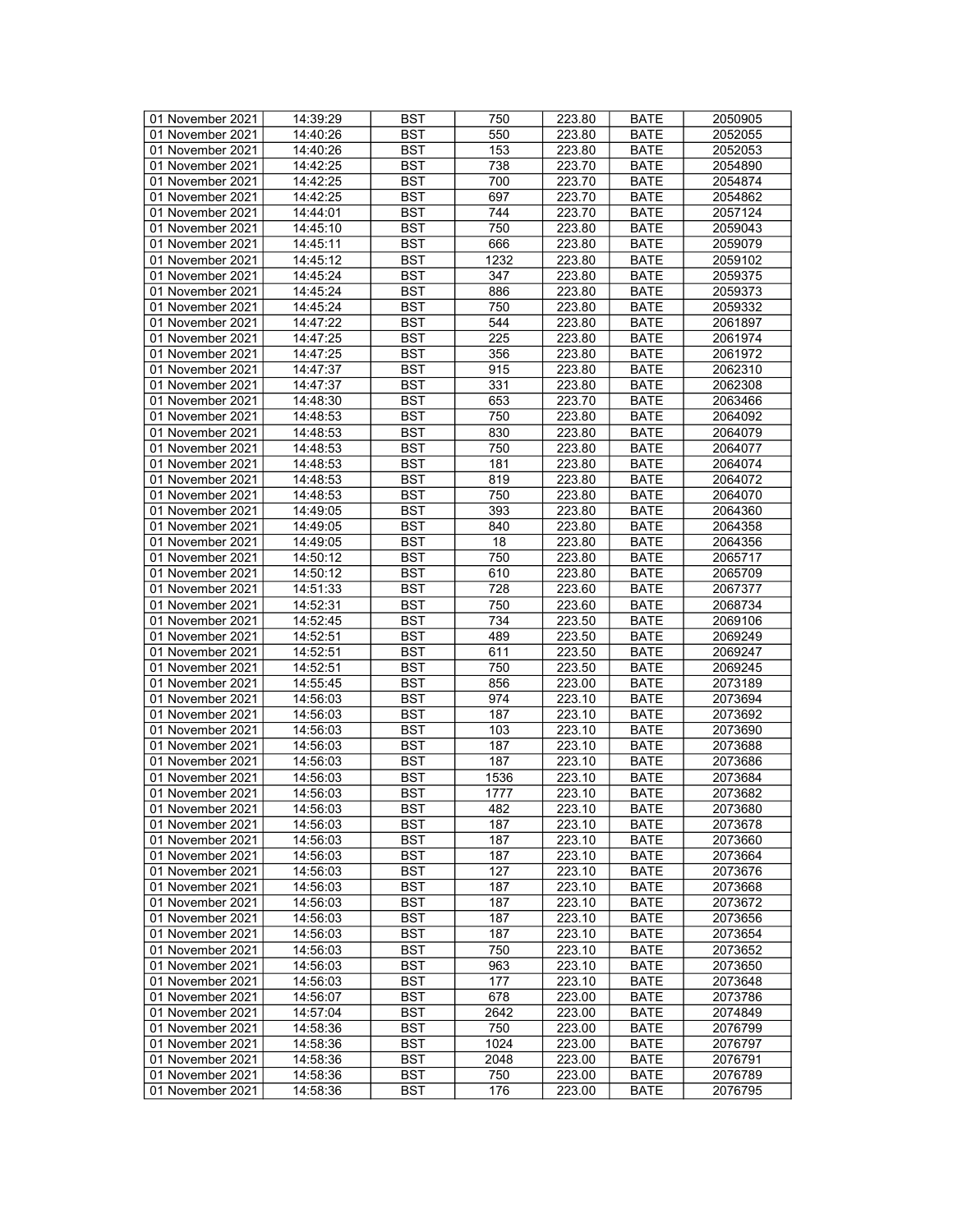| 01 November 2021 | 14:58:36 | <b>BST</b> | 1108 | 223.00 | <b>BATE</b> | 2076793 |
|------------------|----------|------------|------|--------|-------------|---------|
| 01 November 2021 | 14:58:51 | BST        | 984  | 223.10 | <b>BATE</b> | 2077099 |
| 01 November 2021 | 14:59:06 | <b>BST</b> | 813  | 223.10 | <b>BATE</b> | 2077477 |
| 01 November 2021 | 14:59:13 | <b>BST</b> | 205  | 223.30 | <b>BATE</b> | 2077657 |
| 01 November 2021 | 14:59:13 | <b>BST</b> | 750  | 223.30 | <b>BATE</b> | 2077655 |
|                  |          |            |      |        |             |         |
| 01 November 2021 | 14:59:47 | <b>BST</b> | 540  | 223.20 | <b>BATE</b> | 2078358 |
| 01 November 2021 | 14:59:47 | <b>BST</b> | 660  | 223.20 | <b>BATE</b> | 2078355 |
| 01 November 2021 | 14:59:47 | <b>BST</b> | 750  | 223.20 | <b>BATE</b> | 2078352 |
| 01 November 2021 | 15:02:14 | <b>BST</b> | 948  | 223.20 | <b>BATE</b> | 2082082 |
| 01 November 2021 | 15:02:49 | <b>BST</b> | 1300 | 223.70 | <b>BATE</b> | 2082998 |
| 01 November 2021 | 15:02:49 | <b>BST</b> | 750  | 223.70 | <b>BATE</b> | 2082996 |
| 01 November 2021 | 15:02:49 | <b>BST</b> | 1534 | 223.70 | <b>BATE</b> | 2082994 |
| 01 November 2021 | 15:05:04 | <b>BST</b> | 1191 | 223.80 | <b>BATE</b> | 2086284 |
| 01 November 2021 | 15:05:04 | <b>BST</b> | 1268 | 223.80 | <b>BATE</b> | 2086282 |
| 01 November 2021 | 15:05:05 | <b>BST</b> | 2470 | 223.80 | <b>BATE</b> | 2086323 |
| 01 November 2021 | 15:05:59 | <b>BST</b> | 355  | 223.90 | <b>BATE</b> | 2087465 |
| 01 November 2021 | 15:06:25 | <b>BST</b> | 748  | 224.00 | <b>BATE</b> | 2088191 |
| 01 November 2021 | 15:06:25 | <b>BST</b> | 940  | 224.00 | <b>BATE</b> | 2088189 |
| 01 November 2021 | 15:06:25 | <b>BST</b> | 1136 | 224.00 | <b>BATE</b> | 2088187 |
| 01 November 2021 | 15:06:25 | <b>BST</b> | 1315 | 224.00 | <b>BATE</b> | 2088185 |
|                  |          |            |      |        |             |         |
| 01 November 2021 | 15:06:25 | <b>BST</b> | 275  | 224.00 | <b>BATE</b> | 2088183 |
| 01 November 2021 | 15:06:25 | <b>BST</b> | 1136 | 224.00 | <b>BATE</b> | 2088181 |
| 01 November 2021 | 15:06:25 | <b>BST</b> | 1315 | 224.00 | <b>BATE</b> | 2088179 |
| 01 November 2021 | 15:06:25 | <b>BST</b> | 1136 | 224.00 | <b>BATE</b> | 2088177 |
| 01 November 2021 | 15:06:25 | <b>BST</b> | 1315 | 224.00 | <b>BATE</b> | 2088175 |
| 01 November 2021 | 15:06:25 | <b>BST</b> | 450  | 224.00 | <b>BATE</b> | 2088173 |
| 01 November 2021 | 15:06:39 | <b>BST</b> | 1097 | 223.90 | BATE        | 2088514 |
| 01 November 2021 | 15:06:45 | <b>BST</b> | 697  | 223.90 | <b>BATE</b> | 2088625 |
| 01 November 2021 | 15:07:52 | <b>BST</b> | 676  | 223.50 | <b>BATE</b> | 2089950 |
| 01 November 2021 | 15:08:28 | <b>BST</b> | 729  | 223.60 | <b>BATE</b> | 2090705 |
| 01 November 2021 | 15:08:45 | <b>BST</b> | 663  | 223.60 | <b>BATE</b> | 2091127 |
| 01 November 2021 | 15:10:53 | <b>BST</b> | 468  | 223.70 | <b>BATE</b> | 2093806 |
| 01 November 2021 | 15:11:16 | <b>BST</b> | 483  | 223.70 | <b>BATE</b> | 2094381 |
| 01 November 2021 | 15:11:16 | <b>BST</b> | 1541 | 223.70 | <b>BATE</b> | 2094379 |
| 01 November 2021 | 15:11:16 | <b>BST</b> | 44   | 223.70 | <b>BATE</b> | 2094377 |
| 01 November 2021 | 15:12:04 | <b>BST</b> | 750  | 223.80 | <b>BATE</b> | 2095414 |
| 01 November 2021 |          | <b>BST</b> | 987  | 223.80 | <b>BATE</b> |         |
|                  | 15:12:05 |            |      |        |             | 2095504 |
| 01 November 2021 | 15:13:44 | <b>BST</b> | 750  | 223.60 | <b>BATE</b> | 2098137 |
| 01 November 2021 | 15:13:44 | <b>BST</b> | 750  | 223.60 | <b>BATE</b> | 2098120 |
| 01 November 2021 | 15:13:45 | <b>BST</b> | 750  | 223.60 | <b>BATE</b> | 2098178 |
| 01 November 2021 | 15:14:28 | <b>BST</b> | 687  | 223.40 | <b>BATE</b> | 2099149 |
| 01 November 2021 | 15:18:54 | <b>BST</b> | 1540 | 223.70 | <b>BATE</b> | 2105357 |
| 01 November 2021 | 15:19:02 | <b>BST</b> | 567  | 223.70 | <b>BATE</b> | 2105666 |
| 01 November 2021 | 15:19:02 | <b>BST</b> | 833  | 223.70 | <b>BATE</b> | 2105664 |
| 01 November 2021 | 15:19:02 | <b>BST</b> | 750  | 223.70 | <b>BATE</b> | 2105662 |
| 01 November 2021 | 15:19:04 | BST        | 822  | 223.70 | BATE        | 2105753 |
| 01 November 2021 | 15:19:06 | <b>BST</b> | 1233 | 223.70 | BATE        | 2105786 |
| 01 November 2021 | 15:19:13 | <b>BST</b> | 535  | 223.70 | <b>BATE</b> | 2105987 |
| 01 November 2021 | 15:19:13 | <b>BST</b> | 750  | 223.70 | <b>BATE</b> | 2105983 |
| 01 November 2021 | 15:19:13 | <b>BST</b> | 865  | 223.70 | <b>BATE</b> | 2105985 |
| 01 November 2021 | 15:20:40 | <b>BST</b> | 608  | 223.70 | <b>BATE</b> | 2108157 |
| 01 November 2021 | 15:20:47 | BST        | 785  | 223.70 | <b>BATE</b> | 2108341 |
| 01 November 2021 | 15:20:51 | <b>BST</b> | 1474 | 223.70 | <b>BATE</b> | 2108441 |
|                  |          | <b>BST</b> | 711  | 223.70 |             |         |
| 01 November 2021 | 15:21:15 | <b>BST</b> |      |        | <b>BATE</b> | 2108869 |
| 01 November 2021 | 15:21:23 |            | 436  | 223.80 | <b>BATE</b> | 2109161 |
| 01 November 2021 | 15:21:23 | BST        | 566  | 223.80 | <b>BATE</b> | 2109159 |
| 01 November 2021 | 15:23:38 | <b>BST</b> | 914  | 223.80 | <b>BATE</b> | 2111920 |
| 01 November 2021 | 15:23:38 | BST        | 1498 | 223.80 | <b>BATE</b> | 2111922 |
| 01 November 2021 | 15:23:38 | <b>BST</b> | 750  | 223.80 | <b>BATE</b> | 2111924 |
| 01 November 2021 | 15:23:38 | <b>BST</b> | 786  | 223.80 | <b>BATE</b> | 2111906 |
| 01 November 2021 | 15:23:38 | BST        | 750  | 223.80 | BATE        | 2111904 |
| 01 November 2021 | 15:24:34 | <b>BST</b> | 380  | 223.50 | BATE        | 2113887 |
| 01 November 2021 | 15:24:34 | BST        | 750  | 223.50 | <b>BATE</b> | 2113885 |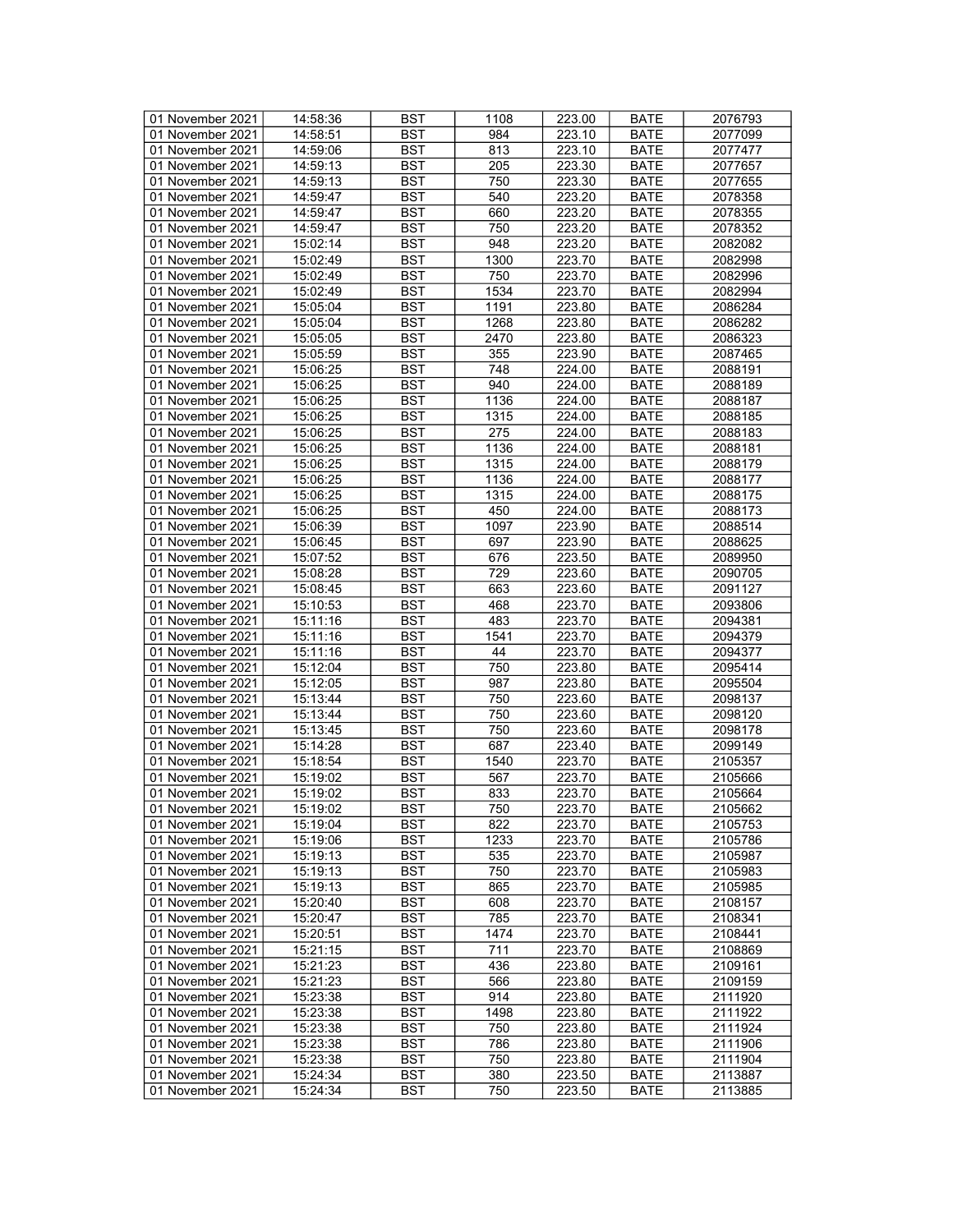| 01 November 2021 | 15:24:34 | <b>BST</b>               | 903          | 223.50           | <b>BATE</b>                | 2113883            |
|------------------|----------|--------------------------|--------------|------------------|----------------------------|--------------------|
| 01 November 2021 | 15:24:34 | BST                      | 797          | 223.50           | <b>BATE</b>                | 2113881            |
| 01 November 2021 | 15:24:34 | <b>BST</b>               | 750          | 223.50           | <b>BATE</b>                | 2113879            |
| 01 November 2021 | 15:24:34 | <b>BST</b>               | 755          | 223.50           | <b>BATE</b>                | 2113868            |
| 01 November 2021 | 15:25:01 | <b>BST</b>               | 750          | 223.00           | <b>BATE</b>                | 2114346            |
|                  | 15:25:01 |                          |              | 223.00           |                            | 2114344            |
| 01 November 2021 |          | <b>BST</b>               | 1534         |                  | <b>BATE</b>                |                    |
| 01 November 2021 | 15:25:01 | <b>BST</b>               | 1461         | 223.00           | <b>BATE</b>                | 2114342            |
| 01 November 2021 | 15:25:01 | <b>BST</b>               | 750          | 223.00           | <b>BATE</b>                | 2114340            |
| 01 November 2021 | 15:25:01 | <b>BST</b>               | 750          | 223.10           | <b>BATE</b>                | 2114333            |
| 01 November 2021 | 15:25:01 | <b>BST</b>               | 1449         | 223.10           | <b>BATE</b>                | 2114331            |
| 01 November 2021 | 15:25:01 | <b>BST</b>               | 124          | 223.10           | <b>BATE</b>                | 2114329            |
| 01 November 2021 | 15:25:01 | <b>BST</b>               | 750          | 223.10           | <b>BATE</b>                | 2114327            |
| 01 November 2021 | 15:25:01 | <b>BST</b>               | 750          | 223.10           | <b>BATE</b>                | 2114325            |
| 01 November 2021 | 15:25:01 | <b>BST</b>               | 1357         | 223.10           | <b>BATE</b>                | 2114321            |
| 01 November 2021 | 15:25:01 | <b>BST</b>               | 407          | 223.10           | <b>BATE</b>                | 2114323            |
| 01 November 2021 | 15:25:01 | <b>BST</b>               | 600          | 223.20           | <b>BATE</b>                | 2114315            |
| 01 November 2021 | 15:25:10 | <b>BST</b>               | 557          | 223.00           | <b>BATE</b>                | 2114980            |
| 01 November 2021 | 15:25:10 | <b>BST</b>               | 750          | 223.00           | <b>BATE</b>                | 2114978            |
| 01 November 2021 | 15:26:46 | <b>BST</b>               | 750          | 223.00           | <b>BATE</b>                | 2117450            |
| 01 November 2021 | 15:26:46 | <b>BST</b>               | 839          | 223.00           | <b>BATE</b>                | 2117448            |
| 01 November 2021 | 15:26:46 | <b>BST</b>               | 761          | 223.00           | <b>BATE</b>                | 2117446            |
|                  |          |                          |              |                  |                            |                    |
| 01 November 2021 | 15:26:46 | <b>BST</b>               | 750          | 223.00           | <b>BATE</b>                | 2117444            |
| 01 November 2021 | 15:26:47 | <b>BST</b>               | 705          | 223.00           | <b>BATE</b>                | 2117470            |
| 01 November 2021 | 15:26:47 | <b>BST</b>               | 709          | 223.00           | <b>BATE</b>                | 2117468            |
| 01 November 2021 | 15:26:47 | <b>BST</b>               | 750          | 223.00           | <b>BATE</b>                | 2117466            |
| 01 November 2021 | 15:27:10 | <b>BST</b>               | 704          | 223.20           | <b>BATE</b>                | 2117954            |
| 01 November 2021 | 15:30:08 | <b>BST</b>               | 1500         | 223.70           | BATE                       | 2121750            |
| 01 November 2021 | 15:30:08 | <b>BST</b>               | 750          | 223.70           | <b>BATE</b>                | 2121748            |
| 01 November 2021 | 15:30:08 | <b>BST</b>               | 1600         | 223.70           | <b>BATE</b>                | 2121734            |
| 01 November 2021 | 15:30:08 | <b>BST</b>               | 750          | 223.70           | <b>BATE</b>                | 2121732            |
| 01 November 2021 | 15:30:09 | <b>BST</b>               | 1500         | 223.70           | <b>BATE</b>                | 2121762            |
| 01 November 2021 | 15:30:09 | <b>BST</b>               | 750          | 223.70           | <b>BATE</b>                | 2121760            |
| 01 November 2021 | 15:30:40 | <b>BST</b>               | 806          | 223.80           | <b>BATE</b>                | 2122369            |
| 01 November 2021 | 15:30:40 | <b>BST</b>               | 1552         | 223.80           | <b>BATE</b>                | 2122367            |
| 01 November 2021 | 15:31:05 | <b>BST</b>               | 400          | 223.90           | <b>BATE</b>                | 2122883            |
| 01 November 2021 | 15:31:05 | <b>BST</b>               | 660          | 223.90           | <b>BATE</b>                | 2122877            |
| 01 November 2021 | 15:31:12 | <b>BST</b>               | 660          | 223.90           | <b>BATE</b>                | 2123018            |
| 01 November 2021 | 15:31:12 | <b>BST</b>               | 241          | 223.90           | <b>BATE</b>                | 2123016            |
| 01 November 2021 | 15:31:12 | <b>BST</b>               | 1161         | 223.90           | <b>BATE</b>                | 2123014            |
| 01 November 2021 | 15:32:38 | <b>BST</b>               | 730          | 224.00           | <b>BATE</b>                | 2124826            |
| 01 November 2021 | 15:32:38 | <b>BST</b>               | 245          | 224.00           | <b>BATE</b>                | 2124821            |
| 01 November 2021 |          |                          |              |                  |                            |                    |
|                  | 15:32:38 | <b>BST</b><br><b>BST</b> | 1355<br>1292 | 224.00<br>224.00 | <b>BATE</b><br><b>BATE</b> | 2124819<br>2124817 |
| 01 November 2021 | 15:32:38 |                          |              |                  |                            |                    |
| 01 November 2021 | 15:32:38 | <b>BST</b>               | 1600         | 224.00           | <b>BATE</b>                | 2124814            |
| 01 November 2021 | 15:32:40 | <b>BST</b>               | 1492         | 223.90           | <b>BATE</b>                | 2124858            |
| 01 November 2021 | 15:32:41 | BST                      | 871          | 223.90           | BATE                       | 2124871            |
| 01 November 2021 | 15:32:41 | <b>BST</b>               | 1600         | 223.90           | BATE                       | 2124873            |
| 01 November 2021 | 15:33:19 | <b>BST</b>               | 191          | 223.90           | <b>BATE</b>                | 2125593            |
| 01 November 2021 | 15:33:19 | <b>BST</b>               | 1139         | 223.90           | <b>BATE</b>                | 2125591            |
| 01 November 2021 | 15:33:19 | <b>BST</b>               | 1996         | 223.90           | <b>BATE</b>                | 2125589            |
| 01 November 2021 | 15:33:19 | <b>BST</b>               | 669          | 223.90           | <b>BATE</b>                | 2125579            |
| 01 November 2021 | 15:35:41 | BST                      | 261          | 224.00           | <b>BATE</b>                | 2128666            |
| 01 November 2021 | 15:35:41 | <b>BST</b>               | 383          | 224.00           | <b>BATE</b>                | 2128664            |
| 01 November 2021 | 15:36:07 | <b>BST</b>               | 1313         | 224.00           | <b>BATE</b>                | 2129353            |
| 01 November 2021 | 15:36:07 | <b>BST</b>               | 1227         | 224.00           | <b>BATE</b>                | 2129351            |
| 01 November 2021 | 15:36:07 | BST                      | 750          | 224.00           | <b>BATE</b>                | 2129349            |
| 01 November 2021 | 15:36:07 | <b>BST</b>               | 709          | 224.00           | <b>BATE</b>                | 2129337            |
| 01 November 2021 | 15:36:07 | BST                      | 158          | 224.00           | <b>BATE</b>                | 2129333            |
| 01 November 2021 | 15:36:48 | <b>BST</b>               | 695          | 224.00           | <b>BATE</b>                | 2130275            |
| 01 November 2021 | 15:36:48 | <b>BST</b>               | 183          | 224.00           | <b>BATE</b>                | 2130273            |
| 01 November 2021 | 15:36:48 | BST                      | 1317         | 224.00           | BATE                       | 2130271            |
| 01 November 2021 | 15:36:48 | <b>BST</b>               | 3032         | 224.00           | BATE                       | 2130269            |
| 01 November 2021 |          |                          |              |                  |                            |                    |
|                  | 15:37:28 | BST                      | 931          | 223.90           | <b>BATE</b>                | 2131068            |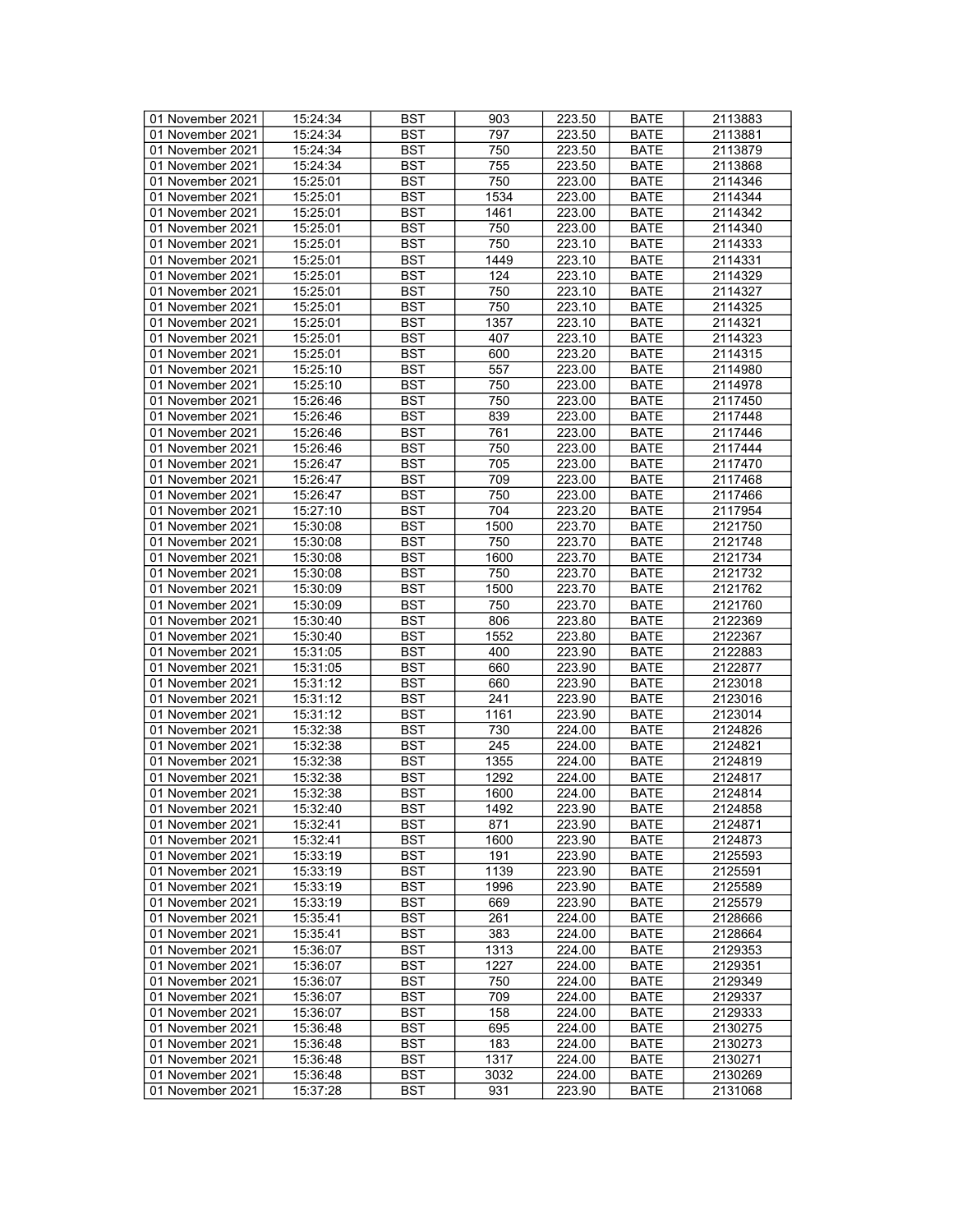| 01 November 2021 | 15:37:28 | <b>BST</b> | 238              | 223.90 | <b>BATE</b> | 2131066 |
|------------------|----------|------------|------------------|--------|-------------|---------|
| 01 November 2021 | 15:37:28 | BST        | 1281             | 223.90 | BATE        | 2131064 |
| 01 November 2021 | 15:38:01 | <b>BST</b> | 633              | 223.70 | <b>BATE</b> | 2131647 |
| 01 November 2021 | 15:38:04 | <b>BST</b> | 1000             | 223.70 | <b>BATE</b> | 2131738 |
| 01 November 2021 | 15:38:04 | <b>BST</b> | 750              | 223.70 | <b>BATE</b> | 2131736 |
| 01 November 2021 | 15:39:39 | <b>BST</b> | 750              | 223.90 | <b>BATE</b> | 2133636 |
| 01 November 2021 | 15:39:39 | <b>BST</b> | 1354             |        |             |         |
|                  |          |            |                  | 223.90 | <b>BATE</b> | 2133634 |
| 01 November 2021 | 15:39:39 | <b>BST</b> | 930              | 223.90 | <b>BATE</b> | 2133632 |
| 01 November 2021 | 15:40:46 | <b>BST</b> | 510              | 223.90 | <b>BATE</b> | 2134978 |
| 01 November 2021 | 15:40:46 | <b>BST</b> | 187              | 223.90 | <b>BATE</b> | 2134964 |
| 01 November 2021 | 15:41:36 | <b>BST</b> | 657              | 224.10 | <b>BATE</b> | 2136142 |
| 01 November 2021 | 15:43:12 | <b>BST</b> | 684              | 224.40 | <b>BATE</b> | 2138299 |
| 01 November 2021 | 15:43:12 | <b>BST</b> | 667              | 224.40 | <b>BATE</b> | 2138297 |
| 01 November 2021 | 15:43:12 | <b>BST</b> | 602              | 224.40 | <b>BATE</b> | 2138289 |
| 01 November 2021 | 15:43:12 | <b>BST</b> | 631              | 224.40 | <b>BATE</b> | 2138283 |
| 01 November 2021 | 15:43:12 | <b>BST</b> | 653              | 224.40 | <b>BATE</b> | 2138275 |
| 01 November 2021 | 15:43:12 | <b>BST</b> | 36               | 224.40 | <b>BATE</b> | 2138271 |
| 01 November 2021 | 15:43:20 | <b>BST</b> | 709              | 224.40 | <b>BATE</b> | 2138447 |
| 01 November 2021 | 15:43:42 | <b>BST</b> | 639              | 224.40 | <b>BATE</b> | 2138945 |
| 01 November 2021 | 15:44:56 | <b>BST</b> | 1339             | 224.40 | <b>BATE</b> | 2140331 |
| 01 November 2021 | 15:44:56 | <b>BST</b> | 1073             | 224.40 | <b>BATE</b> | 2140335 |
| 01 November 2021 | 15:44:56 | <b>BST</b> | 750              | 224.40 | <b>BATE</b> | 2140333 |
| 01 November 2021 | 15:44:56 | <b>BST</b> | 756              | 224.40 | <b>BATE</b> | 2140329 |
|                  |          |            |                  |        |             |         |
| 01 November 2021 | 15:44:56 | <b>BST</b> | 644              | 224.40 | <b>BATE</b> | 2140327 |
| 01 November 2021 | 15:44:56 | <b>BST</b> | 750              | 224.40 | <b>BATE</b> | 2140325 |
| 01 November 2021 | 15:44:56 | <b>BST</b> | 442              | 224.30 | <b>BATE</b> | 2140319 |
| 01 November 2021 | 15:44:56 | <b>BST</b> | 112              | 224.30 | <b>BATE</b> | 2140317 |
| 01 November 2021 | 15:44:56 | <b>BST</b> | 285              | 224.30 | <b>BATE</b> | 2140315 |
| 01 November 2021 | 15:44:56 | <b>BST</b> | 750              | 224.40 | <b>BATE</b> | 2140313 |
| 01 November 2021 | 15:44:56 | <b>BST</b> | 1355             | 224.40 | <b>BATE</b> | 2140311 |
| 01 November 2021 | 15:44:56 | <b>BST</b> | 750              | 224.40 | <b>BATE</b> | 2140305 |
| 01 November 2021 | 15:44:56 | <b>BST</b> | 1100             | 224.40 | <b>BATE</b> | 2140309 |
| 01 November 2021 | 15:46:18 | <b>BST</b> | 588              | 224.30 | <b>BATE</b> | 2142240 |
| 01 November 2021 | 15:47:51 | <b>BST</b> | 750              | 224.30 | <b>BATE</b> | 2144136 |
| 01 November 2021 | 15:47:51 | <b>BST</b> | 1000             | 224.30 | <b>BATE</b> | 2144138 |
| 01 November 2021 | 15:48:00 | <b>BST</b> | 987              | 224.30 | <b>BATE</b> | 2144364 |
| 01 November 2021 | 15:48:00 | <b>BST</b> | 857              | 224.30 | <b>BATE</b> | 2144349 |
| 01 November 2021 | 15:48:13 | <b>BST</b> | 1290             | 224.30 | <b>BATE</b> | 2144639 |
| 01 November 2021 | 15:48:14 | <b>BST</b> | 738              | 224.30 | <b>BATE</b> | 2144655 |
| 01 November 2021 | 15:50:33 | <b>BST</b> | 664              | 224.20 | <b>BATE</b> | 2147590 |
| 01 November 2021 | 15:50:58 | <b>BST</b> | 606              | 224.20 | <b>BATE</b> | 2148200 |
|                  |          |            |                  |        | <b>BATE</b> | 2148253 |
| 01 November 2021 | 15:51:01 | <b>BST</b> | 1686             | 224.20 |             |         |
| 01 November 2021 | 15:52:39 | <b>BST</b> | 1428             | 224.20 | <b>BATE</b> | 2150371 |
| 01 November 2021 | 15:53:08 | <b>BST</b> | 694              | 224.20 | <b>BATE</b> | 2150876 |
| 01 November 2021 | 15:54:32 | <b>BST</b> | $\overline{320}$ | 224.20 | <b>BATE</b> | 2152728 |
| 01 November 2021 | 15:54:46 | BST        | 607              | 224.20 | <b>BATE</b> | 2152966 |
| 01 November 2021 | 15:56:02 | <b>BST</b> | 750              | 224.40 | BATE        | 2154457 |
| 01 November 2021 | 15:56:04 | <b>BST</b> | 750              | 224.40 | <b>BATE</b> | 2154603 |
| 01 November 2021 | 15:56:04 | BST        | 1290             | 224.40 | <b>BATE</b> | 2154601 |
| 01 November 2021 | 15:56:16 | <b>BST</b> | 1291             | 224.40 | <b>BATE</b> | 2154870 |
| 01 November 2021 | 15:56:16 | <b>BST</b> | 1889             | 224.40 | <b>BATE</b> | 2154868 |
| 01 November 2021 | 15:57:22 | BST        | 638              | 224.40 | <b>BATE</b> | 2156193 |
| 01 November 2021 | 15:57:37 | <b>BST</b> | 940              | 224.30 | <b>BATE</b> | 2156527 |
| 01 November 2021 | 15:57:37 | <b>BST</b> | 669              | 224.30 | <b>BATE</b> | 2156523 |
| 01 November 2021 | 15:57:41 | <b>BST</b> | $\overline{4}$   | 224.30 | <b>BATE</b> | 2156597 |
| 01 November 2021 | 15:57:41 | <b>BST</b> | 750              | 224.30 | <b>BATE</b> | 2156595 |
| 01 November 2021 |          | <b>BST</b> | 679              | 224.30 |             | 2156868 |
|                  | 15:57:53 |            |                  |        | <b>BATE</b> |         |
| 01 November 2021 | 15:57:58 | <b>BST</b> | 733              | 224.30 | BATE        | 2156976 |
| 01 November 2021 | 15:57:58 | <b>BST</b> | 59               | 224.30 | <b>BATE</b> | 2156974 |
| 01 November 2021 | 16:00:47 | <b>BST</b> | 1600             | 224.30 | <b>BATE</b> | 2161621 |
| 01 November 2021 | 16:00:47 | BST        | 750              | 224.30 | BATE        | 2161619 |
| 01 November 2021 | 16:00:47 | <b>BST</b> | 750              | 224.30 | <b>BATE</b> | 2161617 |
| 01 November 2021 | 16:00:47 | <b>BST</b> | 1432             | 224.30 | <b>BATE</b> | 2161615 |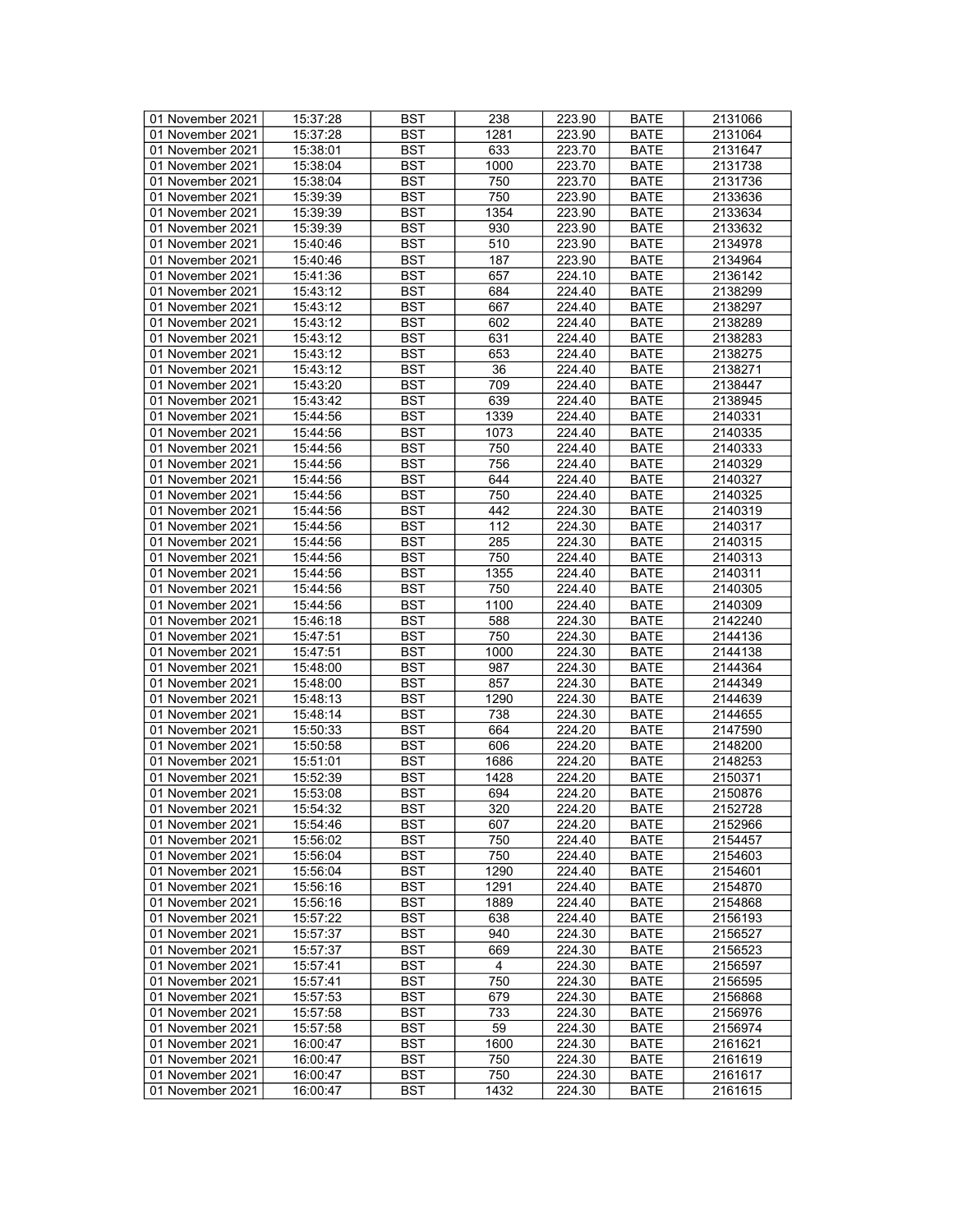| 01 November 2021 | 16:00:47 | <b>BST</b> | 1040 | 224.30 | <b>BATE</b> | 2161613 |
|------------------|----------|------------|------|--------|-------------|---------|
| 01 November 2021 | 16:00:47 | BST        | 1391 | 224.30 | BATE        | 2161611 |
| 01 November 2021 | 16:00:47 | <b>BST</b> | 750  | 224.30 | <b>BATE</b> | 2161609 |
|                  |          |            |      |        |             |         |
| 01 November 2021 | 16:00:47 | <b>BST</b> | 1367 | 224.20 | <b>BATE</b> | 2161607 |
| 01 November 2021 | 16:00:47 | <b>BST</b> | 746  | 224.30 | <b>BATE</b> | 2161601 |
| 01 November 2021 | 16:00:54 | <b>BST</b> | 750  | 224.30 | <b>BATE</b> | 2161788 |
| 01 November 2021 | 16:03:04 | <b>BST</b> | 786  | 224.40 | <b>BATE</b> | 2164455 |
| 01 November 2021 | 16:03:04 | <b>BST</b> | 78   | 224.40 | <b>BATE</b> | 2164459 |
| 01 November 2021 | 16:03:04 | <b>BST</b> | 656  | 224.40 | <b>BATE</b> | 2164457 |
| 01 November 2021 | 16:04:57 | <b>BST</b> | 752  | 224.40 | <b>BATE</b> | 2167133 |
| 01 November 2021 | 16:06:20 | <b>BST</b> | 1361 | 224.50 | <b>BATE</b> | 2169047 |
|                  |          |            |      |        |             |         |
| 01 November 2021 | 16:06:20 | <b>BST</b> | 29   | 224.50 | <b>BATE</b> | 2169045 |
| 01 November 2021 | 16:06:20 | <b>BST</b> | 737  | 224.50 | <b>BATE</b> | 2169043 |
| 01 November 2021 | 16:06:20 | <b>BST</b> | 553  | 224.50 | <b>BATE</b> | 2169041 |
| 01 November 2021 | 16:06:20 | <b>BST</b> | 750  | 224.50 | <b>BATE</b> | 2169039 |
| 01 November 2021 | 16:06:20 | <b>BST</b> | 1887 | 224.50 | <b>BATE</b> | 2169037 |
| 01 November 2021 | 16:07:11 | <b>BST</b> | 790  | 224.70 | <b>BATE</b> | 2170207 |
| 01 November 2021 | 16:07:11 | <b>BST</b> | 750  | 224.70 | <b>BATE</b> | 2170205 |
| 01 November 2021 | 16:07:11 | <b>BST</b> | 676  | 224.70 | <b>BATE</b> | 2170167 |
| 01 November 2021 | 16:07:11 | <b>BST</b> | 550  | 224.70 | <b>BATE</b> | 2170165 |
|                  |          |            |      |        |             |         |
| 01 November 2021 | 16:07:11 | <b>BST</b> | 706  | 224.70 | <b>BATE</b> | 2170161 |
| 01 November 2021 | 16:07:11 | <b>BST</b> | 744  | 224.70 | <b>BATE</b> | 2170159 |
| 01 November 2021 | 16:07:11 | <b>BST</b> | 861  | 224.70 | <b>BATE</b> | 2170157 |
| 01 November 2021 | 16:07:11 | <b>BST</b> | 2000 | 224.70 | <b>BATE</b> | 2170153 |
| 01 November 2021 | 16:07:11 | <b>BST</b> | 750  | 224.70 | <b>BATE</b> | 2170155 |
| 01 November 2021 | 16:07:11 | <b>BST</b> | 481  | 224.70 | <b>BATE</b> | 2170149 |
| 01 November 2021 | 16:07:11 | <b>BST</b> | 1290 | 224.70 | BATE        | 2170151 |
| 01 November 2021 | 16:09:58 | <b>BST</b> | 69   | 225.10 | <b>BATE</b> | 2174454 |
| 01 November 2021 |          |            |      |        |             |         |
|                  | 16:10:01 | <b>BST</b> | 1015 | 225.00 | <b>BATE</b> | 2174579 |
| 01 November 2021 | 16:11:04 | <b>BST</b> | 691  | 225.00 | <b>BATE</b> | 2175891 |
| 01 November 2021 | 16:11:04 | <b>BST</b> | 1138 | 225.00 | <b>BATE</b> | 2175880 |
| 01 November 2021 | 16:11:04 | <b>BST</b> | 662  | 225.00 | <b>BATE</b> | 2175870 |
| 01 November 2021 | 16:11:04 | <b>BST</b> | 696  | 225.00 | <b>BATE</b> | 2175866 |
| 01 November 2021 | 16:13:37 | <b>BST</b> | 979  | 225.00 | <b>BATE</b> | 2179838 |
| 01 November 2021 | 16:13:38 | <b>BST</b> | 651  | 225.00 | <b>BATE</b> | 2179890 |
| 01 November 2021 | 16:13:40 | <b>BST</b> | 595  | 225.00 | <b>BATE</b> | 2179969 |
| 01 November 2021 | 16:13:40 | <b>BST</b> | 805  | 225.00 | <b>BATE</b> | 2179967 |
| 01 November 2021 | 16:13:40 | <b>BST</b> | 750  | 225.00 | <b>BATE</b> | 2179965 |
|                  |          |            |      |        |             |         |
| 01 November 2021 | 16:13:40 | <b>BST</b> | 843  | 225.00 | <b>BATE</b> | 2179928 |
| 01 November 2021 | 16:13:40 | <b>BST</b> | 857  | 225.00 | <b>BATE</b> | 2179926 |
| 01 November 2021 | 16:13:40 | <b>BST</b> | 750  | 225.00 | <b>BATE</b> | 2179924 |
| 01 November 2021 | 16:13:41 | <b>BST</b> | 1092 | 225.00 | <b>BATE</b> | 2179994 |
| 01 November 2021 | 16:13:41 | <b>BST</b> | 750  | 225.00 | <b>BATE</b> | 2179990 |
| 01 November 2021 | 16:13:41 | <b>BST</b> | 608  | 225.00 | <b>BATE</b> | 2179992 |
| 01 November 2021 | 16:13:41 | <b>BST</b> | 1183 | 225.00 | <b>BATE</b> | 2179974 |
| 01 November 2021 | 16:13:41 | BST        | 1255 | 225.00 | <b>BATE</b> | 2179972 |
| 01 November 2021 | 16:13:42 | <b>BST</b> | 1167 | 225.00 | BATE        | 2180004 |
| 01 November 2021 |          |            | 907  |        |             | 2182605 |
|                  | 16:15:08 | <b>BST</b> |      | 224.90 | <b>BATE</b> |         |
| 01 November 2021 | 16:15:08 | <b>BST</b> | 2172 | 224.90 | <b>BATE</b> | 2182603 |
| 01 November 2021 | 16:15:08 | <b>BST</b> | 3122 | 224.90 | <b>BATE</b> | 2182601 |
| 01 November 2021 | 16:15:08 | <b>BST</b> | 1496 | 224.90 | <b>BATE</b> | 2182599 |
| 01 November 2021 | 16:15:08 | BST        | 44   | 224.90 | <b>BATE</b> | 2182597 |
| 01 November 2021 | 16:16:07 | <b>BST</b> | 750  | 224.90 | <b>BATE</b> | 2184509 |
| 01 November 2021 | 16:16:07 | <b>BST</b> | 702  | 224.90 | <b>BATE</b> | 2184507 |
| 01 November 2021 | 16:16:07 | <b>BST</b> | 2483 | 224.90 | <b>BATE</b> | 2184505 |
| 01 November 2021 | 16:17:18 | BST        | 750  | 225.00 | <b>BATE</b> | 2186528 |
|                  |          | <b>BST</b> |      | 225.00 |             |         |
| 01 November 2021 | 16:17:18 |            | 786  |        | <b>BATE</b> | 2186526 |
| 01 November 2021 | 16:17:18 | <b>BST</b> | 150  | 225.00 | <b>BATE</b> | 2186520 |
| 01 November 2021 | 16:17:18 | <b>BST</b> | 1423 | 225.00 | <b>BATE</b> | 2186522 |
| 01 November 2021 | 16:17:18 | <b>BST</b> | 1898 | 225.00 | <b>BATE</b> | 2186524 |
| 01 November 2021 | 16:18:40 | BST        | 748  | 225.00 | BATE        | 2189350 |
| 01 November 2021 | 16:21:10 | <b>BST</b> | 713  | 225.00 | BATE        | 2193874 |
| 01 November 2021 | 16:21:13 | BST        | 4757 | 225.00 | <b>BATE</b> | 2193975 |
|                  |          |            |      |        |             |         |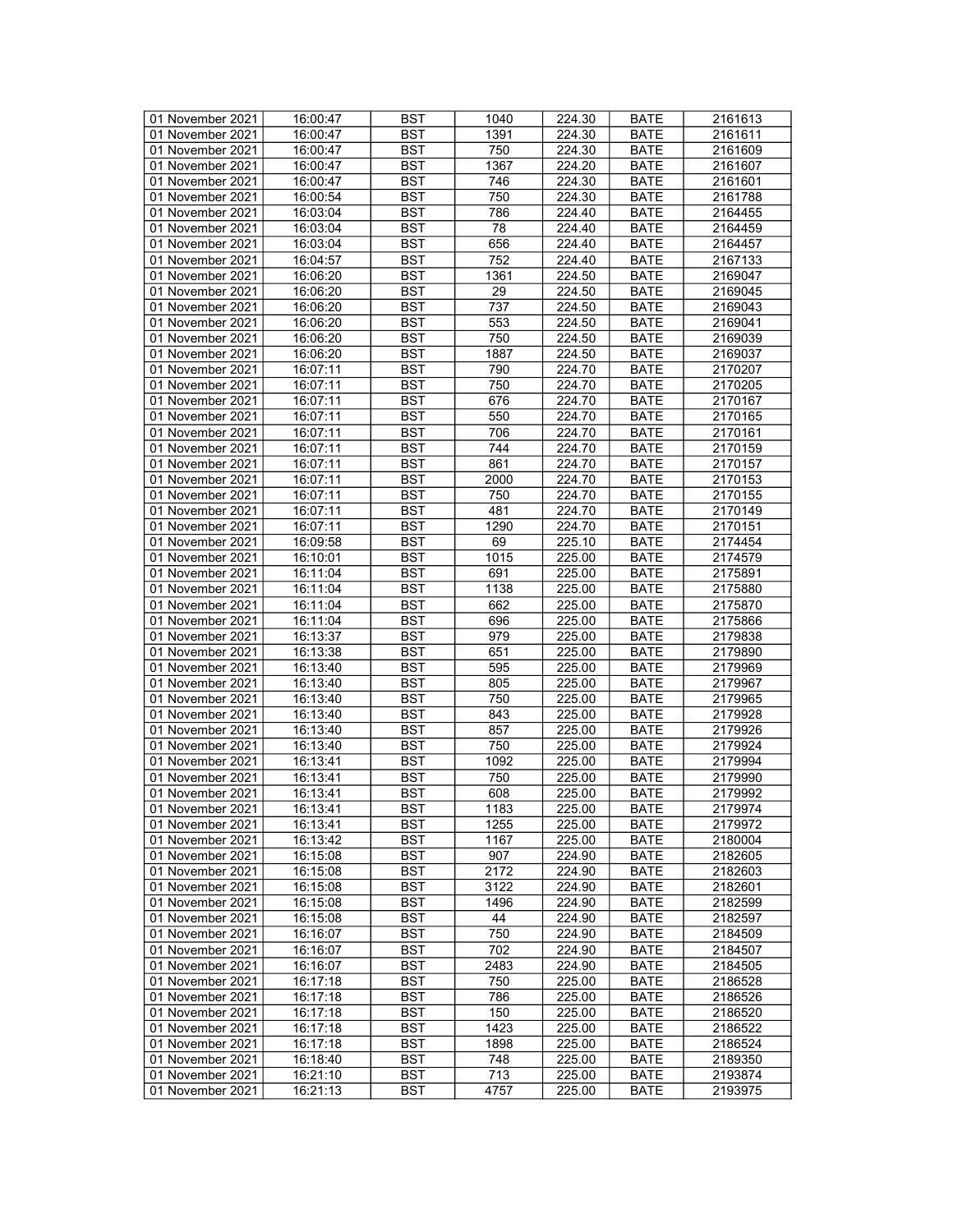| 01 November 2021 | 16:26:14 | <b>BST</b> | 620  | 224.90              | <b>BATE</b> | 2203731 |
|------------------|----------|------------|------|---------------------|-------------|---------|
| 01 November 2021 | 16:26:14 | BST        | 606  | 224.90              | <b>BATE</b> | 2203727 |
| 01 November 2021 | 16:27:25 | <b>BST</b> | 712  | 225.00              | <b>BATE</b> | 2205697 |
| 01 November 2021 | 16:27:25 | <b>BST</b> | 616  | 225.00              | <b>BATE</b> | 2205695 |
| 01 November 2021 | 16:27:25 | <b>BST</b> | 619  | 225.00              | <b>BATE</b> | 2205693 |
| 01 November 2021 | 16:27:25 | <b>BST</b> | 215  | 225.00              | <b>BATE</b> | 2205691 |
|                  | 16:27:25 | <b>BST</b> | 699  |                     |             |         |
| 01 November 2021 |          |            |      | 225.00              | <b>BATE</b> | 2205689 |
| 01 November 2021 | 16:27:25 | <b>BST</b> | 569  | 225.00              | <b>BATE</b> | 2205686 |
| 01 November 2021 | 16:27:25 | <b>BST</b> | 54   | 225.00              | <b>BATE</b> | 2205684 |
| 01 November 2021 | 16:27:25 | <b>BST</b> | 122  | 225.00              | <b>BATE</b> | 2205682 |
| 01 November 2021 | 16:27:25 | <b>BST</b> | 738  | 225.00              | <b>BATE</b> | 2205680 |
| 01 November 2021 | 16:27:25 | <b>BST</b> | 672  | 225.00              | <b>BATE</b> | 2205678 |
| 01 November 2021 | 16:27:25 | <b>BST</b> | 719  | 225.00              | <b>BATE</b> | 2205676 |
| 01 November 2021 | 16:27:25 | <b>BST</b> | 682  | 225.00              | <b>BATE</b> | 2205674 |
| 01 November 2021 | 16:27:25 | <b>BST</b> | 742  | 225.00              | <b>BATE</b> | 2205672 |
| 01 November 2021 | 16:27:25 | <b>BST</b> | 739  | 225.00              | <b>BATE</b> | 2205670 |
| 01 November 2021 | 16:27:25 | <b>BST</b> | 862  | 225.00              | <b>BATE</b> | 2205646 |
| 01 November 2021 | 16:27:25 | <b>BST</b> | 1361 | 225.00              | <b>BATE</b> | 2205634 |
| 01 November 2021 | 16:27:25 | <b>BST</b> | 1517 | 225.00              | <b>BATE</b> | 2205632 |
| 01 November 2021 | 16:27:25 | <b>BST</b> | 1033 | 225.00              | <b>BATE</b> | 2205630 |
| 01 November 2021 | 16:27:26 | <b>BST</b> | 725  | 225.00              | <b>BATE</b> | 2205709 |
| 01 November 2021 | 16:27:26 | <b>BST</b> | 1300 | 225.00              | <b>BATE</b> | 2205707 |
| 01 November 2021 | 16:27:26 | <b>BST</b> | 750  |                     | <b>BATE</b> |         |
|                  |          |            |      | 225.00              |             | 2205705 |
| 01 November 2021 | 16:28:10 | <b>BST</b> | 893  | 225.00              | <b>BATE</b> | 2206886 |
| 01 November 2021 | 16:28:52 | <b>BST</b> | 1510 | 225.00              | <b>BATE</b> | 2207916 |
| 01 November 2021 | 16:28:52 | <b>BST</b> | 234  | 225.00              | <b>BATE</b> | 2207906 |
| 01 November 2021 | 16:28:52 | <b>BST</b> | 827  | 225.00              | <b>BATE</b> | 2207898 |
| 01 November 2021 | 16:29:25 | <b>BST</b> | 84   | 225.00              | <b>BATE</b> | 2208637 |
| 01 November 2021 | 16:29:25 | <b>BST</b> | 688  | 225.00              | <b>BATE</b> | 2208639 |
| 01 November 2021 | 16:29:25 | <b>BST</b> | 684  | 225.00              | <b>BATE</b> | 2208634 |
| 01 November 2021 | 16:29:25 | <b>BST</b> | 1604 | 225.00              | <b>BATE</b> | 2208628 |
| 01 November 2021 | 16:29:25 | <b>BST</b> | 43   | 225.00              | <b>BATE</b> | 2208632 |
| 01 November 2021 | 08:06:11 | <b>BST</b> | 491  | 221.30              | <b>CHIX</b> | 1661538 |
| 01 November 2021 | 08:06:11 | <b>BST</b> | 485  | 221.30              | <b>CHIX</b> | 1661528 |
| 01 November 2021 | 08:06:15 | <b>BST</b> | 485  | 221.20              | <b>CHIX</b> | 1661684 |
| 01 November 2021 | 08:06:15 | <b>BST</b> | 485  | 221.20              | <b>CHIX</b> | 1661682 |
| 01 November 2021 | 08:06:15 | <b>BST</b> | 425  | 221.20              | <b>CHIX</b> | 1661676 |
| 01 November 2021 | 08:07:10 | <b>BST</b> | 64   | 222.00              | <b>CHIX</b> | 1663707 |
| 01 November 2021 | 08:07:10 | <b>BST</b> | 917  | 222.00              | <b>CHIX</b> | 1663705 |
| 01 November 2021 | 08:07:10 | <b>BST</b> | 459  | 222.10              | <b>CHIX</b> | 1663703 |
| 01 November 2021 | 08:07:20 | <b>BST</b> | 800  | 221.90              | <b>CHIX</b> | 1663989 |
|                  |          |            |      |                     |             |         |
| 01 November 2021 | 08:07:20 | <b>BST</b> | 188  | 221.90              | <b>CHIX</b> | 1663991 |
| 01 November 2021 | 08:07:20 | <b>BST</b> | 600  | 221.80              | <b>CHIX</b> | 1663987 |
| 01 November 2021 | 08:07:20 | <b>BST</b> | 557  | 221.80              | <b>CHIX</b> | 1663985 |
| 01 November 2021 | 08:07:48 | <b>BST</b> | 1236 | 222.10              | <b>CHIX</b> | 1664676 |
| 01 November 2021 | 08:07:55 | <b>BST</b> | 636  | 222.00              | <b>CHIX</b> | 1664858 |
| 01 November 2021 | 08:07:55 | <b>BST</b> | 646  | 222.00              | <b>CHIX</b> | 1664854 |
| 01 November 2021 | 08:08:56 | <b>BST</b> | 433  | 222.70              | <b>CHIX</b> | 1668985 |
| 01 November 2021 | 08:08:56 | <b>BST</b> | 1568 | 222.70              | <b>CHIX</b> | 1668983 |
| 01 November 2021 | 08:08:57 | <b>BST</b> | 488  | 222.60              | <b>CHIX</b> | 1668996 |
| 01 November 2021 | 08:09:10 | <b>BST</b> | 410  | 222.50              | <b>CHIX</b> | 1669400 |
| 01 November 2021 | 08:09:10 | BST        | 1315 | $\overline{222}.50$ | <b>CHIX</b> | 1669394 |
| 01 November 2021 | 08:09:10 | <b>BST</b> | 212  | 222.60              | <b>CHIX</b> | 1669381 |
| 01 November 2021 | 08:09:10 | <b>BST</b> | 631  | 222.60              | <b>CHIX</b> | 1669383 |
| 01 November 2021 | 08:09:10 | <b>BST</b> | 771  | 222.60              | <b>CHIX</b> | 1669379 |
| 01 November 2021 | 08:09:14 | <b>BST</b> | 620  | 222.10              | <b>CHIX</b> | 1669497 |
| 01 November 2021 | 08:09:17 | <b>BST</b> | 450  | 221.90              | <b>CHIX</b> | 1669580 |
|                  |          |            |      |                     |             |         |
| 01 November 2021 | 08:09:17 | <b>BST</b> | 519  | 222.00              | <b>CHIX</b> | 1669575 |
| 01 November 2021 | 08:09:19 | <b>BST</b> | 412  | 221.80              | <b>CHIX</b> | 1669623 |
| 01 November 2021 | 08:11:02 | <b>BST</b> | 647  | 222.80              | <b>CHIX</b> | 1672596 |
| 01 November 2021 | 08:11:02 | BST        | 2252 | 223.00              | <b>CHIX</b> | 1672579 |
| 01 November 2021 | 08:11:02 | <b>BST</b> | 2521 | 223.00              | <b>CHIX</b> | 1672577 |
| 01 November 2021 | 08:12:04 | <b>BST</b> | 908  | 223.10              | <b>CHIX</b> | 1674277 |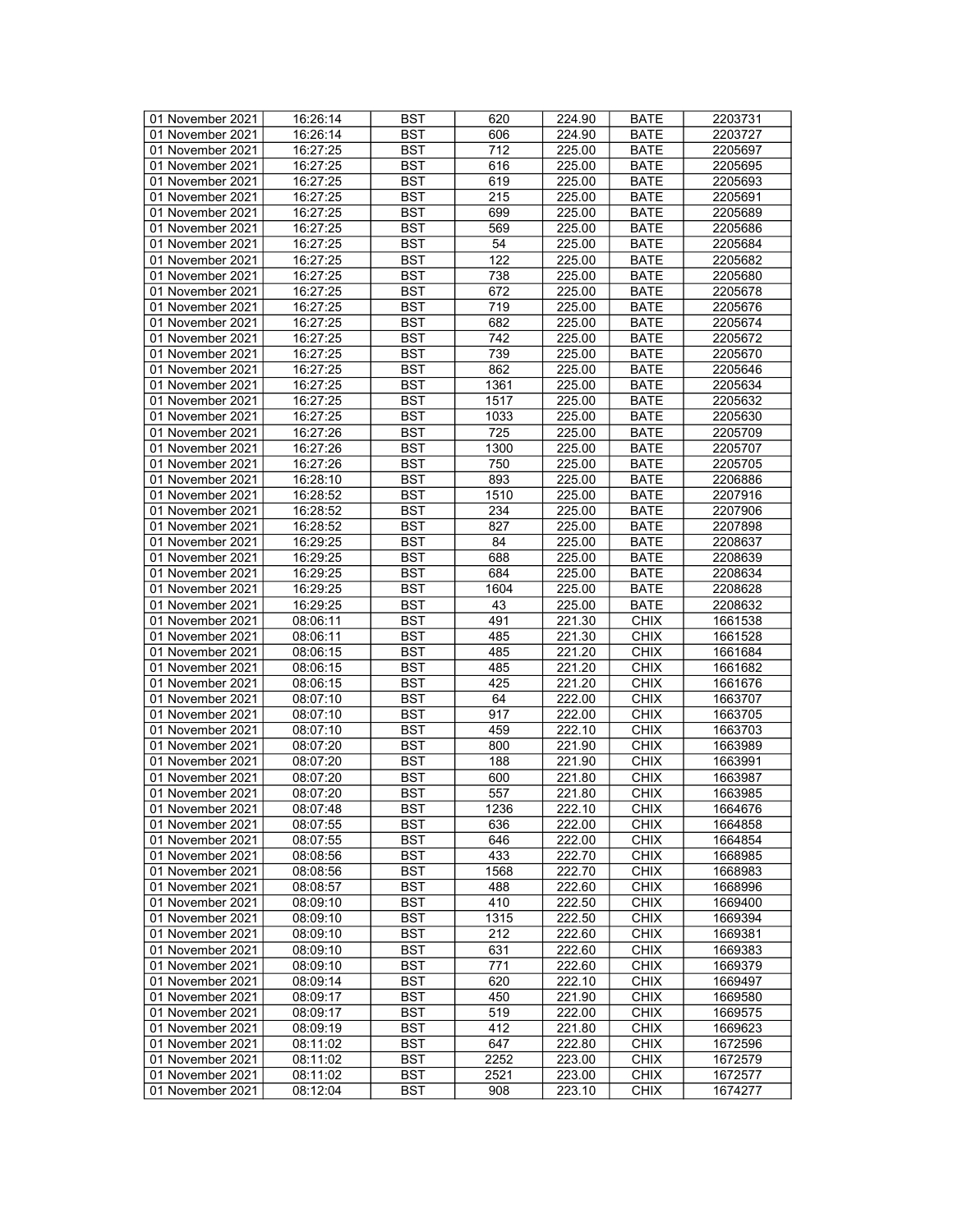| 01 November 2021 | 08:12:04 | <b>BST</b> | 1245 | 223.00 | <b>CHIX</b> | 1674275 |
|------------------|----------|------------|------|--------|-------------|---------|
| 01 November 2021 | 08:12:04 | BST        | 10   | 223.20 | <b>CHIX</b> | 1674261 |
| 01 November 2021 | 08:12:04 | <b>BST</b> | 1266 | 223.20 | <b>CHIX</b> | 1674265 |
| 01 November 2021 | 08:12:19 | <b>BST</b> | 440  | 222.90 | <b>CHIX</b> | 1674772 |
| 01 November 2021 | 08:12:19 | <b>BST</b> | 513  | 222.90 | <b>CHIX</b> | 1674770 |
| 01 November 2021 | 08:12:21 | <b>BST</b> | 601  | 222.80 | <b>CHIX</b> | 1674888 |
|                  | 08:12:23 | <b>BST</b> | 489  |        | <b>CHIX</b> | 1674969 |
| 01 November 2021 |          |            |      | 222.60 |             |         |
| 01 November 2021 | 08:13:09 | <b>BST</b> | 1281 | 222.60 | <b>CHIX</b> | 1676422 |
| 01 November 2021 | 08:13:09 | <b>BST</b> | 436  | 222.80 | <b>CHIX</b> | 1676420 |
| 01 November 2021 | 08:13:54 | <b>BST</b> | 1182 | 222.60 | <b>CHIX</b> | 1677403 |
| 01 November 2021 | 08:13:55 | <b>BST</b> | 493  | 222.50 | <b>CHIX</b> | 1677434 |
| 01 November 2021 | 08:13:55 | <b>BST</b> | 434  | 222.50 | <b>CHIX</b> | 1677430 |
| 01 November 2021 | 08:13:55 | <b>BST</b> | 446  | 222.50 | <b>CHIX</b> | 1677432 |
| 01 November 2021 | 08:13:57 | <b>BST</b> | 941  | 222.30 | <b>CHIX</b> | 1677489 |
| 01 November 2021 | 08:14:54 | <b>BST</b> | 1359 | 222.80 | <b>CHIX</b> | 1678815 |
| 01 November 2021 | 08:14:54 | <b>BST</b> | 727  | 222.70 | <b>CHIX</b> | 1678813 |
| 01 November 2021 | 08:14:54 | <b>BST</b> | 608  | 222.70 | <b>CHIX</b> | 1678811 |
| 01 November 2021 | 08:15:35 | <b>BST</b> | 445  | 223.20 | <b>CHIX</b> | 1679860 |
| 01 November 2021 | 08:15:35 | <b>BST</b> | 1127 | 223.20 | <b>CHIX</b> | 1679856 |
| 01 November 2021 | 08:15:37 | <b>BST</b> | 1150 | 223.00 | <b>CHIX</b> | 1679916 |
| 01 November 2021 | 08:16:19 | <b>BST</b> | 464  | 223.00 | <b>CHIX</b> | 1681088 |
| 01 November 2021 | 08:16:54 | <b>BST</b> | 1747 | 223.00 | <b>CHIX</b> | 1681917 |
| 01 November 2021 | 08:16:55 | <b>BST</b> | 550  | 223.00 | <b>CHIX</b> | 1681940 |
|                  |          |            |      |        |             |         |
| 01 November 2021 | 08:17:16 | <b>BST</b> | 424  | 223.10 | <b>CHIX</b> | 1682534 |
| 01 November 2021 | 08:17:28 | <b>BST</b> | 615  | 223.40 | <b>CHIX</b> | 1682806 |
| 01 November 2021 | 08:17:29 | <b>BST</b> | 667  | 223.30 | <b>CHIX</b> | 1682826 |
| 01 November 2021 | 08:17:42 | <b>BST</b> | 418  | 223.40 | <b>CHIX</b> | 1683154 |
| 01 November 2021 | 08:17:50 | <b>BST</b> | 436  | 223.40 | <b>CHIX</b> | 1683355 |
| 01 November 2021 | 08:17:50 | <b>BST</b> | 750  | 223.40 | <b>CHIX</b> | 1683357 |
| 01 November 2021 | 08:18:02 | <b>BST</b> | 491  | 223.30 | <b>CHIX</b> | 1683712 |
| 01 November 2021 | 08:18:02 | <b>BST</b> | 450  | 223.30 | <b>CHIX</b> | 1683710 |
| 01 November 2021 | 08:18:02 | <b>BST</b> | 821  | 223.30 | <b>CHIX</b> | 1683708 |
| 01 November 2021 | 08:18:40 | <b>BST</b> | 769  | 223.50 | <b>CHIX</b> | 1684616 |
| 01 November 2021 | 08:18:40 | <b>BST</b> | 473  | 223.50 | <b>CHIX</b> | 1684614 |
| 01 November 2021 | 08:18:40 | <b>BST</b> | 486  | 223.50 | <b>CHIX</b> | 1684610 |
| 01 November 2021 | 08:19:10 | <b>BST</b> | 1159 | 223.60 | <b>CHIX</b> | 1685255 |
| 01 November 2021 | 08:19:10 | <b>BST</b> | 510  | 223.60 | <b>CHIX</b> | 1685251 |
| 01 November 2021 | 08:19:23 | <b>BST</b> | 888  | 223.50 | <b>CHIX</b> | 1685521 |
| 01 November 2021 | 08:19:23 | <b>BST</b> | 454  | 223.50 | <b>CHIX</b> | 1685519 |
| 01 November 2021 | 08:20:20 | <b>BST</b> | 658  | 223.90 | <b>CHIX</b> | 1686766 |
| 01 November 2021 | 08:20:21 | <b>BST</b> | 1100 | 223.90 | <b>CHIX</b> | 1686802 |
|                  |          |            | 92   |        |             |         |
| 01 November 2021 | 08:20:21 | <b>BST</b> |      | 223.90 | <b>CHIX</b> | 1686796 |
| 01 November 2021 | 08:20:28 | <b>BST</b> | 523  | 223.80 | <b>CHIX</b> | 1686916 |
| 01 November 2021 | 08:20:28 | <b>BST</b> | 811  | 223.80 | <b>CHIX</b> | 1686914 |
| 01 November 2021 | 08:20:38 | <b>BST</b> | 822  | 223.70 | <b>CHIX</b> | 1687168 |
| 01 November 2021 | 08:20:38 | BST        | 449  | 223.70 | <b>CHIX</b> | 1687166 |
| 01 November 2021 | 08:21:42 | <b>BST</b> | 2002 | 223.70 | <b>CHIX</b> | 1688603 |
| 01 November 2021 | 08:22:31 | <b>BST</b> | 1483 | 223.60 | <b>CHIX</b> | 1689731 |
| 01 November 2021 | 08:22:31 | <b>BST</b> | 2018 | 223.70 | <b>CHIX</b> | 1689723 |
| 01 November 2021 | 08:22:31 | <b>BST</b> | 1053 | 223.70 | <b>CHIX</b> | 1689725 |
| 01 November 2021 | 08:22:32 | <b>BST</b> | 623  | 223.50 | <b>CHIX</b> | 1689765 |
| 01 November 2021 | 08:23:41 | BST        | 669  | 224.00 | <b>CHIX</b> | 1691230 |
| 01 November 2021 | 08:23:45 | <b>BST</b> | 616  | 224.00 | <b>CHIX</b> | 1691363 |
| 01 November 2021 | 08:23:46 | <b>BST</b> | 2563 | 224.00 | <b>CHIX</b> | 1691430 |
| 01 November 2021 | 08:23:46 | <b>BST</b> | 943  | 224.00 | <b>CHIX</b> | 1691428 |
| 01 November 2021 | 08:25:25 | <b>BST</b> | 1205 | 224.00 | <b>CHIX</b> | 1693867 |
| 01 November 2021 | 08:25:25 | <b>BST</b> | 750  | 224.00 | <b>CHIX</b> | 1693865 |
|                  |          |            | 416  |        |             |         |
| 01 November 2021 | 08:25:38 | <b>BST</b> |      | 223.90 | <b>CHIX</b> | 1694234 |
| 01 November 2021 | 08:25:38 | <b>BST</b> | 116  | 223.90 | <b>CHIX</b> | 1694232 |
| 01 November 2021 | 08:25:38 | <b>BST</b> | 286  | 223.90 | <b>CHIX</b> | 1694228 |
| 01 November 2021 | 08:25:38 | BST        | 475  | 223.90 | <b>CHIX</b> | 1694226 |
| 01 November 2021 | 08:25:38 | <b>BST</b> | 455  | 223.90 | <b>CHIX</b> | 1694220 |
| 01 November 2021 | 08:25:52 | <b>BST</b> | 872  | 223.80 | <b>CHIX</b> | 1694596 |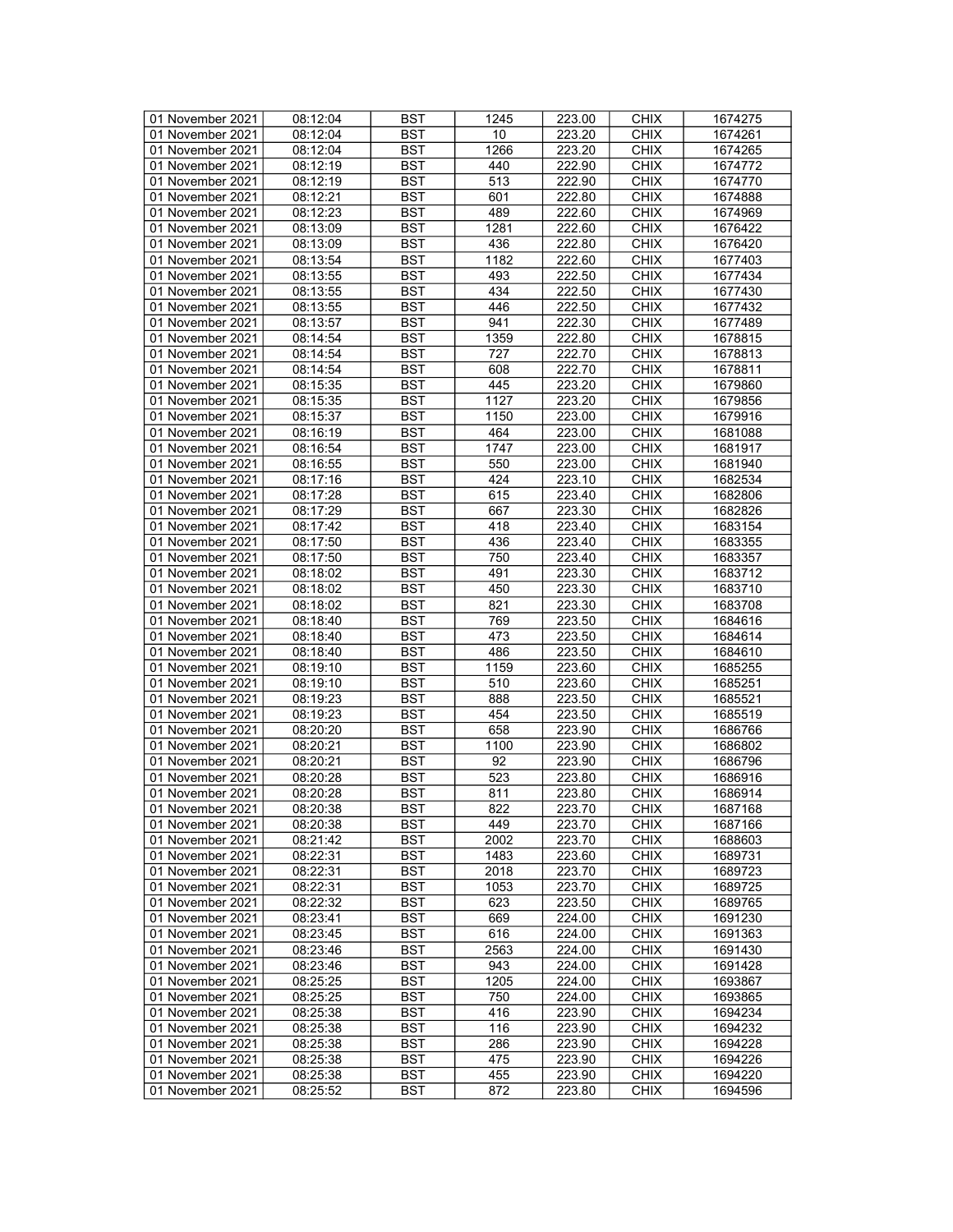| 01 November 2021 | 08:26:19 | <b>BST</b> | 678  | 223.70 | <b>CHIX</b> | 1695300 |
|------------------|----------|------------|------|--------|-------------|---------|
| 01 November 2021 | 08:26:41 | BST        | 71   | 224.00 | <b>CHIX</b> | 1695714 |
| 01 November 2021 | 08:26:41 | <b>BST</b> | 750  | 224.00 | <b>CHIX</b> | 1695712 |
| 01 November 2021 | 08:26:43 | <b>BST</b> | 255  | 223.90 | <b>CHIX</b> | 1695769 |
| 01 November 2021 | 08:26:43 | <b>BST</b> | 1062 | 223.90 | <b>CHIX</b> | 1695767 |
| 01 November 2021 |          |            |      |        |             |         |
|                  | 08:26:47 | <b>BST</b> | 660  | 223.80 | <b>CHIX</b> | 1695844 |
| 01 November 2021 | 08:27:47 | <b>BST</b> | 2844 | 223.80 | <b>CHIX</b> | 1697123 |
| 01 November 2021 | 08:27:47 | <b>BST</b> | 1568 | 223.80 | <b>CHIX</b> | 1697121 |
| 01 November 2021 | 08:29:25 | <b>BST</b> | 440  | 224.20 | <b>CHIX</b> | 1699018 |
| 01 November 2021 | 08:29:32 | <b>BST</b> | 878  | 224.20 | <b>CHIX</b> | 1699183 |
| 01 November 2021 | 08:29:35 | <b>BST</b> | 130  | 224.20 | <b>CHIX</b> | 1699238 |
| 01 November 2021 | 08:29:35 | <b>BST</b> | 750  | 224.20 | <b>CHIX</b> | 1699236 |
| 01 November 2021 | 08:29:35 | <b>BST</b> | 778  | 224.20 | <b>CHIX</b> | 1699234 |
| 01 November 2021 | 08:29:54 | <b>BST</b> | 451  | 224.10 | <b>CHIX</b> | 1699638 |
| 01 November 2021 | 08:29:54 | <b>BST</b> | 1100 | 224.10 | <b>CHIX</b> | 1699636 |
| 01 November 2021 | 08:30:47 | <b>BST</b> | 467  | 224.20 | <b>CHIX</b> | 1700968 |
| 01 November 2021 | 08:30:47 | <b>BST</b> | 460  | 224.20 | <b>CHIX</b> | 1700972 |
| 01 November 2021 | 08:30:47 | <b>BST</b> | 660  | 224.20 | <b>CHIX</b> | 1700970 |
| 01 November 2021 | 08:31:19 | <b>BST</b> | 589  | 224.30 | <b>CHIX</b> | 1701626 |
| 01 November 2021 | 08:31:19 | <b>BST</b> | 1670 | 224.30 | <b>CHIX</b> | 1701624 |
| 01 November 2021 | 08:32:00 | <b>BST</b> | 750  | 224.40 | <b>CHIX</b> | 1702529 |
| 01 November 2021 | 08:32:00 | <b>BST</b> | 1386 | 224.40 | <b>CHIX</b> | 1702527 |
| 01 November 2021 |          |            |      |        |             | 1702525 |
|                  | 08:32:00 | <b>BST</b> | 1090 | 224.40 | <b>CHIX</b> |         |
| 01 November 2021 | 08:33:10 | <b>BST</b> | 3857 | 224.60 | <b>CHIX</b> | 1703877 |
| 01 November 2021 | 08:34:26 | <b>BST</b> | 421  | 224.50 | <b>CHIX</b> | 1705428 |
| 01 November 2021 | 08:35:06 | <b>BST</b> | 280  | 224.70 | <b>CHIX</b> | 1706291 |
| 01 November 2021 | 08:35:06 | <b>BST</b> | 750  | 224.70 | <b>CHIX</b> | 1706289 |
| 01 November 2021 | 08:35:39 | <b>BST</b> | 509  | 224.60 | <b>CHIX</b> | 1707117 |
| 01 November 2021 | 08:35:39 | <b>BST</b> | 750  | 224.70 | <b>CHIX</b> | 1707119 |
| 01 November 2021 | 08:35:39 | <b>BST</b> | 9    | 224.70 | <b>CHIX</b> | 1707121 |
| 01 November 2021 | 08:36:20 | <b>BST</b> | 301  | 224.60 | <b>CHIX</b> | 1708390 |
| 01 November 2021 | 08:36:20 | <b>BST</b> | 1162 | 224.60 | <b>CHIX</b> | 1708388 |
| 01 November 2021 | 08:36:20 | <b>BST</b> | 585  | 224.60 | <b>CHIX</b> | 1708386 |
| 01 November 2021 | 08:36:20 | <b>BST</b> | 381  | 224.60 | <b>CHIX</b> | 1708384 |
| 01 November 2021 | 08:36:28 | <b>BST</b> | 1493 | 224.50 | <b>CHIX</b> | 1708596 |
| 01 November 2021 | 08:37:25 | <b>BST</b> | 241  | 224.70 | <b>CHIX</b> | 1709852 |
| 01 November 2021 | 08:37:25 | <b>BST</b> | 2102 | 224.70 | <b>CHIX</b> | 1709850 |
| 01 November 2021 | 08:37:25 | <b>BST</b> | 2025 | 224.70 | <b>CHIX</b> | 1709848 |
| 01 November 2021 | 08:39:01 | <b>BST</b> | 908  | 224.70 | <b>CHIX</b> | 1712163 |
| 01 November 2021 | 08:39:32 | <b>BST</b> | 428  | 224.70 | <b>CHIX</b> | 1712888 |
| 01 November 2021 | 08:39:32 | <b>BST</b> | 655  | 224.70 | <b>CHIX</b> | 1712886 |
| 01 November 2021 | 08:39:36 | <b>BST</b> | 1308 | 224.60 | <b>CHIX</b> | 1712987 |
|                  | 08:39:37 | <b>BST</b> | 741  | 224.50 | <b>CHIX</b> |         |
| 01 November 2021 |          |            |      |        |             | 1713006 |
| 01 November 2021 | 08:39:38 | <b>BST</b> | 478  | 224.30 | <b>CHIX</b> | 1713041 |
| 01 November 2021 | 08:39:38 | <b>BST</b> | 463  | 224.40 | <b>CHIX</b> | 1713036 |
| 01 November 2021 | 08:39:43 | BST        | 311  | 224.20 | <b>CHIX</b> | 1713179 |
| 01 November 2021 | 08:39:44 | <b>BST</b> | 176  | 224.20 | <b>CHIX</b> | 1713198 |
| 01 November 2021 | 08:41:23 | <b>BST</b> | 361  | 224.50 | <b>CHIX</b> | 1715821 |
| 01 November 2021 | 08:41:23 | <b>BST</b> | 750  | 224.50 | <b>CHIX</b> | 1715819 |
| 01 November 2021 | 08:41:23 | <b>BST</b> | 1531 | 224.60 | <b>CHIX</b> | 1715815 |
| 01 November 2021 | 08:42:04 | <b>BST</b> | 475  | 224.40 | <b>CHIX</b> | 1717022 |
| 01 November 2021 | 08:42:04 | BST        | 408  | 224.40 | <b>CHIX</b> | 1717020 |
| 01 November 2021 | 08:42:58 | <b>BST</b> | 491  | 224.30 | <b>CHIX</b> | 1718356 |
| 01 November 2021 | 08:42:58 | <b>BST</b> | 864  | 224.40 | <b>CHIX</b> | 1718320 |
| 01 November 2021 | 08:42:58 | <b>BST</b> | 629  | 224.40 | <b>CHIX</b> | 1718318 |
| 01 November 2021 | 08:42:58 | BST        | 750  | 224.40 | <b>CHIX</b> | 1718316 |
| 01 November 2021 | 08:42:58 | <b>BST</b> | 681  | 224.40 | <b>CHIX</b> | 1718312 |
| 01 November 2021 | 08:44:45 | BST        | 613  | 224.40 | <b>CHIX</b> | 1720939 |
| 01 November 2021 | 08:44:45 | <b>BST</b> | 750  | 224.40 | <b>CHIX</b> | 1720937 |
| 01 November 2021 | 08:44:45 | <b>BST</b> | 857  | 224.40 | <b>CHIX</b> | 1720933 |
| 01 November 2021 | 08:44:48 | BST        | 343  | 224.20 | <b>CHIX</b> | 1721050 |
| 01 November 2021 | 08:44:48 | <b>BST</b> | 386  | 224.20 | <b>CHIX</b> | 1721048 |
| 01 November 2021 |          |            | 1264 |        |             |         |
|                  | 08:44:48 | BST        |      | 224.30 | <b>CHIX</b> | 1721044 |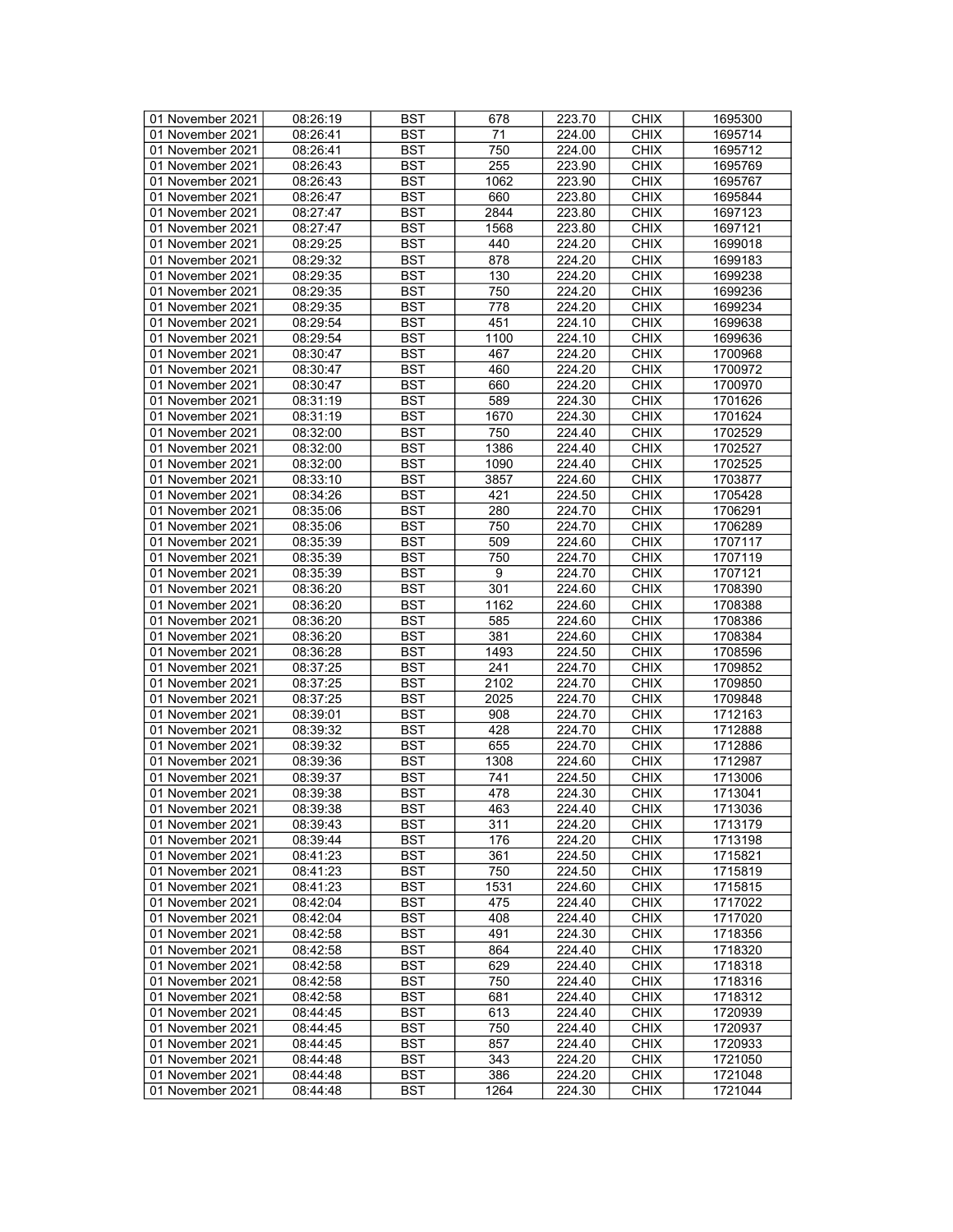| 01 November 2021 | 08:45:45 | <b>BST</b> | 470  | 224.70           | <b>CHIX</b> | 1722365 |
|------------------|----------|------------|------|------------------|-------------|---------|
| 01 November 2021 | 08:45:54 | BST        | 669  | 224.60           | <b>CHIX</b> | 1722543 |
| 01 November 2021 | 08:46:21 | <b>BST</b> | 750  | 224.80           | <b>CHIX</b> | 1723152 |
| 01 November 2021 | 08:46:21 |            |      |                  |             |         |
|                  |          | <b>BST</b> | 2403 | 224.80           | <b>CHIX</b> | 1723150 |
| 01 November 2021 | 08:46:36 | <b>BST</b> | 452  | 224.70           | <b>CHIX</b> | 1723506 |
| 01 November 2021 | 08:47:47 | <b>BST</b> | 773  | 225.20           | <b>CHIX</b> | 1724944 |
| 01 November 2021 | 08:48:12 | <b>BST</b> | 493  | 225.20           | <b>CHIX</b> | 1725595 |
| 01 November 2021 | 08:48:47 | <b>BST</b> | 205  | 225.50           | <b>CHIX</b> | 1726268 |
| 01 November 2021 | 08:48:47 | <b>BST</b> | 219  | 225.50           | <b>CHIX</b> | 1726266 |
| 01 November 2021 | 08:48:47 | <b>BST</b> | 219  | 225.50           | <b>CHIX</b> | 1726264 |
| 01 November 2021 | 08:48:47 | <b>BST</b> | 219  | 225.50           | <b>CHIX</b> | 1726262 |
| 01 November 2021 | 08:48:47 | <b>BST</b> | 219  | 225.50           | <b>CHIX</b> | 1726260 |
| 01 November 2021 | 08:48:47 | <b>BST</b> | 219  | 225.50           | <b>CHIX</b> | 1726258 |
| 01 November 2021 | 08:48:47 | <b>BST</b> | 1015 | 225.50           | <b>CHIX</b> | 1726256 |
| 01 November 2021 | 08:49:12 | <b>BST</b> | 572  | 225.40           | <b>CHIX</b> |         |
|                  |          |            |      |                  |             | 1726715 |
| 01 November 2021 | 08:49:12 | <b>BST</b> | 488  | 225.40           | <b>CHIX</b> | 1726713 |
| 01 November 2021 | 08:49:13 | <b>BST</b> | 1307 | 225.30           | <b>CHIX</b> | 1726746 |
| 01 November 2021 | 08:49:38 | <b>BST</b> | 807  | 225.10           | <b>CHIX</b> | 1727169 |
| 01 November 2021 | 08:49:38 | <b>BST</b> | 547  | 225.20           | <b>CHIX</b> | 1727163 |
| 01 November 2021 | 08:51:02 | <b>BST</b> | 426  | 225.30           | <b>CHIX</b> | 1729400 |
| 01 November 2021 | 08:51:02 | <b>BST</b> | 850  | 225.30           | <b>CHIX</b> | 1729398 |
| 01 November 2021 | 08:51:31 | <b>BST</b> | 444  | 225.40           | <b>CHIX</b> | 1730133 |
| 01 November 2021 | 08:52:04 | <b>BST</b> | 529  | 225.40           | <b>CHIX</b> | 1730869 |
| 01 November 2021 | 08:52:04 | <b>BST</b> | 1377 | 225.40           | <b>CHIX</b> | 1730867 |
| 01 November 2021 | 08:52:33 | <b>BST</b> | 1121 | 225.30           | <b>CHIX</b> | 1731442 |
| 01 November 2021 | 08:52:33 | <b>BST</b> | 413  | 225.30           | <b>CHIX</b> | 1731434 |
| 01 November 2021 | 08:52:33 | <b>BST</b> | 1347 | 225.30           | <b>CHIX</b> | 1731430 |
| 01 November 2021 | 08:53:26 | <b>BST</b> | 552  | 225.20           | <b>CHIX</b> | 1732377 |
| 01 November 2021 | 08:53:53 | <b>BST</b> | 423  | 225.00           | <b>CHIX</b> | 1732913 |
| 01 November 2021 | 08:53:53 | <b>BST</b> | 451  | 225.00           | <b>CHIX</b> | 1732915 |
|                  |          |            |      |                  |             |         |
| 01 November 2021 | 08:53:53 | <b>BST</b> | 898  | 225.00           | <b>CHIX</b> | 1732911 |
| 01 November 2021 | 08:55:51 | <b>BST</b> | 3152 | 225.20           | <b>CHIX</b> | 1735269 |
| 01 November 2021 | 08:56:05 | <b>BST</b> | 565  | 225.10           | <b>CHIX</b> | 1735579 |
| 01 November 2021 | 08:56:05 | <b>BST</b> | 737  | 225.10           | <b>CHIX</b> | 1735575 |
| 01 November 2021 | 08:56:05 | <b>BST</b> | 408  | 225.10           | <b>CHIX</b> | 1735571 |
| 01 November 2021 | 08:56:27 | <b>BST</b> | 437  | 224.90           | <b>CHIX</b> | 1735949 |
| 01 November 2021 | 08:56:27 | <b>BST</b> | 419  | 224.90           | <b>CHIX</b> | 1735947 |
| 01 November 2021 | 08:56:48 | <b>BST</b> | 131  | 224.80           | <b>CHIX</b> | 1736526 |
| 01 November 2021 | 08:56:48 | <b>BST</b> | 888  | 224.80           | <b>CHIX</b> | 1736524 |
| 01 November 2021 | 08:58:16 | <b>BST</b> | 1126 | 224.90           | <b>CHIX</b> | 1738376 |
| 01 November 2021 | 08:58:16 | <b>BST</b> | 1925 | 224.90           | <b>CHIX</b> | 1738374 |
| 01 November 2021 | 08:58:18 | <b>BST</b> | 736  | 224.80           | <b>CHIX</b> | 1738409 |
| 01 November 2021 | 08:58:18 | <b>BST</b> | 448  | 224.80           | <b>CHIX</b> | 1738407 |
| 01 November 2021 | 08:58:20 | <b>BST</b> | 311  | 224.60           | <b>CHIX</b> | 1738467 |
| 01 November 2021 | 08:58:20 | <b>BST</b> | 278  | 224.60           | <b>CHIX</b> | 1738465 |
| 01 November 2021 | 08:58:25 | BST        | 433  | 224.50           | <b>CHIX</b> | 1738529 |
| 01 November 2021 | 08:58:42 | <b>BST</b> | 416  | 224.40           | <b>CHIX</b> | 1738798 |
| 01 November 2021 | 08:58:55 | <b>BST</b> | 445  | 224.20           | <b>CHIX</b> | 1739024 |
| 01 November 2021 | 08:59:57 | <b>BST</b> | 82   | 224.40           | <b>CHIX</b> | 1740434 |
| 01 November 2021 | 08:59:57 | <b>BST</b> | 505  | 224.40           | <b>CHIX</b> | 1740432 |
| 01 November 2021 | 09:00:44 | <b>BST</b> | 462  | 224.60           | <b>CHIX</b> | 1741295 |
|                  |          |            | 418  |                  |             |         |
| 01 November 2021 | 09:00:57 | BST        | 2012 | 224.60<br>224.60 | <b>CHIX</b> | 1741531 |
| 01 November 2021 | 09:01:16 | <b>BST</b> |      |                  | <b>CHIX</b> | 1741823 |
| 01 November 2021 | 09:01:20 | <b>BST</b> | 1244 | 224.50           | <b>CHIX</b> | 1741854 |
| 01 November 2021 | 09:01:24 | <b>BST</b> | 804  | 224.40           | <b>CHIX</b> | 1741906 |
| 01 November 2021 | 09:01:26 | <b>BST</b> | 522  | 224.30           | <b>CHIX</b> | 1741942 |
| 01 November 2021 | 09:01:53 | <b>BST</b> | 428  | 224.20           | <b>CHIX</b> | 1742515 |
| 01 November 2021 | 09:02:08 | <b>BST</b> | 529  | 224.10           | <b>CHIX</b> | 1742891 |
| 01 November 2021 | 09:02:13 | <b>BST</b> | 582  | 224.00           | <b>CHIX</b> | 1743030 |
| 01 November 2021 | 09:03:59 | <b>BST</b> | 556  | 224.10           | <b>CHIX</b> | 1745098 |
| 01 November 2021 | 09:04:00 | BST        | 729  | 224.10           | <b>CHIX</b> | 1745127 |
| 01 November 2021 | 09:04:00 | <b>BST</b> | 173  | 224.10           | <b>CHIX</b> | 1745125 |
| 01 November 2021 | 09:04:03 | BST        | 562  | 224.10           | <b>CHIX</b> | 1745214 |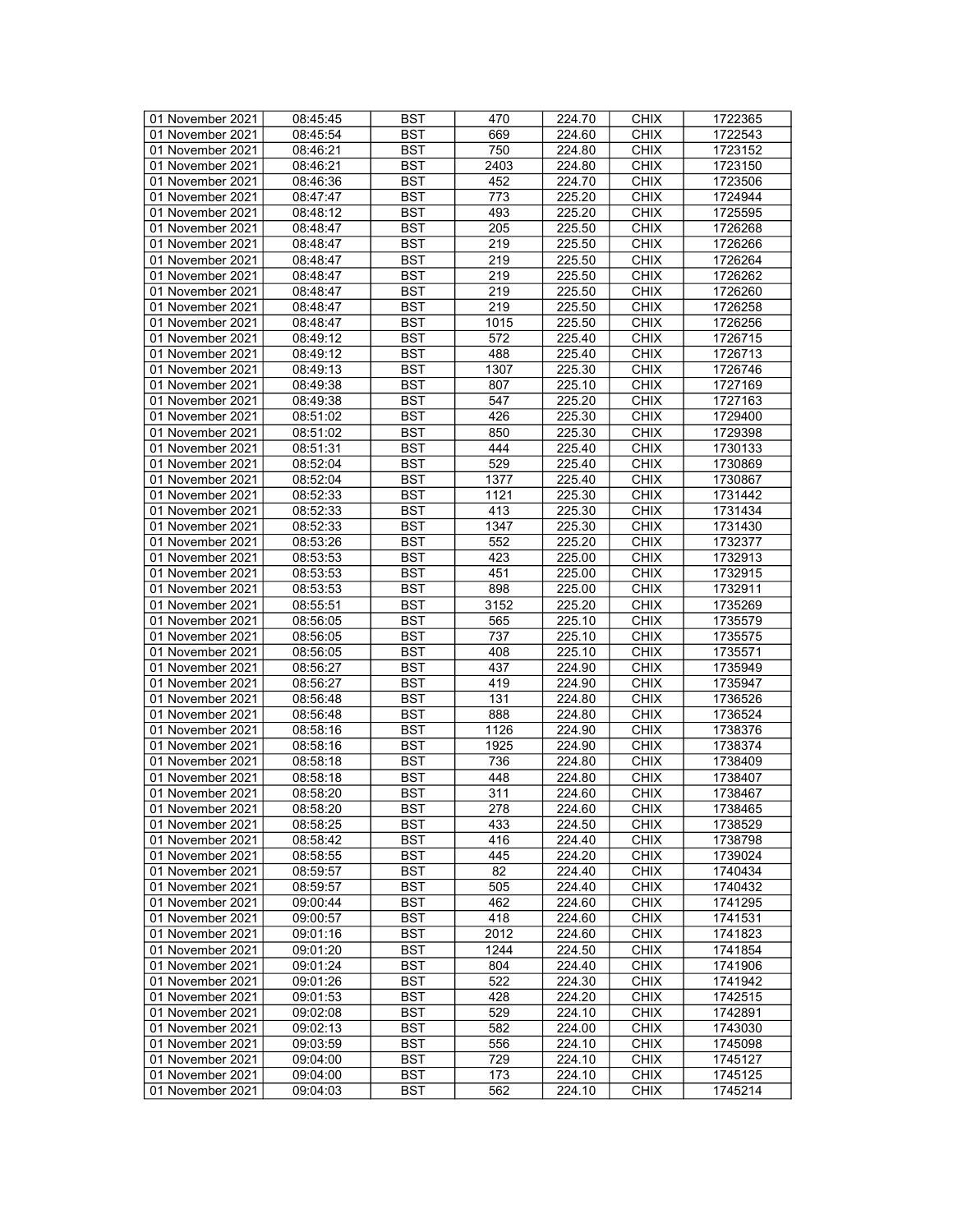| 01 November 2021 | 09:04:03              | <b>BST</b> | 484  | 224.10 | <b>CHIX</b> | 1745212 |
|------------------|-----------------------|------------|------|--------|-------------|---------|
| 01 November 2021 | $\overline{09:}04:13$ | BST        | 1181 | 224.00 | <b>CHIX</b> | 1745461 |
| 01 November 2021 | 09:04:40              | <b>BST</b> | 910  | 223.90 | <b>CHIX</b> | 1746376 |
| 01 November 2021 | 09:05:10              | <b>BST</b> | 495  | 223.90 | <b>CHIX</b> | 1746953 |
| 01 November 2021 | 09:05:10              | <b>BST</b> | 794  | 223.90 | <b>CHIX</b> | 1746949 |
|                  |                       |            |      |        |             |         |
| 01 November 2021 | 09:06:13              | <b>BST</b> | 503  | 224.00 | <b>CHIX</b> | 1748213 |
| 01 November 2021 | 09:06:13              | <b>BST</b> | 1190 | 224.00 | <b>CHIX</b> | 1748211 |
| 01 November 2021 | 09:06:33              | <b>BST</b> | 1128 | 223.90 | <b>CHIX</b> | 1748506 |
| 01 November 2021 | 09:07:20              | <b>BST</b> | 1610 | 223.70 | <b>CHIX</b> | 1749346 |
| 01 November 2021 | 09:07:20              | <b>BST</b> | 920  | 223.80 | <b>CHIX</b> | 1749344 |
| 01 November 2021 | 09:08:19              | <b>BST</b> | 785  | 223.70 | <b>CHIX</b> | 1750448 |
| 01 November 2021 | 09:09:17              | <b>BST</b> | 44   | 224.10 | <b>CHIX</b> | 1751528 |
| 01 November 2021 | 09:09:22              | <b>BST</b> | 3766 | 224.10 | <b>CHIX</b> | 1751654 |
| 01 November 2021 | 09:09:22              | <b>BST</b> | 1489 | 224.10 | <b>CHIX</b> | 1751650 |
| 01 November 2021 | 09:11:03              | <b>BST</b> | 494  | 224.00 | <b>CHIX</b> | 1753561 |
| 01 November 2021 | 09:11:03              | <b>BST</b> | 479  | 224.00 | <b>CHIX</b> | 1753559 |
| 01 November 2021 | 09:11:28              | <b>BST</b> | 1251 | 223.90 | <b>CHIX</b> | 1754117 |
| 01 November 2021 | 09:13:01              | <b>BST</b> | 2754 | 224.20 | <b>CHIX</b> | 1755741 |
| 01 November 2021 | 09:13:51              | <b>BST</b> | 474  | 224.00 | <b>CHIX</b> | 1756626 |
| 01 November 2021 | 09:13:51              | <b>BST</b> | 586  | 224.00 | <b>CHIX</b> | 1756624 |
| 01 November 2021 | 09:15:00              | <b>BST</b> | 900  | 224.00 | <b>CHIX</b> | 1757936 |
|                  | 09:15:00              |            |      |        |             |         |
| 01 November 2021 |                       | <b>BST</b> | 750  | 224.00 | <b>CHIX</b> | 1757934 |
| 01 November 2021 | 09:15:00              | <b>BST</b> | 913  | 224.00 | <b>CHIX</b> | 1757930 |
| 01 November 2021 | 09:15:00              | <b>BST</b> | 1463 | 224.00 | <b>CHIX</b> | 1757932 |
| 01 November 2021 | 09:16:35              | <b>BST</b> | 311  | 223.90 | <b>CHIX</b> | 1759903 |
| 01 November 2021 | 09:16:35              | <b>BST</b> | 538  | 223.90 | <b>CHIX</b> | 1759895 |
| 01 November 2021 | 09:16:35              | <b>BST</b> | 145  | 223.90 | <b>CHIX</b> | 1759893 |
| 01 November 2021 | 09:16:35              | <b>BST</b> | 450  | 223.90 | <b>CHIX</b> | 1759891 |
| 01 November 2021 | 09:16:35              | <b>BST</b> | 151  | 223.90 | <b>CHIX</b> | 1759889 |
| 01 November 2021 | 09:17:12              | <b>BST</b> | 800  | 224.60 | <b>CHIX</b> | 1760561 |
| 01 November 2021 | 09:17:12              | <b>BST</b> | 41   | 224.60 | <b>CHIX</b> | 1760559 |
| 01 November 2021 | 09:17:46              | <b>BST</b> | 700  | 224.60 | <b>CHIX</b> | 1761301 |
| 01 November 2021 | 09:17:46              | <b>BST</b> | 629  | 224.60 | <b>CHIX</b> | 1761299 |
| 01 November 2021 | 09:17:46              | <b>BST</b> | 671  | 224.60 | <b>CHIX</b> | 1761297 |
| 01 November 2021 | 09:17:46              | <b>BST</b> | 750  | 224.60 | <b>CHIX</b> | 1761295 |
| 01 November 2021 | 09:18:15              | <b>BST</b> | 750  | 224.70 | <b>CHIX</b> | 1761858 |
| 01 November 2021 | 09:18:21              | <b>BST</b> | 708  | 224.60 | <b>CHIX</b> | 1761974 |
| 01 November 2021 | 09:18:21              | <b>BST</b> | 466  | 224.60 | <b>CHIX</b> | 1761968 |
| 01 November 2021 | 09:18:33              | <b>BST</b> | 423  | 224.30 | <b>CHIX</b> | 1762178 |
| 01 November 2021 | 09:18:33              | <b>BST</b> | 172  | 224.30 | <b>CHIX</b> | 1762176 |
| 01 November 2021 |                       |            |      |        |             |         |
|                  | 09:18:33              | <b>BST</b> | 850  | 224.50 | <b>CHIX</b> | 1762141 |
| 01 November 2021 | 09:19:53              | <b>BST</b> | 953  | 224.30 | <b>CHIX</b> | 1763502 |
| 01 November 2021 | 09:19:53              | <b>BST</b> | 465  | 224.30 | <b>CHIX</b> | 1763500 |
| 01 November 2021 | 09:19:54              | <b>BST</b> | 398  | 224.20 | <b>CHIX</b> | 1763529 |
| 01 November 2021 | 09:19:54              | <b>BST</b> | 836  | 224.20 | <b>CHIX</b> | 1763527 |
| 01 November 2021 | 09:20:01              | BST        | 598  | 224.10 | <b>CHIX</b> | 1763739 |
| 01 November 2021 | 09:20:46              | <b>BST</b> | 535  | 224.00 | <b>CHIX</b> | 1764557 |
| 01 November 2021 | 09:20:46              | <b>BST</b> | 495  | 224.00 | <b>CHIX</b> | 1764555 |
| 01 November 2021 | 09:20:58              | <b>BST</b> | 689  | 223.90 | <b>CHIX</b> | 1764807 |
| 01 November 2021 | 09:22:35              | <b>BST</b> | 459  | 224.30 | <b>CHIX</b> | 1766631 |
| 01 November 2021 | 09:22:35              | <b>BST</b> | 746  | 224.30 | <b>CHIX</b> | 1766627 |
| 01 November 2021 | 09:22:35              | BST        | 455  | 224.30 | <b>CHIX</b> | 1766623 |
| 01 November 2021 | 09:22:35              | <b>BST</b> | 400  | 224.30 | <b>CHIX</b> | 1766621 |
| 01 November 2021 | 09:23:21              | <b>BST</b> | 1154 | 224.30 | <b>CHIX</b> | 1767729 |
| 01 November 2021 | 09:23:21              | <b>BST</b> | 1149 | 224.30 | <b>CHIX</b> | 1767727 |
| 01 November 2021 | 09:23:21              | <b>BST</b> | 750  | 224.30 | <b>CHIX</b> | 1767725 |
| 01 November 2021 | 09:23:21              | <b>BST</b> | 781  | 224.30 | <b>CHIX</b> | 1767723 |
| 01 November 2021 | 09:23:21              | <b>BST</b> | 1000 | 224.20 | <b>CHIX</b> |         |
|                  |                       |            |      |        |             | 1767715 |
| 01 November 2021 | 09:24:51              | <b>BST</b> | 159  | 224.20 | <b>CHIX</b> | 1769380 |
| 01 November 2021 | 09:24:51              | <b>BST</b> | 478  | 224.20 | <b>CHIX</b> | 1769384 |
| 01 November 2021 | 09:25:03              | BST        | 963  | 224.10 | <b>CHIX</b> | 1769596 |
| 01 November 2021 | 09:25:50              | <b>BST</b> | 345  | 224.20 | <b>CHIX</b> | 1770368 |
| 01 November 2021 | 09:25:50              | BST        | 750  | 224.20 | <b>CHIX</b> | 1770366 |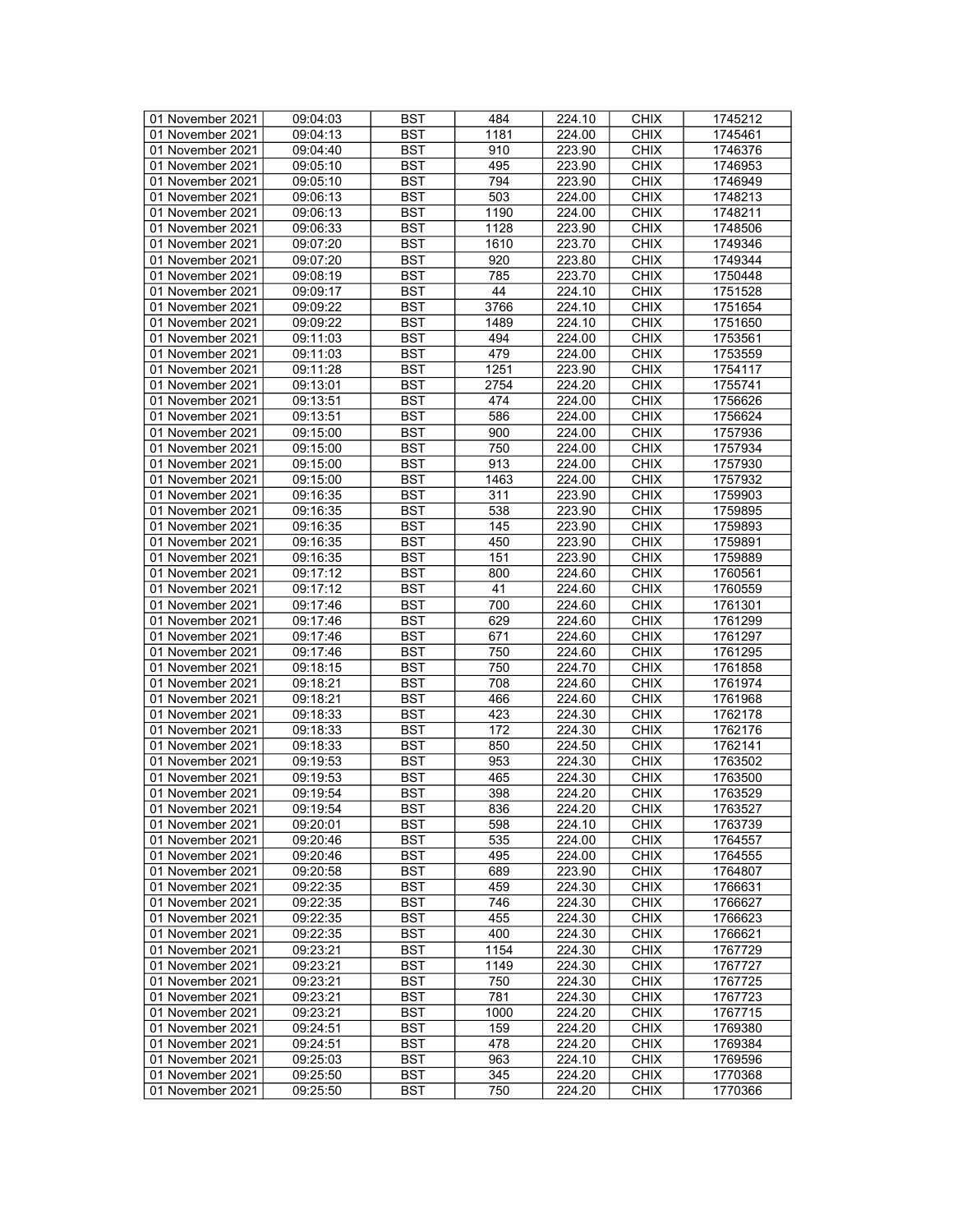| 01 November 2021 | 09:25:50 | <b>BST</b> | 1683         | 224.20 | <b>CHIX</b> | 1770364 |
|------------------|----------|------------|--------------|--------|-------------|---------|
| 01 November 2021 | 09:27:21 | BST        | 274          | 224.10 | <b>CHIX</b> | 1772117 |
| 01 November 2021 | 09:27:21 | <b>BST</b> | 452          | 224.10 | <b>CHIX</b> | 1772112 |
| 01 November 2021 | 09:27:21 | <b>BST</b> | 663          | 224.10 | <b>CHIX</b> | 1772102 |
| 01 November 2021 | 09:27:21 | <b>BST</b> | 750          | 224.10 | <b>CHIX</b> | 1772094 |
|                  |          |            |              |        |             |         |
| 01 November 2021 | 09:27:21 | <b>BST</b> | 519          | 224.10 | <b>CHIX</b> | 1772096 |
| 01 November 2021 | 09:27:21 | <b>BST</b> | 693          | 224.10 | <b>CHIX</b> | 1772088 |
| 01 November 2021 | 09:27:21 | <b>BST</b> | 469          | 224.10 | <b>CHIX</b> | 1772086 |
| 01 November 2021 | 09:28:00 | <b>BST</b> | 465          | 223.90 | <b>CHIX</b> | 1773011 |
| 01 November 2021 | 09:29:10 | <b>BST</b> | 1601         | 223.90 | <b>CHIX</b> | 1774055 |
| 01 November 2021 | 09:29:10 | <b>BST</b> | 88           | 223.90 | <b>CHIX</b> | 1774057 |
| 01 November 2021 | 09:29:10 | <b>BST</b> | 653          | 223.90 | <b>CHIX</b> | 1774059 |
| 01 November 2021 | 09:29:10 | <b>BST</b> | 1271         | 223.90 | <b>CHIX</b> | 1774061 |
| 01 November 2021 | 09:31:23 | <b>BST</b> | 1845         | 223.80 | <b>CHIX</b> | 1776780 |
| 01 November 2021 | 09:31:46 | <b>BST</b> | 377          | 223.60 | <b>CHIX</b> | 1777280 |
| 01 November 2021 | 09:31:46 | <b>BST</b> | 1097         | 223.70 | <b>CHIX</b> | 1777251 |
| 01 November 2021 | 09:31:46 | <b>BST</b> | 290          | 223.70 | <b>CHIX</b> | 1777245 |
| 01 November 2021 | 09:31:46 | <b>BST</b> | 858          | 223.70 | <b>CHIX</b> | 1777243 |
| 01 November 2021 | 09:31:49 | <b>BST</b> | 390          | 223.60 | <b>CHIX</b> | 1777342 |
| 01 November 2021 | 09:31:49 | <b>BST</b> | 210          | 223.60 | <b>CHIX</b> | 1777340 |
|                  |          |            |              |        |             |         |
| 01 November 2021 | 09:31:50 | <b>BST</b> | 413          | 223.60 | <b>CHIX</b> | 1777356 |
| 01 November 2021 | 09:31:50 | <b>BST</b> | 73           | 223.60 | <b>CHIX</b> | 1777354 |
| 01 November 2021 | 09:32:08 | <b>BST</b> | 425          | 223.50 | <b>CHIX</b> | 1777773 |
| 01 November 2021 | 09:34:01 | <b>BST</b> | 123          | 223.50 | <b>CHIX</b> | 1779687 |
| 01 November 2021 | 09:34:01 | <b>BST</b> | 2419         | 223.50 | <b>CHIX</b> | 1779685 |
| 01 November 2021 | 09:35:00 | <b>BST</b> | 204          | 223.50 | <b>CHIX</b> | 1780694 |
| 01 November 2021 | 09:35:00 | <b>BST</b> | 345          | 223.50 | <b>CHIX</b> | 1780692 |
| 01 November 2021 | 09:35:00 | <b>BST</b> | 988          | 223.50 | <b>CHIX</b> | 1780690 |
| 01 November 2021 | 09:35:00 | <b>BST</b> | 1            | 223.60 | <b>CHIX</b> | 1780688 |
| 01 November 2021 | 09:35:00 | <b>BST</b> | 750          | 223.60 | <b>CHIX</b> | 1780686 |
| 01 November 2021 | 09:35:00 | <b>BST</b> | 303          | 223.60 | <b>CHIX</b> | 1780684 |
| 01 November 2021 | 09:35:00 | <b>BST</b> | 838          | 223.50 | <b>CHIX</b> | 1780680 |
| 01 November 2021 | 09:35:21 | <b>BST</b> | 427          | 223.40 | <b>CHIX</b> | 1781254 |
| 01 November 2021 | 09:36:13 | <b>BST</b> | 561          | 223.50 | <b>CHIX</b> | 1782341 |
| 01 November 2021 | 09:36:57 | <b>BST</b> | 155          | 223.70 | <b>CHIX</b> | 1783167 |
| 01 November 2021 | 09:36:57 | <b>BST</b> | 750          | 223.70 | <b>CHIX</b> | 1783165 |
| 01 November 2021 |          | <b>BST</b> | 750          |        | <b>CHIX</b> |         |
|                  | 09:38:58 |            |              | 223.90 |             | 1786172 |
| 01 November 2021 | 09:38:58 | <b>BST</b> | 700          | 223.90 | <b>CHIX</b> | 1786174 |
| 01 November 2021 | 09:38:58 | <b>BST</b> | 551          | 223.90 | <b>CHIX</b> | 1786164 |
| 01 November 2021 | 09:38:58 | <b>BST</b> | 203          | 223.90 | <b>CHIX</b> | 1786162 |
| 01 November 2021 | 09:38:58 | <b>BST</b> | 603          | 223.90 | <b>CHIX</b> | 1786158 |
| 01 November 2021 | 09:38:58 | <b>BST</b> | 1745         | 223.90 | <b>CHIX</b> | 1786156 |
| 01 November 2021 | 09:39:51 | <b>BST</b> | 2000         | 224.30 | <b>CHIX</b> | 1787156 |
| 01 November 2021 | 09:39:51 | <b>BST</b> | 750          | 224.30 | <b>CHIX</b> | 1787154 |
| 01 November 2021 | 09:39:51 | <b>BST</b> | 449          | 224.30 | <b>CHIX</b> | 1787152 |
| 01 November 2021 | 09:40:29 | BST        | 698          | 224.30 | <b>CHIX</b> | 1787833 |
| 01 November 2021 | 09:40:42 | <b>BST</b> | 873          | 224.20 | <b>CHIX</b> | 1788030 |
| 01 November 2021 | 09:40:49 | <b>BST</b> | 79           | 224.10 | <b>CHIX</b> | 1788156 |
| 01 November 2021 | 09:40:49 | <b>BST</b> | 700          | 224.10 | <b>CHIX</b> | 1788154 |
| 01 November 2021 | 09:40:52 | <b>BST</b> | 514          | 224.00 | <b>CHIX</b> | 1788199 |
| 01 November 2021 | 09:42:19 | <b>BST</b> | $\mathbf{1}$ | 224.10 | <b>CHIX</b> | 1789784 |
| 01 November 2021 | 09:42:19 | BST        | 429          | 224.10 | <b>CHIX</b> | 1789782 |
| 01 November 2021 | 09:42:19 | <b>BST</b> | 494          | 224.10 | <b>CHIX</b> | 1789780 |
| 01 November 2021 | 09:43:41 | <b>BST</b> | 1475         | 224.40 | <b>CHIX</b> | 1791348 |
|                  |          |            |              |        | <b>CHIX</b> |         |
| 01 November 2021 | 09:46:22 | <b>BST</b> | 4241         | 224.70 |             | 1794770 |
| 01 November 2021 | 09:46:30 | <b>BST</b> | 682          | 224.70 | <b>CHIX</b> | 1794953 |
| 01 November 2021 | 09:46:34 | <b>BST</b> | 439          | 224.70 | <b>CHIX</b> | 1795030 |
| 01 November 2021 | 09:47:52 | <b>BST</b> | 989          | 224.80 | <b>CHIX</b> | 1796778 |
| 01 November 2021 | 09:47:52 | <b>BST</b> | 2618         | 224.80 | <b>CHIX</b> | 1796774 |
| 01 November 2021 | 09:49:05 | <b>BST</b> | 3595         | 225.10 | <b>CHIX</b> | 1798363 |
| 01 November 2021 | 09:51:05 | BST        | 1374         | 225.10 | <b>CHIX</b> | 1800563 |
| 01 November 2021 | 09:51:34 | <b>BST</b> | 750          | 225.50 | <b>CHIX</b> | 1801260 |
| 01 November 2021 | 09:51:34 | BST        | 467          | 225.50 | <b>CHIX</b> | 1801258 |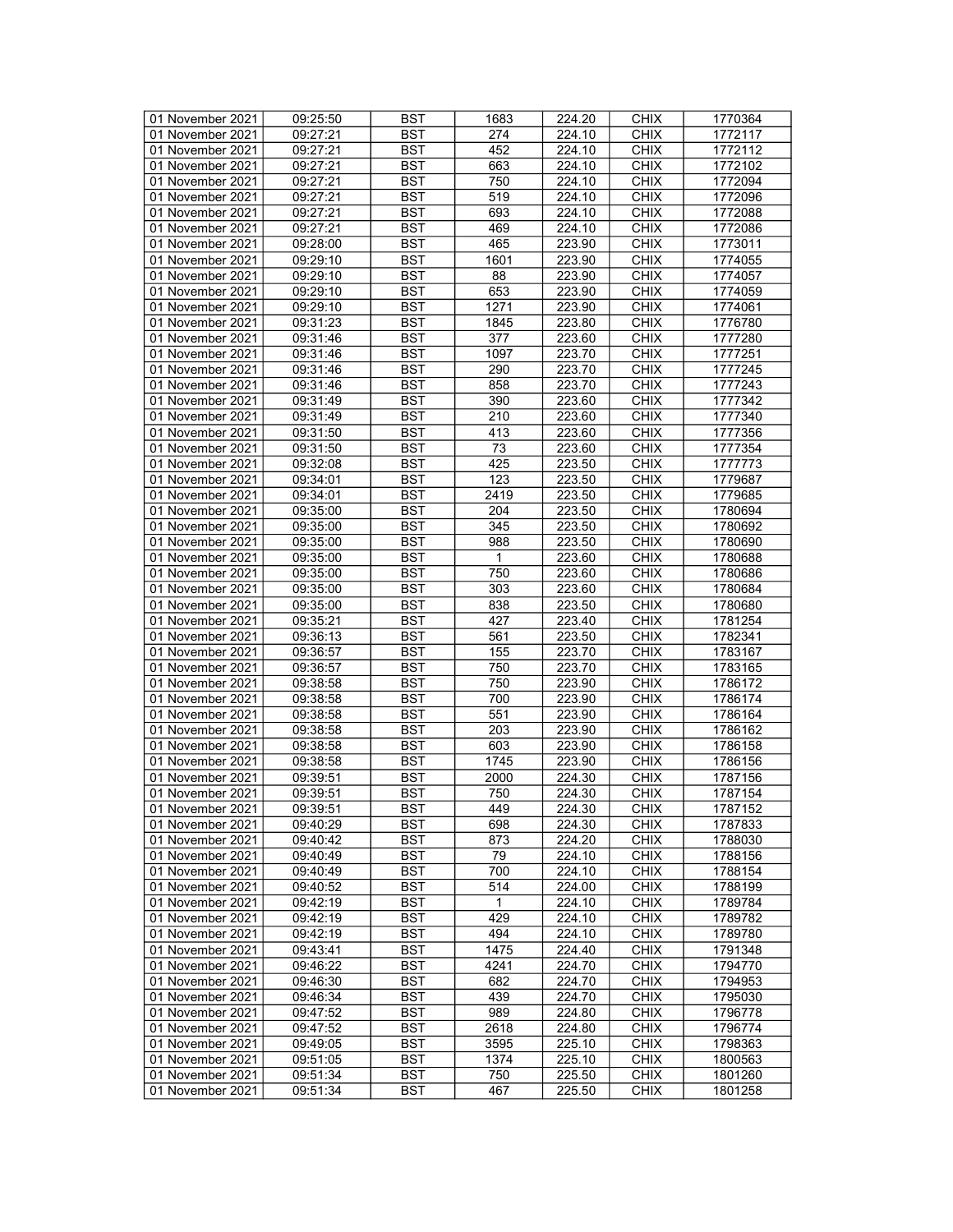| 01 November 2021                     | 09:51:35             | <b>BST</b> | 3757             | 225.50 | <b>CHIX</b> | 1801293 |
|--------------------------------------|----------------------|------------|------------------|--------|-------------|---------|
| 01 November 2021                     | 09:54:23             | BST        | 1465             | 225.40 | <b>CHIX</b> | 1804286 |
| 01 November 2021                     | 09:54:23             | <b>BST</b> | 432              | 225.60 | <b>CHIX</b> | 1804249 |
| 01 November 2021                     | 09:54:23             | <b>BST</b> | 1162             | 225.60 | <b>CHIX</b> | 1804245 |
| 01 November 2021                     | 09:54:25             | <b>BST</b> | 841              | 225.30 | <b>CHIX</b> | 1804322 |
| 01 November 2021                     | 09:54:40             | <b>BST</b> | 500              | 225.20 | <b>CHIX</b> | 1804634 |
| 01 November 2021                     | 09:54:50             | <b>BST</b> | 382              | 225.10 | <b>CHIX</b> | 1804820 |
|                                      |                      |            |                  |        |             |         |
| 01 November 2021                     | 09:54:50             | <b>BST</b> | 84               | 225.10 | <b>CHIX</b> | 1804816 |
| 01 November 2021                     | 09:54:50             | <b>BST</b> | 489              | 225.20 | <b>CHIX</b> | 1804814 |
| 01 November 2021                     | 09:54:50             | <b>BST</b> | 52               | 225.20 | <b>CHIX</b> | 1804812 |
| 01 November 2021                     | 09:54:50             | <b>BST</b> | 399              | 225.20 | <b>CHIX</b> | 1804807 |
| 01 November 2021                     | 09:54:50             | <b>BST</b> | 1                | 225.20 | <b>CHIX</b> | 1804805 |
| 01 November 2021                     | 09:55:28             | <b>BST</b> | 420              | 225.00 | <b>CHIX</b> | 1805435 |
| 01 November 2021                     | 09:55:56             | <b>BST</b> | 470              | 225.00 | <b>CHIX</b> | 1805986 |
| 01 November 2021                     | 09:56:16             | <b>BST</b> | 466              | 224.90 | <b>CHIX</b> | 1806379 |
| 01 November 2021                     | 09:56:40             | <b>BST</b> | 474              | 224.80 | <b>CHIX</b> | 1806819 |
| 01 November 2021                     | 09:56:53             | <b>BST</b> | 545              | 224.70 | <b>CHIX</b> | 1807143 |
| 01 November 2021                     | 09:56:59             | <b>BST</b> | 298              | 224.60 | <b>CHIX</b> | 1807245 |
| 01 November 2021                     | 09:56:59             | <b>BST</b> | $\overline{38}$  | 224.60 | <b>CHIX</b> | 1807243 |
| 01 November 2021                     | 09:56:59             | <b>BST</b> | 500              | 224.60 | <b>CHIX</b> | 1807241 |
| 01 November 2021                     | 09:57:00             | <b>BST</b> | 461              | 224.60 | <b>CHIX</b> | 1807271 |
| 01 November 2021                     | 09:57:00             | <b>BST</b> | 147              | 224.60 | <b>CHIX</b> | 1807269 |
| 01 November 2021                     | 09:57:43             | <b>BST</b> | 169              | 224.40 | <b>CHIX</b> | 1808338 |
| 01 November 2021                     | 09:57:53             | <b>BST</b> | 206              | 224.40 | <b>CHIX</b> |         |
|                                      |                      |            |                  |        |             | 1808562 |
| 01 November 2021                     | 09:57:55             | <b>BST</b> | 116              | 224.40 | <b>CHIX</b> | 1808636 |
| 01 November 2021                     | 09:57:55             | <b>BST</b> | 440              | 224.40 | <b>CHIX</b> | 1808638 |
| 01 November 2021                     | 09:59:45             | <b>BST</b> | 424              | 224.50 | <b>CHIX</b> | 1810914 |
| 01 November 2021                     | 09:59:45             | <b>BST</b> | 574              | 224.50 | <b>CHIX</b> | 1810912 |
| 01 November 2021                     | 10:00:50             | <b>BST</b> | 433              | 224.50 | <b>CHIX</b> | 1811564 |
| 01 November 2021                     | 10:00:50             | <b>BST</b> | 750              | 224.50 | <b>CHIX</b> | 1811562 |
| 01 November 2021                     | 10:00:50             | <b>BST</b> | 962              | 224.50 | <b>CHIX</b> | 1811560 |
| 01 November 2021                     | 10:00:50             | <b>BST</b> | 38               | 224.50 | <b>CHIX</b> | 1811556 |
| 01 November 2021                     | 10:00:50             | <b>BST</b> | 750              | 224.50 | <b>CHIX</b> | 1811554 |
| 01 November 2021                     | 10:01:43             | <b>BST</b> | 1193             | 224.30 | <b>CHIX</b> | 1812082 |
| 01 November 2021                     | 10:01:43             | <b>BST</b> | 1075             | 224.40 | <b>CHIX</b> | 1812076 |
| 01 November 2021                     | 10:01:45             | <b>BST</b> | 736              | 224.20 | <b>CHIX</b> | 1812125 |
| 01 November 2021                     | 10:02:04             | <b>BST</b> | 489              | 224.10 | <b>CHIX</b> | 1812317 |
| 01 November 2021                     | 10:02:17             | <b>BST</b> | 516              | 224.10 | <b>CHIX</b> | 1812433 |
| 01 November 2021                     | 10:02:25             | <b>BST</b> | 489              | 224.00 | <b>CHIX</b> | 1812510 |
| 01 November 2021                     | 10:03:57             | <b>BST</b> | 1242             | 224.20 | <b>CHIX</b> | 1813510 |
| 01 November 2021                     | 10:03:57             | <b>BST</b> | 1431             | 224.20 | <b>CHIX</b> | 1813508 |
| 01 November 2021                     | 10:03:57             | <b>BST</b> | 1637             | 224.20 | <b>CHIX</b> | 1813506 |
| 01 November 2021                     | 10:05:00             | <b>BST</b> | 497              | 224.50 | <b>CHIX</b> | 1814260 |
| 01 November 2021                     | 10:05:40             | <b>BST</b> | 520              | 224.40 | <b>CHIX</b> | 1814871 |
| 01 November 2021                     | 10:07:26             | <b>BST</b> | $\overline{575}$ | 224.60 | <b>CHIX</b> | 1816672 |
|                                      |                      | <b>BST</b> |                  | 224.60 | <b>CHIX</b> | 1816670 |
| 01 November 2021<br>01 November 2021 | 10:07:26<br>10:08:26 | <b>BST</b> | 1241<br>861      | 224.60 | <b>CHIX</b> | 1817411 |
|                                      |                      |            |                  |        |             |         |
| 01 November 2021                     | 10:08:26             | <b>BST</b> | 88               | 224.60 | <b>CHIX</b> | 1817407 |
| 01 November 2021                     | 10:08:26             | BST        | 208              | 224.60 | <b>CHIX</b> | 1817405 |
| 01 November 2021                     | 10:08:26             | <b>BST</b> | 294              | 224.60 | <b>CHIX</b> | 1817403 |
| 01 November 2021                     | 10:08:40             | <b>BST</b> | 2476             | 224.60 | <b>CHIX</b> | 1817631 |
| 01 November 2021                     | 10:08:40             | BST        | 1299             | 224.60 | <b>CHIX</b> | 1817629 |
| 01 November 2021                     | 10:08:40             | <b>BST</b> | 167              | 224.60 | <b>CHIX</b> | 1817627 |
| 01 November 2021                     | 10:09:44             | <b>BST</b> | 408              | 224.70 | <b>CHIX</b> | 1818472 |
| 01 November 2021                     | 10:10:15             | <b>BST</b> | 711              | 224.60 | <b>CHIX</b> | 1818866 |
| 01 November 2021                     | 10:12:36             | <b>BST</b> | 857              | 224.70 | <b>CHIX</b> | 1820510 |
| 01 November 2021                     | 10:12:36             | <b>BST</b> | 279              | 224.70 | <b>CHIX</b> | 1820508 |
| 01 November 2021                     | 10:12:36             | <b>BST</b> | 1169             | 224.70 | <b>CHIX</b> | 1820506 |
| 01 November 2021                     | 10:12:36             | <b>BST</b> | 750              | 224.70 | <b>CHIX</b> | 1820504 |
| 01 November 2021                     | 10:13:36             | <b>BST</b> | 2402             | 224.70 | <b>CHIX</b> | 1821378 |
| 01 November 2021                     | 10:13:36             | BST        | 43               | 224.70 | <b>CHIX</b> | 1821376 |
| 01 November 2021                     | 10:14:36             | <b>BST</b> | 1800             | 224.70 | <b>CHIX</b> | 1822086 |
| 01 November 2021                     | 10:14:36             | <b>BST</b> | 496              | 224.70 | <b>CHIX</b> | 1822084 |
|                                      |                      |            |                  |        |             |         |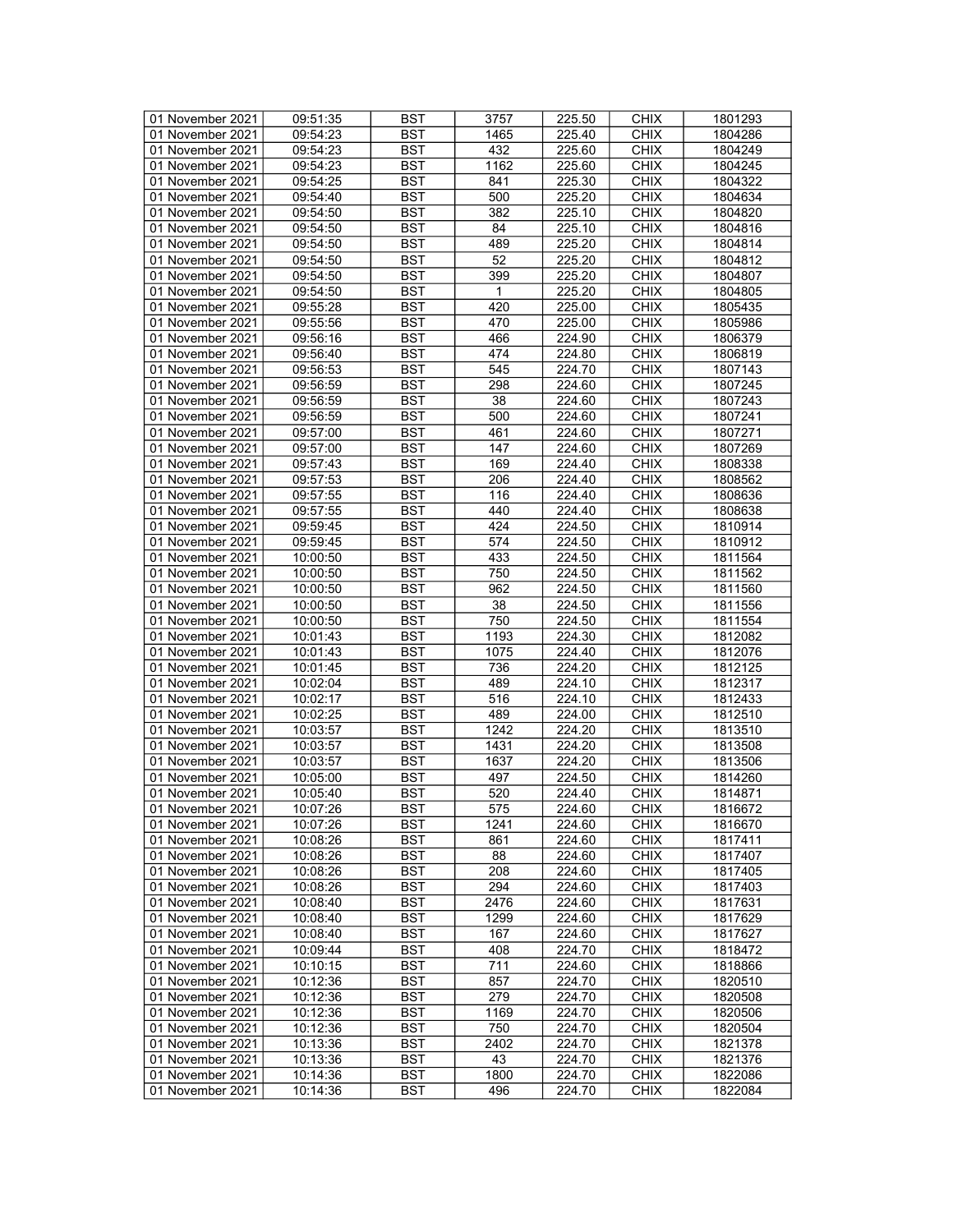| 01 November 2021 | 10:15:05 | <b>BST</b> | 832            | 224.60 | <b>CHIX</b> | 1822454 |
|------------------|----------|------------|----------------|--------|-------------|---------|
| 01 November 2021 | 10:15:15 | BST        | 787            | 224.50 | <b>CHIX</b> | 1822635 |
| 01 November 2021 | 10:17:00 | <b>BST</b> | 671            | 224.80 | <b>CHIX</b> | 1823824 |
| 01 November 2021 |          |            |                |        |             |         |
|                  | 10:17:00 | <b>BST</b> | 750            | 224.80 | <b>CHIX</b> | 1823822 |
| 01 November 2021 | 10:17:29 | <b>BST</b> | 671            | 224.90 | <b>CHIX</b> | 1824159 |
| 01 November 2021 | 10:17:50 | <b>BST</b> | 414            | 224.90 | <b>CHIX</b> | 1824447 |
| 01 November 2021 | 10:17:50 | <b>BST</b> | 308            | 224.90 | <b>CHIX</b> | 1824445 |
| 01 November 2021 | 10:18:28 | <b>BST</b> | 435            | 224.90 | <b>CHIX</b> | 1824982 |
| 01 November 2021 | 10:18:28 | <b>BST</b> | 1891           | 224.90 | <b>CHIX</b> | 1824978 |
| 01 November 2021 | 10:20:00 | <b>BST</b> | 750            | 225.10 | <b>CHIX</b> | 1826019 |
| 01 November 2021 | 10:20:00 | <b>BST</b> | 2041           | 225.10 | <b>CHIX</b> | 1826017 |
| 01 November 2021 | 10:21:00 | <b>BST</b> | 75             | 225.10 | <b>CHIX</b> | 1826691 |
| 01 November 2021 | 10:21:00 | <b>BST</b> | 1472           | 225.10 | <b>CHIX</b> | 1826689 |
| 01 November 2021 | 10:22:00 | <b>BST</b> | 68             | 225.10 | <b>CHIX</b> | 1827525 |
| 01 November 2021 | 10:22:00 | <b>BST</b> | 1928           | 225.10 | <b>CHIX</b> | 1827529 |
|                  |          |            |                |        |             |         |
| 01 November 2021 | 10:22:00 | <b>BST</b> | 750            | 225.10 | <b>CHIX</b> | 1827527 |
| 01 November 2021 | 10:22:30 | <b>BST</b> | 1035           | 225.00 | <b>CHIX</b> | 1827883 |
| 01 November 2021 | 10:23:30 | <b>BST</b> | 1049           | 225.10 | <b>CHIX</b> | 1828665 |
| 01 November 2021 | 10:23:30 | <b>BST</b> | 453            | 225.10 | <b>CHIX</b> | 1828663 |
| 01 November 2021 | 10:24:30 | <b>BST</b> | 1200           | 225.10 | <b>CHIX</b> | 1829302 |
| 01 November 2021 | 10:24:49 | <b>BST</b> | 1091           | 225.00 | <b>CHIX</b> | 1829525 |
| 01 November 2021 | 10:24:49 | <b>BST</b> | 1153           | 225.00 | <b>CHIX</b> | 1829519 |
| 01 November 2021 | 10:24:49 | <b>BST</b> | 622            | 225.00 | <b>CHIX</b> | 1829521 |
| 01 November 2021 | 10:25:01 | <b>BST</b> | 485            | 224.90 | <b>CHIX</b> | 1829662 |
| 01 November 2021 | 10:26:24 | <b>BST</b> | 165            | 225.00 | <b>CHIX</b> | 1830676 |
| 01 November 2021 | 10:26:24 | <b>BST</b> | 165            | 225.00 | <b>CHIX</b> | 1830674 |
| 01 November 2021 | 10:26:24 | <b>BST</b> | $\overline{2}$ | 225.00 | <b>CHIX</b> | 1830680 |
| 01 November 2021 | 10:26:24 | <b>BST</b> | 165            | 225.00 | <b>CHIX</b> | 1830678 |
| 01 November 2021 | 10:26:50 | <b>BST</b> | 1543           | 225.00 | <b>CHIX</b> | 1831165 |
| 01 November 2021 | 10:26:50 | <b>BST</b> | 750            | 225.00 | <b>CHIX</b> |         |
|                  |          |            |                |        |             | 1831163 |
| 01 November 2021 | 10:26:50 | <b>BST</b> | 1524           | 225.00 | <b>CHIX</b> | 1831161 |
| 01 November 2021 | 10:27:08 | <b>BST</b> | 422            | 224.90 | <b>CHIX</b> | 1831448 |
| 01 November 2021 | 10:28:38 | <b>BST</b> | 157            | 224.80 | <b>CHIX</b> | 1832685 |
| 01 November 2021 | 10:28:38 | <b>BST</b> | 622            | 224.80 | <b>CHIX</b> | 1832683 |
| 01 November 2021 | 10:28:38 | <b>BST</b> | 436            | 224.80 | <b>CHIX</b> | 1832681 |
| 01 November 2021 | 10:28:47 | <b>BST</b> | 80             | 224.70 | <b>CHIX</b> | 1832841 |
| 01 November 2021 | 10:28:47 | <b>BST</b> | 707            | 224.70 | <b>CHIX</b> | 1832839 |
| 01 November 2021 | 10:28:50 | <b>BST</b> | 522            | 224.60 | <b>CHIX</b> | 1832923 |
| 01 November 2021 | 10:30:39 | <b>BST</b> | 1412           | 224.60 | <b>CHIX</b> | 1834476 |
| 01 November 2021 | 10:30:49 | <b>BST</b> | 1074           | 224.50 | <b>CHIX</b> | 1834612 |
| 01 November 2021 | 10:31:49 | <b>BST</b> | 2958           | 224.50 | <b>CHIX</b> | 1835331 |
| 01 November 2021 | 10:32:45 | <b>BST</b> | 441            | 224.50 | <b>CHIX</b> | 1836136 |
| 01 November 2021 | 10:32:56 | <b>BST</b> | 700            | 224.40 | <b>CHIX</b> | 1836323 |
| 01 November 2021 | 10:33:00 | <b>BST</b> | 569            | 224.30 | <b>CHIX</b> | 1836390 |
| 01 November 2021 | 10:33:02 | <b>BST</b> | 438            | 224.30 | <b>CHIX</b> | 1836417 |
| 01 November 2021 | 10:33:02 | BST        | 22             | 224.30 | <b>CHIX</b> | 1836415 |
| 01 November 2021 | 10:33:12 | <b>BST</b> | 462            | 224.30 | <b>CHIX</b> | 1836547 |
| 01 November 2021 | 10:35:49 | <b>BST</b> | 544            | 224.40 | <b>CHIX</b> | 1838613 |
| 01 November 2021 | 10:35:49 | <b>BST</b> | 331            | 224.40 | <b>CHIX</b> | 1838611 |
| 01 November 2021 | 10:35:49 | <b>BST</b> | 1013           | 224.40 | <b>CHIX</b> | 1838574 |
|                  |          |            |                |        |             |         |
| 01 November 2021 | 10:35:49 | <b>BST</b> | 1168           | 224.40 | <b>CHIX</b> | 1838572 |
| 01 November 2021 | 10:35:52 | BST        | 717            | 224.30 | <b>CHIX</b> | 1838660 |
| 01 November 2021 | 10:35:57 | <b>BST</b> | 499            | 224.20 | <b>CHIX</b> | 1838698 |
| 01 November 2021 | 10:35:59 | <b>BST</b> | 412            | 224.10 | <b>CHIX</b> | 1838721 |
| 01 November 2021 | 10:39:46 | <b>BST</b> | 2272           | 224.60 | <b>CHIX</b> | 1842127 |
| 01 November 2021 | 10:40:01 | BST        | 1561           | 224.60 | <b>CHIX</b> | 1842269 |
| 01 November 2021 | 10:40:01 | <b>BST</b> | 432            | 224.60 | <b>CHIX</b> | 1842265 |
| 01 November 2021 | 10:40:50 | <b>BST</b> | 1097           | 224.60 | <b>CHIX</b> | 1842761 |
| 01 November 2021 | 10:42:21 | <b>BST</b> | 1300           | 224.80 | <b>CHIX</b> | 1843932 |
| 01 November 2021 | 10:42:43 | <b>BST</b> | 1864           | 224.80 | <b>CHIX</b> | 1844319 |
| 01 November 2021 | 10:42:43 | BST        | 400            | 224.80 | <b>CHIX</b> | 1844317 |
| 01 November 2021 | 10:43:28 | <b>BST</b> | 956            | 224.80 | <b>CHIX</b> | 1844725 |
| 01 November 2021 | 10:43:50 | BST        | 471            | 224.80 | <b>CHIX</b> | 1845106 |
|                  |          |            |                |        |             |         |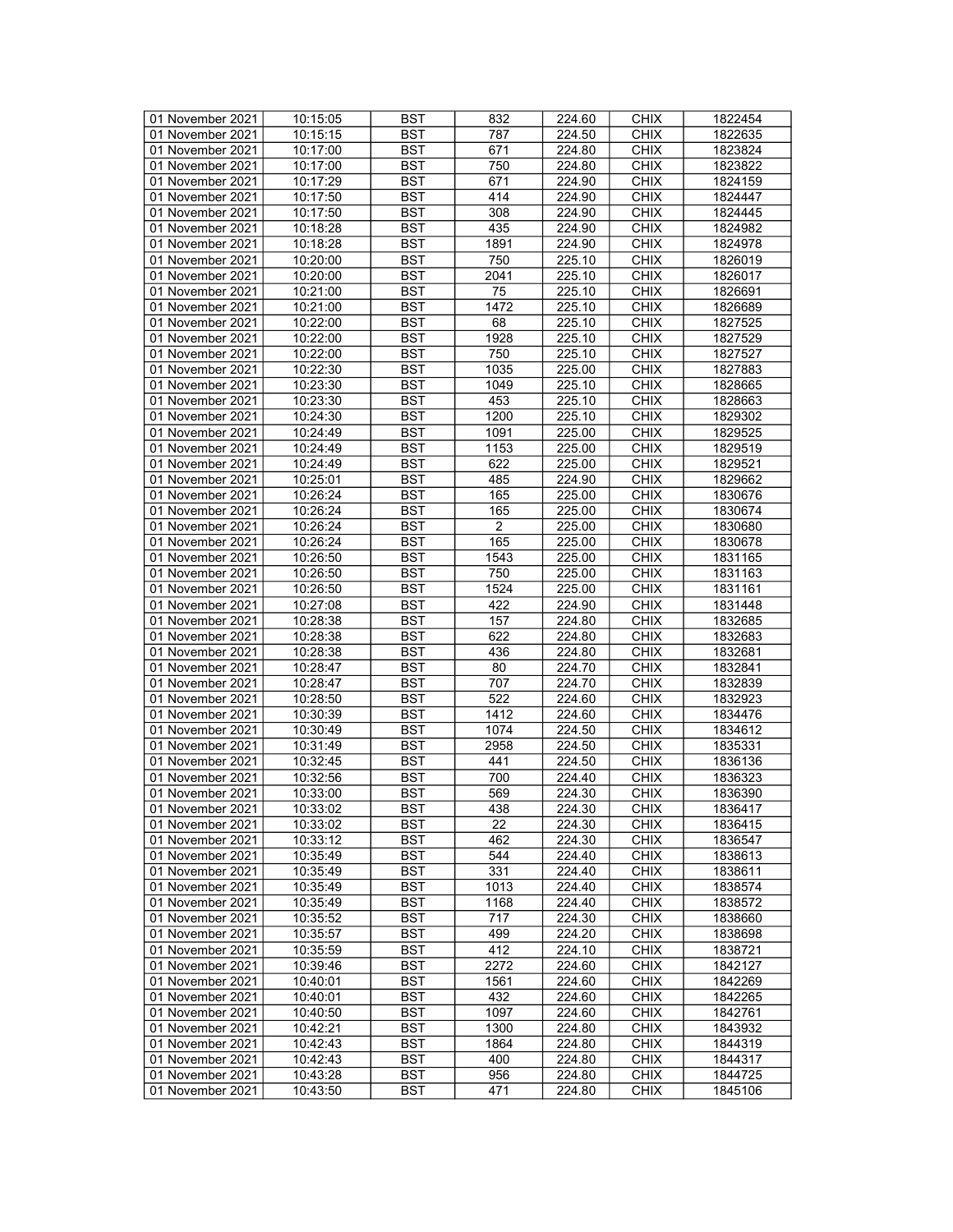| 01 November 2021 | 10:43:50 | <b>BST</b> | 1196 | 224.80 | <b>CHIX</b> | 1845102            |
|------------------|----------|------------|------|--------|-------------|--------------------|
| 01 November 2021 | 10:45:03 | BST        | 863  | 224.80 | <b>CHIX</b> | 1846215            |
| 01 November 2021 | 10:45:03 | <b>BST</b> | 496  | 224.80 | <b>CHIX</b> | 1846209            |
| 01 November 2021 | 10:45:03 | <b>BST</b> | 487  | 224.80 | <b>CHIX</b> | 1846213            |
| 01 November 2021 | 10:45:59 | <b>BST</b> | 729  | 224.90 | <b>CHIX</b> | 1846939            |
|                  |          |            |      |        |             |                    |
| 01 November 2021 | 10:45:59 | <b>BST</b> | 814  | 224.90 | <b>CHIX</b> | 1846935            |
| 01 November 2021 | 10:45:59 | <b>BST</b> | 252  | 224.90 | <b>CHIX</b> | 1846933            |
| 01 November 2021 | 10:45:59 | <b>BST</b> | 1246 | 224.90 | <b>CHIX</b> | 1846937            |
| 01 November 2021 | 10:46:41 | <b>BST</b> | 543  | 224.70 | <b>CHIX</b> | 1847410            |
| 01 November 2021 | 10:47:13 | <b>BST</b> | 468  | 224.60 | <b>CHIX</b> | 1847850            |
| 01 November 2021 | 10:47:13 | <b>BST</b> | 744  | 224.60 | <b>CHIX</b> | 1847848            |
| 01 November 2021 | 10:47:52 | <b>BST</b> | 640  | 224.50 | <b>CHIX</b> | 1848454            |
| 01 November 2021 | 10:48:21 | <b>BST</b> | 88   | 224.40 | <b>CHIX</b> | 1848837            |
| 01 November 2021 | 10:48:49 | <b>BST</b> | 439  | 224.40 | <b>CHIX</b> | 1849200            |
| 01 November 2021 | 10:48:49 | <b>BST</b> | 786  | 224.40 | <b>CHIX</b> | 1849198            |
| 01 November 2021 | 10:51:01 | <b>BST</b> | 1378 | 224.40 | <b>CHIX</b> | 1850553            |
| 01 November 2021 | 10:51:01 | <b>BST</b> | 2090 | 224.40 | <b>CHIX</b> | 1850549            |
| 01 November 2021 | 10:51:35 | <b>BST</b> | 443  | 224.30 | <b>CHIX</b> | 1850973            |
| 01 November 2021 | 10:51:35 | <b>BST</b> | 2587 | 224.40 | <b>CHIX</b> | 1850967            |
| 01 November 2021 | 10:51:35 | <b>BST</b> | 270  | 224.40 | <b>CHIX</b> | 1850965            |
|                  |          |            | 499  | 224.20 |             | 1851045            |
| 01 November 2021 | 10:51:40 | <b>BST</b> |      |        | <b>CHIX</b> |                    |
| 01 November 2021 | 10:53:28 | <b>BST</b> | 1010 | 224.20 | <b>CHIX</b> | 1852304            |
| 01 November 2021 | 10:53:28 | <b>BST</b> | 2831 | 224.20 | <b>CHIX</b> | 1852302            |
| 01 November 2021 | 10:55:05 | <b>BST</b> | 570  | 224.20 | <b>CHIX</b> | 1853165            |
| 01 November 2021 | 10:55:12 | <b>BST</b> | 386  | 224.10 | <b>CHIX</b> | 1853235            |
| 01 November 2021 | 10:55:20 | <b>BST</b> | 464  | 224.10 | <b>CHIX</b> | 1853306            |
| 01 November 2021 | 10:55:20 | <b>BST</b> | 392  | 224.10 | <b>CHIX</b> | 1853304            |
| 01 November 2021 | 10:57:20 | <b>BST</b> | 496  | 224.10 | <b>CHIX</b> | 1854512            |
| 01 November 2021 | 10:57:20 | <b>BST</b> | 2129 | 224.10 | <b>CHIX</b> | 1854510            |
| 01 November 2021 | 10:57:20 | <b>BST</b> | 64   | 224.10 | <b>CHIX</b> | 1854508            |
| 01 November 2021 | 10:58:39 | <b>BST</b> | 1983 | 224.10 | <b>CHIX</b> | 1855495            |
| 01 November 2021 | 10:58:39 | <b>BST</b> | 750  | 224.10 | <b>CHIX</b> | 1855493            |
| 01 November 2021 | 10:58:39 | <b>BST</b> | 1350 | 224.10 | <b>CHIX</b> | 1855491            |
| 01 November 2021 | 10:59:10 | <b>BST</b> | 457  | 224.00 | <b>CHIX</b> | 1855820            |
| 01 November 2021 | 11:00:01 | <b>BST</b> | 453  | 224.10 | <b>CHIX</b> | 1856721            |
|                  |          | <b>BST</b> | 682  |        | <b>CHIX</b> |                    |
| 01 November 2021 | 11:00:01 |            |      | 224.10 |             | 1856717            |
| 01 November 2021 | 11:00:01 | <b>BST</b> | 466  | 224.10 | <b>CHIX</b> | 1856709            |
| 01 November 2021 | 11:02:01 | <b>BST</b> | 483  | 224.50 | <b>CHIX</b> | 1858417            |
| 01 November 2021 | 11:02:01 | <b>BST</b> | 451  | 224.50 | <b>CHIX</b> | 1858415            |
| 01 November 2021 | 11:02:01 | <b>BST</b> | 453  | 224.50 | <b>CHIX</b> | 1858421            |
| 01 November 2021 | 11:02:01 | <b>BST</b> | 448  | 224.50 | <b>CHIX</b> | 1858419            |
| 01 November 2021 | 11:02:54 | <b>BST</b> | 871  | 224.50 | <b>CHIX</b> | 1859140            |
| 01 November 2021 | 11:03:48 | <b>BST</b> | 684  | 224.60 | <b>CHIX</b> | 1859647            |
| 01 November 2021 | 11:04:45 | <b>BST</b> | 880  | 224.70 | <b>CHIX</b> | 1860218            |
| 01 November 2021 | 11:04:45 | <b>BST</b> | 1381 | 224.70 | <b>CHIX</b> | 1860216            |
| 01 November 2021 | 11:05:52 | BST        | 1741 | 224.70 | <b>CHIX</b> | 1861024            |
| 01 November 2021 | 11:05:52 | <b>BST</b> | 1122 | 224.70 | <b>CHIX</b> | 1861022            |
| 01 November 2021 | 11:07:25 | <b>BST</b> | 460  | 224.80 | <b>CHIX</b> | 1861951            |
| 01 November 2021 | 11:07:25 | <b>BST</b> | 1422 | 224.80 | <b>CHIX</b> | 1861947            |
| 01 November 2021 | 11:07:25 | <b>BST</b> | 973  | 224.80 | <b>CHIX</b> | 1861945            |
| 01 November 2021 |          | <b>BST</b> | 491  |        | <b>CHIX</b> |                    |
|                  | 11:08:25 |            |      | 224.80 |             | 1862649<br>1862647 |
| 01 November 2021 | 11:08:25 | BST        | 1263 | 224.80 | <b>CHIX</b> |                    |
| 01 November 2021 | 11:08:56 | <b>BST</b> | 1040 | 224.80 | <b>CHIX</b> | 1862980            |
| 01 November 2021 | 11:11:23 | <b>BST</b> | 791  | 224.80 | <b>CHIX</b> | 1864361            |
| 01 November 2021 | 11:11:23 | <b>BST</b> | 1357 | 224.80 | <b>CHIX</b> | 1864359            |
| 01 November 2021 | 11:11:23 | BST        | 203  | 224.80 | <b>CHIX</b> | 1864357            |
| 01 November 2021 | 11:11:25 | <b>BST</b> | 473  | 224.80 | <b>CHIX</b> | 1864392            |
| 01 November 2021 | 11:11:25 | <b>BST</b> | 575  | 224.80 | <b>CHIX</b> | 1864394            |
| 01 November 2021 | 11:11:50 | <b>BST</b> | 441  | 224.80 | <b>CHIX</b> | 1864573            |
| 01 November 2021 | 11:11:50 | <b>BST</b> | 755  | 224.80 | <b>CHIX</b> | 1864571            |
| 01 November 2021 | 11:11:50 | BST        | 863  | 224.80 | <b>CHIX</b> | 1864569            |
| 01 November 2021 | 11:12:50 | <b>BST</b> | 2205 | 224.80 | <b>CHIX</b> | 1865140            |
| 01 November 2021 | 11:12:50 | BST        | 176  | 224.80 | <b>CHIX</b> | 1865138            |
|                  |          |            |      |        |             |                    |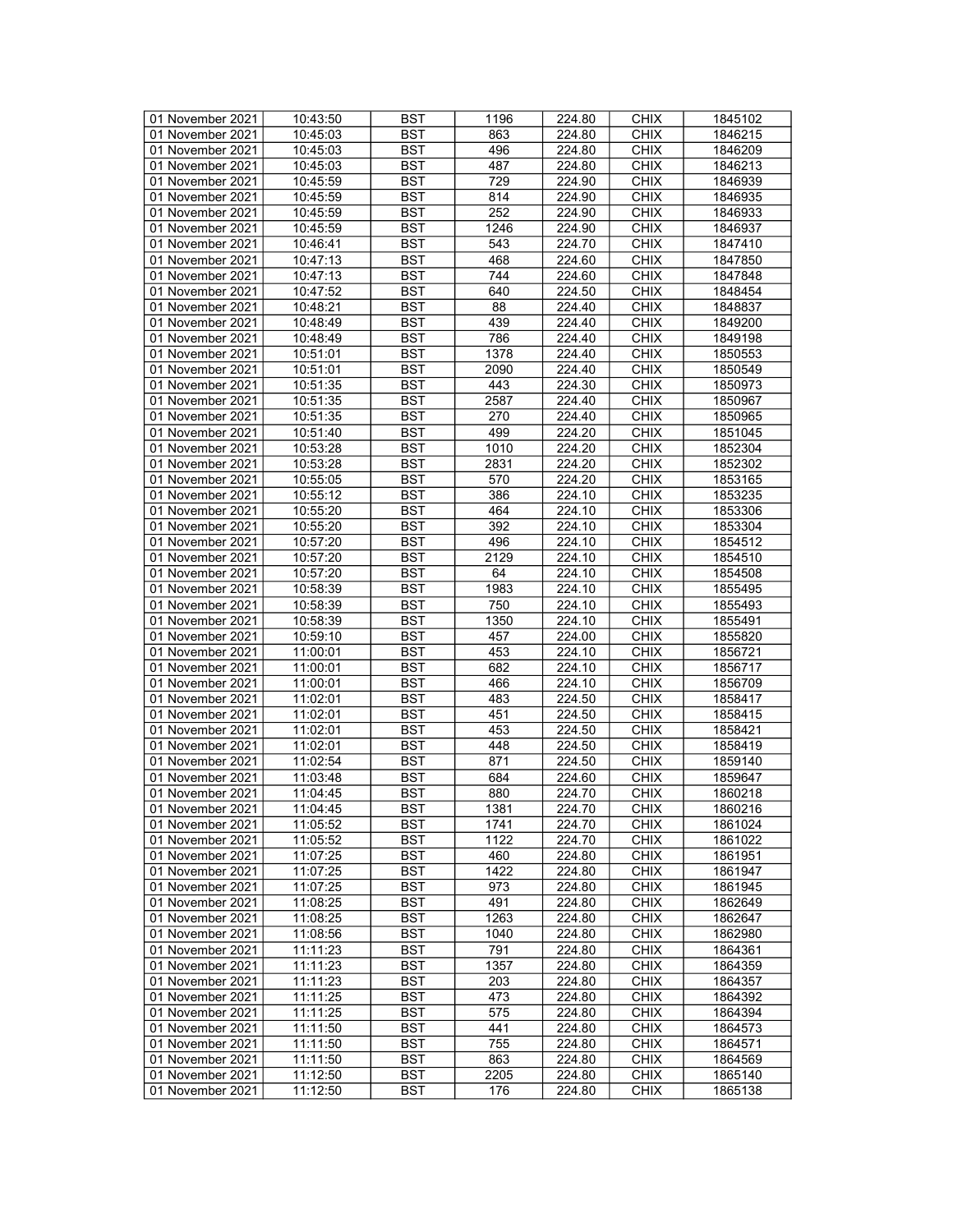| 01 November 2021 | 11:12:50 | <b>BST</b> | 2841            | 224.80 | <b>CHIX</b> | 1865136 |
|------------------|----------|------------|-----------------|--------|-------------|---------|
| 01 November 2021 | 11:15:13 | BST        | 542             | 224.70 | <b>CHIX</b> | 1866583 |
| 01 November 2021 | 11:15:13 | <b>BST</b> | 236             | 224.70 | <b>CHIX</b> | 1866581 |
| 01 November 2021 | 11:15:13 | <b>BST</b> | 547             | 224.70 | <b>CHIX</b> | 1866577 |
| 01 November 2021 | 11:16:06 | <b>BST</b> | 1161            | 224.60 | <b>CHIX</b> | 1867070 |
| 01 November 2021 | 11:16:21 | <b>BST</b> | 15              | 224.60 | <b>CHIX</b> | 1867270 |
| 01 November 2021 | 11:16:21 | <b>BST</b> | 3135            | 224.60 | <b>CHIX</b> | 1867268 |
|                  |          |            |                 |        |             |         |
| 01 November 2021 | 11:18:26 | <b>BST</b> | 790             | 224.60 | <b>CHIX</b> | 1868540 |
| 01 November 2021 | 11:18:26 | <b>BST</b> | 480             | 224.60 | <b>CHIX</b> | 1868537 |
| 01 November 2021 | 11:18:26 | <b>BST</b> | 420             | 224.60 | <b>CHIX</b> | 1868535 |
| 01 November 2021 | 11:20:00 | <b>BST</b> | 2278            | 224.80 | <b>CHIX</b> | 1869454 |
| 01 November 2021 | 11:20:00 | <b>BST</b> | 750             | 224.80 | <b>CHIX</b> | 1869450 |
| 01 November 2021 | 11:20:00 | <b>BST</b> | 522             | 224.80 | <b>CHIX</b> | 1869452 |
| 01 November 2021 | 11:20:21 | <b>BST</b> | 422             | 224.70 | <b>CHIX</b> | 1869638 |
| 01 November 2021 | 11:21:49 | <b>BST</b> | 1785            | 224.80 | <b>CHIX</b> | 1870497 |
| 01 November 2021 | 11:23:11 | <b>BST</b> | 758             | 224.80 | <b>CHIX</b> | 1871297 |
| 01 November 2021 | 11:23:11 | <b>BST</b> | 469             | 224.80 | <b>CHIX</b> | 1871283 |
| 01 November 2021 | 11:23:11 | <b>BST</b> | 750             | 224.80 | <b>CHIX</b> | 1871281 |
| 01 November 2021 | 11:23:11 | <b>BST</b> | 1720            | 224.80 | <b>CHIX</b> | 1871277 |
| 01 November 2021 | 11:25:27 | <b>BST</b> | 804             | 224.90 | <b>CHIX</b> | 1872467 |
| 01 November 2021 | 11:25:27 | <b>BST</b> | $\overline{29}$ | 224.90 | <b>CHIX</b> | 1872463 |
| 01 November 2021 | 11:25:27 | <b>BST</b> | 750             | 224.90 | <b>CHIX</b> | 1872461 |
| 01 November 2021 | 11:26:09 | <b>BST</b> | 750             | 224.90 | <b>CHIX</b> |         |
|                  |          |            |                 |        |             | 1872916 |
| 01 November 2021 | 11:26:09 | <b>BST</b> | 921             | 224.90 | <b>CHIX</b> | 1872918 |
| 01 November 2021 | 11:26:09 | <b>BST</b> | 1788            | 224.90 | <b>CHIX</b> | 1872920 |
| 01 November 2021 | 11:27:16 | <b>BST</b> | 466             | 224.80 | <b>CHIX</b> | 1873710 |
| 01 November 2021 | 11:27:16 | <b>BST</b> | 455             | 224.80 | <b>CHIX</b> | 1873708 |
| 01 November 2021 | 11:27:27 | <b>BST</b> | 648             | 224.70 | <b>CHIX</b> | 1873867 |
| 01 November 2021 | 11:33:02 | <b>BST</b> | 750             | 224.70 | <b>CHIX</b> | 1876952 |
| 01 November 2021 | 11:33:02 | <b>BST</b> | 2803            | 224.70 | <b>CHIX</b> | 1876950 |
| 01 November 2021 | 11:33:02 | <b>BST</b> | 3827            | 224.70 | <b>CHIX</b> | 1876936 |
| 01 November 2021 | 11:33:02 | <b>BST</b> | 492             | 224.70 | <b>CHIX</b> | 1876940 |
| 01 November 2021 | 11:33:02 | <b>BST</b> | 585             | 224.70 | <b>CHIX</b> | 1876942 |
| 01 November 2021 | 11:33:02 | <b>BST</b> | 1805            | 224.70 | <b>CHIX</b> | 1876946 |
| 01 November 2021 | 11:35:32 | <b>BST</b> | 425             | 224.90 | <b>CHIX</b> | 1878537 |
| 01 November 2021 | 11:35:32 | <b>BST</b> | 774             | 224.90 | <b>CHIX</b> | 1878535 |
| 01 November 2021 | 11:35:32 | <b>BST</b> | 621             | 224.90 | <b>CHIX</b> | 1878531 |
| 01 November 2021 | 11:38:24 | <b>BST</b> | 3887            | 225.10 | <b>CHIX</b> | 1880355 |
| 01 November 2021 | 11:38:55 | <b>BST</b> | 1396            | 225.10 | <b>CHIX</b> | 1880613 |
|                  |          |            |                 |        | <b>CHIX</b> |         |
| 01 November 2021 | 11:38:55 | <b>BST</b> | 483             | 225.10 |             | 1880605 |
| 01 November 2021 | 11:39:04 | <b>BST</b> | 1696            | 225.00 | <b>CHIX</b> | 1880738 |
| 01 November 2021 | 11:39:04 | <b>BST</b> | 19              | 225.00 | <b>CHIX</b> | 1880736 |
| 01 November 2021 | 11:40:04 | <b>BST</b> | 1304            | 225.00 | <b>CHIX</b> | 1881385 |
| 01 November 2021 | 11:40:04 | <b>BST</b> | 1829            | 225.00 | <b>CHIX</b> | 1881383 |
| 01 November 2021 | 11:40:04 | <b>BST</b> | 905             | 225.00 | <b>CHIX</b> | 1881381 |
| 01 November 2021 | 11:41:18 | BST        | 427             | 224.80 | <b>CHIX</b> | 1882265 |
| 01 November 2021 | 11:42:44 | <b>BST</b> | 627             | 224.90 | <b>CHIX</b> | 1883231 |
| 01 November 2021 | 11:42:44 | <b>BST</b> | 2660            | 224.90 | <b>CHIX</b> | 1883229 |
| 01 November 2021 | 11:42:44 | <b>BST</b> | 589             | 224.90 | <b>CHIX</b> | 1883227 |
| 01 November 2021 | 11:44:14 | <b>BST</b> | 433             | 224.80 | <b>CHIX</b> | 1883975 |
| 01 November 2021 | 11:45:58 | <b>BST</b> | 485             | 224.90 | <b>CHIX</b> | 1884912 |
| 01 November 2021 | 11:46:09 | BST        | 25              | 224.90 | <b>CHIX</b> | 1885063 |
| 01 November 2021 | 11:46:09 | BST        | 510             | 224.90 | <b>CHIX</b> | 1885061 |
| 01 November 2021 | 11:46:09 | <b>BST</b> | 177             | 224.90 | <b>CHIX</b> | 1885059 |
| 01 November 2021 | 11:46:09 | <b>BST</b> | 442             | 224.90 | <b>CHIX</b> | 1885057 |
| 01 November 2021 | 11:47:10 | BST        | 932             | 224.90 | <b>CHIX</b> | 1885551 |
|                  |          | <b>BST</b> | 1782            |        |             |         |
| 01 November 2021 | 11:47:37 |            |                 | 224.90 | <b>CHIX</b> | 1885808 |
| 01 November 2021 | 11:47:47 | BST        | 1288            | 224.80 | <b>CHIX</b> | 1885964 |
| 01 November 2021 | 11:48:15 | <b>BST</b> | 488             | 224.80 | <b>CHIX</b> | 1886352 |
| 01 November 2021 | 11:48:31 | <b>BST</b> | 926             | 224.70 | <b>CHIX</b> | 1886533 |
| 01 November 2021 | 11:48:36 | BST        | 833             | 224.60 | <b>CHIX</b> | 1886588 |
| 01 November 2021 | 11:49:26 | <b>BST</b> | 616             | 224.60 | <b>CHIX</b> | 1887018 |
| 01 November 2021 | 11:50:07 | BST        | 867             | 224.50 | <b>CHIX</b> | 1887403 |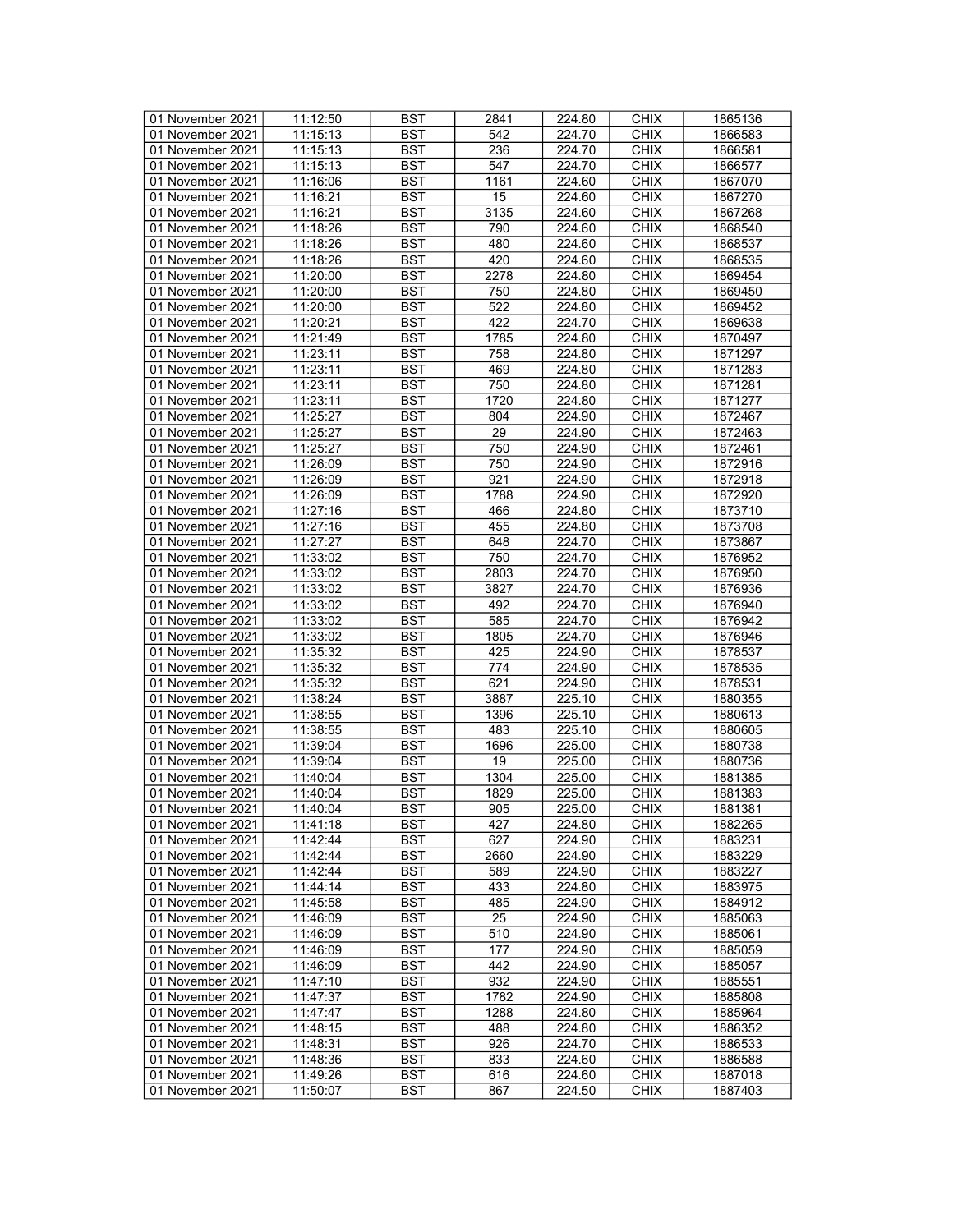| 01 November 2021 | 11:52:09 | <b>BST</b> | 2041 | 224.60 | <b>CHIX</b> | 1888574 |
|------------------|----------|------------|------|--------|-------------|---------|
| 01 November 2021 | 11:53:29 | BST        | 1597 | 224.60 | <b>CHIX</b> | 1889301 |
| 01 November 2021 | 11:53:29 | <b>BST</b> | 1723 | 224.60 | <b>CHIX</b> | 1889297 |
| 01 November 2021 | 11:54:25 | <b>BST</b> | 667  | 224.60 | <b>CHIX</b> | 1889933 |
| 01 November 2021 | 11:54:33 | <b>BST</b> | 270  | 224.60 | <b>CHIX</b> | 1890033 |
| 01 November 2021 | 11:54:33 | <b>BST</b> | 233  | 224.60 | <b>CHIX</b> | 1890035 |
|                  |          |            |      |        |             |         |
| 01 November 2021 | 11:55:53 | <b>BST</b> | 3963 | 224.60 | <b>CHIX</b> | 1890826 |
| 01 November 2021 | 11:55:53 | <b>BST</b> | 1792 | 224.60 | <b>CHIX</b> | 1890822 |
| 01 November 2021 | 11:56:39 | <b>BST</b> | 65   | 224.60 | <b>CHIX</b> | 1891391 |
| 01 November 2021 | 11:56:50 | <b>BST</b> | 38   | 224.60 | <b>CHIX</b> | 1891471 |
| 01 November 2021 | 11:56:50 | <b>BST</b> | 435  | 224.60 | <b>CHIX</b> | 1891469 |
| 01 November 2021 | 11:56:50 | <b>BST</b> | 365  | 224.60 | <b>CHIX</b> | 1891467 |
| 01 November 2021 | 11:57:50 | <b>BST</b> | 1157 | 224.60 | <b>CHIX</b> | 1892018 |
| 01 November 2021 | 11:59:55 | <b>BST</b> | 621  | 224.60 | <b>CHIX</b> | 1893144 |
| 01 November 2021 | 11:59:55 | <b>BST</b> | 750  | 224.60 | <b>CHIX</b> | 1893142 |
| 01 November 2021 | 11:59:55 | <b>BST</b> | 942  | 224.60 | <b>CHIX</b> | 1893130 |
| 01 November 2021 | 11:59:55 | <b>BST</b> | 498  | 224.60 | <b>CHIX</b> | 1893134 |
| 01 November 2021 | 11:59:55 | <b>BST</b> | 1322 | 224.60 | <b>CHIX</b> | 1893136 |
| 01 November 2021 | 12:03:07 | <b>BST</b> | 4281 | 225.00 | <b>CHIX</b> | 1894992 |
|                  | 12:03:51 |            |      |        |             |         |
| 01 November 2021 |          | <b>BST</b> | 2113 | 225.10 | <b>CHIX</b> | 1895417 |
| 01 November 2021 | 12:03:52 | <b>BST</b> | 750  | 225.10 | <b>CHIX</b> | 1895425 |
| 01 November 2021 | 12:03:52 | <b>BST</b> | 641  | 225.10 | <b>CHIX</b> | 1895427 |
| 01 November 2021 | 12:04:56 | <b>BST</b> | 954  | 225.10 | <b>CHIX</b> | 1896104 |
| 01 November 2021 | 12:04:56 | <b>BST</b> | 14   | 225.10 | <b>CHIX</b> | 1896102 |
| 01 November 2021 | 12:05:00 | <b>BST</b> | 2468 | 225.10 | <b>CHIX</b> | 1896149 |
| 01 November 2021 | 12:05:51 | <b>BST</b> | 777  | 225.00 | <b>CHIX</b> | 1896715 |
| 01 November 2021 | 12:06:34 | <b>BST</b> | 1050 | 224.90 | <b>CHIX</b> | 1897085 |
| 01 November 2021 | 12:08:00 | <b>BST</b> | 50   | 225.00 | <b>CHIX</b> | 1898020 |
| 01 November 2021 | 12:08:00 | <b>BST</b> | 165  | 225.00 | <b>CHIX</b> | 1898018 |
| 01 November 2021 | 12:08:00 | <b>BST</b> | 165  | 225.00 | <b>CHIX</b> | 1898016 |
| 01 November 2021 | 12:08:00 | <b>BST</b> | 750  | 225.00 | <b>CHIX</b> | 1898014 |
| 01 November 2021 | 12:08:00 | <b>BST</b> | 165  | 225.00 | <b>CHIX</b> | 1898012 |
| 01 November 2021 | 12:08:00 | <b>BST</b> | 165  |        | <b>CHIX</b> | 1897988 |
|                  |          |            |      | 225.00 |             |         |
| 01 November 2021 | 12:08:00 | <b>BST</b> | 165  | 225.00 | <b>CHIX</b> | 1897990 |
| 01 November 2021 | 12:08:00 | <b>BST</b> | 165  | 225.00 | <b>CHIX</b> | 1897992 |
| 01 November 2021 | 12:08:00 | <b>BST</b> | 165  | 225.00 | <b>CHIX</b> | 1897996 |
| 01 November 2021 | 12:08:00 | <b>BST</b> | 165  | 225.00 | <b>CHIX</b> | 1897994 |
| 01 November 2021 | 12:08:00 | <b>BST</b> | 165  | 225.00 | <b>CHIX</b> | 1897998 |
| 01 November 2021 | 12:08:00 | <b>BST</b> | 165  | 225.00 | <b>CHIX</b> | 1898000 |
| 01 November 2021 | 12:08:00 | <b>BST</b> | 165  | 225.00 | <b>CHIX</b> | 1898002 |
| 01 November 2021 | 12:08:00 | <b>BST</b> | 165  | 225.00 | <b>CHIX</b> | 1898004 |
| 01 November 2021 | 12:08:00 | <b>BST</b> | 165  | 225.00 | <b>CHIX</b> | 1898006 |
| 01 November 2021 | 12:09:00 | <b>BST</b> | 2879 | 225.00 | <b>CHIX</b> | 1898729 |
| 01 November 2021 | 12:09:00 | <b>BST</b> | 900  | 225.00 | <b>CHIX</b> | 1898727 |
| 01 November 2021 | 12:09:00 | <b>BST</b> | 750  | 225.00 | <b>CHIX</b> | 1898725 |
| 01 November 2021 | 12:09:00 | BST        | 165  | 225.00 | <b>CHIX</b> | 1898723 |
| 01 November 2021 | 12:12:04 | <b>BST</b> | 24   | 225.00 | <b>CHIX</b> | 1900258 |
| 01 November 2021 | 12:12:04 | <b>BST</b> | 1415 | 225.00 | <b>CHIX</b> | 1900260 |
|                  |          |            |      |        |             |         |
| 01 November 2021 | 12:12:04 | <b>BST</b> | 1254 | 225.00 | <b>CHIX</b> | 1900262 |
| 01 November 2021 | 12:12:04 | <b>BST</b> | 88   | 225.00 | <b>CHIX</b> | 1900264 |
| 01 November 2021 | 12:13:34 | <b>BST</b> | 1189 | 225.00 | <b>CHIX</b> | 1901024 |
| 01 November 2021 | 12:13:34 | BST        | 510  | 225.00 | <b>CHIX</b> | 1901022 |
| 01 November 2021 | 12:13:34 | <b>BST</b> | 567  | 225.00 | <b>CHIX</b> | 1901020 |
| 01 November 2021 | 12:15:03 | <b>BST</b> | 935  | 225.00 | <b>CHIX</b> | 1901944 |
| 01 November 2021 | 12:15:20 | <b>BST</b> | 412  | 225.00 | <b>CHIX</b> | 1902139 |
| 01 November 2021 | 12:15:20 | <b>BST</b> | 415  | 225.00 | <b>CHIX</b> | 1902137 |
| 01 November 2021 | 12:16:07 | <b>BST</b> | 406  | 224.90 | <b>CHIX</b> | 1902491 |
| 01 November 2021 | 12:16:07 | <b>BST</b> | 475  | 224.90 | <b>CHIX</b> | 1902485 |
| 01 November 2021 | 12:16:07 | <b>BST</b> | 984  | 224.90 | <b>CHIX</b> | 1902483 |
| 01 November 2021 | 12:16:24 | <b>BST</b> | 813  | 224.90 | <b>CHIX</b> | 1902648 |
| 01 November 2021 | 12:17:32 | BST        | 426  | 224.90 | <b>CHIX</b> | 1903263 |
|                  |          |            |      |        |             |         |
| 01 November 2021 | 12:17:32 | <b>BST</b> | 649  | 224.90 | <b>CHIX</b> | 1903261 |
| 01 November 2021 | 12:18:36 | <b>BST</b> | 56   | 224.90 | <b>CHIX</b> | 1903822 |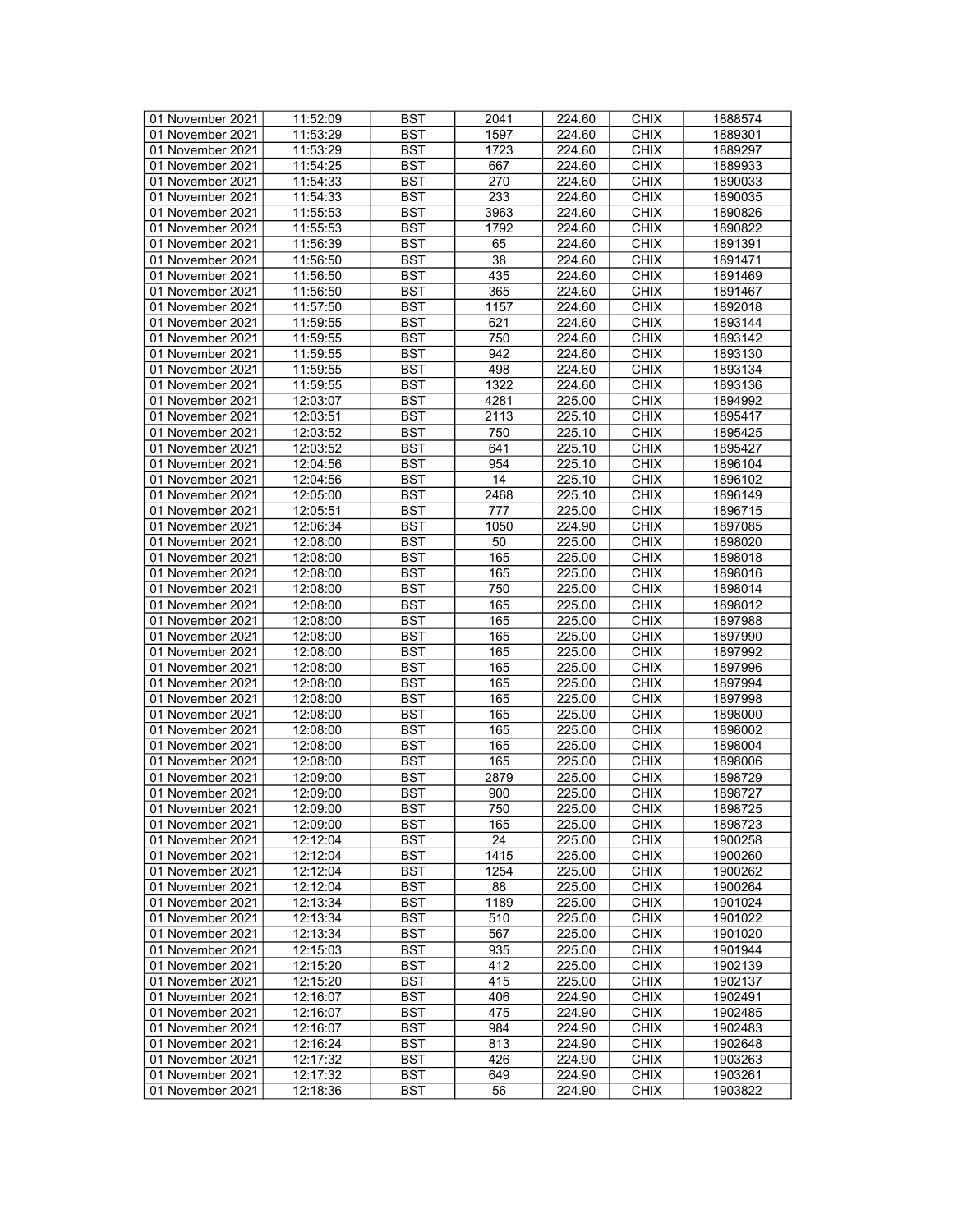| 01 November 2021 | 12:19:34 | <b>BST</b> | 3137            | 225.00 | <b>CHIX</b> | 1904411 |
|------------------|----------|------------|-----------------|--------|-------------|---------|
| 01 November 2021 | 12:19:35 | BST        | 750             | 225.00 | <b>CHIX</b> | 1904422 |
| 01 November 2021 | 12:20:35 | <b>BST</b> | 1148            | 225.00 | <b>CHIX</b> | 1904905 |
| 01 November 2021 | 12:20:35 | <b>BST</b> | 750             | 225.00 | <b>CHIX</b> | 1904907 |
| 01 November 2021 | 12:20:58 | <b>BST</b> | 1303            | 224.90 | <b>CHIX</b> | 1905092 |
|                  |          |            | 42              |        |             |         |
| 01 November 2021 | 12:21:01 | <b>BST</b> |                 | 224.80 | <b>CHIX</b> | 1905144 |
| 01 November 2021 | 12:21:06 | <b>BST</b> | 1061            | 224.80 | <b>CHIX</b> | 1905234 |
| 01 November 2021 | 12:21:37 | <b>BST</b> | 88              | 224.80 | <b>CHIX</b> | 1905501 |
| 01 November 2021 | 12:22:29 | <b>BST</b> | 407             | 224.80 | <b>CHIX</b> | 1905861 |
| 01 November 2021 | 12:22:29 | <b>BST</b> | 517             | 224.80 | <b>CHIX</b> | 1905859 |
| 01 November 2021 | 12:22:50 | <b>BST</b> | 689             | 224.70 | <b>CHIX</b> | 1906047 |
| 01 November 2021 | 12:22:50 | <b>BST</b> | 451             | 224.70 | <b>CHIX</b> | 1906051 |
| 01 November 2021 | 12:22:52 | <b>BST</b> | 872             | 224.60 | <b>CHIX</b> | 1906068 |
| 01 November 2021 | 12:24:04 | <b>BST</b> | 537             | 224.50 | <b>CHIX</b> | 1906875 |
| 01 November 2021 | 12:26:10 | <b>BST</b> | 606             | 224.60 | <b>CHIX</b> | 1908145 |
| 01 November 2021 | 12:26:10 | <b>BST</b> | 980             | 224.60 | <b>CHIX</b> | 1908143 |
| 01 November 2021 | 12:26:10 | <b>BST</b> | 844             | 224.60 | <b>CHIX</b> | 1908141 |
| 01 November 2021 | 12:26:19 | <b>BST</b> | 51              | 224.60 | <b>CHIX</b> | 1908269 |
| 01 November 2021 | 12:26:19 | <b>BST</b> | 2500            | 224.60 | <b>CHIX</b> | 1908267 |
| 01 November 2021 | 12:26:19 | <b>BST</b> | 750             | 224.60 | <b>CHIX</b> | 1908265 |
| 01 November 2021 | 12:28:29 | <b>BST</b> | 123             | 224.60 | <b>CHIX</b> | 1909380 |
|                  |          |            |                 | 224.60 |             |         |
| 01 November 2021 | 12:28:29 | <b>BST</b> | 2946            |        | <b>CHIX</b> | 1909378 |
| 01 November 2021 | 12:29:08 | <b>BST</b> | 489             | 224.60 | <b>CHIX</b> | 1909761 |
| 01 November 2021 | 12:31:05 | <b>BST</b> | 629             | 224.60 | <b>CHIX</b> | 1911269 |
| 01 November 2021 | 12:31:07 | <b>BST</b> | 1073            | 224.50 | <b>CHIX</b> | 1911295 |
| 01 November 2021 | 12:32:03 | <b>BST</b> | 1400            | 224.60 | <b>CHIX</b> | 1911862 |
| 01 November 2021 | 12:32:03 | <b>BST</b> | 1300            | 224.60 | <b>CHIX</b> | 1911858 |
| 01 November 2021 | 12:32:03 | <b>BST</b> | 750             | 224.60 | <b>CHIX</b> | 1911856 |
| 01 November 2021 | 12:34:49 | <b>BST</b> | 1568            | 224.60 | <b>CHIX</b> | 1913400 |
| 01 November 2021 | 12:34:49 | <b>BST</b> | 1753            | 224.60 | <b>CHIX</b> | 1913398 |
| 01 November 2021 | 12:37:51 | <b>BST</b> | 408             | 224.80 | <b>CHIX</b> | 1915132 |
| 01 November 2021 | 12:37:55 | <b>BST</b> | 5795            | 224.80 | <b>CHIX</b> | 1915178 |
| 01 November 2021 | 12:40:26 | <b>BST</b> | 1545            | 225.00 | <b>CHIX</b> | 1916731 |
| 01 November 2021 | 12:40:26 | <b>BST</b> | 155             | 225.00 | <b>CHIX</b> | 1916721 |
| 01 November 2021 | 12:40:26 | <b>BST</b> | 750             | 225.00 | <b>CHIX</b> | 1916719 |
| 01 November 2021 | 12:42:02 | <b>BST</b> | 1446            | 225.40 | <b>CHIX</b> | 1917490 |
| 01 November 2021 | 12:42:02 | <b>BST</b> | 3215            | 225.40 | <b>CHIX</b> | 1917488 |
| 01 November 2021 | 12:44:45 | <b>BST</b> | 546             | 225.70 | <b>CHIX</b> | 1919198 |
| 01 November 2021 | 12:45:23 | <b>BST</b> | 639             | 225.80 | <b>CHIX</b> | 1919637 |
|                  | 12:45:23 | <b>BST</b> | 750             | 225.80 | <b>CHIX</b> |         |
| 01 November 2021 |          |            |                 |        |             | 1919635 |
| 01 November 2021 | 12:45:23 | <b>BST</b> | 435             | 225.80 | <b>CHIX</b> | 1919625 |
| 01 November 2021 | 12:45:23 | <b>BST</b> | 1339            | 225.80 | <b>CHIX</b> | 1919623 |
| 01 November 2021 | 12:48:10 | <b>BST</b> | 1492            | 225.90 | <b>CHIX</b> | 1921516 |
| 01 November 2021 | 12:48:10 | <b>BST</b> | 1214            | 225.90 | <b>CHIX</b> | 1921512 |
| 01 November 2021 | 12:48:34 | <b>BST</b> | $\overline{59}$ | 226.00 | <b>CHIX</b> | 1921785 |
| 01 November 2021 | 12:48:34 | BST        | 83              | 226.00 | <b>CHIX</b> | 1921783 |
| 01 November 2021 | 12:48:34 | <b>BST</b> | 83              | 226.00 | <b>CHIX</b> | 1921781 |
| 01 November 2021 | 12:48:34 | <b>BST</b> | 83              | 226.00 | <b>CHIX</b> | 1921779 |
| 01 November 2021 | 12:48:34 | <b>BST</b> | 83              | 226.00 | <b>CHIX</b> | 1921777 |
| 01 November 2021 | 12:48:34 | <b>BST</b> | 83              | 226.00 | <b>CHIX</b> | 1921775 |
| 01 November 2021 | 12:48:34 | <b>BST</b> | 83              | 226.00 | <b>CHIX</b> | 1921737 |
| 01 November 2021 | 12:48:34 | BST        | 83              | 226.00 | <b>CHIX</b> | 1921729 |
| 01 November 2021 | 12:48:34 | <b>BST</b> | 83              | 226.00 | <b>CHIX</b> | 1921731 |
| 01 November 2021 | 12:48:34 | <b>BST</b> | 83              | 226.00 | <b>CHIX</b> | 1921733 |
| 01 November 2021 | 12:48:34 | <b>BST</b> | 83              | 226.00 | <b>CHIX</b> | 1921735 |
| 01 November 2021 | 12:48:34 | <b>BST</b> | 69              | 226.00 | <b>CHIX</b> | 1921727 |
| 01 November 2021 | 12:48:34 | <b>BST</b> | 83              | 226.00 | <b>CHIX</b> | 1921739 |
| 01 November 2021 | 12:48:34 | BST        | 6               | 226.00 | <b>CHIX</b> | 1921741 |
|                  |          |            |                 |        |             |         |
| 01 November 2021 | 12:49:06 | <b>BST</b> | 1185            | 225.90 | <b>CHIX</b> | 1922538 |
| 01 November 2021 | 12:49:34 | <b>BST</b> | 955             | 225.90 | <b>CHIX</b> | 1923092 |
| 01 November 2021 | 12:50:24 | BST        | 1191            | 225.80 | <b>CHIX</b> | 1923688 |
| 01 November 2021 | 12:50:50 | <b>BST</b> | 1042            | 225.70 | <b>CHIX</b> | 1923933 |
| 01 November 2021 | 12:51:50 | BST        | 531             | 225.70 | <b>CHIX</b> | 1924482 |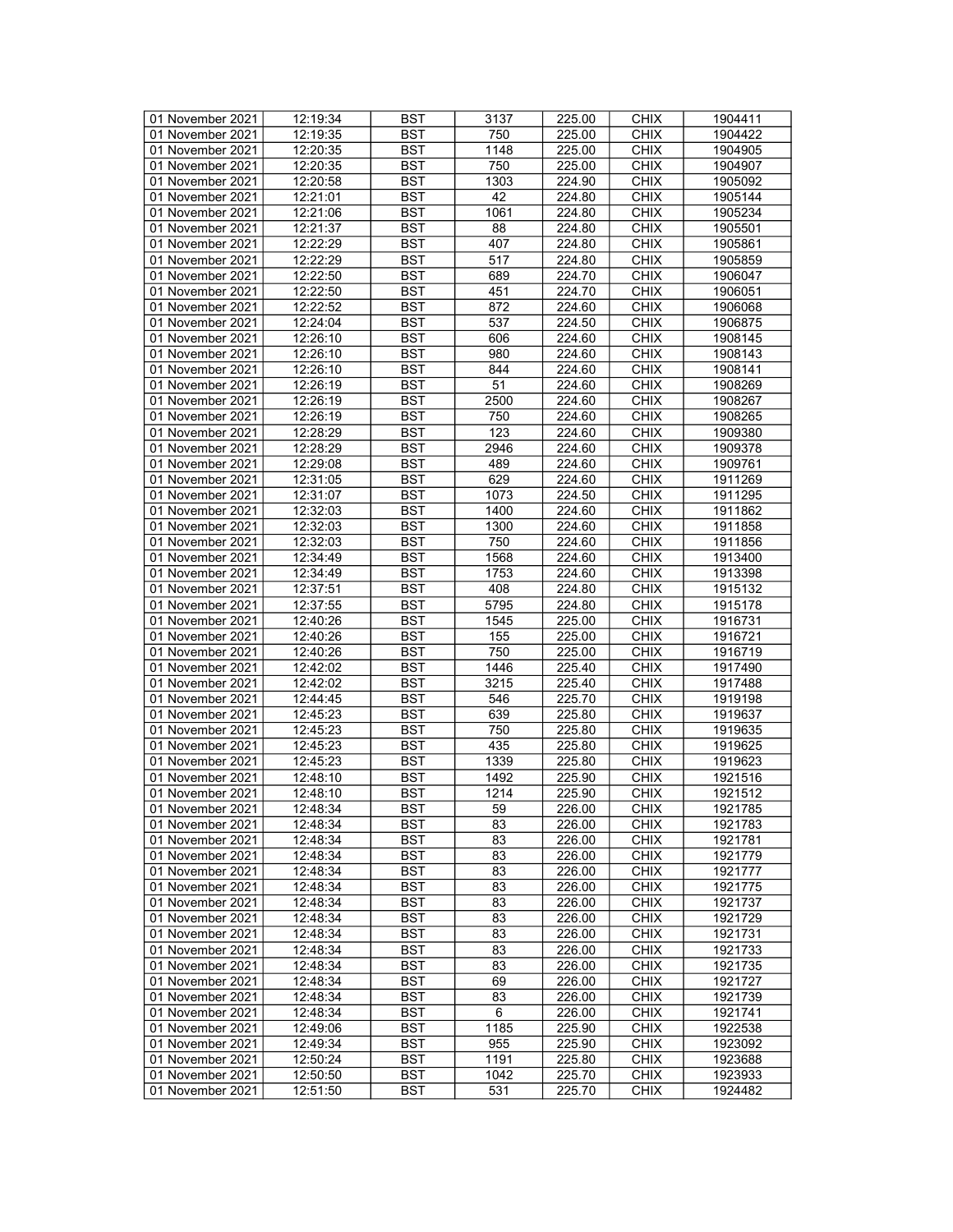| 01 November 2021 | 12:51:51 | <b>BST</b> | 499             | 225.70 | <b>CHIX</b>                | 1924492 |
|------------------|----------|------------|-----------------|--------|----------------------------|---------|
| 01 November 2021 | 12:52:51 | BST        | 750             | 225.70 | <b>CHIX</b>                | 1925087 |
| 01 November 2021 | 12:52:51 | <b>BST</b> | 2491            | 225.70 | <b>CHIX</b>                | 1925085 |
| 01 November 2021 | 12:53:51 | <b>BST</b> | 2515            | 225.70 | <b>CHIX</b>                | 1925570 |
| 01 November 2021 | 12:53:51 | <b>BST</b> | 2038            | 225.70 | <b>CHIX</b>                | 1925568 |
| 01 November 2021 | 12:56:46 | <b>BST</b> | 802             | 225.70 | <b>CHIX</b>                | 1927293 |
| 01 November 2021 | 12:56:46 | <b>BST</b> | 750             | 225.70 | <b>CHIX</b>                | 1927291 |
| 01 November 2021 | 12:56:46 | <b>BST</b> | 750             | 225.70 | <b>CHIX</b>                | 1927289 |
| 01 November 2021 | 12:56:46 | <b>BST</b> | 671             | 225.70 | <b>CHIX</b>                |         |
|                  |          | <b>BST</b> | 517             |        |                            | 1927287 |
| 01 November 2021 | 12:57:06 |            |                 | 225.60 | <b>CHIX</b><br><b>CHIX</b> | 1927472 |
| 01 November 2021 | 12:57:06 | <b>BST</b> | 496             | 225.60 |                            | 1927470 |
| 01 November 2021 | 12:57:59 | <b>BST</b> | 447             | 225.60 | <b>CHIX</b>                | 1927851 |
| 01 November 2021 | 12:57:59 | <b>BST</b> | 448             | 225.60 | <b>CHIX</b>                | 1927853 |
| 01 November 2021 | 12:58:03 | <b>BST</b> | 1387            | 225.50 | <b>CHIX</b>                | 1927983 |
| 01 November 2021 | 13:00:02 | <b>BST</b> | 1238            | 225.50 | <b>CHIX</b>                | 1929088 |
| 01 November 2021 | 13:00:02 | <b>BST</b> | 466             | 225.50 | <b>CHIX</b>                | 1929086 |
| 01 November 2021 | 13:00:23 | <b>BST</b> | 431             | 225.60 | <b>CHIX</b>                | 1929372 |
| 01 November 2021 | 13:00:24 | <b>BST</b> | 335             | 225.60 | <b>CHIX</b>                | 1929378 |
| 01 November 2021 | 13:00:24 | <b>BST</b> | 750             | 225.60 | <b>CHIX</b>                | 1929376 |
| 01 November 2021 | 13:02:02 | <b>BST</b> | 1030            | 225.70 | <b>CHIX</b>                | 1930195 |
| 01 November 2021 | 13:02:02 | <b>BST</b> | 2627            | 225.70 | <b>CHIX</b>                | 1930193 |
| 01 November 2021 | 13:03:08 | <b>BST</b> | 750             | 225.90 | <b>CHIX</b>                | 1930908 |
| 01 November 2021 | 13:03:19 | <b>BST</b> | 170             | 225.90 | <b>CHIX</b>                | 1931030 |
| 01 November 2021 | 13:03:19 | <b>BST</b> | 614             | 225.90 | <b>CHIX</b>                | 1931028 |
| 01 November 2021 | 13:03:26 | <b>BST</b> | 510             | 225.90 | <b>CHIX</b>                | 1931130 |
|                  |          |            |                 |        |                            |         |
| 01 November 2021 | 13:03:26 | <b>BST</b> | 745             | 225.90 | <b>CHIX</b>                | 1931128 |
| 01 November 2021 | 13:03:26 | <b>BST</b> | 420             | 225.90 | <b>CHIX</b>                | 1931122 |
| 01 November 2021 | 13:03:26 | <b>BST</b> | 241             | 225.90 | <b>CHIX</b>                | 1931120 |
| 01 November 2021 | 13:04:50 | <b>BST</b> | $\sqrt{5}$      | 226.00 | <b>CHIX</b>                | 1931994 |
| 01 November 2021 | 13:04:50 | <b>BST</b> | 83              | 226.00 | <b>CHIX</b>                | 1931992 |
| 01 November 2021 | 13:04:50 | <b>BST</b> | 83              | 226.00 | <b>CHIX</b>                | 1931990 |
| 01 November 2021 | 13:04:50 | <b>BST</b> | 83              | 226.00 | <b>CHIX</b>                | 1931988 |
| 01 November 2021 | 13:04:50 | <b>BST</b> | 83              | 226.00 | <b>CHIX</b>                | 1931986 |
| 01 November 2021 | 13:04:50 | <b>BST</b> | 83              | 226.00 | <b>CHIX</b>                | 1931984 |
| 01 November 2021 | 13:04:50 | <b>BST</b> | 83              | 226.00 | <b>CHIX</b>                | 1931966 |
| 01 November 2021 | 13:04:50 | <b>BST</b> | 2503            | 226.00 | <b>CHIX</b>                | 1931964 |
| 01 November 2021 | 13:04:50 | <b>BST</b> | 83              | 226.00 | <b>CHIX</b>                | 1931970 |
| 01 November 2021 | 13:04:50 | <b>BST</b> | 83              | 226.00 | <b>CHIX</b>                | 1931962 |
| 01 November 2021 | 13:04:50 | <b>BST</b> | 83              | 226.00 | <b>CHIX</b>                | 1931968 |
| 01 November 2021 | 13:04:50 | <b>BST</b> | 83              | 226.00 | <b>CHIX</b>                | 1931980 |
| 01 November 2021 | 13:04:50 | <b>BST</b> | 83              | 226.00 | <b>CHIX</b>                | 1931972 |
| 01 November 2021 | 13:04:50 | <b>BST</b> | 83              | 226.00 | <b>CHIX</b>                | 1931978 |
| 01 November 2021 | 13:04:50 | <b>BST</b> | 83              | 226.00 | <b>CHIX</b>                | 1931982 |
| 01 November 2021 | 13:04:50 | <b>BST</b> | $\overline{83}$ | 226.00 | <b>CHIX</b>                | 1931974 |
| 01 November 2021 | 13:04:50 | <b>BST</b> | $\overline{83}$ | 226.00 | <b>CHIX</b>                | 1931976 |
|                  |          | <b>BST</b> | 123             | 226.00 | <b>CHIX</b>                |         |
| 01 November 2021 | 13:06:01 |            |                 |        |                            | 1932862 |
| 01 November 2021 | 13:06:01 | <b>BST</b> | 349             | 226.00 | <b>CHIX</b>                | 1932860 |
| 01 November 2021 | 13:06:01 | <b>BST</b> | 725             | 226.00 | <b>CHIX</b>                | 1932858 |
| 01 November 2021 | 13:06:37 | <b>BST</b> | 476             | 226.10 | <b>CHIX</b>                | 1933196 |
| 01 November 2021 | 13:06:37 | <b>BST</b> | 496             | 226.10 | <b>CHIX</b>                | 1933192 |
| 01 November 2021 | 13:07:19 | <b>BST</b> | 2009            | 226.10 | <b>CHIX</b>                | 1933555 |
| 01 November 2021 | 13:07:19 | BST        | 1245            | 226.10 | <b>CHIX</b>                | 1933557 |
| 01 November 2021 | 13:08:19 | <b>BST</b> | 1290            | 226.10 | <b>CHIX</b>                | 1934521 |
| 01 November 2021 | 13:08:19 | <b>BST</b> | 1751            | 226.10 | <b>CHIX</b>                | 1934523 |
| 01 November 2021 | 13:08:41 | <b>BST</b> | 498             | 226.00 | <b>CHIX</b>                | 1934771 |
| 01 November 2021 | 13:09:53 | <b>BST</b> | 479             | 226.10 | <b>CHIX</b>                | 1935626 |
| 01 November 2021 | 13:11:27 | <b>BST</b> | 779             | 226.00 | <b>CHIX</b>                | 1936478 |
| 01 November 2021 | 13:11:27 | <b>BST</b> | 588             | 226.00 | <b>CHIX</b>                | 1936474 |
| 01 November 2021 | 13:12:27 | <b>BST</b> | 1712            | 226.00 | <b>CHIX</b>                | 1937026 |
| 01 November 2021 | 13:12:27 | <b>BST</b> | 16              | 226.00 | <b>CHIX</b>                | 1937024 |
| 01 November 2021 | 13:12:27 | BST        | 750             | 226.00 | <b>CHIX</b>                | 1937028 |
|                  |          |            |                 |        |                            |         |
| 01 November 2021 | 13:13:00 | <b>BST</b> | 831             | 225.90 | <b>CHIX</b>                | 1937275 |
| 01 November 2021 | 13:13:04 | <b>BST</b> | 947             | 225.80 | <b>CHIX</b>                | 1937328 |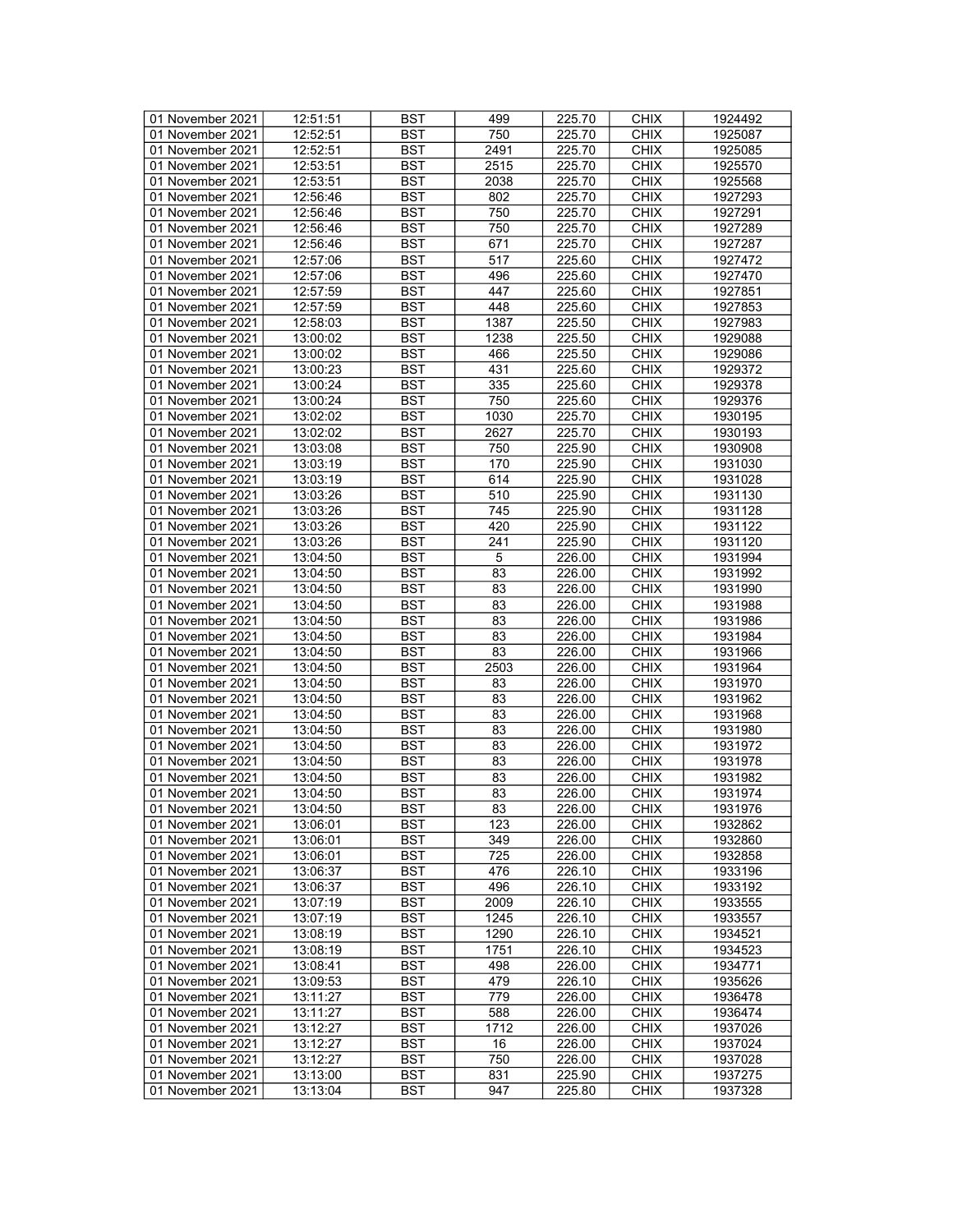| 01 November 2021 | 13:13:10 | <b>BST</b> | 550            | 225.70 | <b>CHIX</b> | 1937411 |
|------------------|----------|------------|----------------|--------|-------------|---------|
| 01 November 2021 | 13:14:13 | BST        | 3187           | 225.70 | <b>CHIX</b> | 1938002 |
|                  |          | <b>BST</b> |                |        | <b>CHIX</b> | 1939428 |
| 01 November 2021 | 13:16:35 |            | 1              | 225.80 |             |         |
| 01 November 2021 | 13:16:35 | <b>BST</b> | 40             | 225.80 | <b>CHIX</b> | 1939426 |
| 01 November 2021 | 13:16:35 | <b>BST</b> | 40             | 225.80 | <b>CHIX</b> | 1939424 |
| 01 November 2021 | 13:16:35 | <b>BST</b> | 40             | 225.80 | <b>CHIX</b> | 1939422 |
| 01 November 2021 | 13:16:35 | <b>BST</b> | 40             | 225.80 | <b>CHIX</b> | 1939420 |
| 01 November 2021 | 13:16:35 | <b>BST</b> | 40             | 225.80 | <b>CHIX</b> | 1939418 |
| 01 November 2021 | 13:16:35 | <b>BST</b> | 40             | 225.80 | <b>CHIX</b> | 1939394 |
| 01 November 2021 | 13:16:35 | <b>BST</b> | 40             | 225.80 | <b>CHIX</b> | 1939396 |
| 01 November 2021 | 13:16:35 | <b>BST</b> | 40             | 225.80 | <b>CHIX</b> | 1939398 |
|                  |          |            |                |        |             |         |
| 01 November 2021 | 13:16:35 | <b>BST</b> | 40             | 225.80 | <b>CHIX</b> | 1939400 |
| 01 November 2021 | 13:16:35 | <b>BST</b> | 40             | 225.80 | <b>CHIX</b> | 1939402 |
| 01 November 2021 | 13:16:35 | <b>BST</b> | 40             | 225.80 | <b>CHIX</b> | 1939404 |
| 01 November 2021 | 13:16:35 | <b>BST</b> | 40             | 225.80 | <b>CHIX</b> | 1939406 |
| 01 November 2021 | 13:16:35 | <b>BST</b> | 40             | 225.80 | <b>CHIX</b> | 1939408 |
| 01 November 2021 | 13:16:35 | <b>BST</b> | 40             | 225.80 | <b>CHIX</b> | 1939410 |
| 01 November 2021 | 13:16:35 | <b>BST</b> | 40             | 225.80 | <b>CHIX</b> | 1939412 |
| 01 November 2021 | 13:16:35 | <b>BST</b> | 40             | 225.80 | <b>CHIX</b> | 1939414 |
|                  |          |            |                | 225.80 |             |         |
| 01 November 2021 | 13:16:35 | <b>BST</b> | 40             |        | <b>CHIX</b> | 1939416 |
| 01 November 2021 | 13:16:35 | <b>BST</b> | 40             | 225.80 | <b>CHIX</b> | 1939392 |
| 01 November 2021 | 13:16:35 | <b>BST</b> | 40             | 225.80 | <b>CHIX</b> | 1939390 |
| 01 November 2021 | 13:16:35 | <b>BST</b> | 3512           | 225.80 | <b>CHIX</b> | 1939388 |
| 01 November 2021 | 13:20:07 | <b>BST</b> | 750            | 226.00 | <b>CHIX</b> | 1942066 |
| 01 November 2021 | 13:20:07 | <b>BST</b> | 1925           | 226.00 | <b>CHIX</b> | 1942062 |
| 01 November 2021 | 13:23:52 | <b>BST</b> | 1486           | 226.30 | <b>CHIX</b> | 1944579 |
| 01 November 2021 | 13:23:52 | <b>BST</b> | 489            | 226.30 | <b>CHIX</b> | 1944573 |
| 01 November 2021 | 13:23:52 | <b>BST</b> | 854            | 226.30 | <b>CHIX</b> | 1944569 |
| 01 November 2021 |          |            |                | 226.30 |             |         |
|                  | 13:23:52 | <b>BST</b> | 2731           |        | <b>CHIX</b> | 1944567 |
| 01 November 2021 | 13:23:54 | <b>BST</b> | 88             | 226.30 | <b>CHIX</b> | 1944596 |
| 01 November 2021 | 13:24:09 | <b>BST</b> | 1483           | 226.30 | <b>CHIX</b> | 1944803 |
| 01 November 2021 | 13:24:09 | <b>BST</b> | 1740           | 226.30 | <b>CHIX</b> | 1944801 |
| 01 November 2021 | 13:24:09 | <b>BST</b> | 15             | 226.30 | <b>CHIX</b> | 1944799 |
| 01 November 2021 | 13:26:09 | <b>BST</b> | 750            | 226.30 | <b>CHIX</b> | 1946236 |
| 01 November 2021 | 13:26:09 | <b>BST</b> | 1491           | 226.30 | <b>CHIX</b> | 1946234 |
| 01 November 2021 | 13:27:09 | <b>BST</b> | 750            | 226.30 | <b>CHIX</b> | 1947022 |
| 01 November 2021 | 13:27:09 | <b>BST</b> | 1483           | 226.30 | <b>CHIX</b> | 1947020 |
| 01 November 2021 | 13:27:09 | <b>BST</b> | 1529           | 226.30 | <b>CHIX</b> | 1947018 |
|                  |          |            |                |        |             |         |
| 01 November 2021 | 13:27:28 | <b>BST</b> | 115            | 226.20 | <b>CHIX</b> | 1947222 |
| 01 November 2021 | 13:27:28 | <b>BST</b> | 308            | 226.20 | <b>CHIX</b> | 1947220 |
| 01 November 2021 | 13:27:28 | <b>BST</b> | 442            | 226.20 | <b>CHIX</b> | 1947216 |
| 01 November 2021 | 13:27:28 | <b>BST</b> | 443            | 226.20 | <b>CHIX</b> | 1947209 |
| 01 November 2021 | 13:28:04 | <b>BST</b> | 485            | 226.00 | <b>CHIX</b> | 1947758 |
| 01 November 2021 | 13:29:33 | <b>BST</b> | 463            | 226.00 | <b>CHIX</b> | 1948742 |
| 01 November 2021 | 13:29:41 | <b>BST</b> | 923            | 225.90 | <b>CHIX</b> | 1948889 |
| 01 November 2021 | 13:29:51 | BST        | 727            | 225.80 | <b>CHIX</b> | 1949048 |
| 01 November 2021 | 13:30:26 | <b>BST</b> | 461            | 225.70 | <b>CHIX</b> | 1955997 |
| 01 November 2021 |          |            |                |        |             |         |
|                  | 13:30:26 | <b>BST</b> | 565            | 225.70 | <b>CHIX</b> | 1955995 |
| 01 November 2021 | 13:30:39 | <b>BST</b> | 748            | 225.60 | <b>CHIX</b> | 1956647 |
| 01 November 2021 | 13:30:42 | <b>BST</b> | 642            | 225.50 | <b>CHIX</b> | 1956745 |
| 01 November 2021 | 13:31:39 | <b>BST</b> | $\overline{4}$ | 225.70 | <b>CHIX</b> | 1958651 |
| 01 November 2021 | 13:31:39 | BST        | 186            | 225.70 | <b>CHIX</b> | 1958649 |
| 01 November 2021 | 13:31:39 | BST        | 186            | 225.70 | <b>CHIX</b> | 1958647 |
| 01 November 2021 | 13:31:39 | <b>BST</b> | 2876           | 225.70 | <b>CHIX</b> | 1958645 |
| 01 November 2021 | 13:31:39 | <b>BST</b> | 186            | 225.70 | <b>CHIX</b> | 1958643 |
| 01 November 2021 | 13:33:02 | BST        | 1600           | 226.30 | <b>CHIX</b> | 1960984 |
|                  |          | <b>BST</b> | 799            |        |             |         |
| 01 November 2021 | 13:33:02 |            |                | 226.30 | <b>CHIX</b> | 1960982 |
| 01 November 2021 | 13:33:02 | BST        | 750            | 226.30 | <b>CHIX</b> | 1960980 |
| 01 November 2021 | 13:34:28 | <b>BST</b> | 426            | 226.50 | <b>CHIX</b> | 1963186 |
| 01 November 2021 | 13:34:28 | <b>BST</b> | 860            | 226.50 | <b>CHIX</b> | 1963184 |
| 01 November 2021 | 13:35:04 | BST        | 750            | 226.50 | <b>CHIX</b> | 1964080 |
| 01 November 2021 | 13:35:04 | <b>BST</b> | 733            | 226.50 | <b>CHIX</b> | 1964078 |
| 01 November 2021 | 13:35:17 | BST        | 1017           | 226.30 | <b>CHIX</b> | 1964367 |
|                  |          |            |                |        |             |         |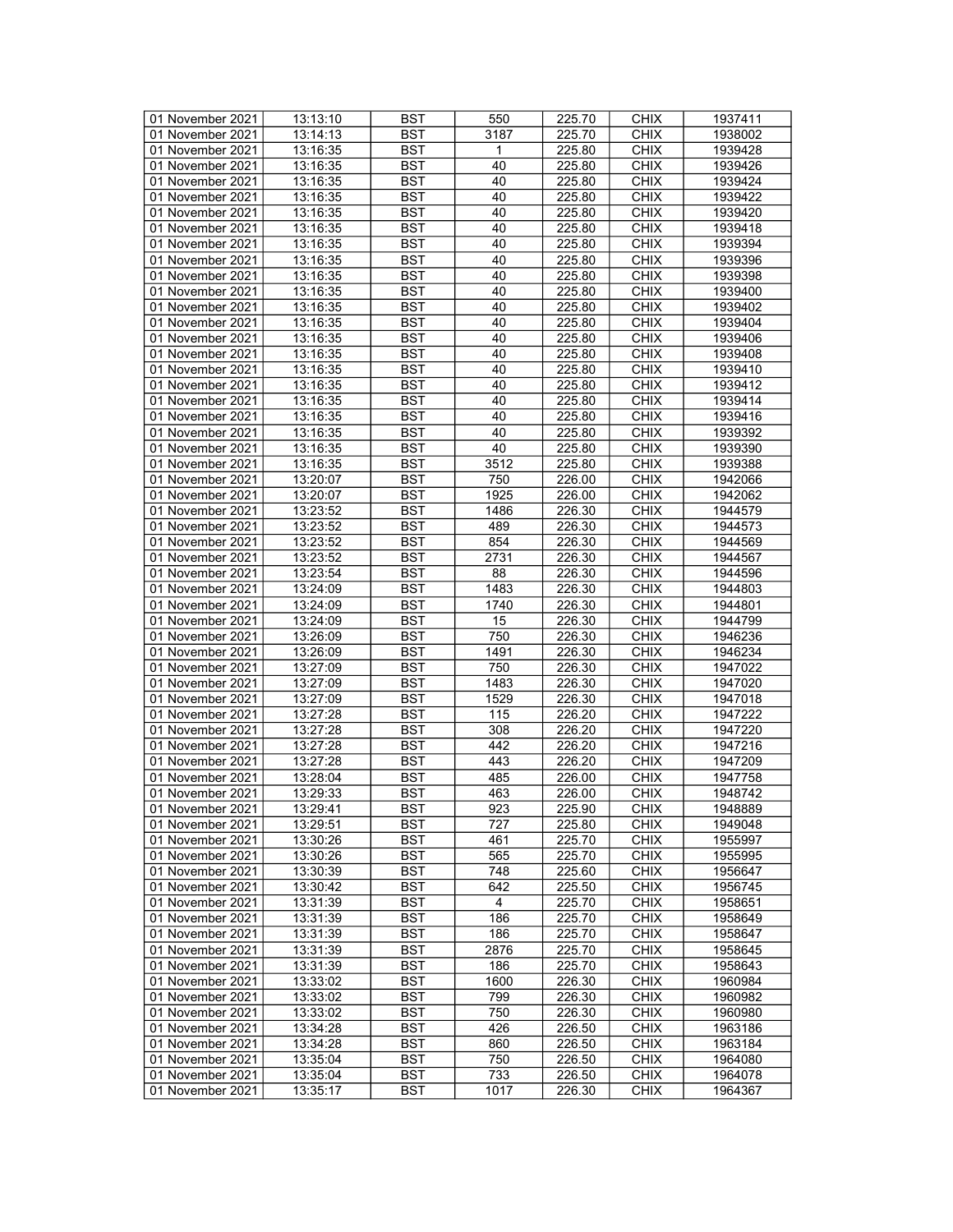| 01 November 2021 | 13:35:17 | <b>BST</b> | 1584           | 226.40 | <b>CHIX</b> | 1964361 |
|------------------|----------|------------|----------------|--------|-------------|---------|
| 01 November 2021 | 13:35:24 | BST        | 491            | 226.20 | <b>CHIX</b> | 1964499 |
|                  |          | <b>BST</b> | 453            | 226.10 | <b>CHIX</b> | 1964570 |
| 01 November 2021 | 13:35:27 |            |                |        |             |         |
| 01 November 2021 | 13:36:16 | <b>BST</b> | 402            | 226.10 | <b>CHIX</b> | 1965907 |
| 01 November 2021 | 13:36:19 | <b>BST</b> | 712            | 226.00 | <b>CHIX</b> | 1966040 |
| 01 November 2021 | 13:37:11 | <b>BST</b> | 566            | 226.00 | <b>CHIX</b> | 1967320 |
| 01 November 2021 | 13:37:11 | <b>BST</b> | 438            | 226.00 | <b>CHIX</b> | 1967318 |
| 01 November 2021 | 13:38:42 | <b>BST</b> | 900            | 226.20 | <b>CHIX</b> | 1969796 |
| 01 November 2021 | 13:38:42 | <b>BST</b> | 1100           | 226.20 | <b>CHIX</b> | 1969794 |
| 01 November 2021 | 13:38:42 | <b>BST</b> | 535            | 226.20 | <b>CHIX</b> | 1969788 |
| 01 November 2021 | 13:38:42 | <b>BST</b> | 700            | 226.20 | <b>CHIX</b> | 1969786 |
|                  |          |            |                |        |             |         |
| 01 November 2021 | 13:40:34 | <b>BST</b> | 107            | 226.20 | <b>CHIX</b> | 1972376 |
| 01 November 2021 | 13:40:34 | <b>BST</b> | 750            | 226.20 | <b>CHIX</b> | 1972374 |
| 01 November 2021 | 13:40:34 | <b>BST</b> | 723            | 226.20 | <b>CHIX</b> | 1972366 |
| 01 November 2021 | 13:40:34 | <b>BST</b> | 1516           | 226.20 | <b>CHIX</b> | 1972368 |
| 01 November 2021 | 13:40:36 | <b>BST</b> | 881            | 226.10 | <b>CHIX</b> | 1972421 |
| 01 November 2021 | 13:41:45 | <b>BST</b> | 935            | 226.20 | <b>CHIX</b> | 1973922 |
| 01 November 2021 | 13:42:45 | <b>BST</b> | 13             | 226.20 | <b>CHIX</b> | 1975458 |
| 01 November 2021 | 13:42:48 | <b>BST</b> | 453            | 226.20 | <b>CHIX</b> | 1975527 |
|                  |          |            |                |        |             |         |
| 01 November 2021 | 13:42:49 | <b>BST</b> | 1408           | 226.20 | <b>CHIX</b> | 1975535 |
| 01 November 2021 | 13:42:49 | <b>BST</b> | 492            | 226.20 | <b>CHIX</b> | 1975533 |
| 01 November 2021 | 13:42:49 | <b>BST</b> | 43             | 226.20 | <b>CHIX</b> | 1975531 |
| 01 November 2021 | 13:43:57 | <b>BST</b> | 649            | 226.10 | <b>CHIX</b> | 1976746 |
| 01 November 2021 | 13:43:57 | <b>BST</b> | 713            | 226.10 | <b>CHIX</b> | 1976742 |
| 01 November 2021 | 13:44:57 | <b>BST</b> | 2141           | 226.10 | <b>CHIX</b> | 1977681 |
| 01 November 2021 | 13:44:57 | <b>BST</b> | 46             | 226.10 | <b>CHIX</b> | 1977679 |
| 01 November 2021 | 13:45:25 | <b>BST</b> | 1111           | 226.00 | <b>CHIX</b> | 1978461 |
| 01 November 2021 | 13:45:25 | <b>BST</b> | 1037           | 226.00 | <b>CHIX</b> | 1978457 |
| 01 November 2021 |          |            |                |        |             |         |
|                  | 13:45:43 | <b>BST</b> | 547            | 225.90 | <b>CHIX</b> | 1978768 |
| 01 November 2021 | 13:46:17 | <b>BST</b> | 810            | 225.70 | <b>CHIX</b> | 1979468 |
| 01 November 2021 | 13:46:17 | <b>BST</b> | 494            | 225.80 | <b>CHIX</b> | 1979462 |
| 01 November 2021 | 13:46:28 | <b>BST</b> | 486            | 225.60 | <b>CHIX</b> | 1979868 |
| 01 November 2021 | 13:46:43 | <b>BST</b> | 459            | 225.40 | <b>CHIX</b> | 1980210 |
| 01 November 2021 | 13:46:48 | <b>BST</b> | 490            | 225.30 | <b>CHIX</b> | 1980459 |
| 01 November 2021 | 13:47:27 | <b>BST</b> | 431            | 225.30 | <b>CHIX</b> | 1981406 |
| 01 November 2021 | 13:48:59 | <b>BST</b> | 2943           | 225.50 | <b>CHIX</b> | 1983229 |
| 01 November 2021 | 13:48:59 | <b>BST</b> | 77             | 225.50 | <b>CHIX</b> | 1983231 |
| 01 November 2021 | 13:51:14 | <b>BST</b> | 686            | 225.60 | <b>CHIX</b> | 1986849 |
|                  |          |            |                |        |             |         |
| 01 November 2021 | 13:51:14 | <b>BST</b> | 1609           | 225.60 | <b>CHIX</b> | 1986845 |
| 01 November 2021 | 13:51:48 | <b>BST</b> | 1508           | 225.50 | <b>CHIX</b> | 1987658 |
| 01 November 2021 | 13:51:48 | <b>BST</b> | 416            | 225.50 | <b>CHIX</b> | 1987660 |
| 01 November 2021 | 13:52:57 | <b>BST</b> | 1071           | 225.60 | <b>CHIX</b> | 1988779 |
| 01 November 2021 | 13:52:58 | <b>BST</b> | 2667           | 225.60 | <b>CHIX</b> | 1988788 |
| 01 November 2021 | 13:53:10 | <b>BST</b> | 478            | 225.50 | <b>CHIX</b> | 1988978 |
| 01 November 2021 | 13:54:07 | <b>BST</b> | 615            | 225.40 | <b>CHIX</b> | 1990084 |
| 01 November 2021 | 13:54:13 | BST        | 1235           | 225.30 | <b>CHIX</b> | 1990257 |
| 01 November 2021 | 13:55:02 | <b>BST</b> | 1448           | 225.20 | <b>CHIX</b> | 1991002 |
| 01 November 2021 |          |            | $\overline{4}$ |        |             |         |
|                  | 13:56:39 | <b>BST</b> |                | 225.40 | <b>CHIX</b> | 1992759 |
| 01 November 2021 | 13:56:39 | <b>BST</b> | 129            | 225.40 | <b>CHIX</b> | 1992755 |
| 01 November 2021 | 13:56:39 | <b>BST</b> | 750            | 225.40 | <b>CHIX</b> | 1992757 |
| 01 November 2021 | 13:56:39 | <b>BST</b> | 81             | 225.40 | <b>CHIX</b> | 1992753 |
| 01 November 2021 | 13:56:39 | BST        | 129            | 225.40 | <b>CHIX</b> | 1992751 |
| 01 November 2021 | 13:56:39 | <b>BST</b> | 750            | 225.40 | <b>CHIX</b> | 1992749 |
| 01 November 2021 | 13:56:39 | <b>BST</b> | 129            | 225.40 | <b>CHIX</b> | 1992747 |
| 01 November 2021 | 13:57:20 | <b>BST</b> | 1601           | 225.50 | <b>CHIX</b> | 1993470 |
| 01 November 2021 | 13:58:56 | BST        | 1753           | 225.50 | <b>CHIX</b> | 1995511 |
|                  |          | <b>BST</b> |                |        |             | 1995501 |
| 01 November 2021 | 13:58:56 |            | 1365           | 225.50 | <b>CHIX</b> |         |
| 01 November 2021 | 13:58:56 | <b>BST</b> | 948            | 225.50 | <b>CHIX</b> | 1995499 |
| 01 November 2021 | 13:59:56 | <b>BST</b> | 1411           | 225.50 | <b>CHIX</b> | 1996697 |
| 01 November 2021 | 13:59:56 | <b>BST</b> | 1465           | 225.50 | <b>CHIX</b> | 1996695 |
| 01 November 2021 | 14:00:43 | BST        | 433            | 225.40 | <b>CHIX</b> | 1998012 |
| 01 November 2021 | 14:01:33 | <b>BST</b> | 2122           | 225.30 | <b>CHIX</b> | 1999180 |
| 01 November 2021 | 14:01:33 | BST        | 1758           | 225.30 | <b>CHIX</b> | 1999178 |
|                  |          |            |                |        |             |         |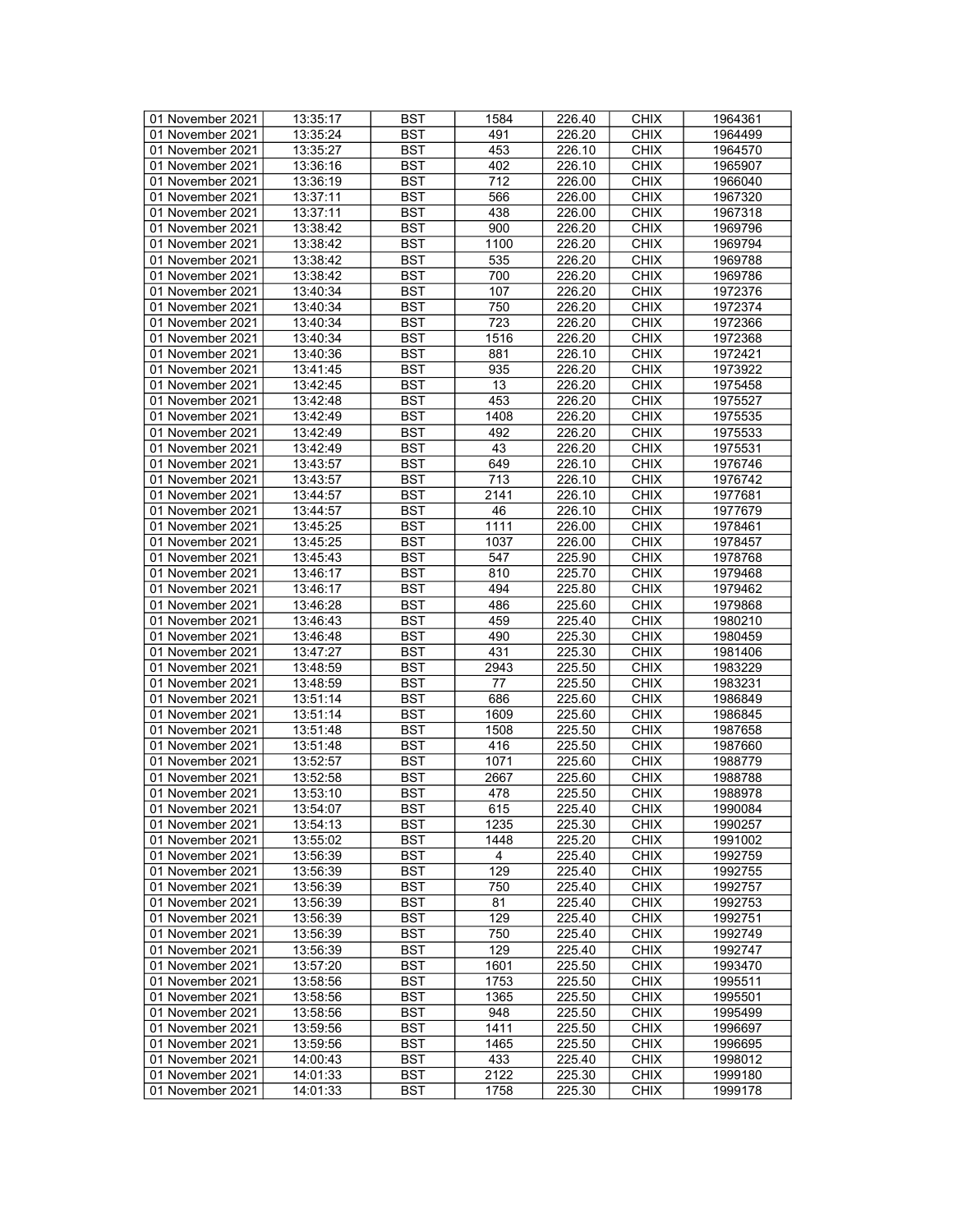| 01 November 2021 | 14:01:33 | <b>BST</b> | 917             | 225.30 | <b>CHIX</b> | 1999172 |
|------------------|----------|------------|-----------------|--------|-------------|---------|
| 01 November 2021 | 14:03:23 | BST        | 772             | 225.20 | <b>CHIX</b> | 2001781 |
| 01 November 2021 | 14:03:30 | <b>BST</b> | 591             | 225.10 | <b>CHIX</b> | 2001945 |
| 01 November 2021 | 14:03:30 | <b>BST</b> | 226             | 225.10 | <b>CHIX</b> | 2001943 |
| 01 November 2021 | 14:03:30 | <b>BST</b> | 788             | 225.10 | <b>CHIX</b> | 2001947 |
| 01 November 2021 | 14:04:10 | <b>BST</b> | 712             | 225.00 | <b>CHIX</b> | 2003046 |
|                  |          | <b>BST</b> | 799             |        | <b>CHIX</b> | 2004450 |
| 01 November 2021 | 14:05:10 |            |                 | 225.10 |             |         |
| 01 November 2021 | 14:05:24 | <b>BST</b> | 465             | 225.20 | <b>CHIX</b> | 2004885 |
| 01 November 2021 | 14:05:24 | <b>BST</b> | 999             | 225.20 | <b>CHIX</b> | 2004883 |
| 01 November 2021 | 14:05:56 | <b>BST</b> | 851             | 225.20 | <b>CHIX</b> | 2005555 |
| 01 November 2021 | 14:06:03 | <b>BST</b> | 303             | 225.20 | <b>CHIX</b> | 2005746 |
| 01 November 2021 | 14:06:03 | <b>BST</b> | 160             | 225.20 | <b>CHIX</b> | 2005748 |
| 01 November 2021 | 14:06:09 | <b>BST</b> | 400             | 225.20 | <b>CHIX</b> | 2005912 |
| 01 November 2021 | 14:06:09 | <b>BST</b> | 2300            | 225.20 | <b>CHIX</b> | 2005910 |
| 01 November 2021 | 14:06:09 | <b>BST</b> | 803             | 225.20 | <b>CHIX</b> | 2005908 |
| 01 November 2021 | 14:06:09 | <b>BST</b> | 750             | 225.20 | <b>CHIX</b> | 2005906 |
| 01 November 2021 | 14:08:15 | <b>BST</b> | 516             | 225.10 | <b>CHIX</b> | 2008137 |
| 01 November 2021 | 14:08:16 | <b>BST</b> | 750             | 225.10 | <b>CHIX</b> | 2008142 |
| 01 November 2021 | 14:08:16 | <b>BST</b> | 216             | 225.10 | <b>CHIX</b> | 2008144 |
| 01 November 2021 | 14:08:29 | <b>BST</b> | 923             | 225.10 | <b>CHIX</b> | 2008508 |
| 01 November 2021 | 14:09:29 | <b>BST</b> | 870             | 225.10 | <b>CHIX</b> | 2009780 |
| 01 November 2021 | 14:09:49 | <b>BST</b> | 1               | 225.10 | <b>CHIX</b> | 2010128 |
| 01 November 2021 | 14:09:49 | <b>BST</b> | 392             | 225.10 | <b>CHIX</b> | 2010124 |
|                  |          |            |                 |        |             |         |
| 01 November 2021 | 14:09:49 | <b>BST</b> | 750             | 225.10 | <b>CHIX</b> | 2010122 |
| 01 November 2021 | 14:10:23 | <b>BST</b> | 1700            | 225.10 | <b>CHIX</b> | 2010894 |
| 01 November 2021 | 14:10:23 | <b>BST</b> | 750             | 225.10 | <b>CHIX</b> | 2010892 |
| 01 November 2021 | 14:11:05 | <b>BST</b> | 440             | 225.20 | <b>CHIX</b> | 2011980 |
| 01 November 2021 | 14:11:05 | <b>BST</b> | 410             | 225.20 | <b>CHIX</b> | 2011978 |
| 01 November 2021 | 14:11:05 | <b>BST</b> | 551             | 225.20 | <b>CHIX</b> | 2011964 |
| 01 November 2021 | 14:11:05 | <b>BST</b> | 420             | 225.20 | <b>CHIX</b> | 2011962 |
| 01 November 2021 | 14:11:05 | <b>BST</b> | 258             | 225.20 | <b>CHIX</b> | 2011960 |
| 01 November 2021 | 14:11:05 | <b>BST</b> | 492             | 225.20 | <b>CHIX</b> | 2011955 |
| 01 November 2021 | 14:11:05 | <b>BST</b> | 583             | 225.20 | <b>CHIX</b> | 2011949 |
| 01 November 2021 | 14:11:05 | <b>BST</b> | 421             | 225.20 | <b>CHIX</b> | 2011951 |
| 01 November 2021 | 14:11:05 | <b>BST</b> | 405             | 225.20 | <b>CHIX</b> | 2011947 |
| 01 November 2021 | 14:12:34 | <b>BST</b> | 449             | 225.10 | <b>CHIX</b> | 2013687 |
| 01 November 2021 | 14:12:34 | <b>BST</b> | 433             | 225.10 | <b>CHIX</b> | 2013685 |
| 01 November 2021 | 14:12:34 | <b>BST</b> | 607             | 225.10 | <b>CHIX</b> | 2013677 |
| 01 November 2021 | 14:12:34 | <b>BST</b> | 198             | 225.10 | <b>CHIX</b> | 2013673 |
| 01 November 2021 | 14:12:34 | <b>BST</b> | 750             | 225.10 | <b>CHIX</b> |         |
|                  |          |            |                 |        |             | 2013671 |
| 01 November 2021 | 14:12:34 | <b>BST</b> | 405             | 225.10 | <b>CHIX</b> | 2013665 |
| 01 November 2021 | 14:12:34 | <b>BST</b> | 457             | 225.10 | <b>CHIX</b> | 2013663 |
| 01 November 2021 | 14:14:47 | <b>BST</b> | 750             | 225.10 | <b>CHIX</b> | 2015721 |
| 01 November 2021 | 14:14:47 | <b>BST</b> | 2000            | 225.10 | <b>CHIX</b> | 2015719 |
| 01 November 2021 | 14:14:47 | <b>BST</b> | $\overline{97}$ | 225.10 | <b>CHIX</b> | 2015717 |
| 01 November 2021 | 14:14:47 | <b>BST</b> | 605             | 225.10 | <b>CHIX</b> | 2015715 |
| 01 November 2021 | 14:15:47 | <b>BST</b> | 1329            | 225.10 | <b>CHIX</b> | 2017070 |
| 01 November 2021 | 14:15:47 | <b>BST</b> | 1700            | 225.10 | <b>CHIX</b> | 2017068 |
| 01 November 2021 | 14:15:47 | <b>BST</b> | 750             | 225.10 | <b>CHIX</b> | 2017066 |
| 01 November 2021 | 14:18:13 | <b>BST</b> | 767             | 225.00 | <b>CHIX</b> | 2020260 |
| 01 November 2021 | 14:18:13 | <b>BST</b> | 420             | 225.00 | <b>CHIX</b> | 2020262 |
| 01 November 2021 | 14:18:15 | BST        | 881             | 224.80 | <b>CHIX</b> | 2020373 |
| 01 November 2021 | 14:18:15 | <b>BST</b> | 397             | 224.90 | <b>CHIX</b> | 2020360 |
| 01 November 2021 | 14:18:15 | <b>BST</b> | 1492            | 224.90 | <b>CHIX</b> | 2020358 |
| 01 November 2021 | 14:18:16 | <b>BST</b> | 474             | 224.60 | <b>CHIX</b> | 2020397 |
| 01 November 2021 | 14:18:16 | <b>BST</b> | 453             | 224.70 | <b>CHIX</b> | 2020389 |
| 01 November 2021 | 14:18:17 | <b>BST</b> | 494             | 224.50 | <b>CHIX</b> | 2020439 |
|                  |          |            |                 |        |             |         |
| 01 November 2021 | 14:20:09 | <b>BST</b> | 750             | 225.00 | <b>CHIX</b> | 2022805 |
| 01 November 2021 | 14:21:04 | <b>BST</b> | 750             | 224.80 | <b>CHIX</b> | 2023795 |
| 01 November 2021 | 14:21:04 | <b>BST</b> | 1058            | 224.80 | <b>CHIX</b> | 2023793 |
| 01 November 2021 | 14:21:04 | BST        | 484             | 224.90 | <b>CHIX</b> | 2023789 |
| 01 November 2021 | 14:21:04 | <b>BST</b> | 475             | 224.90 | <b>CHIX</b> | 2023787 |
| 01 November 2021 | 14:21:04 | <b>BST</b> | 407             | 224.90 | <b>CHIX</b> | 2023785 |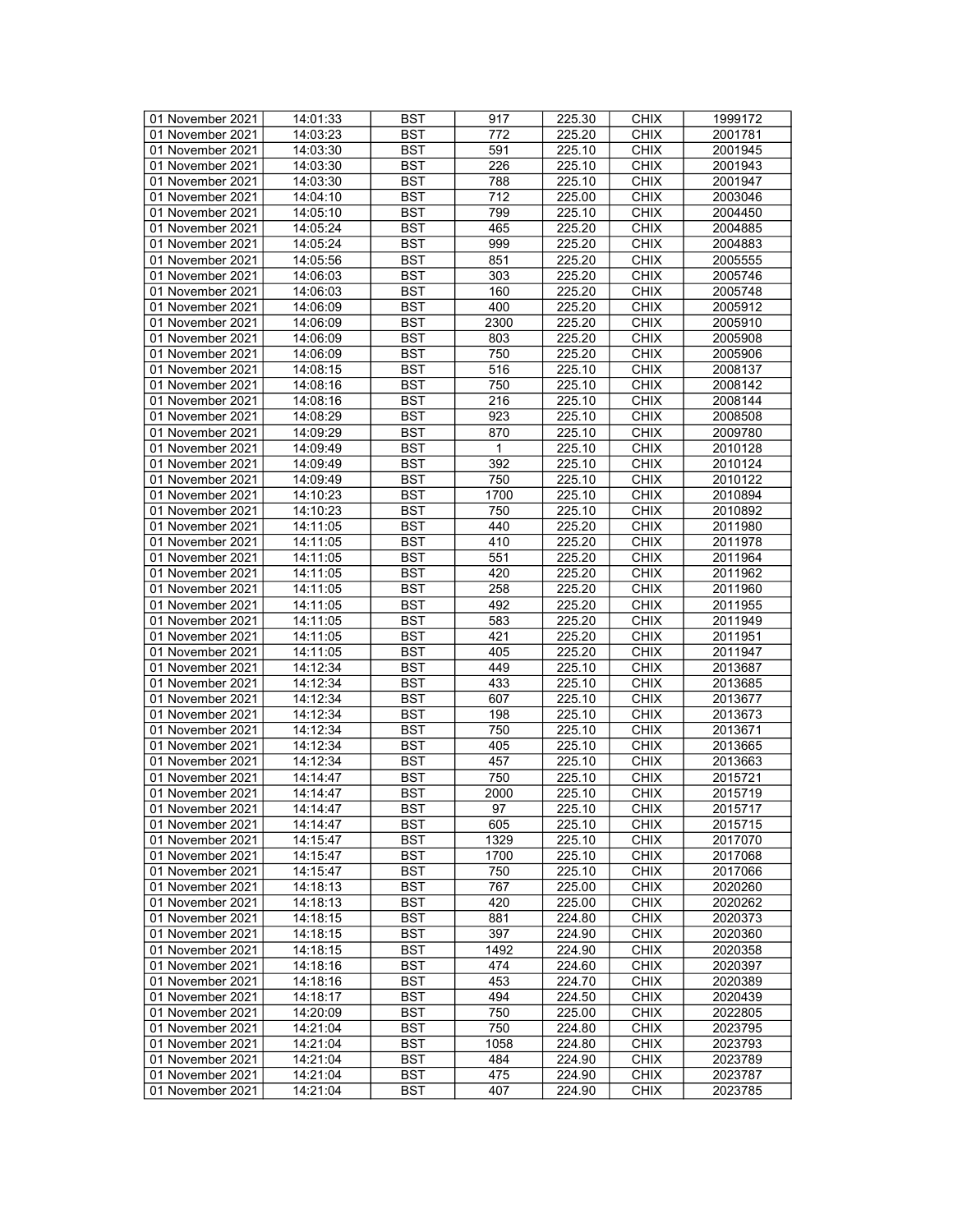| 01 November 2021 | 14:21:04 | <b>BST</b> | 473  | 224.90 | <b>CHIX</b> | 2023783 |
|------------------|----------|------------|------|--------|-------------|---------|
| 01 November 2021 | 14:21:07 | BST        | 478  | 224.70 | <b>CHIX</b> | 2023931 |
| 01 November 2021 | 14:21:49 | <b>BST</b> | 435  | 224.90 | <b>CHIX</b> | 2024673 |
| 01 November 2021 | 14:22:27 | <b>BST</b> | 802  | 224.90 | <b>CHIX</b> | 2025406 |
| 01 November 2021 | 14:22:59 | <b>BST</b> | 2500 | 224.90 | <b>CHIX</b> | 2026073 |
| 01 November 2021 | 14:22:59 | <b>BST</b> | 750  | 224.90 | <b>CHIX</b> | 2026071 |
| 01 November 2021 | 14:23:56 | <b>BST</b> | 442  | 224.90 | <b>CHIX</b> | 2027244 |
|                  |          |            |      |        |             |         |
| 01 November 2021 | 14:23:56 | <b>BST</b> | 429  | 224.90 | <b>CHIX</b> | 2027242 |
| 01 November 2021 | 14:23:58 | <b>BST</b> | 22   | 224.80 | <b>CHIX</b> | 2027300 |
| 01 November 2021 | 14:23:58 | <b>BST</b> | 871  | 224.80 | <b>CHIX</b> | 2027294 |
| 01 November 2021 | 14:24:04 | <b>BST</b> | 582  | 224.70 | <b>CHIX</b> | 2027475 |
| 01 November 2021 | 14:24:19 | <b>BST</b> | 466  | 224.60 | <b>CHIX</b> | 2027909 |
| 01 November 2021 | 14:25:41 | <b>BST</b> | 450  | 224.70 | <b>CHIX</b> | 2029932 |
| 01 November 2021 | 14:25:41 | <b>BST</b> | 419  | 224.70 | <b>CHIX</b> | 2029930 |
| 01 November 2021 | 14:25:42 | <b>BST</b> | 1761 | 224.60 | <b>CHIX</b> | 2029967 |
| 01 November 2021 | 14:26:08 | <b>BST</b> | 400  | 224.50 | <b>CHIX</b> | 2030558 |
| 01 November 2021 | 14:26:08 | <b>BST</b> | 878  | 224.50 | <b>CHIX</b> | 2030556 |
| 01 November 2021 | 14:26:14 | <b>BST</b> | 680  | 224.40 | <b>CHIX</b> | 2030695 |
| 01 November 2021 | 14:27:08 | <b>BST</b> | 750  | 224.50 | <b>CHIX</b> | 2031747 |
| 01 November 2021 | 14:27:27 | <b>BST</b> | 560  | 224.40 | <b>CHIX</b> | 2032131 |
| 01 November 2021 | 14:27:27 | <b>BST</b> | 519  | 224.40 | <b>CHIX</b> | 2032129 |
| 01 November 2021 | 14:28:34 | <b>BST</b> | 1079 | 224.30 | <b>CHIX</b> | 2033500 |
| 01 November 2021 | 14:28:34 | <b>BST</b> | 344  | 224.40 | <b>CHIX</b> | 2033469 |
|                  |          |            |      |        |             |         |
| 01 November 2021 | 14:28:34 | <b>BST</b> | 1278 | 224.40 | <b>CHIX</b> | 2033467 |
| 01 November 2021 | 14:28:34 | <b>BST</b> | 417  | 224.40 | <b>CHIX</b> | 2033465 |
| 01 November 2021 | 14:28:34 | <b>BST</b> | 64   | 224.40 | <b>CHIX</b> | 2033461 |
| 01 November 2021 | 14:28:34 | <b>BST</b> | 537  | 224.40 | <b>CHIX</b> | 2033459 |
| 01 November 2021 | 14:28:36 | <b>BST</b> | 721  | 224.30 | <b>CHIX</b> | 2033573 |
| 01 November 2021 | 14:29:25 | <b>BST</b> | 486  | 224.30 | <b>CHIX</b> | 2034596 |
| 01 November 2021 | 14:30:23 | <b>BST</b> | 1388 | 224.20 | <b>CHIX</b> | 2036383 |
| 01 November 2021 | 14:30:23 | <b>BST</b> | 1093 | 224.20 | <b>CHIX</b> | 2036381 |
| 01 November 2021 | 14:30:24 | <b>BST</b> | 413  | 224.20 | <b>CHIX</b> | 2036391 |
| 01 November 2021 | 14:30:35 | <b>BST</b> | 1351 | 224.20 | <b>CHIX</b> | 2036611 |
| 01 November 2021 | 14:31:58 | <b>BST</b> | 675  | 224.20 | <b>CHIX</b> | 2038875 |
| 01 November 2021 | 14:31:58 | <b>BST</b> | 1318 | 224.20 | <b>CHIX</b> | 2038873 |
| 01 November 2021 | 14:31:58 | <b>BST</b> | 183  | 224.20 | <b>CHIX</b> | 2038871 |
| 01 November 2021 | 14:31:58 | <b>BST</b> | 5912 | 224.20 | <b>CHIX</b> | 2038858 |
| 01 November 2021 | 14:31:58 | <b>BST</b> | 1570 | 224.20 | <b>CHIX</b> | 2038854 |
| 01 November 2021 | 14:31:58 | <b>BST</b> | 412  | 224.20 | <b>CHIX</b> | 2038856 |
| 01 November 2021 | 14:31:59 | <b>BST</b> | 987  | 224.00 | <b>CHIX</b> | 2038910 |
| 01 November 2021 | 14:31:59 | <b>BST</b> | 616  | 224.20 | <b>CHIX</b> | 2038894 |
|                  |          |            |      |        | <b>CHIX</b> |         |
| 01 November 2021 | 14:31:59 | <b>BST</b> | 510  | 224.20 |             | 2038892 |
| 01 November 2021 | 14:31:59 | <b>BST</b> | 269  | 224.20 | <b>CHIX</b> | 2038890 |
| 01 November 2021 | 14:31:59 | <b>BST</b> | 449  | 224.20 | <b>CHIX</b> | 2038886 |
| 01 November 2021 | 14:32:04 | <b>BST</b> | 506  | 224.00 | <b>CHIX</b> | 2039048 |
| 01 November 2021 | 14:32:09 | BST        | 552  | 224.00 | <b>CHIX</b> | 2039165 |
| 01 November 2021 | 14:32:10 | <b>BST</b> | 525  | 223.90 | <b>CHIX</b> | 2039172 |
| 01 November 2021 | 14:32:12 | <b>BST</b> | 40   | 223.90 | <b>CHIX</b> | 2039266 |
| 01 November 2021 | 14:32:14 | <b>BST</b> | 457  | 223.90 | <b>CHIX</b> | 2039320 |
| 01 November 2021 | 14:32:30 | <b>BST</b> | 452  | 223.90 | <b>CHIX</b> | 2039782 |
| 01 November 2021 | 14:33:13 | <b>BST</b> | 909  | 223.70 | <b>CHIX</b> | 2040961 |
| 01 November 2021 | 14:33:13 | BST        | 1277 | 223.90 | <b>CHIX</b> | 2040945 |
| 01 November 2021 | 14:33:13 | <b>BST</b> | 750  | 223.90 | <b>CHIX</b> | 2040943 |
| 01 November 2021 | 14:33:13 | <b>BST</b> | 750  | 223.80 | <b>CHIX</b> | 2040941 |
| 01 November 2021 | 14:33:13 | <b>BST</b> | 255  | 223.80 | <b>CHIX</b> | 2040939 |
| 01 November 2021 | 14:33:13 | <b>BST</b> | 483  | 223.90 | <b>CHIX</b> | 2040933 |
| 01 November 2021 | 14:33:13 | <b>BST</b> | 1401 | 223.90 | <b>CHIX</b> | 2040935 |
|                  |          |            | 40   |        |             |         |
| 01 November 2021 | 14:33:30 | <b>BST</b> |      | 223.80 | <b>CHIX</b> | 2041411 |
| 01 November 2021 | 14:33:30 | <b>BST</b> | 1531 | 223.80 | <b>CHIX</b> | 2041409 |
| 01 November 2021 | 14:33:30 | <b>BST</b> | 1335 | 223.80 | <b>CHIX</b> | 2041415 |
| 01 November 2021 | 14:33:30 | BST        | 1253 | 223.80 | <b>CHIX</b> | 2041413 |
| 01 November 2021 | 14:33:30 | <b>BST</b> | 81   | 223.80 | <b>CHIX</b> | 2041419 |
| 01 November 2021 | 14:33:30 | <b>BST</b> | 40   | 223.80 | <b>CHIX</b> | 2041417 |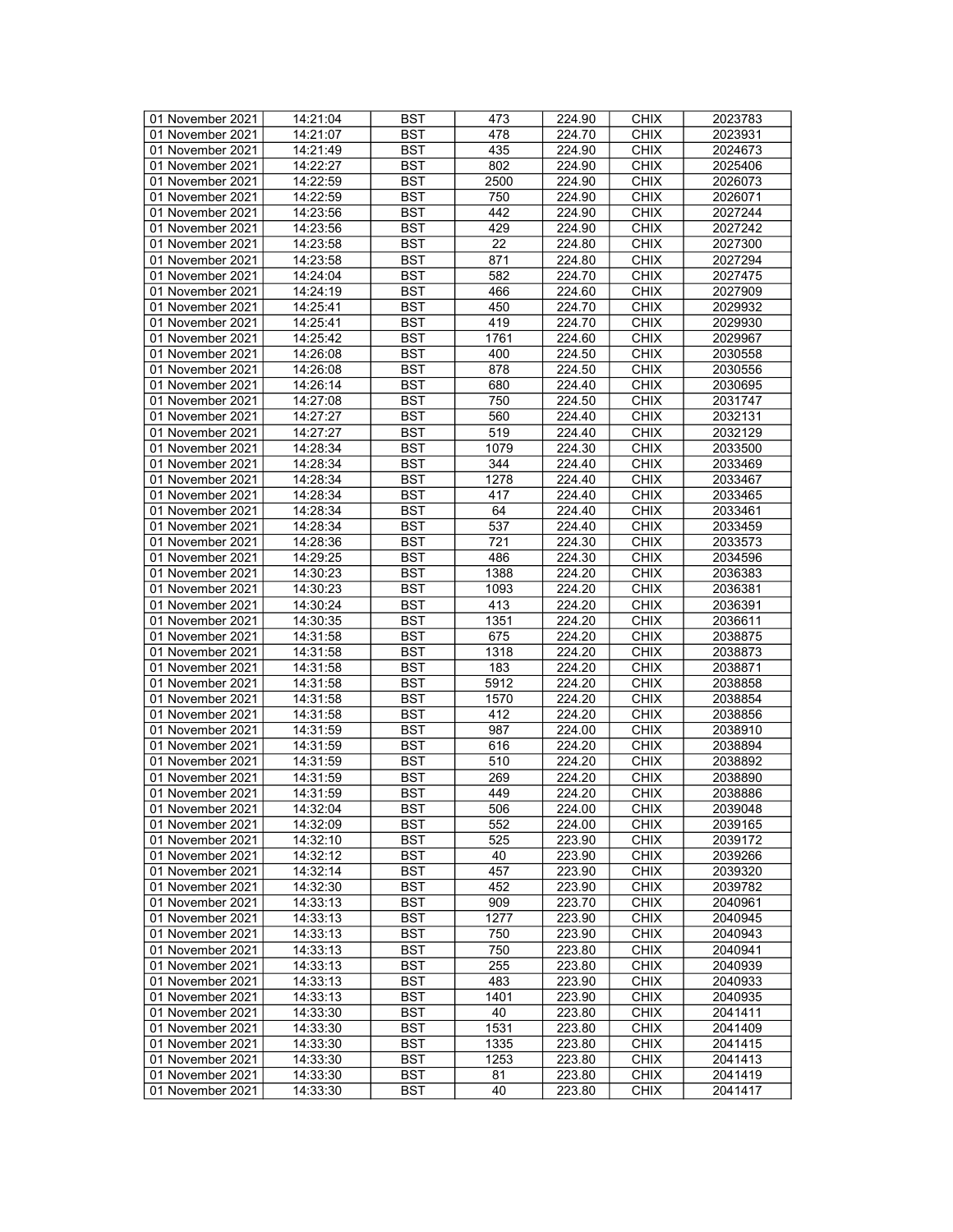| 01 November 2021 | 14:34:29 | <b>BST</b> | 1370 | 223.80 | <b>CHIX</b> | 2042964 |
|------------------|----------|------------|------|--------|-------------|---------|
| 01 November 2021 | 14:34:29 | BST        | 1541 | 223.80 | <b>CHIX</b> | 2042962 |
|                  |          |            |      |        |             |         |
| 01 November 2021 | 14:34:29 | <b>BST</b> | 1293 | 223.80 | <b>CHIX</b> | 2042960 |
| 01 November 2021 | 14:34:59 | <b>BST</b> | 1233 | 223.80 | <b>CHIX</b> | 2043884 |
| 01 November 2021 | 14:34:59 | <b>BST</b> | 750  | 223.80 | <b>CHIX</b> | 2043882 |
| 01 November 2021 | 14:34:59 | <b>BST</b> | 781  | 223.80 | <b>CHIX</b> | 2043880 |
| 01 November 2021 | 14:35:29 | <b>BST</b> | 1463 |        | <b>CHIX</b> | 2044656 |
|                  |          |            |      | 223.80 |             |         |
| 01 November 2021 | 14:35:29 | <b>BST</b> | 750  | 223.80 | <b>CHIX</b> | 2044654 |
| 01 November 2021 | 14:35:29 | <b>BST</b> | 781  | 223.80 | <b>CHIX</b> | 2044652 |
| 01 November 2021 | 14:35:29 | <b>BST</b> | 1430 | 223.80 | <b>CHIX</b> | 2044650 |
| 01 November 2021 | 14:37:02 | <b>BST</b> | 1000 | 223.70 | <b>CHIX</b> | 2046976 |
| 01 November 2021 | 14:37:02 | <b>BST</b> | 1580 | 223.70 | <b>CHIX</b> | 2046974 |
|                  |          |            |      |        |             |         |
| 01 November 2021 | 14:37:02 | <b>BST</b> | 620  | 223.70 | <b>CHIX</b> | 2046966 |
| 01 November 2021 | 14:37:02 | <b>BST</b> | 1000 | 223.70 | <b>CHIX</b> | 2046964 |
| 01 November 2021 | 14:38:02 | <b>BST</b> | 413  | 223.70 | <b>CHIX</b> | 2048469 |
| 01 November 2021 | 14:38:02 | <b>BST</b> | 17   | 223.70 | <b>CHIX</b> | 2048467 |
| 01 November 2021 | 14:38:02 | <b>BST</b> | 557  | 223.70 | <b>CHIX</b> | 2048465 |
|                  |          |            |      |        |             |         |
| 01 November 2021 | 14:38:02 | <b>BST</b> | 674  | 223.70 | <b>CHIX</b> | 2048463 |
| 01 November 2021 | 14:38:02 | <b>BST</b> | 1133 | 223.70 | <b>CHIX</b> | 2048459 |
| 01 November 2021 | 14:38:02 | <b>BST</b> | 511  | 223.70 | <b>CHIX</b> | 2048457 |
| 01 November 2021 | 14:38:02 | <b>BST</b> | 750  | 223.70 | <b>CHIX</b> | 2048461 |
| 01 November 2021 | 14:38:11 | <b>BST</b> | 781  | 223.70 | <b>CHIX</b> | 2048639 |
|                  |          |            |      |        |             |         |
| 01 November 2021 | 14:38:11 | <b>BST</b> | 204  | 223.70 | <b>CHIX</b> | 2048637 |
| 01 November 2021 | 14:38:42 | <b>BST</b> | 1367 | 223.70 | <b>CHIX</b> | 2049397 |
| 01 November 2021 | 14:38:42 | <b>BST</b> | 459  | 223.70 | <b>CHIX</b> | 2049395 |
| 01 November 2021 | 14:39:19 | <b>BST</b> | 1819 | 223.80 | <b>CHIX</b> | 2050409 |
| 01 November 2021 | 14:39:29 | <b>BST</b> | 952  | 223.80 | <b>CHIX</b> | 2050895 |
|                  |          |            |      |        |             |         |
| 01 November 2021 | 14:39:56 | <b>BST</b> | 343  | 223.70 | <b>CHIX</b> | 2051381 |
| 01 November 2021 | 14:39:56 | <b>BST</b> | 843  | 223.70 | <b>CHIX</b> | 2051379 |
| 01 November 2021 | 14:39:56 | <b>BST</b> | 452  | 223.70 | <b>CHIX</b> | 2051383 |
| 01 November 2021 | 14:39:56 | <b>BST</b> | 196  | 223.70 | <b>CHIX</b> | 2051385 |
| 01 November 2021 | 14:40:01 | <b>BST</b> | 1743 | 223.70 | <b>CHIX</b> | 2051554 |
| 01 November 2021 | 14:40:01 | <b>BST</b> | 231  | 223.70 | <b>CHIX</b> | 2051552 |
|                  |          |            |      |        |             |         |
| 01 November 2021 | 14:40:26 | <b>BST</b> | 750  | 223.80 | <b>CHIX</b> | 2052051 |
| 01 November 2021 | 14:40:50 | <b>BST</b> | 485  | 223.70 | <b>CHIX</b> | 2052601 |
| 01 November 2021 | 14:40:50 | <b>BST</b> | 1339 | 223.70 | <b>CHIX</b> | 2052587 |
| 01 November 2021 | 14:41:24 | <b>BST</b> | 1304 | 223.70 | <b>CHIX</b> | 2053563 |
| 01 November 2021 | 14:42:01 | <b>BST</b> | 1518 | 223.70 | <b>CHIX</b> | 2054366 |
|                  |          |            |      |        |             |         |
| 01 November 2021 | 14:42:25 | <b>BST</b> | 548  | 223.70 | <b>CHIX</b> | 2054876 |
| 01 November 2021 | 14:42:25 | <b>BST</b> | 571  | 223.70 | <b>CHIX</b> | 2054870 |
| 01 November 2021 | 14:42:25 | <b>BST</b> | 407  | 223.70 | <b>CHIX</b> | 2054868 |
| 01 November 2021 | 14:42:25 | <b>BST</b> | 854  | 223.70 | <b>CHIX</b> | 2054866 |
| 01 November 2021 | 14:42:25 | <b>BST</b> | 1430 | 223.70 | <b>CHIX</b> | 2054864 |
| 01 November 2021 | 14:43:19 | <b>BST</b> | 1233 | 223.70 | <b>CHIX</b> | 2056143 |
|                  |          |            |      |        |             |         |
| 01 November 2021 | 14:43:34 | <b>BST</b> | 472  | 223.70 | <b>CHIX</b> | 2056404 |
| 01 November 2021 | 14:43:34 | BST        | 127  | 223.70 | <b>CHIX</b> | 2056402 |
| 01 November 2021 | 14:44:01 | <b>BST</b> | 1065 | 223.70 | <b>CHIX</b> | 2057136 |
| 01 November 2021 | 14:44:01 | <b>BST</b> | 696  | 223.70 | <b>CHIX</b> | 2057134 |
| 01 November 2021 | 14:44:01 | <b>BST</b> | 417  | 223.70 | <b>CHIX</b> | 2057130 |
|                  | 14:44:01 |            |      |        |             |         |
| 01 November 2021 |          | <b>BST</b> | 758  | 223.70 | <b>CHIX</b> | 2057126 |
| 01 November 2021 | 14:44:01 | <b>BST</b> | 999  | 223.70 | <b>CHIX</b> | 2057122 |
| 01 November 2021 | 14:45:10 | BST        | 1604 | 223.80 | <b>CHIX</b> | 2059038 |
| 01 November 2021 | 14:45:10 | <b>BST</b> | 750  | 223.80 | <b>CHIX</b> | 2059036 |
| 01 November 2021 | 14:45:10 | <b>BST</b> | 750  | 223.80 | <b>CHIX</b> | 2059034 |
| 01 November 2021 |          | <b>BST</b> | 88   |        | <b>CHIX</b> | 2059032 |
|                  | 14:45:10 |            |      | 223.80 |             |         |
| 01 November 2021 | 14:45:10 | BST        | 105  | 223.80 | <b>CHIX</b> | 2059030 |
| 01 November 2021 | 14:45:10 | <b>BST</b> | 34   | 223.80 | <b>CHIX</b> | 2059028 |
| 01 November 2021 | 14:45:10 | <b>BST</b> | 1186 | 223.80 | <b>CHIX</b> | 2059026 |
| 01 November 2021 | 14:45:10 | <b>BST</b> | 487  | 223.80 | <b>CHIX</b> | 2059024 |
|                  |          |            |      |        |             |         |
| 01 November 2021 | 14:46:01 | <b>BST</b> | 853  | 223.80 | <b>CHIX</b> | 2060043 |
| 01 November 2021 | 14:46:01 | BST        | 463  | 223.80 | <b>CHIX</b> | 2060039 |
| 01 November 2021 | 14:46:01 | <b>BST</b> | 1657 | 223.80 | <b>CHIX</b> | 2060037 |
| 01 November 2021 | 14:46:31 | BST        | 373  | 223.80 | <b>CHIX</b> | 2060803 |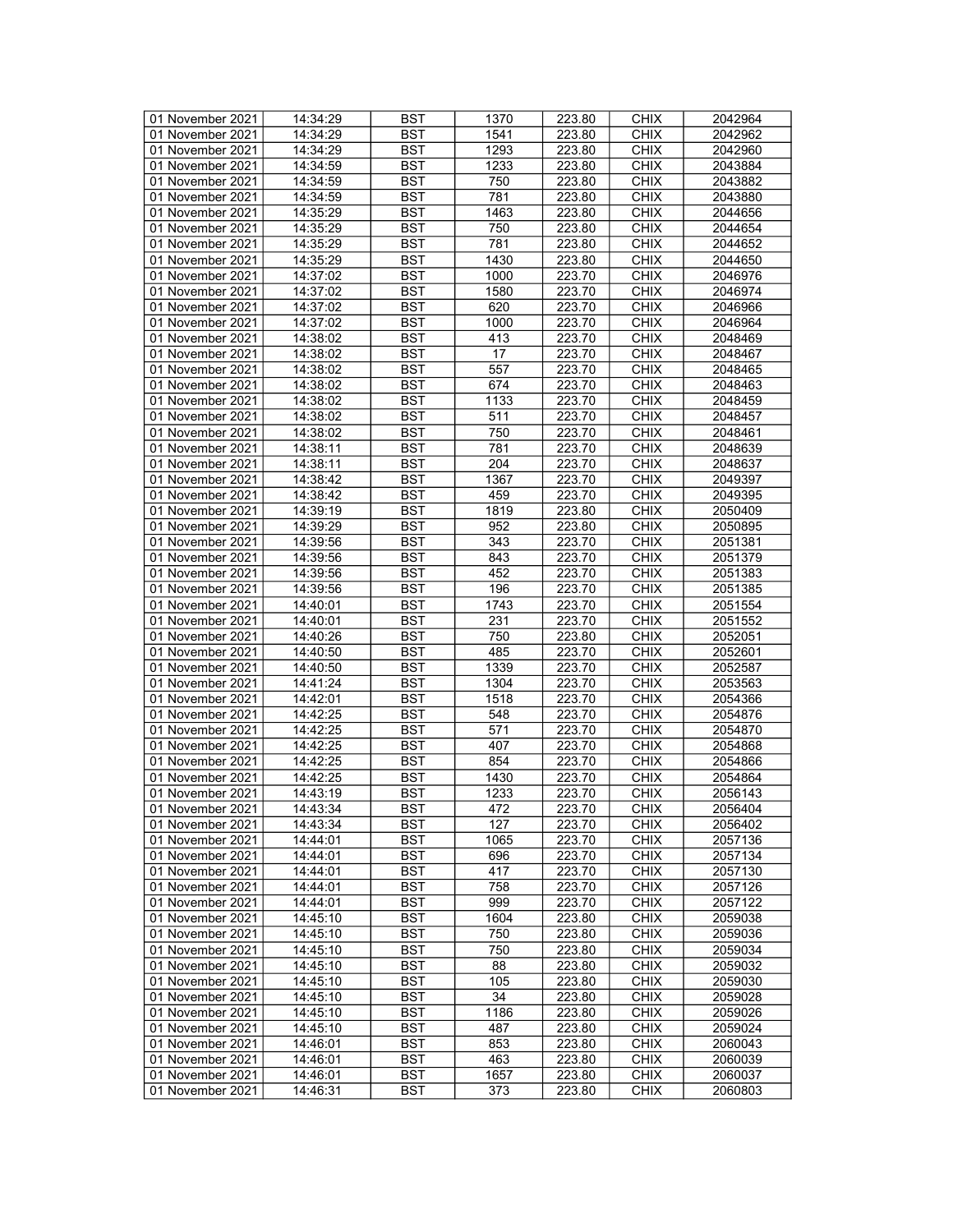| 01 November 2021 | 14:46:58 | BST        | 317             | 223.80 | <b>CHIX</b> | 2061349 |
|------------------|----------|------------|-----------------|--------|-------------|---------|
| 01 November 2021 | 14:46:58 | <b>BST</b> | 411             | 223.80 | <b>CHIX</b> | 2061347 |
| 01 November 2021 | 14:46:58 | <b>BST</b> | 505             | 223.80 | <b>CHIX</b> | 2061345 |
| 01 November 2021 | 14:47:21 | <b>BST</b> | 1009            | 223.80 | <b>CHIX</b> | 2061872 |
| 01 November 2021 | 14:47:21 | <b>BST</b> | 1736            | 223.80 | <b>CHIX</b> | 2061868 |
| 01 November 2021 | 14:47:21 | <b>BST</b> | 1104            | 223.80 | <b>CHIX</b> | 2061864 |
|                  | 14:47:41 | <b>BST</b> | 174             |        | <b>CHIX</b> | 2062402 |
| 01 November 2021 |          |            |                 | 223.80 |             |         |
| 01 November 2021 | 14:47:41 | <b>BST</b> | 1300            | 223.80 | <b>CHIX</b> | 2062400 |
| 01 November 2021 | 14:47:41 | <b>BST</b> | 41              | 223.80 | <b>CHIX</b> | 2062398 |
| 01 November 2021 | 14:47:52 | <b>BST</b> | 1351            | 223.70 | <b>CHIX</b> | 2062612 |
| 01 November 2021 | 14:48:30 | <b>BST</b> | 709             | 223.70 | <b>CHIX</b> | 2063464 |
| 01 November 2021 | 14:48:52 | <b>BST</b> | 2486            | 223.80 | <b>CHIX</b> | 2064048 |
| 01 November 2021 | 14:48:52 | <b>BST</b> | 1332            | 223.80 | <b>CHIX</b> | 2064046 |
| 01 November 2021 | 14:50:10 | <b>BST</b> | 1541            | 223.80 | <b>CHIX</b> | 2065641 |
| 01 November 2021 | 14:50:12 | <b>BST</b> | 21              | 223.80 | <b>CHIX</b> | 2065711 |
| 01 November 2021 | 14:50:12 | <b>BST</b> | 1602            | 223.80 | <b>CHIX</b> | 2065713 |
| 01 November 2021 | 14:50:12 | <b>BST</b> | 1418            | 223.80 | <b>CHIX</b> | 2065715 |
| 01 November 2021 | 14:50:13 | <b>BST</b> | 427             | 223.70 | <b>CHIX</b> | 2065814 |
| 01 November 2021 | 14:50:13 | <b>BST</b> | 410             | 223.70 | <b>CHIX</b> | 2065812 |
| 01 November 2021 | 14:51:13 | <b>BST</b> | 1232            | 223.70 | <b>CHIX</b> | 2067005 |
| 01 November 2021 | 14:51:13 | <b>BST</b> | 750             | 223.70 | <b>CHIX</b> | 2067003 |
| 01 November 2021 | 14:51:13 | <b>BST</b> | 781             | 223.70 | <b>CHIX</b> | 2067001 |
| 01 November 2021 | 14:51:13 | <b>BST</b> | 1274            | 223.70 | <b>CHIX</b> | 2066999 |
| 01 November 2021 | 14:51:31 | <b>BST</b> | 719             | 223.60 | <b>CHIX</b> | 2067345 |
| 01 November 2021 |          |            |                 |        |             |         |
|                  | 14:52:31 | <b>BST</b> | 235             | 223.60 | <b>CHIX</b> | 2068728 |
| 01 November 2021 | 14:52:31 | <b>BST</b> | 2444            | 223.60 | <b>CHIX</b> | 2068726 |
| 01 November 2021 | 14:52:31 | <b>BST</b> | 3263            | 223.60 | <b>CHIX</b> | 2068730 |
| 01 November 2021 | 14:52:31 | <b>BST</b> | 190             | 223.60 | <b>CHIX</b> | 2068732 |
| 01 November 2021 | 14:53:16 | <b>BST</b> | 437             | 223.40 | <b>CHIX</b> | 2069870 |
| 01 November 2021 | 14:54:16 | <b>BST</b> | 2045            | 223.40 | <b>CHIX</b> | 2071120 |
| 01 November 2021 | 14:54:16 | <b>BST</b> | 130             | 223.40 | <b>CHIX</b> | 2071114 |
| 01 November 2021 | 14:54:16 | <b>BST</b> | 53              | 223.40 | <b>CHIX</b> | 2071118 |
| 01 November 2021 | 14:54:16 | <b>BST</b> | 1562            | 223.40 | <b>CHIX</b> | 2071116 |
| 01 November 2021 | 14:54:35 | <b>BST</b> | 981             | 223.30 | <b>CHIX</b> | 2071564 |
| 01 November 2021 | 14:54:38 | <b>BST</b> | 1306            | 223.20 | <b>CHIX</b> | 2071720 |
| 01 November 2021 | 14:54:47 | <b>BST</b> | 675             | 223.10 | <b>CHIX</b> | 2071913 |
| 01 November 2021 | 14:55:38 | <b>BST</b> | 465             | 223.00 | <b>CHIX</b> | 2073012 |
| 01 November 2021 | 14:55:38 | <b>BST</b> | 580             | 223.10 | <b>CHIX</b> | 2073010 |
| 01 November 2021 | 14:56:03 | <b>BST</b> | 1233            | 223.10 | <b>CHIX</b> | 2073666 |
| 01 November 2021 | 14:56:03 | <b>BST</b> | 325             | 223.10 | <b>CHIX</b> | 2073658 |
| 01 November 2021 | 14:56:03 | <b>BST</b> | 2671            | 223.10 | <b>CHIX</b> | 2073662 |
| 01 November 2021 | 14:56:03 | <b>BST</b> | 348             | 223.10 | <b>CHIX</b> | 2073670 |
| 01 November 2021 | 14:56:03 | <b>BST</b> | 65              | 223.10 | <b>CHIX</b> | 2073674 |
| 01 November 2021 | 14:56:08 | <b>BST</b> | 379             | 222.90 | <b>CHIX</b> | 2073801 |
| 01 November 2021 | 14:56:08 | <b>BST</b> | $\overline{50}$ | 222.90 | <b>CHIX</b> | 2073803 |
|                  |          |            | 498             | 222.90 | <b>CHIX</b> |         |
| 01 November 2021 | 14:56:38 | BST        |                 |        |             | 2074331 |
| 01 November 2021 | 14:57:04 | BST        | 2438            | 223.00 | <b>CHIX</b> | 2074853 |
| 01 November 2021 | 14:57:04 | <b>BST</b> | 1232            | 223.00 | <b>CHIX</b> | 2074851 |
| 01 November 2021 | 14:58:36 | <b>BST</b> | 1092            | 222.90 | <b>CHIX</b> | 2076783 |
| 01 November 2021 | 14:58:36 | BST        | 1810            | 222.90 | <b>CHIX</b> | 2076781 |
| 01 November 2021 | 14:58:36 | <b>BST</b> | 2439            | 222.90 | <b>CHIX</b> | 2076779 |
| 01 November 2021 | 14:58:36 | BST        | 1224            | 222.90 | <b>CHIX</b> | 2076777 |
| 01 November 2021 | 14:59:46 | BST        | 495             | 223.20 | <b>CHIX</b> | 2078339 |
| 01 November 2021 | 15:00:06 | <b>BST</b> | 803             | 223.10 | <b>CHIX</b> | 2078814 |
| 01 November 2021 | 15:00:38 | <b>BST</b> | 456             | 223.10 | <b>CHIX</b> | 2079559 |
| 01 November 2021 | 15:00:38 | BST        | 439             | 223.10 | <b>CHIX</b> | 2079557 |
| 01 November 2021 | 15:00:38 | <b>BST</b> | 276             | 223.10 | <b>CHIX</b> | 2079555 |
| 01 November 2021 | 15:01:08 | BST        | 750             | 223.20 | <b>CHIX</b> | 2080599 |
| 01 November 2021 | 15:01:08 | <b>BST</b> | 478             | 223.20 | <b>CHIX</b> | 2080597 |
| 01 November 2021 | 15:01:08 | <b>BST</b> | 1694            | 223.20 | <b>CHIX</b> | 2080595 |
| 01 November 2021 | 15:01:08 | BST        | 855             | 223.20 | <b>CHIX</b> | 2080593 |
| 01 November 2021 | 15:02:14 | <b>BST</b> | 988             | 223.20 | <b>CHIX</b> | 2082080 |
| 01 November 2021 | 15:02:14 | BST        | 2652            | 223.20 | <b>CHIX</b> | 2082073 |
|                  |          |            |                 |        |             |         |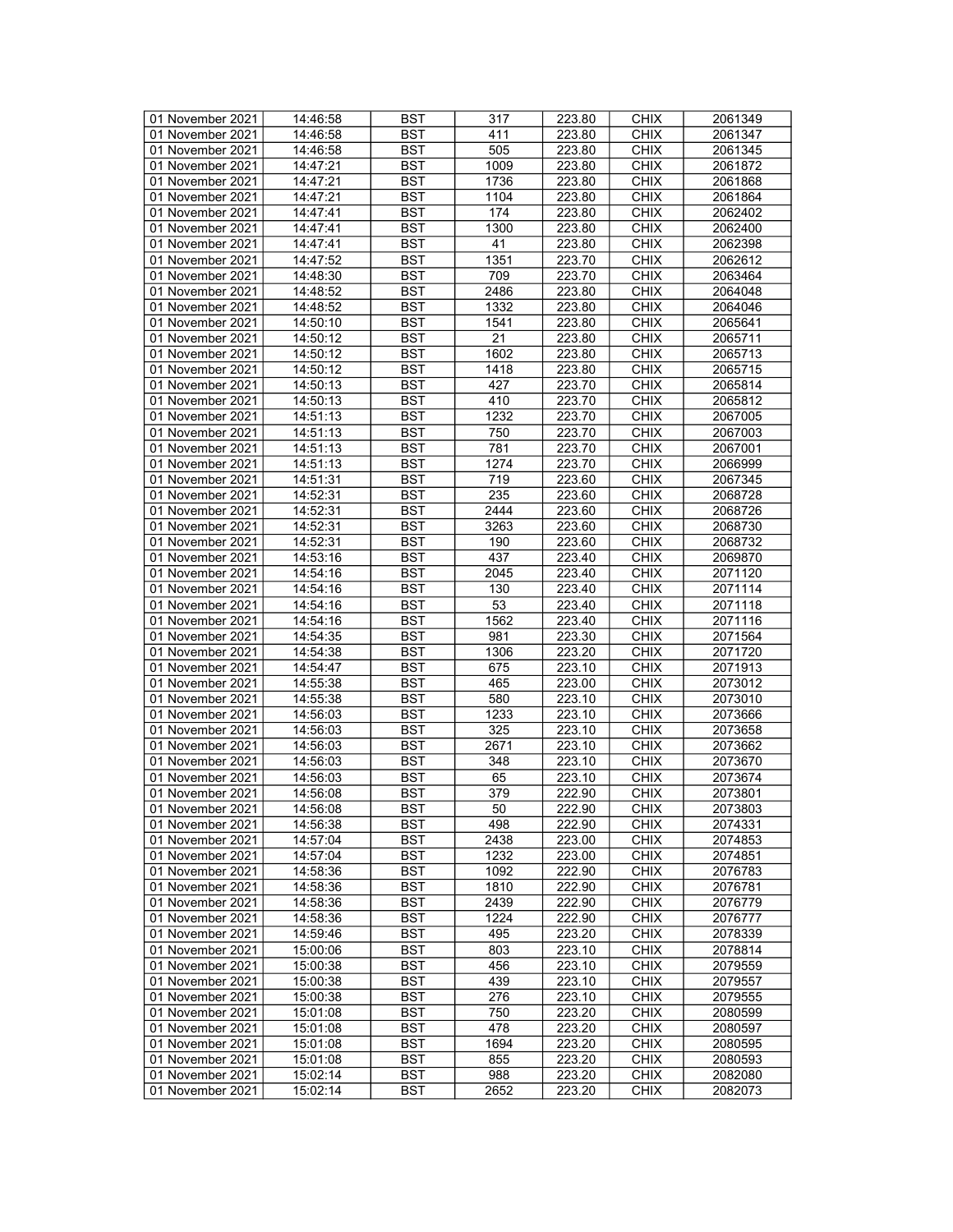| 01 November 2021 | 15:02:49 | <b>BST</b> | 116  | 223.20 | <b>CHIX</b> | 2082981 |
|------------------|----------|------------|------|--------|-------------|---------|
| 01 November 2021 | 15:02:49 | BST        | 3272 | 223.20 | <b>CHIX</b> | 2082979 |
| 01 November 2021 | 15:02:49 | <b>BST</b> | 23   | 223.20 | <b>CHIX</b> | 2082977 |
| 01 November 2021 | 15:05:04 | <b>BST</b> | 1581 | 223.80 | <b>CHIX</b> | 2086280 |
| 01 November 2021 | 15:05:04 | <b>BST</b> | 7014 | 223.80 | <b>CHIX</b> | 2086276 |
| 01 November 2021 | 15:05:59 | <b>BST</b> | 943  | 223.90 | <b>CHIX</b> | 2087463 |
|                  | 15:05:59 | <b>BST</b> | 2528 |        | <b>CHIX</b> | 2087461 |
| 01 November 2021 |          |            |      | 223.90 |             |         |
| 01 November 2021 | 15:06:19 | <b>BST</b> | 25   | 224.00 | <b>CHIX</b> | 2087985 |
| 01 November 2021 | 15:06:19 | <b>BST</b> | 61   | 224.00 | <b>CHIX</b> | 2087978 |
| 01 November 2021 | 15:06:19 | <b>BST</b> | 616  | 224.00 | <b>CHIX</b> | 2087976 |
| 01 November 2021 | 15:06:20 | <b>BST</b> | 717  | 224.00 | <b>CHIX</b> | 2088030 |
| 01 November 2021 | 15:06:20 | <b>BST</b> | 483  | 224.00 | <b>CHIX</b> | 2088028 |
| 01 November 2021 | 15:06:20 | <b>BST</b> | 9    | 224.00 | <b>CHIX</b> | 2088026 |
| 01 November 2021 | 15:06:25 | <b>BST</b> | 673  | 223.90 | <b>CHIX</b> | 2088207 |
| 01 November 2021 | 15:06:25 | <b>BST</b> | 276  | 223.90 | <b>CHIX</b> | 2088205 |
| 01 November 2021 | 15:06:36 | <b>BST</b> | 745  | 223.80 | <b>CHIX</b> | 2088461 |
| 01 November 2021 | 15:07:09 | <b>BST</b> | 478  | 223.80 | <b>CHIX</b> | 2089101 |
| 01 November 2021 | 15:07:09 | <b>BST</b> | 418  | 223.80 | <b>CHIX</b> | 2089099 |
| 01 November 2021 | 15:07:14 | <b>BST</b> | 1489 | 223.80 | <b>CHIX</b> | 2089193 |
| 01 November 2021 | 15:07:33 | <b>BST</b> | 886  | 223.70 | <b>CHIX</b> | 2089630 |
| 01 November 2021 | 15:07:49 | <b>BST</b> | 1026 | 223.60 | <b>CHIX</b> | 2089881 |
| 01 November 2021 | 15:07:51 | <b>BST</b> | 1052 | 223.50 | <b>CHIX</b> | 2089938 |
| 01 November 2021 | 15:08:45 | <b>BST</b> | 851  | 223.60 | <b>CHIX</b> | 2091125 |
|                  |          |            |      |        |             |         |
| 01 November 2021 | 15:10:10 | <b>BST</b> | 671  | 223.60 | <b>CHIX</b> | 2093011 |
| 01 November 2021 | 15:10:10 | <b>BST</b> | 1171 | 223.60 | <b>CHIX</b> | 2093009 |
| 01 November 2021 | 15:10:10 | <b>BST</b> | 1239 | 223.60 | <b>CHIX</b> | 2093007 |
| 01 November 2021 | 15:10:10 | <b>BST</b> | 716  | 223.60 | <b>CHIX</b> | 2093005 |
| 01 November 2021 | 15:10:53 | <b>BST</b> | 261  | 223.70 | <b>CHIX</b> | 2093802 |
| 01 November 2021 | 15:10:53 | <b>BST</b> | 750  | 223.70 | <b>CHIX</b> | 2093804 |
| 01 November 2021 | 15:10:53 | <b>BST</b> | 4197 | 223.70 | <b>CHIX</b> | 2093800 |
| 01 November 2021 | 15:10:53 | <b>BST</b> | 750  | 223.70 | <b>CHIX</b> | 2093798 |
| 01 November 2021 | 15:11:49 | <b>BST</b> | 495  | 223.60 | <b>CHIX</b> | 2095089 |
| 01 November 2021 | 15:11:49 | <b>BST</b> | 827  | 223.60 | <b>CHIX</b> | 2095087 |
| 01 November 2021 | 15:12:05 | <b>BST</b> | 1639 | 223.80 | <b>CHIX</b> | 2095502 |
| 01 November 2021 | 15:12:05 | <b>BST</b> | 750  | 223.80 | <b>CHIX</b> | 2095500 |
| 01 November 2021 | 15:12:05 | <b>BST</b> | 525  | 223.80 | <b>CHIX</b> | 2095498 |
| 01 November 2021 | 15:12:05 | <b>BST</b> | 600  | 223.80 | <b>CHIX</b> | 2095496 |
| 01 November 2021 | 15:13:15 | <b>BST</b> | 484  | 223.70 | <b>CHIX</b> | 2097198 |
| 01 November 2021 | 15:13:15 | <b>BST</b> | 805  | 223.70 | <b>CHIX</b> | 2097196 |
|                  |          | <b>BST</b> | 1541 | 223.70 | <b>CHIX</b> | 2097194 |
| 01 November 2021 | 15:13:15 |            |      |        |             |         |
| 01 November 2021 | 15:13:15 | <b>BST</b> | 705  | 223.70 | <b>CHIX</b> | 2097190 |
| 01 November 2021 | 15:13:31 | <b>BST</b> | 433  | 223.60 | <b>CHIX</b> | 2097532 |
| 01 November 2021 | 15:13:31 | <b>BST</b> | 575  | 223.60 | <b>CHIX</b> | 2097530 |
| 01 November 2021 | 15:13:31 | <b>BST</b> | 723  | 223.60 | <b>CHIX</b> | 2097528 |
| 01 November 2021 | 15:13:44 | <b>BST</b> | 1100 | 223.60 | <b>CHIX</b> | 2098116 |
| 01 November 2021 | 15:13:44 | <b>BST</b> | 750  | 223.60 | <b>CHIX</b> | 2098114 |
| 01 November 2021 | 15:13:58 | <b>BST</b> | 758  | 223.50 | <b>CHIX</b> | 2098574 |
| 01 November 2021 | 15:14:28 | <b>BST</b> | 755  | 223.40 | <b>CHIX</b> | 2099145 |
| 01 November 2021 | 15:14:43 | <b>BST</b> | 1250 | 223.30 | <b>CHIX</b> | 2099552 |
| 01 November 2021 | 15:15:47 | <b>BST</b> | 2052 | 223.30 | <b>CHIX</b> | 2100971 |
| 01 November 2021 | 15:15:57 | <b>BST</b> | 360  | 223.30 | <b>CHIX</b> | 2101249 |
| 01 November 2021 | 15:15:57 | BST        | 517  | 223.30 | <b>CHIX</b> | 2101247 |
| 01 November 2021 | 15:16:01 | <b>BST</b> | 575  | 223.30 | <b>CHIX</b> | 2101343 |
| 01 November 2021 | 15:16:01 | <b>BST</b> | 554  | 223.30 | <b>CHIX</b> | 2101341 |
| 01 November 2021 | 15:17:14 | <b>BST</b> | 3488 | 223.30 | <b>CHIX</b> | 2102888 |
| 01 November 2021 | 15:17:19 | <b>BST</b> | 734  | 223.30 | <b>CHIX</b> | 2103006 |
| 01 November 2021 |          | <b>BST</b> | 499  | 223.30 | <b>CHIX</b> | 2103004 |
|                  | 15:17:19 |            | 477  |        |             |         |
| 01 November 2021 | 15:17:59 | <b>BST</b> |      | 223.50 | <b>CHIX</b> | 2103805 |
| 01 November 2021 | 15:17:59 | <b>BST</b> | 1897 | 223.50 | <b>CHIX</b> | 2103801 |
| 01 November 2021 | 15:19:23 | <b>BST</b> | 687  | 223.70 | <b>CHIX</b> | 2106170 |
| 01 November 2021 | 15:19:23 | BST        | 1519 | 223.70 | <b>CHIX</b> | 2106168 |
| 01 November 2021 | 15:19:23 | <b>BST</b> | 25   | 223.70 | <b>CHIX</b> | 2106166 |
| 01 November 2021 | 15:20:40 | <b>BST</b> | 3421 | 223.70 | <b>CHIX</b> | 2108165 |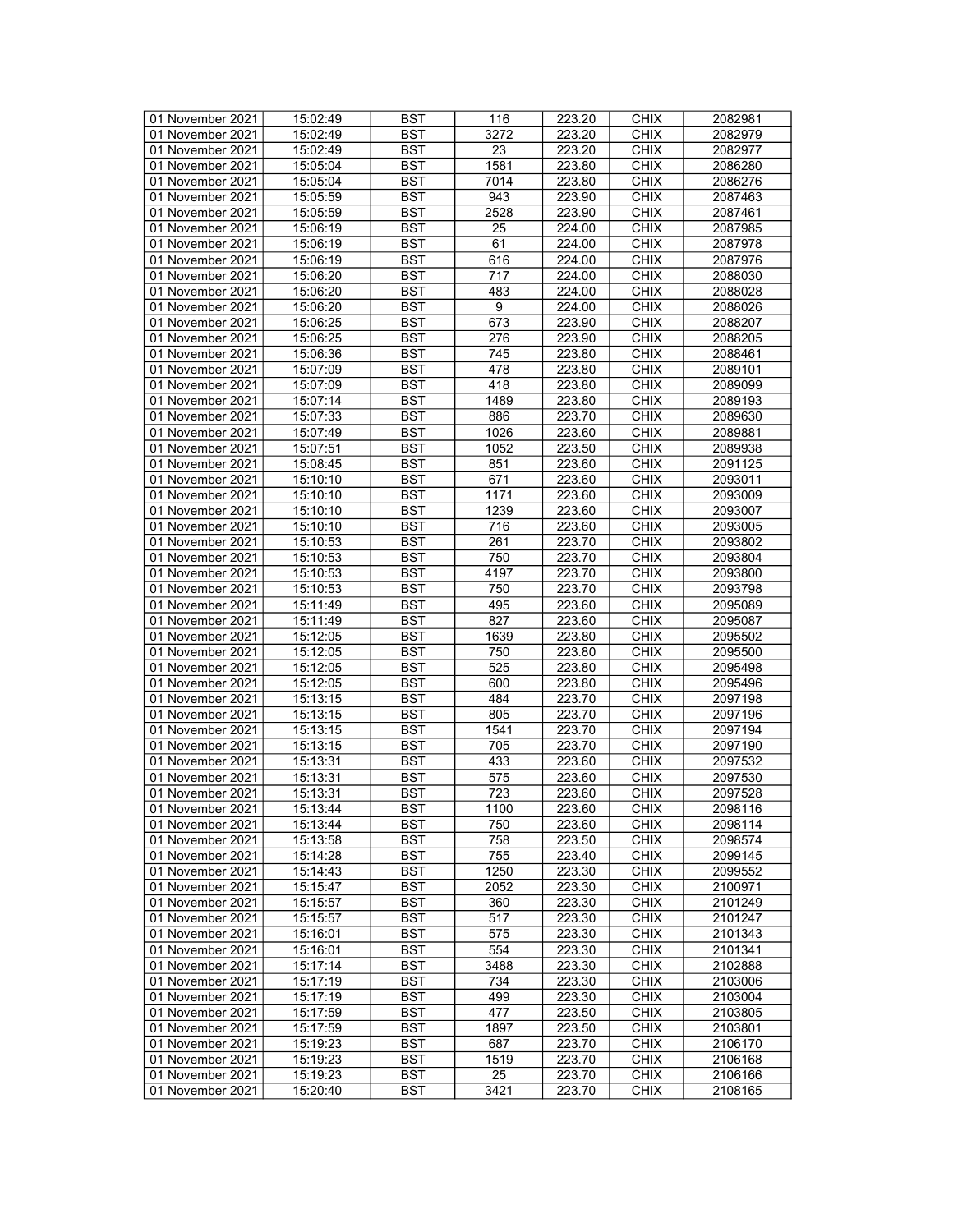| 01 November 2021 | 15:20:40 | <b>BST</b>       | 1835 | 223.70 | <b>CHIX</b> | 2108163 |
|------------------|----------|------------------|------|--------|-------------|---------|
| 01 November 2021 | 15:20:40 | BST              | 414  | 223.70 | <b>CHIX</b> | 2108155 |
| 01 November 2021 | 15:20:40 | <b>BST</b>       | 1050 | 223.70 | <b>CHIX</b> | 2108153 |
| 01 November 2021 | 15:20:46 | <b>BST</b>       | 1344 | 223.70 | <b>CHIX</b> | 2108336 |
| 01 November 2021 | 15:21:59 | <b>BST</b>       | 412  | 223.70 | <b>CHIX</b> | 2109856 |
| 01 November 2021 | 15:21:59 | <b>BST</b>       | 3206 | 223.70 | <b>CHIX</b> | 2109852 |
|                  |          |                  |      |        |             |         |
| 01 November 2021 | 15:21:59 | <b>BST</b>       | 1108 | 223.70 | <b>CHIX</b> | 2109850 |
| 01 November 2021 | 15:23:28 | <b>BST</b>       | 1591 | 223.80 | <b>CHIX</b> | 2111689 |
| 01 November 2021 | 15:23:28 | <b>BST</b>       | 4000 | 223.80 | <b>CHIX</b> | 2111687 |
| 01 November 2021 | 15:23:40 | <b>BST</b>       | 1055 | 223.70 | <b>CHIX</b> | 2111967 |
| 01 November 2021 | 15:24:22 | <b>BST</b>       | 516  | 223.60 | <b>CHIX</b> | 2113624 |
| 01 November 2021 | 15:24:22 | <b>BST</b>       | 966  | 223.60 | <b>CHIX</b> | 2113620 |
| 01 November 2021 | 15:24:34 | <b>BST</b>       | 1467 | 223.50 | <b>CHIX</b> | 2113870 |
| 01 November 2021 | 15:24:37 | <b>BST</b>       | 609  | 223.30 | <b>CHIX</b> | 2113950 |
| 01 November 2021 | 15:24:37 | <b>BST</b>       | 659  | 223.40 | <b>CHIX</b> | 2113938 |
| 01 November 2021 | 15:24:37 | <b>BST</b>       | 573  | 223.40 | <b>CHIX</b> | 2113936 |
| 01 November 2021 | 15:25:01 | <b>BST</b>       | 452  | 223.20 | <b>CHIX</b> | 2114319 |
| 01 November 2021 | 15:25:01 | <b>BST</b>       | 457  | 223.20 | <b>CHIX</b> | 2114317 |
| 01 November 2021 | 15:25:13 | <b>BST</b>       | 591  | 222.90 | <b>CHIX</b> | 2115075 |
| 01 November 2021 |          |                  |      |        |             |         |
|                  | 15:27:02 | <b>BST</b>       | 2305 | 223.00 | <b>CHIX</b> | 2117752 |
| 01 November 2021 | 15:27:04 | <b>BST</b>       | 1314 | 223.20 | <b>CHIX</b> | 2117877 |
| 01 November 2021 | 15:27:10 | <b>BST</b>       | 1353 | 223.20 | <b>CHIX</b> | 2117957 |
| 01 November 2021 | 15:30:01 | <b>BST</b>       | 1455 | 223.60 | <b>CHIX</b> | 2121530 |
| 01 November 2021 | 15:30:01 | <b>BST</b>       | 7224 | 223.60 | <b>CHIX</b> | 2121526 |
| 01 November 2021 | 15:30:01 | <b>BST</b>       | 852  | 223.60 | <b>CHIX</b> | 2121528 |
| 01 November 2021 | 15:31:05 | <b>BST</b>       | 1000 | 223.90 | <b>CHIX</b> | 2122879 |
| 01 November 2021 | 15:31:05 | <b>BST</b>       | 2980 | 223.90 | <b>CHIX</b> | 2122881 |
| 01 November 2021 | 15:31:05 | <b>BST</b>       | 2000 | 223.90 | <b>CHIX</b> | 2122875 |
| 01 November 2021 | 15:31:05 | <b>BST</b>       | 500  | 223.90 | <b>CHIX</b> | 2122873 |
| 01 November 2021 | 15:32:08 | <b>BST</b>       | 921  | 224.00 | <b>CHIX</b> | 2124125 |
| 01 November 2021 | 15:32:08 | <b>BST</b>       | 2760 | 224.00 | <b>CHIX</b> | 2124123 |
| 01 November 2021 | 15:32:38 | <b>BST</b>       | 416  | 224.00 | <b>CHIX</b> | 2124798 |
| 01 November 2021 |          | <b>BST</b>       | 392  | 224.00 | <b>CHIX</b> | 2124796 |
|                  | 15:32:38 |                  |      |        |             |         |
| 01 November 2021 | 15:32:38 | <b>BST</b>       | 750  | 224.00 | <b>CHIX</b> | 2124794 |
| 01 November 2021 | 15:32:40 | <b>BST</b>       | 234  | 223.90 | <b>CHIX</b> | 2124854 |
| 01 November 2021 | 15:32:40 | <b>BST</b>       | 245  | 223.90 | <b>CHIX</b> | 2124852 |
| 01 November 2021 | 15:32:40 | <b>BST</b>       | 1176 | 223.90 | <b>CHIX</b> | 2124850 |
| 01 November 2021 | 15:33:19 | <b>BST</b>       | 477  | 223.90 | <b>CHIX</b> | 2125587 |
| 01 November 2021 | 15:33:19 | <b>BST</b>       | 435  | 223.90 | <b>CHIX</b> | 2125583 |
| 01 November 2021 | 15:33:19 | <b>BST</b>       | 429  | 223.90 | <b>CHIX</b> | 2125581 |
| 01 November 2021 | 15:35:31 | <b>BST</b>       | 8885 | 224.00 | <b>CHIX</b> | 2128487 |
| 01 November 2021 | 15:36:07 | <b>BST</b>       | 508  | 224.00 | <b>CHIX</b> | 2129347 |
| 01 November 2021 | 15:36:07 | <b>BST</b>       | 3400 | 224.00 | <b>CHIX</b> | 2129345 |
| 01 November 2021 | 15:36:07 | <b>BST</b>       | 750  | 224.00 | <b>CHIX</b> | 2129343 |
| 01 November 2021 | 15:36:07 | $\overline{BST}$ | 1373 | 224.00 | <b>CHIX</b> | 2129335 |
| 01 November 2021 | 15:36:57 | BST              | 471  | 223.90 | <b>CHIX</b> | 2130423 |
| 01 November 2021 | 15:37:15 | <b>BST</b>       | 209  | 223.90 | <b>CHIX</b> | 2130825 |
|                  |          |                  | 220  |        |             |         |
| 01 November 2021 | 15:37:18 | <b>BST</b>       |      | 223.90 | <b>CHIX</b> | 2130879 |
| 01 November 2021 | 15:37:37 | <b>BST</b>       | 138  | 223.80 | <b>CHIX</b> | 2131227 |
| 01 November 2021 | 15:37:37 | <b>BST</b>       | 750  | 223.80 | <b>CHIX</b> | 2131225 |
| 01 November 2021 | 15:37:37 | <b>BST</b>       | 498  | 223.80 | <b>CHIX</b> | 2131221 |
| 01 November 2021 | 15:37:37 | BST              | 1187 | 223.80 | <b>CHIX</b> | 2131219 |
| 01 November 2021 | 15:38:01 | <b>BST</b>       | 935  | 223.70 | <b>CHIX</b> | 2131649 |
| 01 November 2021 | 15:38:06 | <b>BST</b>       | 1517 | 223.60 | <b>CHIX</b> | 2131779 |
| 01 November 2021 | 15:39:39 | <b>BST</b>       | 3872 | 223.90 | <b>CHIX</b> | 2133648 |
| 01 November 2021 | 15:40:46 | <b>BST</b>       | 1499 | 223.90 | <b>CHIX</b> | 2134972 |
| 01 November 2021 | 15:40:46 | <b>BST</b>       | 2048 | 223.90 | <b>CHIX</b> | 2134968 |
| 01 November 2021 | 15:43:12 | <b>BST</b>       | 1093 | 224.40 | <b>CHIX</b> | 2138295 |
| 01 November 2021 | 15:43:12 | <b>BST</b>       | 1114 | 224.40 | <b>CHIX</b> | 2138293 |
| 01 November 2021 | 15:43:12 | <b>BST</b>       | 178  | 224.40 | <b>CHIX</b> | 2138291 |
| 01 November 2021 | 15:43:12 | BST              | 8535 | 224.40 | <b>CHIX</b> | 2138287 |
| 01 November 2021 | 15:43:12 | <b>BST</b>       | 643  | 224.40 | <b>CHIX</b> | 2138281 |
|                  |          |                  |      |        |             |         |
| 01 November 2021 | 15:43:12 | <b>BST</b>       | 238  | 224.40 | <b>CHIX</b> | 2138273 |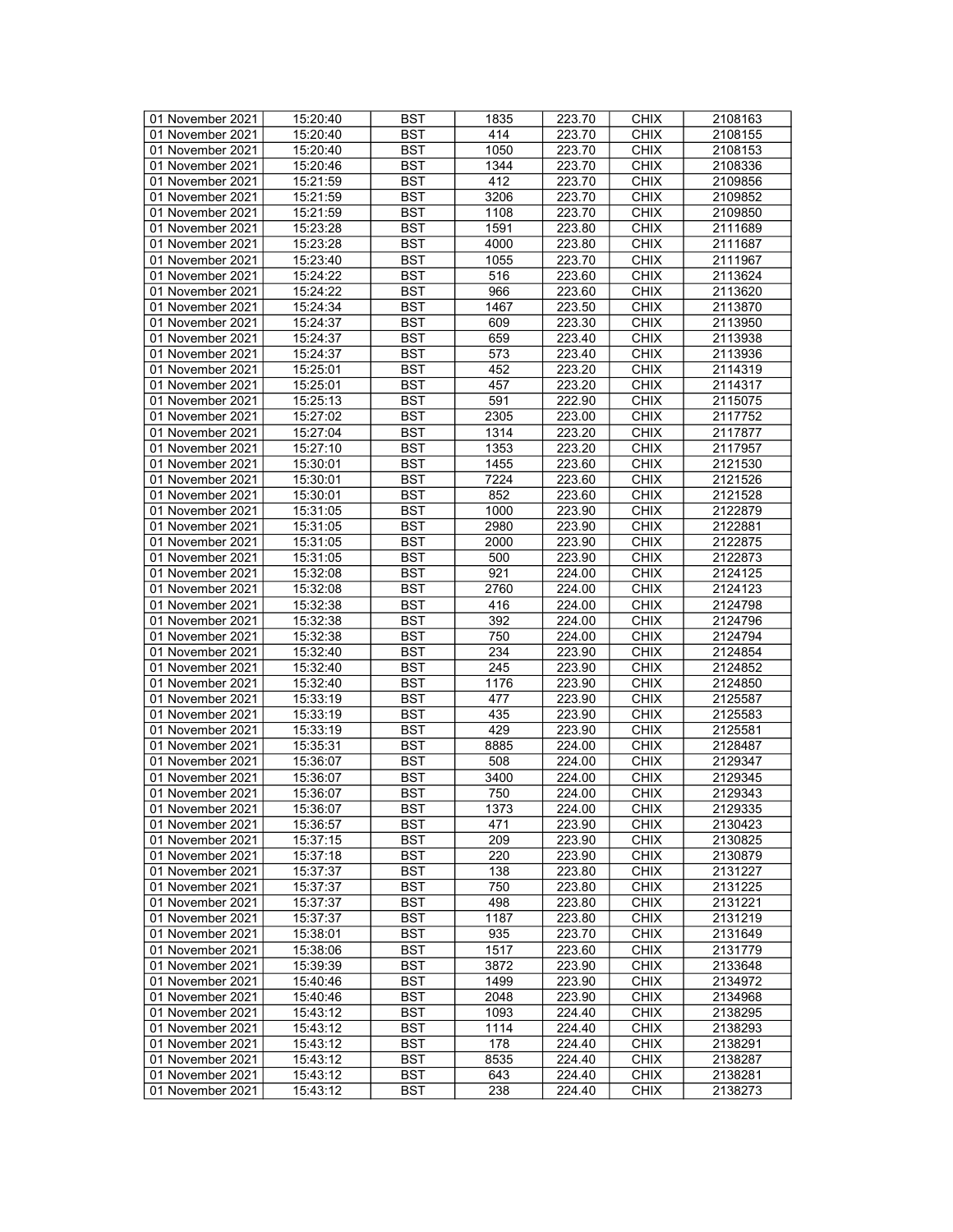| 01 November 2021 | 15:44:56 | <b>BST</b> | 750  | 224.40 | <b>CHIX</b> | 2140297 |
|------------------|----------|------------|------|--------|-------------|---------|
| 01 November 2021 | 15:44:56 | <b>BST</b> | 2000 | 224.40 | <b>CHIX</b> | 2140301 |
|                  |          |            |      |        |             |         |
| 01 November 2021 | 15:44:56 | <b>BST</b> | 806  | 224.40 | <b>CHIX</b> | 2140299 |
| 01 November 2021 | 15:44:56 | <b>BST</b> | 85   | 224.40 | <b>CHIX</b> | 2140307 |
| 01 November 2021 | 15:44:56 | <b>BST</b> | 900  | 224.40 | <b>CHIX</b> | 2140303 |
| 01 November 2021 | 15:44:56 | <b>BST</b> | 509  | 224.40 | <b>CHIX</b> | 2140291 |
| 01 November 2021 | 15:44:56 | <b>BST</b> | 3043 | 224.40 | <b>CHIX</b> | 2140289 |
| 01 November 2021 | 15:47:36 | <b>BST</b> | 2380 | 224.30 | <b>CHIX</b> | 2143778 |
| 01 November 2021 | 15:47:49 | <b>BST</b> | 1205 | 224.30 | <b>CHIX</b> | 2144093 |
| 01 November 2021 | 15:47:49 | <b>BST</b> | 4084 | 224.30 | <b>CHIX</b> | 2144091 |
| 01 November 2021 | 15:48:00 | <b>BST</b> | 45   | 224.30 | <b>CHIX</b> | 2144347 |
|                  |          |            |      |        |             |         |
| 01 November 2021 | 15:48:00 | <b>BST</b> | 1583 | 224.30 | <b>CHIX</b> | 2144345 |
| 01 November 2021 | 15:48:49 | <b>BST</b> | 822  | 224.20 | <b>CHIX</b> | 2145391 |
| 01 November 2021 | 15:48:49 | <b>BST</b> | 277  | 224.20 | <b>CHIX</b> | 2145389 |
| 01 November 2021 | 15:48:49 | <b>BST</b> | 825  | 224.20 | <b>CHIX</b> | 2145383 |
| 01 November 2021 | 15:48:56 | <b>BST</b> | 27   | 224.20 | <b>CHIX</b> | 2145499 |
| 01 November 2021 | 15:49:07 | <b>BST</b> | 807  | 224.20 | <b>CHIX</b> | 2145736 |
| 01 November 2021 | 15:49:07 | <b>BST</b> | 881  | 224.20 | <b>CHIX</b> | 2145734 |
| 01 November 2021 | 15:49:07 | <b>BST</b> | 409  | 224.20 | <b>CHIX</b> | 2145732 |
|                  |          |            |      |        |             |         |
| 01 November 2021 | 15:50:31 | <b>BST</b> | 2558 | 224.20 | <b>CHIX</b> | 2147551 |
| 01 November 2021 | 15:50:33 | <b>BST</b> | 683  | 224.20 | <b>CHIX</b> | 2147592 |
| 01 November 2021 | 15:50:33 | <b>BST</b> | 490  | 224.20 | <b>CHIX</b> | 2147596 |
| 01 November 2021 | 15:50:33 | <b>BST</b> | 430  | 224.20 | <b>CHIX</b> | 2147594 |
| 01 November 2021 | 15:50:33 | <b>BST</b> | 346  | 224.20 | <b>CHIX</b> | 2147588 |
| 01 November 2021 | 15:51:01 | <b>BST</b> | 1423 | 224.20 | <b>CHIX</b> | 2148268 |
| 01 November 2021 | 15:51:56 | <b>BST</b> | 22   | 224.20 | <b>CHIX</b> | 2149373 |
| 01 November 2021 | 15:51:57 | <b>BST</b> | 23   | 224.20 | <b>CHIX</b> | 2149402 |
| 01 November 2021 |          | <b>BST</b> | 3871 | 224.20 | <b>CHIX</b> | 2149417 |
|                  | 15:51:58 |            |      |        |             |         |
| 01 November 2021 | 15:52:39 | <b>BST</b> | 1439 | 224.20 | <b>CHIX</b> | 2150369 |
| 01 November 2021 | 15:52:58 | <b>BST</b> | 1208 | 224.20 | <b>CHIX</b> | 2150707 |
| 01 November 2021 | 15:52:58 | <b>BST</b> | 1123 | 224.20 | <b>CHIX</b> | 2150705 |
| 01 November 2021 | 15:53:58 | <b>BST</b> | 231  | 224.20 | <b>CHIX</b> | 2152006 |
| 01 November 2021 | 15:53:58 | <b>BST</b> | 4919 | 224.20 | <b>CHIX</b> | 2152004 |
| 01 November 2021 | 15:53:58 | <b>BST</b> | 1905 | 224.20 | <b>CHIX</b> | 2152002 |
| 01 November 2021 | 15:53:58 | <b>BST</b> | 24   | 224.20 | <b>CHIX</b> | 2152000 |
| 01 November 2021 | 15:56:01 | <b>BST</b> | 3193 | 224.40 | <b>CHIX</b> | 2154447 |
| 01 November 2021 | 15:56:01 | <b>BST</b> | 500  | 224.40 | <b>CHIX</b> | 2154443 |
|                  |          | <b>BST</b> | 487  |        |             |         |
| 01 November 2021 | 15:56:13 |            |      | 224.40 | <b>CHIX</b> | 2154818 |
| 01 November 2021 | 15:56:16 | <b>BST</b> | 648  | 224.40 | <b>CHIX</b> | 2154866 |
| 01 November 2021 | 15:57:22 | <b>BST</b> | 200  | 224.40 | <b>CHIX</b> | 2156207 |
| 01 November 2021 | 15:57:22 | <b>BST</b> | 447  | 224.40 | <b>CHIX</b> | 2156209 |
| 01 November 2021 | 15:57:22 | <b>BST</b> | 2949 | 224.40 | <b>CHIX</b> | 2156201 |
| 01 November 2021 | 15:57:22 | <b>BST</b> | 489  | 224.40 | <b>CHIX</b> | 2156199 |
| 01 November 2021 | 15:57:22 | <b>BST</b> | 1465 | 224.40 | <b>CHIX</b> | 2156195 |
| 01 November 2021 | 15:57:37 | <b>BST</b> | 792  | 224.30 | <b>CHIX</b> | 2156521 |
| 01 November 2021 | 15:57:53 | BST        | 632  | 224.30 | <b>CHIX</b> | 2156866 |
| 01 November 2021 | 15:58:25 | <b>BST</b> | 1021 | 224.30 | <b>CHIX</b> | 2157540 |
|                  | 15:58:58 | <b>BST</b> | 2842 |        | <b>CHIX</b> |         |
| 01 November 2021 |          |            |      | 224.30 |             | 2158226 |
| 01 November 2021 | 15:58:58 | <b>BST</b> | 1236 | 224.30 | <b>CHIX</b> | 2158224 |
| 01 November 2021 | 15:58:58 | <b>BST</b> | 750  | 224.30 | <b>CHIX</b> | 2158222 |
| 01 November 2021 | 16:00:36 | BST        | 2560 | 224.40 | <b>CHIX</b> | 2161441 |
| 01 November 2021 | 16:00:36 | <b>BST</b> | 2780 | 224.40 | <b>CHIX</b> | 2161439 |
| 01 November 2021 | 16:00:47 | <b>BST</b> | 640  | 224.30 | <b>CHIX</b> | 2161603 |
| 01 November 2021 | 16:03:04 | <b>BST</b> | 3263 | 224.40 | <b>CHIX</b> | 2164461 |
| 01 November 2021 | 16:03:10 | <b>BST</b> | 2353 | 224.40 | <b>CHIX</b> | 2164589 |
| 01 November 2021 | 16:03:18 | <b>BST</b> | 454  | 224.40 | <b>CHIX</b> | 2164808 |
|                  |          |            |      |        |             |         |
| 01 November 2021 | 16:03:18 | <b>BST</b> | 4115 | 224.40 | <b>CHIX</b> | 2164806 |
| 01 November 2021 | 16:04:57 | <b>BST</b> | 963  | 224.40 | <b>CHIX</b> | 2167137 |
| 01 November 2021 | 16:04:57 | <b>BST</b> | 2345 | 224.40 | <b>CHIX</b> | 2167135 |
| 01 November 2021 | 16:04:57 | <b>BST</b> | 4505 | 224.40 | <b>CHIX</b> | 2167139 |
| 01 November 2021 | 16:06:10 | <b>BST</b> | 492  | 224.40 | <b>CHIX</b> | 2168794 |
| 01 November 2021 | 16:06:10 | BST        | 1093 | 224.40 | <b>CHIX</b> | 2168792 |
| 01 November 2021 | 16:06:30 | <b>BST</b> | 3944 | 224.60 | <b>CHIX</b> | 2169241 |
|                  |          |            |      |        |             |         |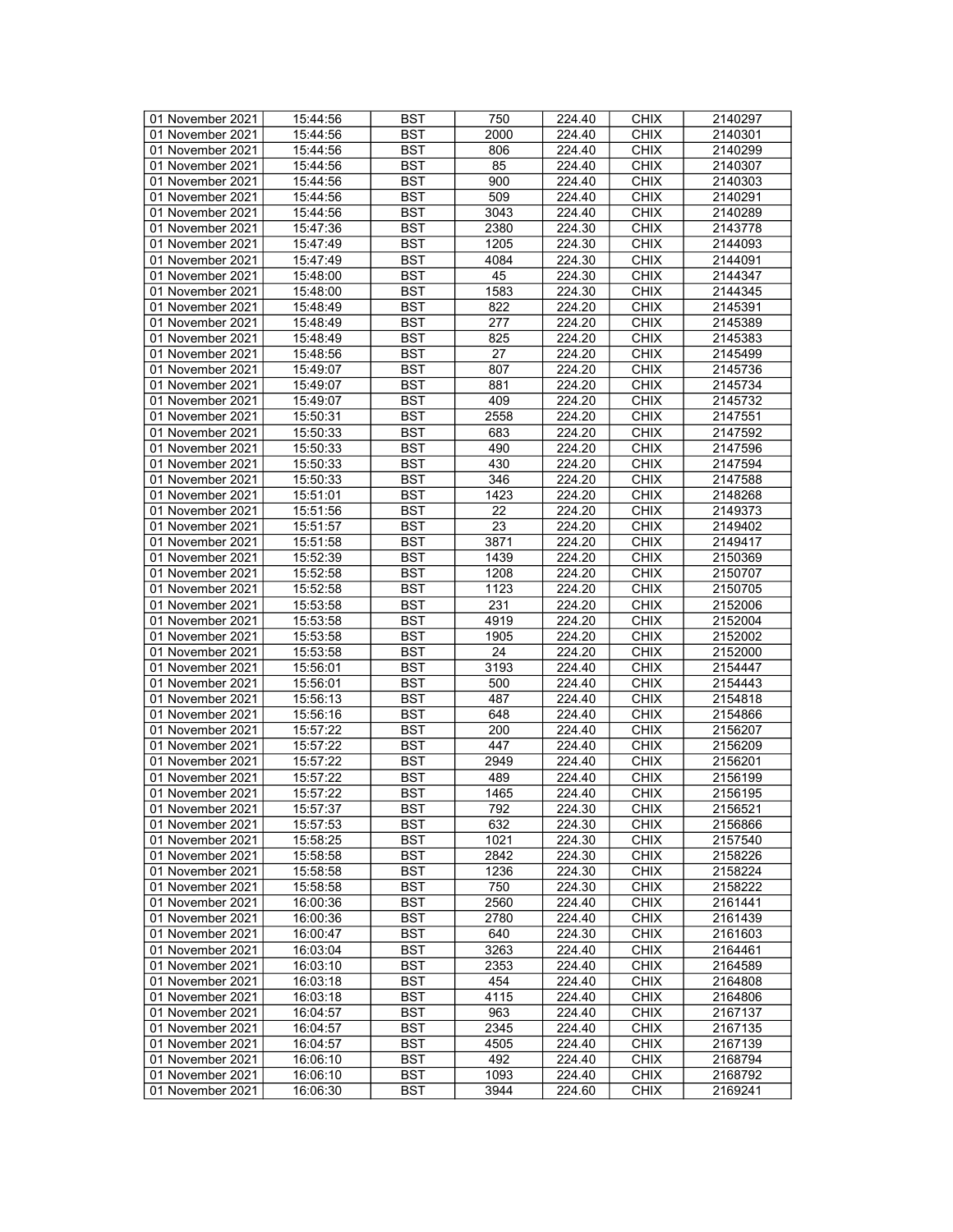| 01 November 2021 | 16:06:30 | <b>BST</b> | 2316  | 224.60 | <b>CHIX</b> | 2169239 |
|------------------|----------|------------|-------|--------|-------------|---------|
| 01 November 2021 | 16:08:56 | BST        | 3312  | 224.80 | <b>CHIX</b> | 2172755 |
| 01 November 2021 | 16:09:13 | <b>BST</b> | 1197  | 225.00 | <b>CHIX</b> | 2173316 |
| 01 November 2021 | 16:09:58 | <b>BST</b> | 977   | 225.10 | <b>CHIX</b> | 2174460 |
| 01 November 2021 | 16:09:58 | <b>BST</b> | 8949  | 225.10 | <b>CHIX</b> | 2174458 |
| 01 November 2021 | 16:09:58 |            |       |        |             | 2174456 |
|                  |          | <b>BST</b> | 2044  | 225.10 | <b>CHIX</b> |         |
| 01 November 2021 | 16:11:04 | <b>BST</b> | 448   | 225.00 | <b>CHIX</b> | 2175864 |
| 01 November 2021 | 16:11:04 | <b>BST</b> | 1214  | 225.00 | <b>CHIX</b> | 2175868 |
| 01 November 2021 | 16:11:04 | <b>BST</b> | 2248  | 225.00 | <b>CHIX</b> | 2175872 |
| 01 November 2021 | 16:13:37 | <b>BST</b> | 456   | 225.00 | <b>CHIX</b> | 2179832 |
| 01 November 2021 | 16:13:37 | <b>BST</b> | 415   | 225.00 | <b>CHIX</b> | 2179834 |
| 01 November 2021 | 16:13:37 | <b>BST</b> | 1020  | 225.00 | <b>CHIX</b> | 2179836 |
| 01 November 2021 | 16:13:37 | <b>BST</b> | 2443  | 225.00 | <b>CHIX</b> | 2179840 |
| 01 November 2021 | 16:13:37 | <b>BST</b> | 4045  | 225.00 | <b>CHIX</b> | 2179842 |
| 01 November 2021 | 16:13:38 | <b>BST</b> | 1546  | 225.00 | <b>CHIX</b> | 2179888 |
| 01 November 2021 | 16:13:43 | <b>BST</b> | 1115  | 225.00 | <b>CHIX</b> | 2180035 |
| 01 November 2021 | 16:14:43 | <b>BST</b> | 822   | 225.00 | <b>CHIX</b> | 2181632 |
| 01 November 2021 | 16:14:43 | <b>BST</b> | 1423  | 225.00 | <b>CHIX</b> | 2181630 |
| 01 November 2021 | 16:14:43 | <b>BST</b> | 1959  | 225.00 | <b>CHIX</b> | 2181628 |
| 01 November 2021 | 16:14:43 | <b>BST</b> | 1670  | 225.00 | <b>CHIX</b> | 2181626 |
| 01 November 2021 | 16:15:58 | <b>BST</b> | 1613  | 224.90 | <b>CHIX</b> | 2184119 |
|                  |          |            |       |        |             |         |
| 01 November 2021 | 16:15:58 | <b>BST</b> | 83    | 224.90 | <b>CHIX</b> | 2184115 |
| 01 November 2021 | 16:15:58 | <b>BST</b> | 1979  | 224.90 | <b>CHIX</b> | 2184121 |
| 01 November 2021 | 16:15:58 | <b>BST</b> | 205   | 224.90 | <b>CHIX</b> | 2184123 |
| 01 November 2021 | 16:15:58 | <b>BST</b> | 1767  | 224.90 | <b>CHIX</b> | 2184117 |
| 01 November 2021 | 16:17:04 | <b>BST</b> | 2338  | 225.00 | <b>CHIX</b> | 2186140 |
| 01 November 2021 | 16:17:11 | <b>BST</b> | 634   | 225.00 | <b>CHIX</b> | 2186379 |
| 01 November 2021 | 16:17:11 | <b>BST</b> | 489   | 225.00 | <b>CHIX</b> | 2186375 |
| 01 November 2021 | 16:17:24 | <b>BST</b> | 562   | 225.00 | <b>CHIX</b> | 2186701 |
| 01 November 2021 | 16:17:24 | <b>BST</b> | 15    | 225.00 | <b>CHIX</b> | 2186699 |
| 01 November 2021 | 16:18:40 | <b>BST</b> | 1538  | 225.00 | <b>CHIX</b> | 2189348 |
| 01 November 2021 | 16:21:02 | <b>BST</b> | 1195  | 225.00 | <b>CHIX</b> | 2193587 |
| 01 November 2021 | 16:21:03 | <b>BST</b> | 1111  | 225.00 | <b>CHIX</b> | 2193655 |
| 01 November 2021 | 16:21:10 | <b>BST</b> | 845   | 225.00 | <b>CHIX</b> | 2193902 |
| 01 November 2021 | 16:21:10 | <b>BST</b> | 2136  | 225.00 | <b>CHIX</b> | 2193886 |
| 01 November 2021 | 16:21:10 | <b>BST</b> | 5395  | 225.00 | <b>CHIX</b> | 2193884 |
| 01 November 2021 | 16:21:10 | <b>BST</b> | 4607  | 225.00 | <b>CHIX</b> | 2193882 |
| 01 November 2021 |          | <b>BST</b> |       |        |             |         |
|                  | 16:21:10 |            | 2313  | 225.00 | <b>CHIX</b> | 2193880 |
| 01 November 2021 | 16:21:10 | <b>BST</b> | 491   | 225.00 | <b>CHIX</b> | 2193878 |
| 01 November 2021 | 16:21:10 | <b>BST</b> | 200   | 225.00 | <b>CHIX</b> | 2193876 |
| 01 November 2021 | 16:21:22 | <b>BST</b> | 559   | 224.90 | <b>CHIX</b> | 2194235 |
| 01 November 2021 | 16:22:22 | <b>BST</b> | 2842  | 224.90 | <b>CHIX</b> | 2195903 |
| 01 November 2021 | 16:22:22 | <b>BST</b> | 75    | 224.90 | <b>CHIX</b> | 2195901 |
| 01 November 2021 | 16:22:22 | <b>BST</b> | 449   | 224.90 | <b>CHIX</b> | 2195899 |
| 01 November 2021 | 16:22:22 | <b>BST</b> | 1973  | 224.90 | <b>CHIX</b> | 2195897 |
| 01 November 2021 | 16:22:22 | BST        | 1694  | 224.90 | <b>CHIX</b> | 2195895 |
| 01 November 2021 | 16:22:22 | <b>BST</b> | 449   | 224.90 | <b>CHIX</b> | 2195893 |
| 01 November 2021 | 16:23:22 | <b>BST</b> | 545   | 224.90 | <b>CHIX</b> | 2197514 |
| 01 November 2021 | 16:23:22 | <b>BST</b> | 621   | 224.90 | <b>CHIX</b> | 2197512 |
| 01 November 2021 | 16:23:22 | <b>BST</b> | 2491  | 224.90 | <b>CHIX</b> | 2197510 |
| 01 November 2021 | 16:23:22 | <b>BST</b> | 1056  | 224.90 | <b>CHIX</b> | 2197508 |
| 01 November 2021 | 16:23:44 | BST        | 480   | 224.80 | <b>CHIX</b> | 2198057 |
| 01 November 2021 | 16:26:14 | <b>BST</b> | 1952  | 224.90 | <b>CHIX</b> | 2203733 |
| 01 November 2021 | 16:26:14 | <b>BST</b> | 12849 | 224.90 | <b>CHIX</b> | 2203729 |
| 01 November 2021 | 16:26:38 | <b>BST</b> | 1059  | 224.90 | <b>CHIX</b> | 2204418 |
| 01 November 2021 | 16:27:25 | BST        | 494   | 225.00 | <b>CHIX</b> | 2205668 |
|                  |          | <b>BST</b> |       |        |             | 2205666 |
| 01 November 2021 | 16:27:25 |            | 804   | 225.00 | <b>CHIX</b> |         |
| 01 November 2021 | 16:27:25 | BST        | 750   | 225.00 | <b>CHIX</b> | 2205664 |
| 01 November 2021 | 16:27:25 | <b>BST</b> | 2515  | 225.00 | <b>CHIX</b> | 2205662 |
| 01 November 2021 | 16:27:25 | <b>BST</b> | 2343  | 225.00 | <b>CHIX</b> | 2205660 |
| 01 November 2021 | 16:27:25 | BST        | 2684  | 225.00 | <b>CHIX</b> | 2205658 |
| 01 November 2021 | 16:27:25 | <b>BST</b> | 1066  | 225.00 | <b>CHIX</b> | 2205656 |
| 01 November 2021 | 16:28:10 | BST        | 1658  | 225.00 | <b>CHIX</b> | 2206884 |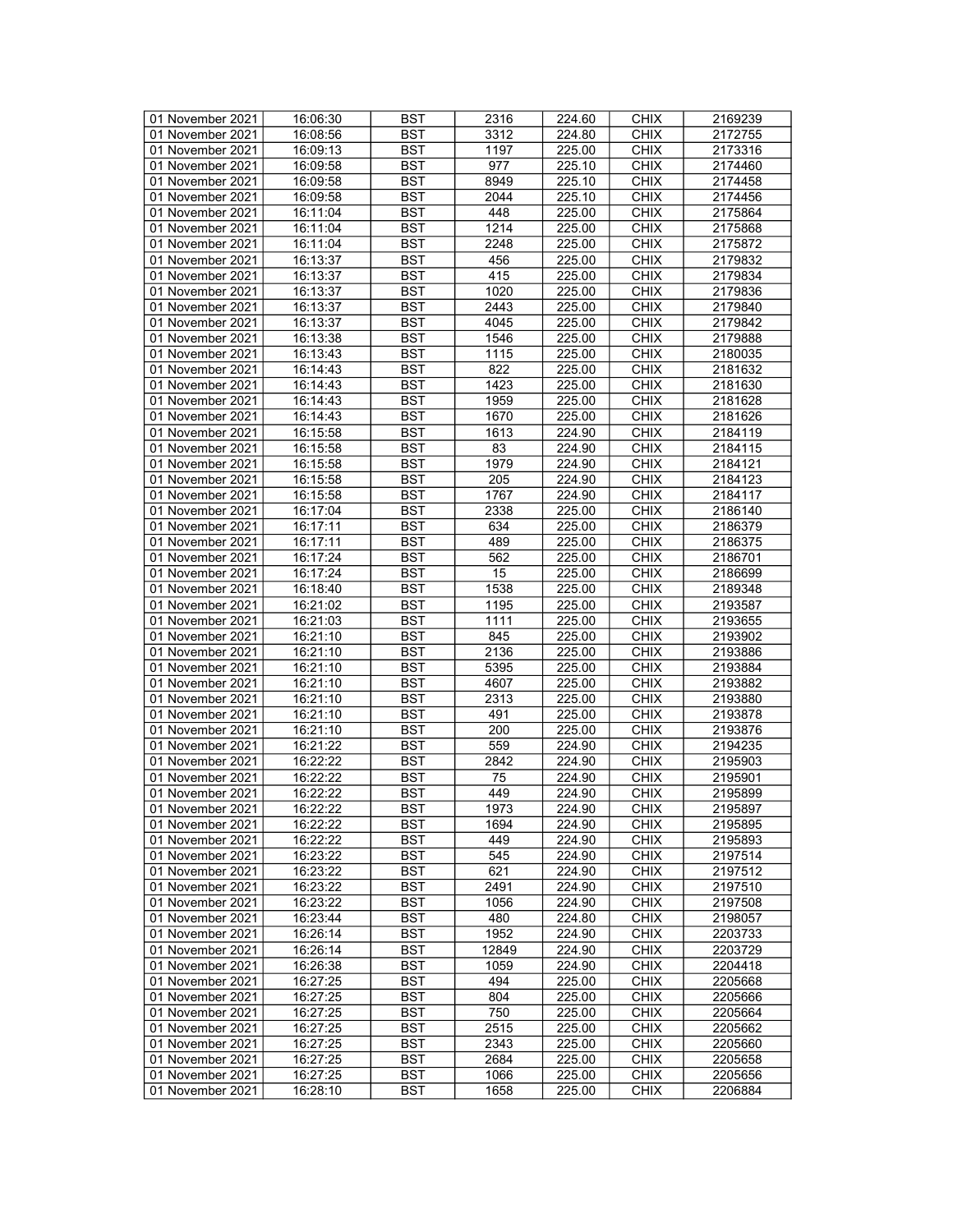| 01 November 2021 | 16:28:10 | <b>BST</b>       | 1288            | 225.00 | <b>CHIX</b> | 2206878 |
|------------------|----------|------------------|-----------------|--------|-------------|---------|
| 01 November 2021 | 16:28:10 | BST              | 1688            | 225.00 | <b>CHIX</b> | 2206876 |
| 01 November 2021 | 16:28:10 | <b>BST</b>       | 1033            | 225.00 | <b>CHIX</b> | 2206880 |
| 01 November 2021 |          |                  |                 |        |             |         |
|                  | 16:28:10 | <b>BST</b>       | 1181            | 225.00 | <b>CHIX</b> | 2206882 |
| 01 November 2021 | 16:28:52 | <b>BST</b>       | 858             | 225.00 | <b>CHIX</b> | 2207908 |
| 01 November 2021 | 16:28:52 | <b>BST</b>       | 1596            | 225.00 | <b>CHIX</b> | 2207904 |
| 01 November 2021 | 16:28:52 | <b>BST</b>       | 1653            | 225.00 | <b>CHIX</b> | 2207902 |
| 01 November 2021 | 16:28:52 | <b>BST</b>       | 1126            | 225.00 | <b>CHIX</b> | 2207900 |
| 01 November 2021 | 16:28:58 | <b>BST</b>       | 748             | 225.00 | <b>CHIX</b> | 2208045 |
| 01 November 2021 | 16:29:25 | <b>BST</b>       | 331             | 225.00 | <b>CHIX</b> | 2208630 |
| 01 November 2021 | 16:29:25 | <b>BST</b>       | 2739            | 225.00 | <b>CHIX</b> | 2208626 |
| 01 November 2021 | 16:29:37 | <b>BST</b>       | 556             | 224.90 | <b>CHIX</b> | 2210148 |
| 01 November 2021 | 16:29:37 | <b>BST</b>       | 959             | 224.90 | <b>CHIX</b> | 2210146 |
| 01 November 2021 | 16:29:41 | <b>BST</b>       | 448             | 224.90 | <b>CHIX</b> | 2210845 |
| 01 November 2021 | 16:29:54 | <b>BST</b>       | 57              | 224.80 | <b>CHIX</b> |         |
|                  |          |                  |                 |        |             | 2213302 |
| 01 November 2021 | 16:29:54 | <b>BST</b>       | 49              | 224.80 | <b>CHIX</b> | 2213298 |
| 01 November 2021 | 16:29:54 | <b>BST</b>       | $\overline{25}$ | 224.80 | <b>CHIX</b> | 2213300 |
| 01 November 2021 | 08:06:15 | <b>BST</b>       | 7992            | 221.20 | <b>LSE</b>  | 1661680 |
| 01 November 2021 | 08:06:15 | <b>BST</b>       | 9502            | 221.20 | <b>LSE</b>  | 1661678 |
| 01 November 2021 | 08:07:20 | <b>BST</b>       | 13588           | 221.80 | <b>LSE</b>  | 1663995 |
| 01 November 2021 | 08:07:55 | <b>BST</b>       | 9358            | 222.00 | LSE         | 1664868 |
| 01 November 2021 | 08:07:55 | <b>BST</b>       | 5895            | 222.00 | <b>LSE</b>  | 1664866 |
| 01 November 2021 | 08:07:55 | <b>BST</b>       | 4847            | 222.00 | <b>LSE</b>  | 1664864 |
| 01 November 2021 | 08:08:57 | <b>BST</b>       | 1500            | 222.60 | LSE         | 1669002 |
| 01 November 2021 | 08:08:57 | <b>BST</b>       | 9185            | 222.60 | LSE         | 1669000 |
| 01 November 2021 | 08:08:57 | <b>BST</b>       | 8525            | 222.60 | <b>LSE</b>  | 1668998 |
| 01 November 2021 | 08:08:58 | <b>BST</b>       | 7810            | 222.60 | <b>LSE</b>  | 1669047 |
|                  |          | <b>BST</b>       | 4630            |        | <b>LSE</b>  | 1669041 |
| 01 November 2021 | 08:08:58 |                  | 5009            | 222.60 |             |         |
| 01 November 2021 | 08:08:58 | <b>BST</b>       |                 | 222.60 | <b>LSE</b>  | 1669039 |
| 01 November 2021 | 08:09:10 | <b>BST</b>       | 8844            | 222.40 | LSE         | 1669410 |
| 01 November 2021 | 08:09:10 | <b>BST</b>       | 9314            | 222.50 | <b>LSE</b>  | 1669406 |
| 01 November 2021 | 08:09:10 | <b>BST</b>       | 7902            | 222.50 | LSE         | 1669402 |
| 01 November 2021 | 08:09:14 | <b>BST</b>       | 1407            | 222.10 | <b>LSE</b>  | 1669501 |
| 01 November 2021 | 08:09:14 | <b>BST</b>       | 16435           | 222.10 | LSE         | 1669499 |
| 01 November 2021 | 08:09:17 | <b>BST</b>       | 3424            | 221.90 | <b>LSE</b>  | 1669582 |
| 01 November 2021 | 08:09:17 | <b>BST</b>       | 8961            | 221.90 | LSE         | 1669584 |
| 01 November 2021 | 08:09:19 | <b>BST</b>       | 10491           | 221.80 | <b>LSE</b>  | 1669629 |
| 01 November 2021 | 08:09:19 | <b>BST</b>       | 901             | 221.80 | LSE         | 1669625 |
| 01 November 2021 | 08:09:21 | <b>BST</b>       | 8040            | 221.70 | <b>LSE</b>  | 1669667 |
| 01 November 2021 | 08:09:21 | <b>BST</b>       | 1039            | 221.70 | <b>LSE</b>  | 1669665 |
| 01 November 2021 | 08:11:02 | <b>BST</b>       | 8674            | 222.80 | LSE         | 1672590 |
| 01 November 2021 | 08:11:02 | <b>BST</b>       | 8095            | 222.80 | <b>LSE</b>  | 1672588 |
| 01 November 2021 | 08:11:34 | <b>BST</b>       | 8305            | 223.20 | <b>LSE</b>  | 1673482 |
| 01 November 2021 | 08:12:04 | <b>BST</b>       | 8835            | 223.10 | LSE         | 1674273 |
| 01 November 2021 | 08:12:04 | $\overline{BST}$ | 9659            | 223.20 | <b>LSE</b>  | 1674267 |
| 01 November 2021 | 08:12:19 | BST              | 5810            | 222.90 | LSE         | 1674780 |
|                  |          |                  |                 |        |             |         |
| 01 November 2021 | 08:12:19 | BST              | 9633            | 222.90 | LSE         | 1674776 |
| 01 November 2021 | 08:12:19 | <b>BST</b>       | 2170            | 222.90 | LSE         | 1674778 |
| 01 November 2021 | 08:12:21 | <b>BST</b>       | 6262            | 222.80 | LSE         | 1674894 |
| 01 November 2021 | 08:12:21 | <b>BST</b>       | 9307            | 222.80 | LSE         | 1674896 |
| 01 November 2021 | 08:13:09 | <b>BST</b>       | 10100           | 222.60 | LSE         | 1676432 |
| 01 November 2021 | 08:13:09 | BST              | 394             | 222.60 | LSE         | 1676434 |
| 01 November 2021 | 08:13:09 | BST              | 3358            | 222.70 | LSE         | 1676418 |
| 01 November 2021 | 08:13:09 | <b>BST</b>       | 1234            | 222.70 | <b>LSE</b>  | 1676416 |
| 01 November 2021 | 08:13:09 | <b>BST</b>       | 1243            | 222.70 | LSE         | 1676414 |
| 01 November 2021 | 08:13:09 | BST              | 3027            | 222.70 | LSE         | 1676412 |
| 01 November 2021 | 08:13:54 | <b>BST</b>       | 643             | 222.60 | LSE         | 1677401 |
| 01 November 2021 | 08:13:54 | <b>BST</b>       | 387             | 222.60 | <b>LSE</b>  | 1677399 |
| 01 November 2021 | 08:13:54 | <b>BST</b>       | 1181            | 222.60 | <b>LSE</b>  | 1677397 |
| 01 November 2021 | 08:13:54 | <b>BST</b>       | 1453            | 222.60 | LSE         | 1677395 |
| 01 November 2021 | 08:13:54 | BST              | 4457            | 222.60 | <b>LSE</b>  | 1677393 |
| 01 November 2021 | 08:13:57 | <b>BST</b>       | 4870            | 222.40 | <b>LSE</b>  | 1677485 |
| 01 November 2021 |          |                  |                 |        |             |         |
|                  | 08:13:57 | BST              | 3277            | 222.40 | LSE         | 1677483 |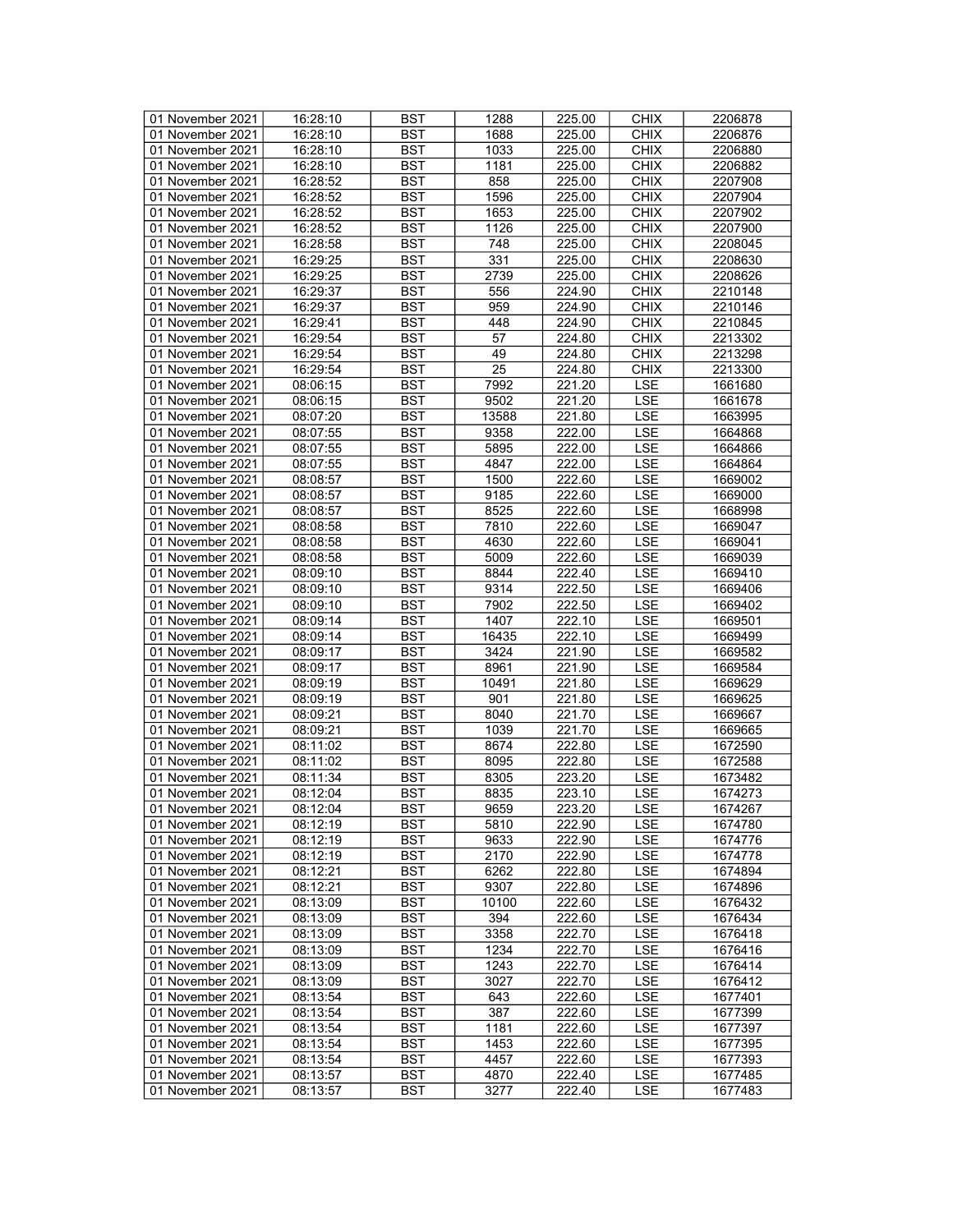| 01 November 2021 | 08:14:51 | <b>BST</b> | 8578  | 222.90 | LSE        | 1678737 |
|------------------|----------|------------|-------|--------|------------|---------|
| 01 November 2021 | 08:14:51 | <b>BST</b> | 536   | 222.90 | LSE        | 1678735 |
| 01 November 2021 | 08:14:54 | <b>BST</b> | 6792  | 222.60 | <b>LSE</b> | 1678819 |
| 01 November 2021 | 08:14:54 | <b>BST</b> | 2819  | 222.60 | <b>LSE</b> | 1678817 |
| 01 November 2021 | 08:15:35 | <b>BST</b> | 7737  | 223.20 | LSE        | 1679858 |
|                  |          |            |       | 223.00 |            |         |
| 01 November 2021 | 08:15:37 | <b>BST</b> | 9536  |        | <b>LSE</b> | 1679918 |
| 01 November 2021 | 08:16:54 | <b>BST</b> | 1862  | 223.00 | LSE        | 1681921 |
| 01 November 2021 | 08:18:40 | <b>BST</b> | 2279  | 223.50 | <b>LSE</b> | 1684620 |
| 01 November 2021 | 08:18:40 | <b>BST</b> | 7120  | 223.50 | <b>LSE</b> | 1684618 |
| 01 November 2021 | 08:19:10 | <b>BST</b> | 6924  | 223.60 | <b>LSE</b> | 1685259 |
| 01 November 2021 | 08:19:10 | <b>BST</b> | 1270  | 223.60 | LSE        | 1685257 |
| 01 November 2021 | 08:19:23 | <b>BST</b> | 470   | 223.40 | <b>LSE</b> | 1685529 |
| 01 November 2021 | 08:19:23 | <b>BST</b> | 8905  | 223.40 | <b>LSE</b> | 1685527 |
| 01 November 2021 | 08:19:23 | <b>BST</b> | 2360  | 223.50 | <b>LSE</b> | 1685525 |
| 01 November 2021 | 08:19:23 | <b>BST</b> | 5834  | 223.50 | <b>LSE</b> | 1685523 |
| 01 November 2021 | 08:19:34 | <b>BST</b> | 4440  | 223.60 | LSE        | 1685747 |
| 01 November 2021 | 08:19:34 | <b>BST</b> | 781   | 223.60 | LSE        | 1685745 |
| 01 November 2021 | 08:19:34 | <b>BST</b> | 1362  | 223.60 | <b>LSE</b> | 1685743 |
| 01 November 2021 | 08:20:03 | <b>BST</b> | 1290  | 223.60 | <b>LSE</b> | 1686315 |
| 01 November 2021 |          | <b>BST</b> | 1500  | 223.60 | <b>LSE</b> |         |
|                  | 08:20:03 |            |       |        |            | 1686313 |
| 01 November 2021 | 08:20:03 | <b>BST</b> | 7400  | 223.50 | LSE        | 1686311 |
| 01 November 2021 | 08:20:28 | <b>BST</b> | 9133  | 223.80 | <b>LSE</b> | 1686924 |
| 01 November 2021 | 08:20:28 | <b>BST</b> | 692   | 223.80 | <b>LSE</b> | 1686922 |
| 01 November 2021 | 08:20:28 | <b>BST</b> | 8986  | 223.80 | LSE        | 1686920 |
| 01 November 2021 | 08:20:28 | <b>BST</b> | 246   | 223.80 | LSE        | 1686918 |
| 01 November 2021 | 08:20:32 | <b>BST</b> | 1500  | 223.70 | <b>LSE</b> | 1687032 |
| 01 November 2021 | 08:20:32 | <b>BST</b> | 5847  | 223.70 | <b>LSE</b> | 1687030 |
| 01 November 2021 | 08:20:34 | <b>BST</b> | 3557  | 223.70 | <b>LSE</b> | 1687069 |
| 01 November 2021 | 08:20:34 | <b>BST</b> | 4914  | 223.70 | <b>LSE</b> | 1687067 |
| 01 November 2021 | 08:20:34 | <b>BST</b> | 1224  | 223.70 | LSE        | 1687065 |
| 01 November 2021 | 08:22:31 | <b>BST</b> | 5449  | 223.60 | <b>LSE</b> | 1689735 |
| 01 November 2021 | 08:22:31 | <b>BST</b> | 5022  | 223.60 | LSE        | 1689733 |
| 01 November 2021 | 08:22:32 | <b>BST</b> | 10634 | 223.50 | <b>LSE</b> | 1689767 |
| 01 November 2021 | 08:22:32 | <b>BST</b> | 1160  | 223.50 | LSE        | 1689763 |
| 01 November 2021 | 08:22:32 | <b>BST</b> | 967   | 223.50 | <b>LSE</b> | 1689761 |
| 01 November 2021 | 08:23:02 | <b>BST</b> | 8842  | 223.60 | LSE        | 1690261 |
|                  |          |            |       |        |            |         |
| 01 November 2021 | 08:25:04 | <b>BST</b> | 1288  | 224.00 | LSE        | 1693277 |
| 01 November 2021 | 08:25:04 | <b>BST</b> | 1500  | 224.00 | <b>LSE</b> | 1693273 |
| 01 November 2021 | 08:25:04 | <b>BST</b> | 1920  | 224.00 | <b>LSE</b> | 1693275 |
| 01 November 2021 | 08:25:25 | <b>BST</b> | 674   | 224.00 | <b>LSE</b> | 1693861 |
| 01 November 2021 | 08:25:25 | <b>BST</b> | 1500  | 224.00 | LSE        | 1693863 |
| 01 November 2021 | 08:25:25 | <b>BST</b> | 1450  | 224.00 | <b>LSE</b> | 1693855 |
| 01 November 2021 | 08:25:25 | <b>BST</b> | 1500  | 224.00 | <b>LSE</b> | 1693853 |
| 01 November 2021 | 08:25:38 | <b>BST</b> | 9236  | 223.90 | LSE        | 1694236 |
| 01 November 2021 | 08:25:38 | <b>BST</b> | 990   | 223.90 | <b>LSE</b> | 1694230 |
| 01 November 2021 | 08:25:38 | BST        | 8755  | 223.90 | LSE        | 1694222 |
| 01 November 2021 | 08:25:52 | <b>BST</b> | 4731  | 223.80 | LSE        | 1694598 |
| 01 November 2021 | 08:25:52 | <b>BST</b> | 1047  | 223.80 | LSE        | 1694602 |
| 01 November 2021 | 08:25:52 | BST        | 5378  | 223.80 | LSE        | 1694600 |
| 01 November 2021 | 08:26:19 | <b>BST</b> | 10337 | 223.70 | LSE        | 1695304 |
| 01 November 2021 | 08:26:47 | <b>BST</b> | 9365  | 223.80 | LSE        | 1695846 |
| 01 November 2021 | 08:27:11 | BST        | 8680  | 223.70 | LSE        | 1696392 |
| 01 November 2021 | 08:29:25 | <b>BST</b> | 12689 | 224.10 | LSE        | 1699024 |
|                  |          | <b>BST</b> |       |        |            |         |
| 01 November 2021 | 08:29:54 |            | 9230  | 224.10 | <b>LSE</b> | 1699642 |
| 01 November 2021 | 08:29:54 | <b>BST</b> | 7973  | 224.10 | LSE        | 1699640 |
| 01 November 2021 | 08:31:19 | BST        | 8250  | 224.20 | LSE        | 1701618 |
| 01 November 2021 | 08:31:19 | <b>BST</b> | 804   | 224.20 | LSE        | 1701620 |
| 01 November 2021 | 08:32:10 | <b>BST</b> | 3934  | 224.30 | <b>LSE</b> | 1702746 |
| 01 November 2021 | 08:32:10 | <b>BST</b> | 4708  | 224.30 | <b>LSE</b> | 1702744 |
| 01 November 2021 | 08:32:10 | <b>BST</b> | 7951  | 224.30 | LSE        | 1702742 |
| 01 November 2021 | 08:33:43 | BST        | 3708  | 224.50 | LSE        | 1704528 |
| 01 November 2021 | 08:33:43 | <b>BST</b> | 6488  | 224.50 | <b>LSE</b> | 1704526 |
| 01 November 2021 | 08:34:26 | <b>BST</b> | 9807  | 224.50 | LSE        | 1705430 |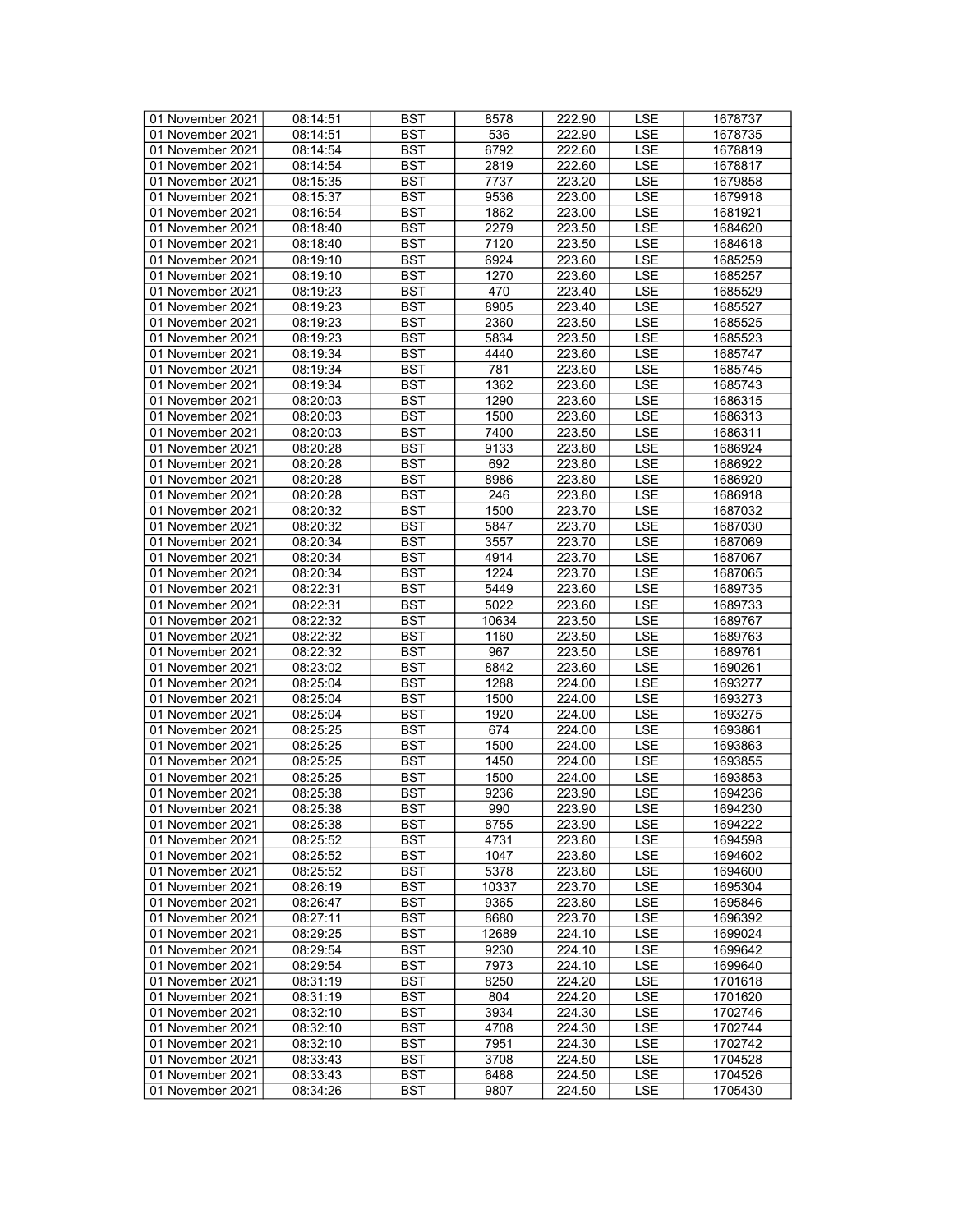| 01 November 2021 | 08:35:39 | <b>BST</b> | 2018  | 224.70 | LSE        | 1707113 |
|------------------|----------|------------|-------|--------|------------|---------|
| 01 November 2021 | 08:35:39 | BST        | 7500  | 224.70 | <b>LSE</b> | 1707111 |
| 01 November 2021 | 08:35:39 | <b>BST</b> | 7081  | 224.70 | <b>LSE</b> | 1707109 |
| 01 November 2021 | 08:36:28 | <b>BST</b> | 14701 | 224.50 | <b>LSE</b> | 1708598 |
| 01 November 2021 | 08:38:54 | <b>BST</b> | 353   | 224.80 | LSE        | 1711905 |
| 01 November 2021 | 08:38:54 | <b>BST</b> | 3738  | 224.80 | <b>LSE</b> | 1711903 |
| 01 November 2021 | 08:38:54 | <b>BST</b> | 91    | 224.80 | LSE        | 1711901 |
| 01 November 2021 | 08:38:54 | <b>BST</b> | 2533  | 224.80 | <b>LSE</b> | 1711897 |
| 01 November 2021 | 08:38:54 | <b>BST</b> | 1500  | 224.80 | <b>LSE</b> | 1711895 |
| 01 November 2021 | 08:38:54 | <b>BST</b> | 1492  | 224.80 | LSE        | 1711893 |
|                  |          |            |       |        |            |         |
| 01 November 2021 | 08:38:54 | <b>BST</b> | 2518  | 224.80 | LSE        | 1711899 |
| 01 November 2021 | 08:38:54 | <b>BST</b> | 1284  | 224.80 | <b>LSE</b> | 1711891 |
| 01 November 2021 | 08:38:54 | <b>BST</b> | 2593  | 224.80 | <b>LSE</b> | 1711889 |
| 01 November 2021 | 08:38:54 | <b>BST</b> | 3194  | 224.80 | LSE        | 1711887 |
| 01 November 2021 | 08:39:01 | <b>BST</b> | 1378  | 224.70 | <b>LSE</b> | 1712182 |
| 01 November 2021 | 08:39:01 | <b>BST</b> | 7383  | 224.70 | LSE        | 1712180 |
| 01 November 2021 | 08:39:01 | <b>BST</b> | 2694  | 224.70 | LSE        | 1712168 |
| 01 November 2021 | 08:39:01 | <b>BST</b> | 5056  | 224.70 | <b>LSE</b> | 1712166 |
| 01 November 2021 | 08:39:32 | <b>BST</b> | 9124  | 224.70 | <b>LSE</b> | 1712890 |
| 01 November 2021 | 08:39:36 | <b>BST</b> | 9642  | 224.60 | <b>LSE</b> | 1712989 |
| 01 November 2021 | 08:39:37 | <b>BST</b> | 330   | 224.50 | LSE        | 1713010 |
| 01 November 2021 | 08:39:37 | <b>BST</b> | 8295  | 224.50 | <b>LSE</b> | 1713008 |
| 01 November 2021 | 08:41:23 | <b>BST</b> | 8965  | 224.60 | <b>LSE</b> | 1715817 |
| 01 November 2021 | 08:41:24 | <b>BST</b> | 5893  | 224.40 | LSE        | 1715845 |
| 01 November 2021 | 08:41:24 | <b>BST</b> | 2537  | 224.40 | LSE        | 1715843 |
| 01 November 2021 | 08:42:04 | <b>BST</b> | 7916  | 224.40 | <b>LSE</b> | 1717024 |
| 01 November 2021 | 08:42:10 | <b>BST</b> | 9521  | 224.30 | <b>LSE</b> | 1717150 |
| 01 November 2021 | 08:42:58 | <b>BST</b> | 1249  | 224.40 | <b>LSE</b> | 1718324 |
| 01 November 2021 | 08:42:58 | <b>BST</b> | 5603  | 224.40 | <b>LSE</b> | 1718326 |
| 01 November 2021 | 08:42:58 | <b>BST</b> | 1500  | 224.40 | LSE        | 1718322 |
| 01 November 2021 | 08:42:58 | <b>BST</b> | 9079  | 224.40 | <b>LSE</b> | 1718314 |
| 01 November 2021 | 08:44:45 | <b>BST</b> | 8485  | 224.40 | LSE        |         |
|                  |          |            |       |        |            | 1720935 |
| 01 November 2021 | 08:44:48 | <b>BST</b> | 7777  | 224.30 | <b>LSE</b> | 1721046 |
| 01 November 2021 | 08:45:54 | <b>BST</b> | 8346  | 224.60 | <b>LSE</b> | 1722545 |
| 01 November 2021 | 08:46:36 | <b>BST</b> | 8611  | 224.70 | <b>LSE</b> | 1723508 |
| 01 November 2021 | 08:47:19 | <b>BST</b> | 1500  | 225.30 | <b>LSE</b> | 1724474 |
| 01 November 2021 | 08:47:19 | <b>BST</b> | 1281  | 225.30 | <b>LSE</b> | 1724472 |
| 01 November 2021 | 08:47:19 | <b>BST</b> | 1295  | 225.30 | <b>LSE</b> | 1724470 |
| 01 November 2021 | 08:47:19 | <b>BST</b> | 1294  | 225.30 | LSE        | 1724468 |
| 01 November 2021 | 08:47:19 | <b>BST</b> | 3000  | 225.30 | <b>LSE</b> | 1724466 |
| 01 November 2021 | 08:47:19 | <b>BST</b> | 3000  | 225.30 | LSE        | 1724464 |
| 01 November 2021 | 08:47:43 | <b>BST</b> | 1544  | 225.30 | LSE        | 1724873 |
| 01 November 2021 | 08:47:43 | <b>BST</b> | 7500  | 225.30 | <b>LSE</b> | 1724871 |
| 01 November 2021 | 08:47:43 | <b>BST</b> | 7596  | 225.30 | <b>LSE</b> | 1724858 |
| 01 November 2021 | 08:47:43 | <b>BST</b> | 2500  | 225.30 | <b>LSE</b> | 1724856 |
| 01 November 2021 | 08:47:43 | BST        | 501   | 225.30 | LSE        | 1724851 |
| 01 November 2021 | 08:47:43 | <b>BST</b> | 3479  | 225.30 | LSE        | 1724849 |
| 01 November 2021 | 08:47:43 | <b>BST</b> | 14912 | 225.30 | LSE        | 1724847 |
| 01 November 2021 | 08:47:43 | <b>BST</b> | 334   | 225.30 | LSE        | 1724845 |
| 01 November 2021 | 08:47:43 | <b>BST</b> | 7892  | 225.30 | LSE        | 1724840 |
| 01 November 2021 | 08:47:47 | <b>BST</b> | 5086  | 225.20 | LSE        | 1724948 |
| 01 November 2021 | 08:47:47 | BST        | 3417  | 225.20 | LSE        | 1724946 |
| 01 November 2021 | 08:48:55 | <b>BST</b> | 2510  | 225.40 | LSE        | 1726386 |
| 01 November 2021 | 08:49:12 | <b>BST</b> | 13582 | 225.40 | <b>LSE</b> | 1726717 |
| 01 November 2021 | 08:49:13 | <b>BST</b> | 10267 | 225.30 | LSE        | 1726750 |
| 01 November 2021 | 08:49:13 | BST        | 3858  | 225.30 | LSE        | 1726748 |
| 01 November 2021 | 08:49:38 | <b>BST</b> | 1775  | 225.20 | LSE        |         |
| 01 November 2021 |          |            |       |        |            | 1727167 |
|                  | 08:49:38 | BST        | 7500  | 225.20 | <b>LSE</b> | 1727165 |
| 01 November 2021 | 08:52:33 | <b>BST</b> | 7230  | 225.30 | <b>LSE</b> | 1731440 |
| 01 November 2021 | 08:52:33 | <b>BST</b> | 1002  | 225.30 | LSE        | 1731436 |
| 01 November 2021 | 08:52:33 | BST        | 6495  | 225.30 | LSE        | 1731438 |
| 01 November 2021 | 08:53:26 | <b>BST</b> | 11548 | 225.20 | <b>LSE</b> | 1732379 |
| 01 November 2021 | 08:53:51 | BST        | 277   | 225.00 | LSE        | 1732856 |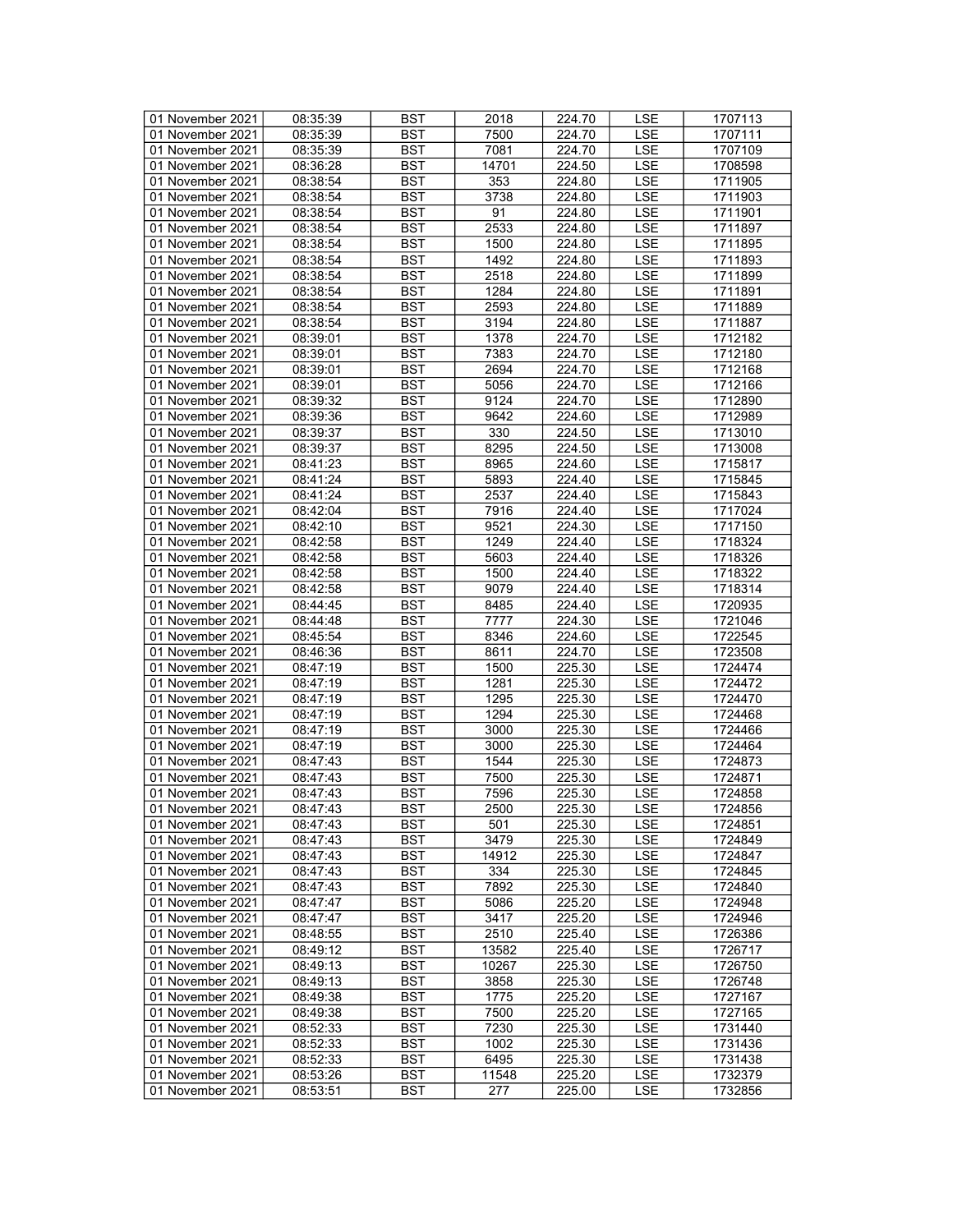| 01 November 2021 | 08:53:53 | <b>BST</b> | 7699 | 225.00 | LSE        | 1732909 |
|------------------|----------|------------|------|--------|------------|---------|
| 01 November 2021 | 08:53:53 | BST        | 963  | 225.00 | <b>LSE</b> | 1732907 |
| 01 November 2021 | 08:56:05 | <b>BST</b> | 7241 | 225.10 | <b>LSE</b> | 1735598 |
|                  |          |            |      | 225.00 |            | 1735596 |
| 01 November 2021 | 08:56:05 | <b>BST</b> | 1500 |        | <b>LSE</b> |         |
| 01 November 2021 | 08:56:05 | <b>BST</b> | 3216 | 225.10 | LSE        | 1735583 |
| 01 November 2021 | 08:56:05 | <b>BST</b> | 5790 | 225.10 | <b>LSE</b> | 1735581 |
| 01 November 2021 | 08:56:27 | <b>BST</b> | 7162 | 224.90 | LSE        | 1735943 |
| 01 November 2021 | 08:56:27 | <b>BST</b> | 1056 | 224.90 | <b>LSE</b> | 1735941 |
| 01 November 2021 | 08:58:18 | <b>BST</b> | 7877 | 224.80 | <b>LSE</b> | 1738411 |
| 01 November 2021 | 08:58:20 | <b>BST</b> | 8905 | 224.60 | LSE        | 1738469 |
| 01 November 2021 | 08:59:57 | <b>BST</b> | 6908 | 224.40 | LSE        | 1740438 |
| 01 November 2021 | 08:59:57 | <b>BST</b> | 1500 | 224.40 | <b>LSE</b> | 1740436 |
| 01 November 2021 | 09:01:16 | <b>BST</b> | 9355 | 224.60 | <b>LSE</b> | 1741825 |
| 01 November 2021 | 09:01:24 | <b>BST</b> | 8757 | 224.40 | LSE        | 1741910 |
| 01 November 2021 | 09:01:24 | <b>BST</b> | 132  | 224.40 | <b>LSE</b> | 1741908 |
| 01 November 2021 | 09:02:25 | <b>BST</b> | 8721 | 224.00 | LSE        | 1743259 |
| 01 November 2021 | 09:04:03 | <b>BST</b> | 2487 | 224.00 | LSE        | 1745216 |
|                  |          |            |      |        |            |         |
| 01 November 2021 | 09:04:03 | <b>BST</b> | 6505 | 224.00 | <b>LSE</b> | 1745218 |
| 01 November 2021 | 09:05:10 | <b>BST</b> | 8831 | 223.90 | <b>LSE</b> | 1746955 |
| 01 November 2021 | 09:11:03 | <b>BST</b> | 9036 | 224.00 | <b>LSE</b> | 1753563 |
| 01 November 2021 | 09:11:28 | <b>BST</b> | 7929 | 223.90 | LSE        | 1754121 |
| 01 November 2021 | 09:11:28 | <b>BST</b> | 1378 | 223.90 | <b>LSE</b> | 1754119 |
| 01 November 2021 | 09:13:51 | <b>BST</b> | 8702 | 224.00 | LSE        | 1756628 |
| 01 November 2021 | 09:16:35 | <b>BST</b> | 3453 | 223.90 | LSE        | 1759897 |
| 01 November 2021 | 09:16:35 | <b>BST</b> | 4590 | 223.90 | LSE        | 1759899 |
| 01 November 2021 | 09:18:21 | <b>BST</b> | 8009 | 224.60 | <b>LSE</b> | 1761980 |
| 01 November 2021 | 09:18:21 | <b>BST</b> | 3296 | 224.60 | <b>LSE</b> | 1761978 |
| 01 November 2021 | 09:18:21 | <b>BST</b> | 6051 | 224.60 | <b>LSE</b> | 1761976 |
| 01 November 2021 | 09:18:33 | <b>BST</b> | 6766 | 224.40 | <b>LSE</b> | 1762168 |
| 01 November 2021 | 09:18:33 | <b>BST</b> | 1082 | 224.40 | LSE        | 1762166 |
| 01 November 2021 | 09:18:33 | <b>BST</b> | 1239 | 224.40 | <b>LSE</b> | 1762164 |
| 01 November 2021 | 09:18:33 | <b>BST</b> | 7289 | 224.50 | LSE        | 1762145 |
| 01 November 2021 | 09:18:33 | <b>BST</b> | 5058 | 224.50 | <b>LSE</b> | 1762143 |
| 01 November 2021 | 09:19:53 | <b>BST</b> | 8182 | 224.30 | LSE        | 1763504 |
| 01 November 2021 | 09:20:58 | <b>BST</b> | 8822 | 223.90 | LSE        | 1764809 |
|                  |          | <b>BST</b> | 2452 |        |            | 1766629 |
| 01 November 2021 | 09:22:35 |            |      | 224.30 | LSE        |         |
| 01 November 2021 | 09:22:35 | <b>BST</b> | 5891 | 224.30 | <b>LSE</b> | 1766625 |
| 01 November 2021 | 09:23:21 | <b>BST</b> | 6388 | 224.20 | <b>LSE</b> | 1767717 |
| 01 November 2021 | 09:23:21 | <b>BST</b> | 1192 | 224.20 | LSE        | 1767721 |
| 01 November 2021 | 09:23:21 | <b>BST</b> | 1692 | 224.20 | <b>LSE</b> | 1767719 |
| 01 November 2021 | 09:24:51 | <b>BST</b> | 2697 | 224.20 | LSE        | 1769382 |
| 01 November 2021 | 09:24:51 | <b>BST</b> | 6123 | 224.20 | <b>LSE</b> | 1769386 |
| 01 November 2021 | 09:25:03 | <b>BST</b> | 2216 | 224.10 | <b>LSE</b> | 1769598 |
| 01 November 2021 | 09:27:21 | <b>BST</b> | 3000 | 224.10 | <b>LSE</b> | 1772123 |
| 01 November 2021 | 09:27:21 | <b>BST</b> | 1430 | 224.10 | <b>LSE</b> | 1772119 |
| 01 November 2021 | 09:27:21 | BST        | 1500 | 224.10 | LSE        | 1772121 |
| 01 November 2021 | 09:27:21 | <b>BST</b> | 1301 | 224.10 | LSE        | 1772127 |
| 01 November 2021 | 09:27:21 | <b>BST</b> | 1287 | 224.10 | LSE        | 1772125 |
| 01 November 2021 | 09:27:21 | <b>BST</b> | 1030 | 224.10 | LSE        | 1772129 |
| 01 November 2021 | 09:27:21 | <b>BST</b> | 6097 | 224.10 | LSE        | 1772108 |
| 01 November 2021 | 09:27:21 | <b>BST</b> | 1287 | 224.10 | LSE        | 1772106 |
| 01 November 2021 | 09:27:21 | BST        | 1301 | 224.10 | LSE        | 1772104 |
| 01 November 2021 | 09:27:21 | BST        | 1301 | 224.10 | LSE        | 1772100 |
| 01 November 2021 | 09:27:21 | <b>BST</b> | 7398 | 224.10 | <b>LSE</b> | 1772092 |
| 01 November 2021 | 09:27:21 | <b>BST</b> | 2544 | 224.10 | LSE        | 1772090 |
| 01 November 2021 | 09:29:10 | BST        | 8471 | 223.80 | LSE        | 1774066 |
|                  |          | <b>BST</b> |      |        |            |         |
| 01 November 2021 | 09:31:46 |            | 5698 | 223.70 | LSE        | 1777258 |
| 01 November 2021 | 09:31:46 | BST        | 1384 | 223.70 | <b>LSE</b> | 1777256 |
| 01 November 2021 | 09:31:46 | <b>BST</b> | 1500 | 223.70 | <b>LSE</b> | 1777254 |
| 01 November 2021 | 09:31:46 | <b>BST</b> | 8751 | 223.70 | LSE        | 1777247 |
| 01 November 2021 | 09:35:00 | BST        | 8893 | 223.50 | <b>LSE</b> | 1780682 |
| 01 November 2021 | 09:38:58 | <b>BST</b> | 8538 | 223.90 | <b>LSE</b> | 1786166 |
| 01 November 2021 | 09:39:52 | BST        | 8350 | 224.20 | LSE        | 1787226 |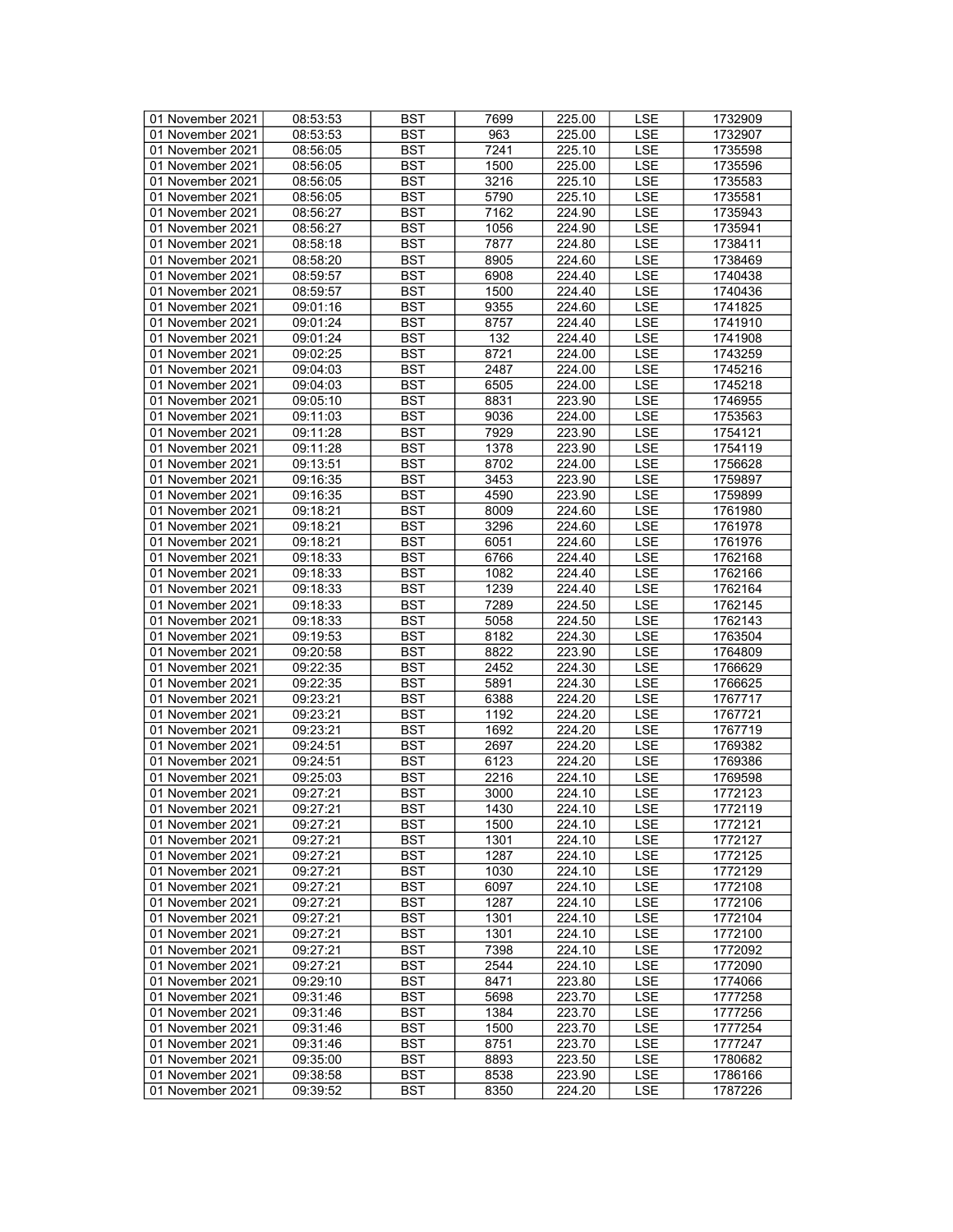| 01 November 2021 | 09:39:52 | <b>BST</b> | 1100  | 224.20 | LSE        | 1787224 |
|------------------|----------|------------|-------|--------|------------|---------|
| 01 November 2021 | 09:40:29 | BST        | 9379  | 224.30 | <b>LSE</b> | 1787831 |
| 01 November 2021 | 09:40:42 | <b>BST</b> | 9661  | 224.20 | <b>LSE</b> | 1788032 |
| 01 November 2021 | 09:40:52 | <b>BST</b> | 9591  | 224.00 | <b>LSE</b> | 1788201 |
| 01 November 2021 | 09:51:34 | <b>BST</b> | 7383  | 225.50 | LSE        | 1801254 |
| 01 November 2021 | 09:51:34 | <b>BST</b> | 7522  | 225.50 | <b>LSE</b> | 1801256 |
| 01 November 2021 | 09:51:34 | <b>BST</b> | 50000 | 225.50 | LSE        | 1801252 |
| 01 November 2021 | 09:52:27 | <b>BST</b> | 5283  | 225.40 | <b>LSE</b> | 1802165 |
| 01 November 2021 | 09:52:27 | <b>BST</b> | 3369  |        | <b>LSE</b> | 1802163 |
|                  |          | <b>BST</b> | 93    | 225.40 | LSE        |         |
| 01 November 2021 | 09:54:23 |            |       | 225.40 |            | 1804288 |
| 01 November 2021 | 09:54:23 | <b>BST</b> | 1154  | 225.40 | LSE        | 1804290 |
| 01 November 2021 | 09:54:23 | <b>BST</b> | 7134  | 225.40 | <b>LSE</b> | 1804292 |
| 01 November 2021 | 09:54:23 | <b>BST</b> | 8802  | 225.60 | <b>LSE</b> | 1804251 |
| 01 November 2021 | 09:54:25 | <b>BST</b> | 8870  | 225.30 | <b>LSE</b> | 1804320 |
| 01 November 2021 | 09:56:40 | <b>BST</b> | 7906  | 224.80 | <b>LSE</b> | 1806817 |
| 01 November 2021 | 09:56:40 | <b>BST</b> | 1644  | 224.80 | LSE        | 1806815 |
| 01 November 2021 | 09:58:49 | <b>BST</b> | 7988  | 224.60 | LSE        | 1810027 |
| 01 November 2021 | 10:01:43 | <b>BST</b> | 8435  | 224.40 | <b>LSE</b> | 1812078 |
| 01 November 2021 | 10:05:40 | <b>BST</b> | 9061  | 224.40 | <b>LSE</b> | 1814873 |
| 01 November 2021 | 10:10:15 | <b>BST</b> | 2869  | 224.60 | <b>LSE</b> | 1818870 |
| 01 November 2021 | 10:10:15 | <b>BST</b> | 5263  | 224.60 | LSE        | 1818868 |
| 01 November 2021 | 10:15:05 | <b>BST</b> | 8532  | 224.60 | <b>LSE</b> | 1822456 |
| 01 November 2021 | 10:15:15 | <b>BST</b> | 12158 | 224.50 | <b>LSE</b> | 1822637 |
| 01 November 2021 | 10:18:28 | <b>BST</b> | 10085 | 224.90 | LSE        | 1824986 |
| 01 November 2021 | 10:22:30 | <b>BST</b> | 8887  | 225.00 | LSE        | 1827891 |
| 01 November 2021 | 10:22:30 | <b>BST</b> | 2080  | 225.00 | <b>LSE</b> | 1827889 |
| 01 November 2021 | 10:22:30 | <b>BST</b> | 5661  | 225.00 | <b>LSE</b> | 1827887 |
| 01 November 2021 | 10:24:49 | <b>BST</b> | 990   | 225.00 | <b>LSE</b> | 1829532 |
| 01 November 2021 | 10:24:49 | <b>BST</b> | 2502  | 225.00 | <b>LSE</b> | 1829530 |
| 01 November 2021 | 10:24:49 | <b>BST</b> | 1500  | 225.00 | LSE        | 1829528 |
| 01 November 2021 | 10:24:49 | <b>BST</b> | 3020  | 225.00 | <b>LSE</b> | 1829517 |
| 01 November 2021 |          | <b>BST</b> | 5788  |        | LSE        | 1829523 |
|                  | 10:24:49 |            |       | 225.00 |            |         |
| 01 November 2021 | 10:25:01 | <b>BST</b> | 8538  | 224.90 | <b>LSE</b> | 1829664 |
| 01 November 2021 | 10:27:08 | <b>BST</b> | 8899  | 224.90 | LSE        | 1831454 |
| 01 November 2021 | 10:28:38 | <b>BST</b> | 8214  | 224.80 | <b>LSE</b> | 1832687 |
| 01 November 2021 | 10:28:47 | <b>BST</b> | 6302  | 224.70 | LSE        | 1832847 |
| 01 November 2021 | 10:28:47 | <b>BST</b> | 686   | 224.70 | <b>LSE</b> | 1832845 |
| 01 November 2021 | 10:28:47 | <b>BST</b> | 2015  | 224.70 | LSE        | 1832843 |
| 01 November 2021 | 10:30:39 | <b>BST</b> | 8482  | 224.60 | <b>LSE</b> | 1834480 |
| 01 November 2021 | 10:30:43 | <b>BST</b> | 5892  | 224.50 | <b>LSE</b> | 1834537 |
| 01 November 2021 | 10:30:49 | <b>BST</b> | 1901  | 224.50 | LSE        | 1834616 |
| 01 November 2021 | 10:30:49 | <b>BST</b> | 329   | 224.50 | <b>LSE</b> | 1834614 |
| 01 November 2021 | 10:32:56 | <b>BST</b> | 1376  | 224.40 | <b>LSE</b> | 1836327 |
| 01 November 2021 | 10:32:56 | <b>BST</b> | 6953  | 224.40 | <b>LSE</b> | 1836325 |
| 01 November 2021 | 10:35:48 | <b>BST</b> | 85    | 224.40 | <b>LSE</b> | 1838560 |
| 01 November 2021 | 10:35:48 | BST        | 8527  | 224.40 | LSE        | 1838558 |
| 01 November 2021 | 10:43:28 | <b>BST</b> | 3925  | 224.80 | LSE        | 1844729 |
| 01 November 2021 | 10:43:28 | <b>BST</b> | 5509  | 224.80 | LSE        | 1844727 |
| 01 November 2021 | 10:43:50 | <b>BST</b> | 633   | 224.80 | LSE        | 1845108 |
| 01 November 2021 | 10:43:50 | <b>BST</b> | 3454  | 224.80 | LSE        | 1845104 |
| 01 November 2021 | 10:43:50 | <b>BST</b> | 4563  | 224.80 | LSE        | 1845100 |
| 01 November 2021 | 10:45:03 | BST        | 8277  | 224.80 | LSE        | 1846217 |
| 01 November 2021 | 10:46:03 | BST        | 8423  | 224.80 | LSE        | 1847041 |
| 01 November 2021 | 10:46:41 | <b>BST</b> | 6769  | 224.70 | <b>LSE</b> | 1847412 |
| 01 November 2021 | 10:46:41 | <b>BST</b> | 1376  | 224.70 | LSE        | 1847408 |
| 01 November 2021 | 10:48:49 | BST        | 8349  | 224.40 | LSE        | 1849202 |
| 01 November 2021 | 10:51:01 | <b>BST</b> | 9069  | 224.40 | LSE        | 1850555 |
| 01 November 2021 | 10:51:35 | BST        | 4695  | 224.30 | <b>LSE</b> | 1850977 |
| 01 November 2021 |          |            |       |        |            |         |
|                  | 10:51:35 | <b>BST</b> | 3218  | 224.30 | <b>LSE</b> | 1850975 |
| 01 November 2021 | 10:51:40 | <b>BST</b> | 4973  | 224.20 | LSE        | 1851049 |
| 01 November 2021 | 10:51:40 | BST        | 3910  | 224.20 | LSE        | 1851047 |
| 01 November 2021 | 10:55:05 | <b>BST</b> | 8138  | 224.20 | <b>LSE</b> | 1853167 |
| 01 November 2021 | 10:55:12 | BST        | 9060  | 224.10 | LSE        | 1853237 |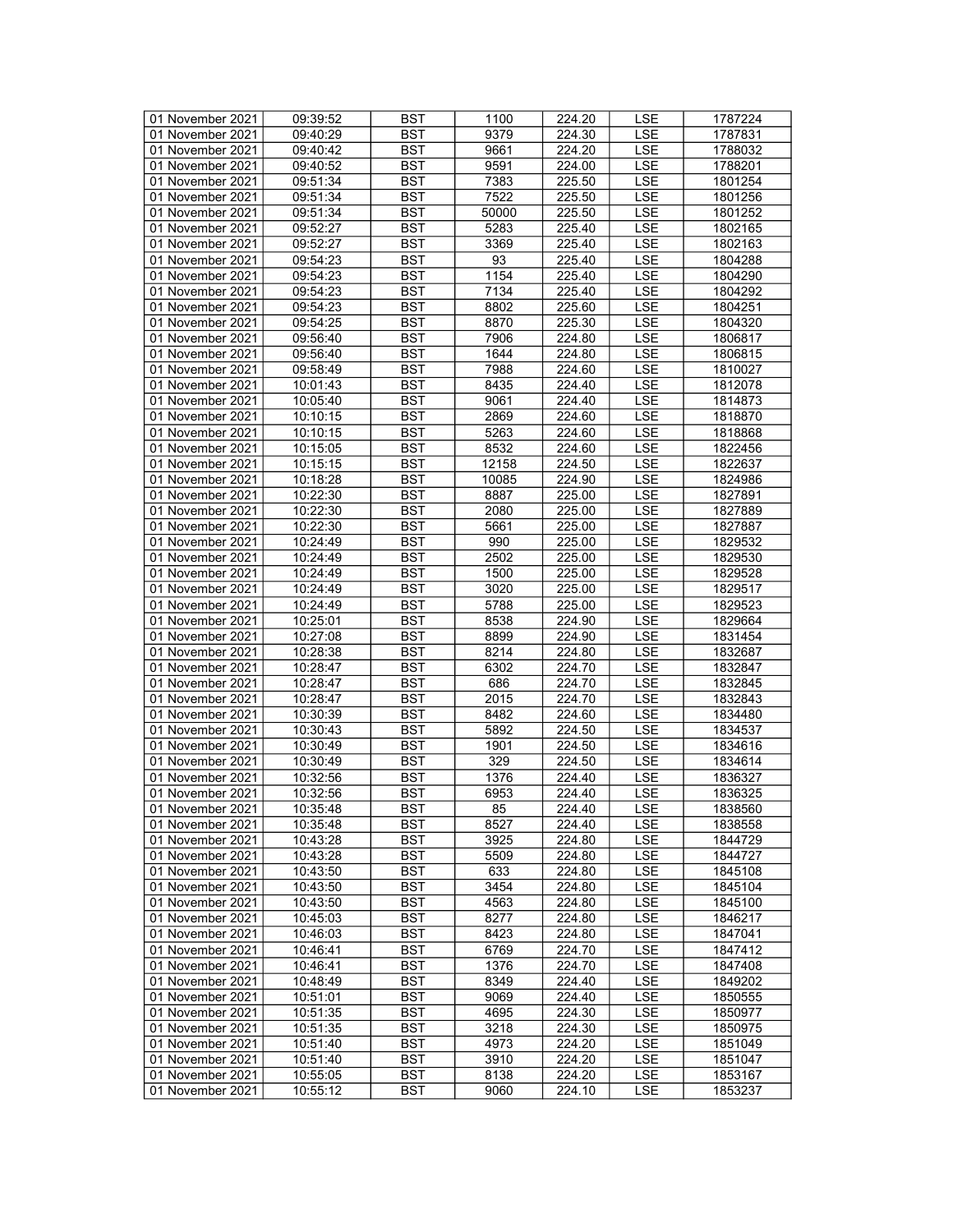| 01 November 2021 | 10:55:19 | <b>BST</b> | 1646 | 224.10 | LSE        | 1853284 |
|------------------|----------|------------|------|--------|------------|---------|
| 01 November 2021 | 10:55:19 | BST        | 7588 | 224.10 | <b>LSE</b> | 1853282 |
| 01 November 2021 | 10:55:19 | <b>BST</b> | 61   | 224.10 | <b>LSE</b> | 1853280 |
| 01 November 2021 | 10:59:10 | <b>BST</b> | 1296 | 224.00 | <b>LSE</b> | 1855822 |
| 01 November 2021 | 10:59:10 | <b>BST</b> | 6592 | 224.00 | LSE        | 1855824 |
| 01 November 2021 | 11:00:01 | <b>BST</b> | 5826 | 224.10 | <b>LSE</b> | 1856727 |
| 01 November 2021 |          | <b>BST</b> | 750  |        | LSE        |         |
|                  | 11:00:01 |            |      | 224.10 |            | 1856725 |
| 01 November 2021 | 11:00:01 | <b>BST</b> | 1500 | 224.10 | <b>LSE</b> | 1856723 |
| 01 November 2021 | 11:00:01 | <b>BST</b> | 9161 | 224.10 | <b>LSE</b> | 1856715 |
| 01 November 2021 | 11:02:01 | <b>BST</b> | 8742 | 224.50 | LSE        | 1858423 |
| 01 November 2021 | 11:05:52 | <b>BST</b> | 7984 | 224.70 | LSE        | 1861026 |
| 01 November 2021 | 11:06:58 | <b>BST</b> | 8954 | 224.80 | <b>LSE</b> | 1861681 |
| 01 November 2021 | 11:11:08 | <b>BST</b> | 3743 | 224.80 | <b>LSE</b> | 1864211 |
| 01 November 2021 | 11:11:08 | <b>BST</b> | 5137 | 224.80 | <b>LSE</b> | 1864209 |
| 01 November 2021 | 11:15:13 | <b>BST</b> | 9642 | 224.70 | <b>LSE</b> | 1866585 |
| 01 November 2021 | 11:16:06 | <b>BST</b> | 7781 | 224.60 | LSE        | 1867074 |
| 01 November 2021 | 11:18:26 | <b>BST</b> | 2770 | 224.60 | LSE        | 1868533 |
| 01 November 2021 | 11:18:26 | <b>BST</b> | 6709 | 224.60 | <b>LSE</b> | 1868531 |
| 01 November 2021 | 11:20:21 | <b>BST</b> | 760  | 224.70 | <b>LSE</b> | 1869640 |
| 01 November 2021 | 11:20:21 | <b>BST</b> | 8757 | 224.70 | <b>LSE</b> | 1869634 |
| 01 November 2021 | 11:23:11 | <b>BST</b> | 6304 | 224.80 | LSE        | 1871289 |
| 01 November 2021 | 11:23:11 | <b>BST</b> | 750  | 224.80 | <b>LSE</b> | 1871287 |
| 01 November 2021 | 11:23:11 | <b>BST</b> | 750  | 224.80 | <b>LSE</b> |         |
|                  |          |            |      |        |            | 1871285 |
| 01 November 2021 | 11:27:16 | <b>BST</b> | 3220 | 224.80 | LSE        | 1873724 |
| 01 November 2021 | 11:27:16 | <b>BST</b> | 2200 | 224.80 | LSE        | 1873722 |
| 01 November 2021 | 11:27:16 | <b>BST</b> | 1500 | 224.80 | <b>LSE</b> | 1873720 |
| 01 November 2021 | 11:27:16 | <b>BST</b> | 750  | 224.80 | <b>LSE</b> | 1873718 |
| 01 November 2021 | 11:27:16 | <b>BST</b> | 750  | 224.80 | <b>LSE</b> | 1873716 |
| 01 November 2021 | 11:27:16 | <b>BST</b> | 750  | 224.80 | <b>LSE</b> | 1873714 |
| 01 November 2021 | 11:27:16 | <b>BST</b> | 8207 | 224.80 | LSE        | 1873712 |
| 01 November 2021 | 11:33:02 | <b>BST</b> | 1680 | 224.70 | <b>LSE</b> | 1876944 |
| 01 November 2021 | 11:33:02 | <b>BST</b> | 6102 | 224.70 | LSE        | 1876948 |
| 01 November 2021 | 11:35:32 | <b>BST</b> | 8611 | 224.90 | <b>LSE</b> | 1878541 |
| 01 November 2021 | 11:38:55 | <b>BST</b> | 8710 | 225.10 | <b>LSE</b> | 1880615 |
| 01 November 2021 | 11:39:04 | <b>BST</b> | 9222 | 225.00 | <b>LSE</b> | 1880742 |
| 01 November 2021 | 11:40:45 | <b>BST</b> | 8468 | 224.90 | LSE        | 1881925 |
| 01 November 2021 | 11:43:20 | <b>BST</b> | 7753 | 224.90 | <b>LSE</b> | 1883508 |
| 01 November 2021 | 11:46:53 | <b>BST</b> | 9123 | 224.80 | <b>LSE</b> | 1885385 |
| 01 November 2021 | 11:48:36 | <b>BST</b> | 1071 | 224.60 | <b>LSE</b> | 1886582 |
| 01 November 2021 | 11:48:36 | <b>BST</b> | 1579 | 224.60 | <b>LSE</b> | 1886578 |
| 01 November 2021 | 11:48:36 | <b>BST</b> | 786  | 224.60 | LSE        | 1886580 |
|                  |          |            |      |        |            |         |
| 01 November 2021 | 11:48:36 | <b>BST</b> | 636  | 224.60 | <b>LSE</b> | 1886586 |
| 01 November 2021 | 11:48:36 | <b>BST</b> | 2722 | 224.60 | <b>LSE</b> | 1886584 |
| 01 November 2021 | 11:48:36 | <b>BST</b> | 1779 | 224.60 | <b>LSE</b> | 1886590 |
| 01 November 2021 | 11:59:55 | <b>BST</b> | 5244 | 224.60 | <b>LSE</b> | 1893159 |
| 01 November 2021 | 11:59:55 | BST        | 1500 | 224.60 | LSE        | 1893157 |
| 01 November 2021 | 11:59:55 | <b>BST</b> | 750  | 224.60 | LSE        | 1893155 |
| 01 November 2021 | 11:59:55 | <b>BST</b> | 750  | 224.60 | LSE        | 1893153 |
| 01 November 2021 | 11:59:55 | <b>BST</b> | 750  | 224.60 | LSE        | 1893151 |
| 01 November 2021 | 11:59:55 | <b>BST</b> | 4600 | 224.60 | LSE        | 1893138 |
| 01 November 2021 | 11:59:55 | <b>BST</b> | 4989 | 224.60 | LSE        | 1893140 |
| 01 November 2021 | 12:05:51 | BST        | 6338 | 225.00 | LSE        | 1896719 |
| 01 November 2021 | 12:05:51 | <b>BST</b> | 1590 | 225.00 | LSE        | 1896717 |
| 01 November 2021 | 12:06:34 | <b>BST</b> | 8169 | 224.90 | <b>LSE</b> | 1897089 |
| 01 November 2021 | 12:13:34 | <b>BST</b> | 8414 | 225.00 | LSE        | 1901028 |
| 01 November 2021 | 12:16:07 | BST        | 7602 | 224.90 | LSE        | 1902493 |
| 01 November 2021 | 12:16:07 | <b>BST</b> | 1015 | 224.90 | LSE        | 1902495 |
|                  |          |            |      |        |            |         |
| 01 November 2021 | 12:20:58 | BST        | 2449 | 224.90 | <b>LSE</b> | 1905096 |
| 01 November 2021 | 12:20:58 | <b>BST</b> | 6208 | 224.90 | <b>LSE</b> | 1905094 |
| 01 November 2021 | 12:21:06 | <b>BST</b> | 2622 | 224.80 | LSE        | 1905240 |
| 01 November 2021 | 12:21:06 | BST        | 1299 | 224.80 | LSE        | 1905238 |
| 01 November 2021 | 12:21:06 | <b>BST</b> | 6178 | 224.80 | <b>LSE</b> | 1905236 |
| 01 November 2021 | 12:22:29 | BST        | 3661 | 224.80 | LSE        | 1905865 |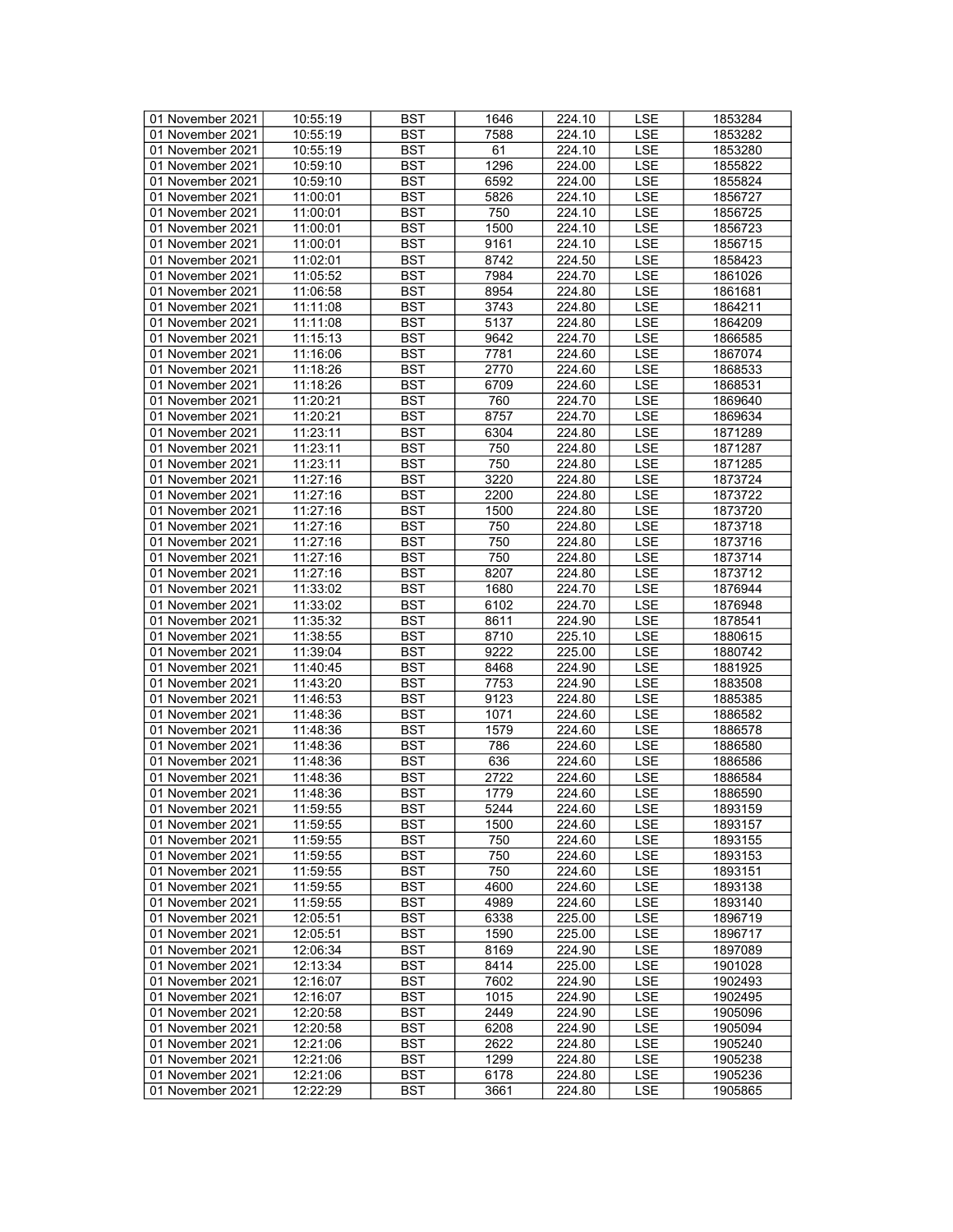| 01 November 2021 | 12:22:29 | <b>BST</b> | 4705  | 224.80 | LSE        | 1905863 |
|------------------|----------|------------|-------|--------|------------|---------|
| 01 November 2021 | 12:22:50 | BST        | 8595  | 224.70 | <b>LSE</b> | 1906049 |
| 01 November 2021 | 12:24:04 | <b>BST</b> | 2375  | 224.50 | <b>LSE</b> | 1906881 |
| 01 November 2021 | 12:24:04 | <b>BST</b> | 5512  | 224.50 | <b>LSE</b> | 1906879 |
| 01 November 2021 | 12:25:39 | <b>BST</b> | 8125  | 224.60 | LSE        | 1907765 |
| 01 November 2021 | 12:29:08 | <b>BST</b> | 3030  | 224.60 | <b>LSE</b> | 1909765 |
| 01 November 2021 |          | <b>BST</b> | 5455  |        | LSE        | 1909763 |
|                  | 12:29:08 |            |       | 224.60 |            |         |
| 01 November 2021 | 12:31:05 | <b>BST</b> | 6603  | 224.60 | <b>LSE</b> | 1911273 |
| 01 November 2021 | 12:31:05 | <b>BST</b> | 1247  | 224.60 | <b>LSE</b> | 1911271 |
| 01 November 2021 | 12:35:46 | <b>BST</b> | 7346  | 224.60 | LSE        | 1913921 |
| 01 November 2021 | 12:35:46 | <b>BST</b> | 1814  | 224.60 | LSE        | 1913923 |
| 01 November 2021 | 12:40:01 | <b>BST</b> | 1500  | 224.90 | <b>LSE</b> | 1916481 |
| 01 November 2021 | 12:40:15 | <b>BST</b> | 750   | 225.00 | <b>LSE</b> | 1916647 |
| 01 November 2021 | 12:40:26 | <b>BST</b> | 1500  | 225.00 | <b>LSE</b> | 1916733 |
| 01 November 2021 | 12:40:26 | <b>BST</b> | 750   | 225.00 | <b>LSE</b> | 1916729 |
| 01 November 2021 | 12:40:26 | <b>BST</b> | 750   | 225.00 | LSE        | 1916727 |
| 01 November 2021 | 12:40:26 | <b>BST</b> | 750   | 225.00 | LSE        | 1916725 |
| 01 November 2021 | 12:40:26 | <b>BST</b> | 1500  | 225.00 | <b>LSE</b> | 1916723 |
| 01 November 2021 | 12:40:46 | <b>BST</b> | 1500  | 225.00 | <b>LSE</b> | 1916891 |
| 01 November 2021 | 12:41:04 | <b>BST</b> | 6612  | 225.30 | <b>LSE</b> | 1917009 |
| 01 November 2021 | 12:41:18 | <b>BST</b> | 9787  | 225.30 | LSE        | 1917181 |
| 01 November 2021 | 12:44:45 | <b>BST</b> | 5232  | 225.70 | <b>LSE</b> | 1919202 |
| 01 November 2021 | 12:44:45 | <b>BST</b> | 3440  | 225.70 | <b>LSE</b> | 1919200 |
|                  |          |            |       |        |            |         |
| 01 November 2021 | 12:45:23 | <b>BST</b> | 750   | 225.80 | LSE        | 1919643 |
| 01 November 2021 | 12:45:23 | <b>BST</b> | 750   | 225.80 | LSE        | 1919645 |
| 01 November 2021 | 12:45:23 | <b>BST</b> | 750   | 225.80 | <b>LSE</b> | 1919647 |
| 01 November 2021 | 12:45:23 | <b>BST</b> | 8783  | 225.80 | <b>LSE</b> | 1919649 |
| 01 November 2021 | 12:45:23 | <b>BST</b> | 1500  | 225.80 | <b>LSE</b> | 1919651 |
| 01 November 2021 | 12:45:23 | <b>BST</b> | 1067  | 225.80 | <b>LSE</b> | 1919653 |
| 01 November 2021 | 12:45:23 | <b>BST</b> | 9212  | 225.80 | LSE        | 1919629 |
| 01 November 2021 | 12:45:23 | <b>BST</b> | 8957  | 225.80 | <b>LSE</b> | 1919627 |
| 01 November 2021 | 12:47:08 | <b>BST</b> | 3909  | 225.80 | LSE        | 1920880 |
| 01 November 2021 | 12:48:10 | <b>BST</b> | 8147  | 225.90 | <b>LSE</b> | 1921518 |
| 01 November 2021 | 12:49:06 | <b>BST</b> | 8634  | 225.90 | <b>LSE</b> | 1922540 |
| 01 November 2021 | 12:49:34 | <b>BST</b> | 2178  | 225.90 | <b>LSE</b> | 1923094 |
| 01 November 2021 | 12:49:34 | <b>BST</b> | 7096  | 225.90 | LSE        | 1923090 |
| 01 November 2021 | 12:50:24 | <b>BST</b> | 8428  | 225.80 | <b>LSE</b> | 1923690 |
| 01 November 2021 | 12:50:50 | <b>BST</b> | 882   | 225.70 | LSE        | 1923939 |
| 01 November 2021 | 12:50:50 | <b>BST</b> | 3332  | 225.70 | <b>LSE</b> | 1923937 |
| 01 November 2021 | 12:50:50 | <b>BST</b> | 4929  | 225.70 | <b>LSE</b> | 1923935 |
| 01 November 2021 |          |            |       | 225.60 |            |         |
|                  | 12:54:14 | <b>BST</b> | 9555  |        | LSE        | 1925790 |
| 01 November 2021 | 12:57:06 | <b>BST</b> | 8593  | 225.60 | <b>LSE</b> | 1927474 |
| 01 November 2021 | 12:57:59 | <b>BST</b> | 7959  | 225.60 | <b>LSE</b> | 1927855 |
| 01 November 2021 | 12:58:03 | <b>BST</b> | 9027  | 225.50 | <b>LSE</b> | 1927989 |
| 01 November 2021 | 13:00:02 | <b>BST</b> | 6944  | 225.50 | <b>LSE</b> | 1929084 |
| 01 November 2021 | 13:00:02 | BST        | 830   | 225.50 | LSE        | 1929082 |
| 01 November 2021 | 13:04:54 | <b>BST</b> | 1500  | 226.00 | LSE        | 1932036 |
| 01 November 2021 | 13:04:54 | <b>BST</b> | 750   | 226.00 | LSE        | 1932034 |
| 01 November 2021 | 13:04:54 | <b>BST</b> | 750   | 226.00 | LSE        | 1932032 |
| 01 November 2021 | 13:04:54 | <b>BST</b> | 303   | 226.00 | LSE        | 1932030 |
| 01 November 2021 | 13:05:54 | <b>BST</b> | 2534  | 226.00 | LSE        | 1932732 |
| 01 November 2021 | 13:05:54 | BST        | 303   | 226.00 | LSE        | 1932728 |
| 01 November 2021 | 13:05:54 | <b>BST</b> | 2991  | 226.00 | LSE        | 1932730 |
| 01 November 2021 | 13:05:54 | <b>BST</b> | 1500  | 226.00 | <b>LSE</b> | 1932734 |
| 01 November 2021 | 13:05:54 | <b>BST</b> | 2018  | 226.00 | LSE        | 1932736 |
| 01 November 2021 | 13:06:24 | BST        | 3131  | 226.20 | LSE        | 1933110 |
| 01 November 2021 | 13:06:24 | <b>BST</b> | 1500  | 226.20 | LSE        |         |
|                  |          |            |       |        |            | 1933106 |
| 01 November 2021 | 13:06:24 | BST        | 1120  | 226.20 | <b>LSE</b> | 1933104 |
| 01 November 2021 | 13:06:24 | <b>BST</b> | 1012  | 226.20 | <b>LSE</b> | 1933102 |
| 01 November 2021 | 13:06:24 | <b>BST</b> | 1969  | 226.20 | LSE        | 1933108 |
| 01 November 2021 | 13:06:24 | BST        | 682   | 226.20 | LSE        | 1933100 |
| 01 November 2021 | 13:06:24 | <b>BST</b> | 2373  | 226.20 | <b>LSE</b> | 1933098 |
| 01 November 2021 | 13:06:37 | BST        | 11661 | 226.10 | LSE        | 1933198 |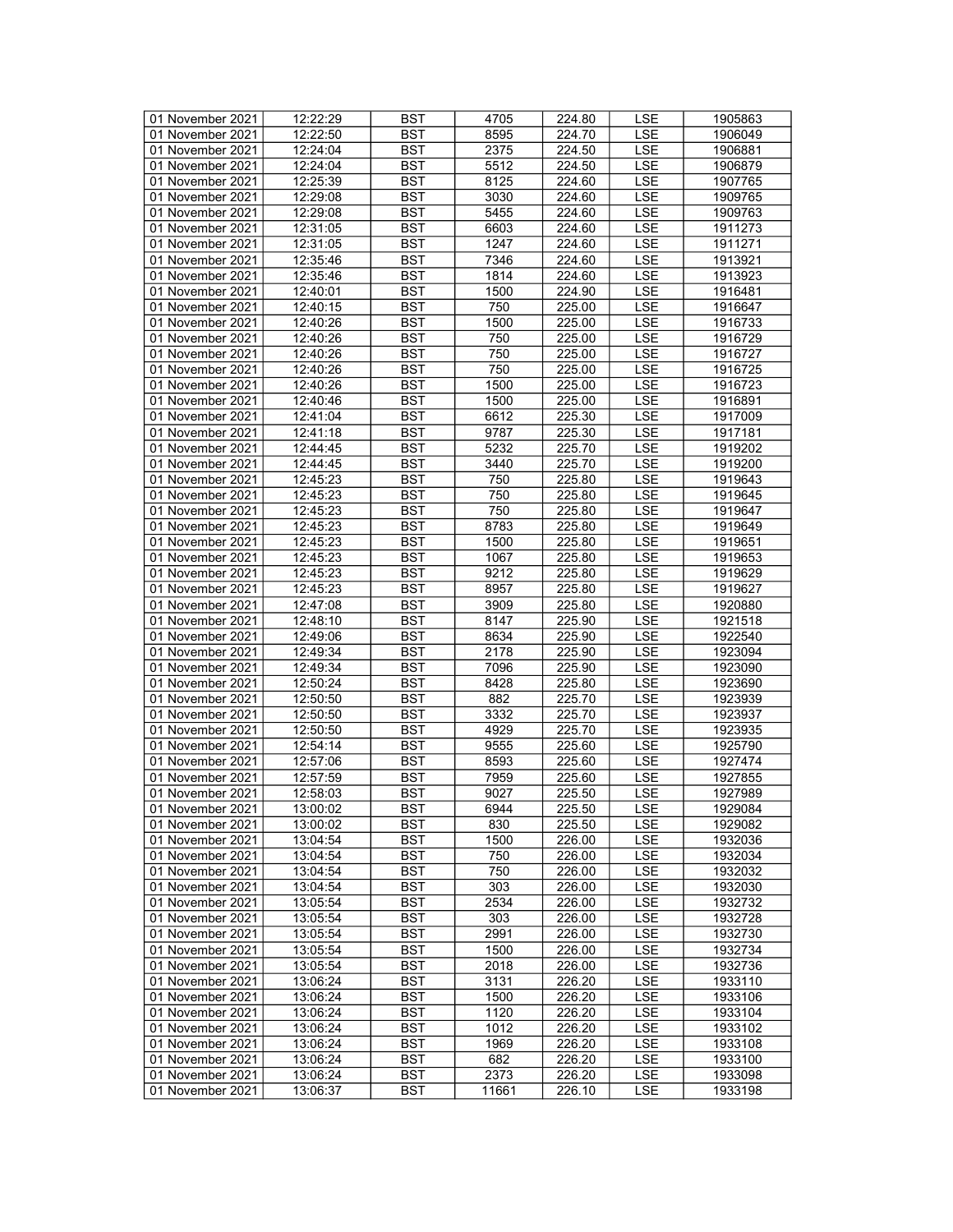| 01 November 2021 | 13:08:41 | <b>BST</b> | 8965  | 226.00 | LSE        | 1934789 |
|------------------|----------|------------|-------|--------|------------|---------|
| 01 November 2021 | 13:08:41 | BST        | 1487  | 226.00 | <b>LSE</b> | 1934775 |
| 01 November 2021 | 13:08:41 | <b>BST</b> | 7002  | 226.00 | LSE        | 1934773 |
| 01 November 2021 | 13:08:41 | <b>BST</b> | 5000  | 226.00 | <b>LSE</b> | 1934742 |
| 01 November 2021 | 13:08:41 | <b>BST</b> | 750   | 226.00 | LSE        | 1934740 |
|                  |          |            |       |        |            |         |
| 01 November 2021 | 13:08:41 | <b>BST</b> | 750   | 226.00 | <b>LSE</b> | 1934738 |
| 01 November 2021 | 13:08:41 | <b>BST</b> | 1500  | 226.00 | LSE        | 1934736 |
| 01 November 2021 | 13:08:41 | <b>BST</b> | 3411  | 226.00 | <b>LSE</b> | 1934734 |
| 01 November 2021 | 13:08:41 | <b>BST</b> | 11049 | 226.00 | <b>LSE</b> | 1934726 |
| 01 November 2021 | 13:11:27 | <b>BST</b> | 8604  | 226.00 | LSE        | 1936476 |
| 01 November 2021 | 13:13:00 | <b>BST</b> | 8733  | 225.90 | LSE        | 1937279 |
| 01 November 2021 | 13:13:00 | <b>BST</b> | 680   | 225.90 | <b>LSE</b> | 1937277 |
| 01 November 2021 | 13:13:04 | <b>BST</b> | 3133  | 225.80 | <b>LSE</b> | 1937330 |
| 01 November 2021 | 13:13:04 | <b>BST</b> | 5663  | 225.80 | <b>LSE</b> | 1937326 |
| 01 November 2021 | 13:16:43 | <b>BST</b> | 8728  | 225.70 | <b>LSE</b> | 1939501 |
| 01 November 2021 | 13:16:43 | <b>BST</b> | 366   | 225.70 | LSE        | 1939499 |
| 01 November 2021 | 13:17:26 | <b>BST</b> | 9187  | 225.70 | LSE        | 1940004 |
| 01 November 2021 | 13:23:52 | <b>BST</b> | 7767  | 226.30 | <b>LSE</b> | 1944577 |
| 01 November 2021 | 13:23:52 | <b>BST</b> | 5825  | 226.30 | <b>LSE</b> | 1944575 |
| 01 November 2021 | 13:23:52 | <b>BST</b> | 6009  | 226.30 | <b>LSE</b> | 1944571 |
| 01 November 2021 | 13:27:28 | <b>BST</b> | 1017  | 226.20 | LSE        | 1947261 |
|                  |          |            |       |        |            |         |
| 01 November 2021 | 13:27:28 | <b>BST</b> | 597   | 226.20 | <b>LSE</b> | 1947252 |
| 01 November 2021 | 13:27:28 | <b>BST</b> | 626   | 226.20 | <b>LSE</b> | 1947250 |
| 01 November 2021 | 13:27:28 | <b>BST</b> | 659   | 226.20 | LSE        | 1947254 |
| 01 November 2021 | 13:27:28 | <b>BST</b> | 1740  | 226.20 | LSE        | 1947256 |
| 01 November 2021 | 13:27:28 | <b>BST</b> | 2996  | 226.20 | <b>LSE</b> | 1947248 |
| 01 November 2021 | 13:27:28 | <b>BST</b> | 990   | 226.20 | <b>LSE</b> | 1947246 |
| 01 November 2021 | 13:27:28 | <b>BST</b> | 1500  | 226.20 | <b>LSE</b> | 1947244 |
| 01 November 2021 | 13:27:28 | <b>BST</b> | 6185  | 226.20 | <b>LSE</b> | 1947234 |
| 01 November 2021 | 13:27:28 | <b>BST</b> | 1164  | 226.20 | LSE        | 1947232 |
| 01 November 2021 | 13:27:28 | <b>BST</b> | 3584  | 226.20 | <b>LSE</b> | 1947230 |
| 01 November 2021 | 13:27:28 | <b>BST</b> | 1500  | 226.20 | LSE        | 1947228 |
| 01 November 2021 | 13:27:28 | <b>BST</b> | 750   | 226.20 | <b>LSE</b> | 1947226 |
| 01 November 2021 | 13:27:28 | <b>BST</b> | 750   | 226.20 | <b>LSE</b> | 1947224 |
| 01 November 2021 | 13:27:28 | <b>BST</b> | 12429 | 226.20 | <b>LSE</b> | 1947213 |
| 01 November 2021 | 13:27:48 | <b>BST</b> | 9215  | 226.10 | LSE        | 1947548 |
| 01 November 2021 | 13:29:41 | <b>BST</b> | 1749  | 225.90 | <b>LSE</b> | 1948895 |
| 01 November 2021 | 13:29:41 | <b>BST</b> | 6440  | 225.90 | <b>LSE</b> | 1948893 |
| 01 November 2021 | 13:29:41 | <b>BST</b> | 369   | 225.90 | <b>LSE</b> | 1948891 |
| 01 November 2021 | 13:30:26 | <b>BST</b> | 529   | 225.70 | <b>LSE</b> | 1955993 |
| 01 November 2021 |          |            | 7175  | 225.70 |            |         |
|                  | 13:30:26 | <b>BST</b> |       |        | LSE        | 1955991 |
| 01 November 2021 | 13:30:26 | <b>BST</b> | 200   | 225.70 | <b>LSE</b> | 1955989 |
| 01 November 2021 | 13:30:39 | <b>BST</b> | 1577  | 225.60 | <b>LSE</b> | 1956653 |
| 01 November 2021 | 13:30:39 | <b>BST</b> | 4426  | 225.60 | <b>LSE</b> | 1956651 |
| 01 November 2021 | 13:30:39 | <b>BST</b> | 3209  | 225.60 | <b>LSE</b> | 1956649 |
| 01 November 2021 | 13:30:41 | BST        | 8200  | 225.50 | LSE        | 1956714 |
| 01 November 2021 | 13:33:26 | <b>BST</b> | 6689  | 226.30 | LSE        | 1961634 |
| 01 November 2021 | 13:33:26 | <b>BST</b> | 1500  | 226.30 | LSE        | 1961632 |
| 01 November 2021 | 13:33:26 | <b>BST</b> | 750   | 226.30 | LSE        | 1961620 |
| 01 November 2021 | 13:33:26 | <b>BST</b> | 750   | 226.30 | <b>LSE</b> | 1961618 |
| 01 November 2021 | 13:33:26 | <b>BST</b> | 4572  | 226.30 | LSE        | 1961622 |
| 01 November 2021 | 13:33:26 | BST        | 2415  | 226.30 | <b>LSE</b> | 1961624 |
| 01 November 2021 | 13:33:26 | <b>BST</b> | 750   | 226.30 | LSE        | 1961616 |
| 01 November 2021 | 13:33:26 | <b>BST</b> | 1500  | 226.30 | <b>LSE</b> | 1961614 |
| 01 November 2021 | 13:34:28 | <b>BST</b> | 10977 | 226.50 | LSE        | 1963188 |
| 01 November 2021 | 13:35:17 | <b>BST</b> | 16361 | 226.40 | LSE        | 1964363 |
| 01 November 2021 | 13:35:24 | <b>BST</b> | 12615 | 226.20 | LSE        | 1964505 |
| 01 November 2021 | 13:35:24 | BST        | 1444  | 226.20 | <b>LSE</b> | 1964503 |
| 01 November 2021 |          |            |       |        |            |         |
|                  | 13:35:24 | <b>BST</b> | 434   | 226.20 | <b>LSE</b> | 1964501 |
| 01 November 2021 | 13:36:16 | <b>BST</b> | 2912  | 226.00 | LSE        | 1965938 |
| 01 November 2021 | 13:36:16 | BST        | 9692  | 226.10 | LSE        | 1965909 |
| 01 November 2021 | 13:36:19 | <b>BST</b> | 3016  | 226.00 | <b>LSE</b> | 1966044 |
| 01 November 2021 | 13:36:19 | BST        | 3500  | 226.00 | LSE        | 1966042 |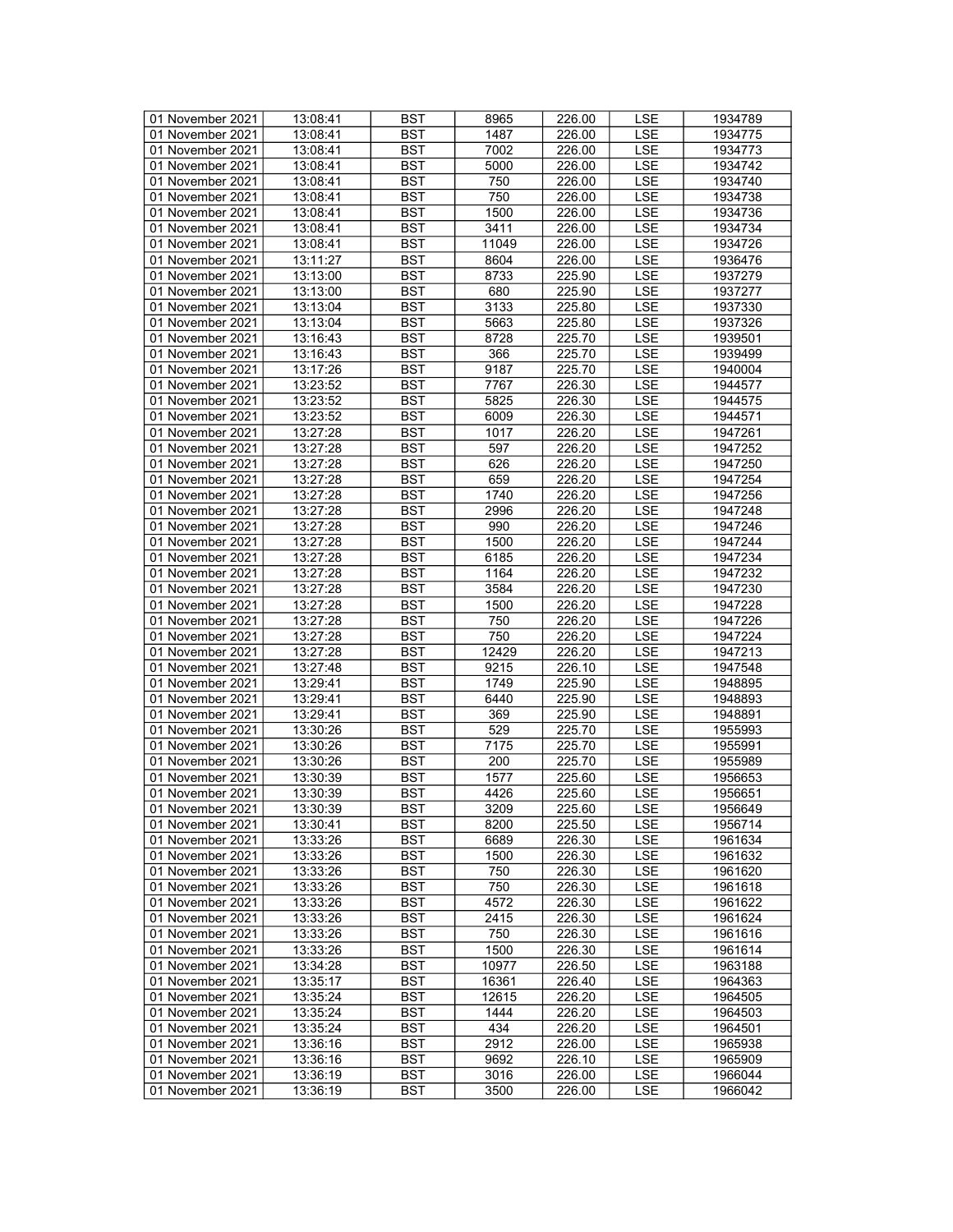| 01 November 2021 | 13:37:05 | <b>BST</b> | 200   | 226.00 | LSE        | 1967178 |
|------------------|----------|------------|-------|--------|------------|---------|
|                  |          |            |       |        |            |         |
| 01 November 2021 | 13:37:07 | BST        | 3795  | 226.00 | LSE        | 1967215 |
| 01 November 2021 | 13:37:07 | <b>BST</b> | 3434  | 226.00 | <b>LSE</b> | 1967219 |
| 01 November 2021 | 13:37:07 | <b>BST</b> | 1611  | 226.00 | <b>LSE</b> | 1967217 |
| 01 November 2021 | 13:40:34 | <b>BST</b> | 7791  | 226.20 | LSE        | 1972370 |
| 01 November 2021 | 13:40:34 |            | 7871  | 226.20 | <b>LSE</b> |         |
|                  |          | <b>BST</b> |       |        |            | 1972372 |
| 01 November 2021 | 13:40:36 | <b>BST</b> | 6392  | 226.10 | LSE        | 1972427 |
| 01 November 2021 | 13:40:36 | <b>BST</b> | 3207  | 226.10 | <b>LSE</b> | 1972425 |
| 01 November 2021 | 13:40:36 | <b>BST</b> | 2812  | 226.10 | <b>LSE</b> | 1972423 |
| 01 November 2021 | 13:40:36 | <b>BST</b> | 5059  | 226.10 | LSE        | 1972419 |
|                  | 13:43:57 | <b>BST</b> | 3007  |        |            |         |
| 01 November 2021 |          |            |       | 226.10 | LSE        | 1976750 |
| 01 November 2021 | 13:43:57 | <b>BST</b> | 6120  | 226.10 | <b>LSE</b> | 1976748 |
| 01 November 2021 | 13:45:25 | <b>BST</b> | 6146  | 226.00 | <b>LSE</b> | 1978465 |
| 01 November 2021 | 13:45:25 | <b>BST</b> | 3550  | 226.00 | LSE        | 1978467 |
| 01 November 2021 | 13:45:25 | <b>BST</b> | 1500  | 226.00 | <b>LSE</b> | 1978463 |
|                  |          |            |       |        |            |         |
| 01 November 2021 | 13:45:25 | <b>BST</b> | 11044 | 226.00 | LSE        | 1978459 |
| 01 November 2021 | 13:45:43 | <b>BST</b> | 1576  | 225.90 | LSE        | 1978772 |
| 01 November 2021 | 13:45:43 | <b>BST</b> | 6720  | 225.90 | <b>LSE</b> | 1978770 |
| 01 November 2021 | 13:46:17 | <b>BST</b> | 9341  | 225.80 | <b>LSE</b> | 1979464 |
| 01 November 2021 | 13:46:28 | <b>BST</b> | 7813  | 225.60 | <b>LSE</b> | 1979870 |
|                  |          |            |       |        |            |         |
| 01 November 2021 | 13:51:24 | <b>BST</b> | 3000  | 225.60 | LSE        | 1987080 |
| 01 November 2021 | 13:51:24 | <b>BST</b> | 1305  | 225.60 | <b>LSE</b> | 1987078 |
| 01 November 2021 | 13:51:24 | <b>BST</b> | 1500  | 225.60 | <b>LSE</b> | 1987076 |
| 01 November 2021 | 13:51:24 | <b>BST</b> | 1142  | 225.60 | LSE        | 1987074 |
| 01 November 2021 | 13:51:24 |            | 6612  |        |            | 1987072 |
|                  |          | <b>BST</b> |       | 225.60 | LSE        |         |
| 01 November 2021 | 13:51:24 | <b>BST</b> | 1500  | 225.60 | <b>LSE</b> | 1987066 |
| 01 November 2021 | 13:51:24 | <b>BST</b> | 10679 | 225.60 | <b>LSE</b> | 1987064 |
| 01 November 2021 | 13:51:24 | <b>BST</b> | 863   | 225.60 | <b>LSE</b> | 1987062 |
| 01 November 2021 | 13:51:48 | <b>BST</b> | 11108 | 225.50 | <b>LSE</b> | 1987664 |
| 01 November 2021 | 13:51:48 | <b>BST</b> | 1386  | 225.50 | LSE        |         |
|                  |          |            |       |        |            | 1987662 |
| 01 November 2021 | 13:53:10 | <b>BST</b> | 8685  | 225.50 | <b>LSE</b> | 1988984 |
| 01 November 2021 | 13:53:10 | <b>BST</b> | 1682  | 225.50 | LSE        | 1988982 |
| 01 November 2021 | 13:53:10 | <b>BST</b> | 7452  | 225.50 | <b>LSE</b> | 1988980 |
| 01 November 2021 | 13:54:07 | <b>BST</b> | 10373 | 225.40 | LSE        | 1990086 |
| 01 November 2021 | 13:54:13 | <b>BST</b> | 10646 | 225.30 | <b>LSE</b> | 1990259 |
|                  |          |            |       |        |            |         |
| 01 November 2021 | 13:55:02 | <b>BST</b> | 7609  | 225.20 | LSE        | 1991006 |
| 01 November 2021 | 13:55:02 | <b>BST</b> | 434   | 225.20 | <b>LSE</b> | 1991004 |
| 01 November 2021 | 13:57:20 | <b>BST</b> | 4080  | 225.50 | <b>LSE</b> | 1993486 |
| 01 November 2021 | 13:57:20 | <b>BST</b> | 3054  | 225.50 | <b>LSE</b> | 1993484 |
|                  | 13:57:20 | <b>BST</b> | 750   | 225.50 | <b>LSE</b> |         |
| 01 November 2021 |          |            |       |        |            | 1993482 |
| 01 November 2021 | 13:57:20 | <b>BST</b> | 1500  | 225.50 | LSE        | 1993480 |
| 01 November 2021 | 13:57:20 | <b>BST</b> | 750   | 225.50 | <b>LSE</b> | 1993478 |
| 01 November 2021 | 13:57:20 | <b>BST</b> | 719   | 225.50 | <b>LSE</b> | 1993476 |
| 01 November 2021 | 13:57:20 | <b>BST</b> | 4717  | 225.50 | <b>LSE</b> | 1993474 |
| 01 November 2021 | 13:57:20 | <b>BST</b> | 4109  | 225.50 | <b>LSE</b> | 1993472 |
|                  |          |            |       |        |            |         |
| 01 November 2021 | 13:58:56 | BST        | 1500  | 225.50 | LSE        | 1995513 |
| 01 November 2021 | 13:58:56 | BST        | 8082  | 225.50 | LSE        | 1995503 |
| 01 November 2021 | 14:00:43 | <b>BST</b> | 4530  | 225.40 | LSE        | 1998016 |
| 01 November 2021 | 14:00:43 | <b>BST</b> | 5403  | 225.40 | LSE        | 1998014 |
| 01 November 2021 | 14:01:33 | <b>BST</b> | 8382  | 225.20 | LSE        | 1999191 |
|                  |          |            |       |        |            |         |
| 01 November 2021 | 14:01:33 | <b>BST</b> | 984   | 225.20 | LSE        | 1999189 |
| 01 November 2021 | 14:01:33 | BST        | 9820  | 225.20 | LSE        | 1999185 |
| 01 November 2021 | 14:01:33 | <b>BST</b> | 338   | 225.20 | LSE        | 1999183 |
| 01 November 2021 | 14:01:33 | <b>BST</b> | 5945  | 225.30 | <b>LSE</b> | 1999174 |
| 01 November 2021 | 14:01:33 | <b>BST</b> | 7212  | 225.30 | LSE        | 1999176 |
|                  |          |            |       |        |            |         |
| 01 November 2021 | 14:01:35 | BST        | 975   | 225.20 | LSE        | 1999223 |
| 01 November 2021 | 14:03:23 | <b>BST</b> | 7810  | 225.20 | LSE        | 2001779 |
| 01 November 2021 | 14:03:30 | BST        | 5640  | 225.10 | <b>LSE</b> | 2001951 |
| 01 November 2021 | 14:03:30 | <b>BST</b> | 2862  | 225.10 | <b>LSE</b> | 2001949 |
|                  |          |            |       |        |            |         |
| 01 November 2021 | 14:06:12 | <b>BST</b> | 9060  | 225.10 | LSE        | 2005992 |
| 01 November 2021 | 14:07:16 | BST        | 9332  | 225.10 | LSE        | 2007103 |
| 01 November 2021 | 14:10:54 | <b>BST</b> | 1106  | 225.30 | <b>LSE</b> | 2011765 |
| 01 November 2021 | 14:10:54 | BST        | 2376  | 225.30 | LSE        | 2011767 |
|                  |          |            |       |        |            |         |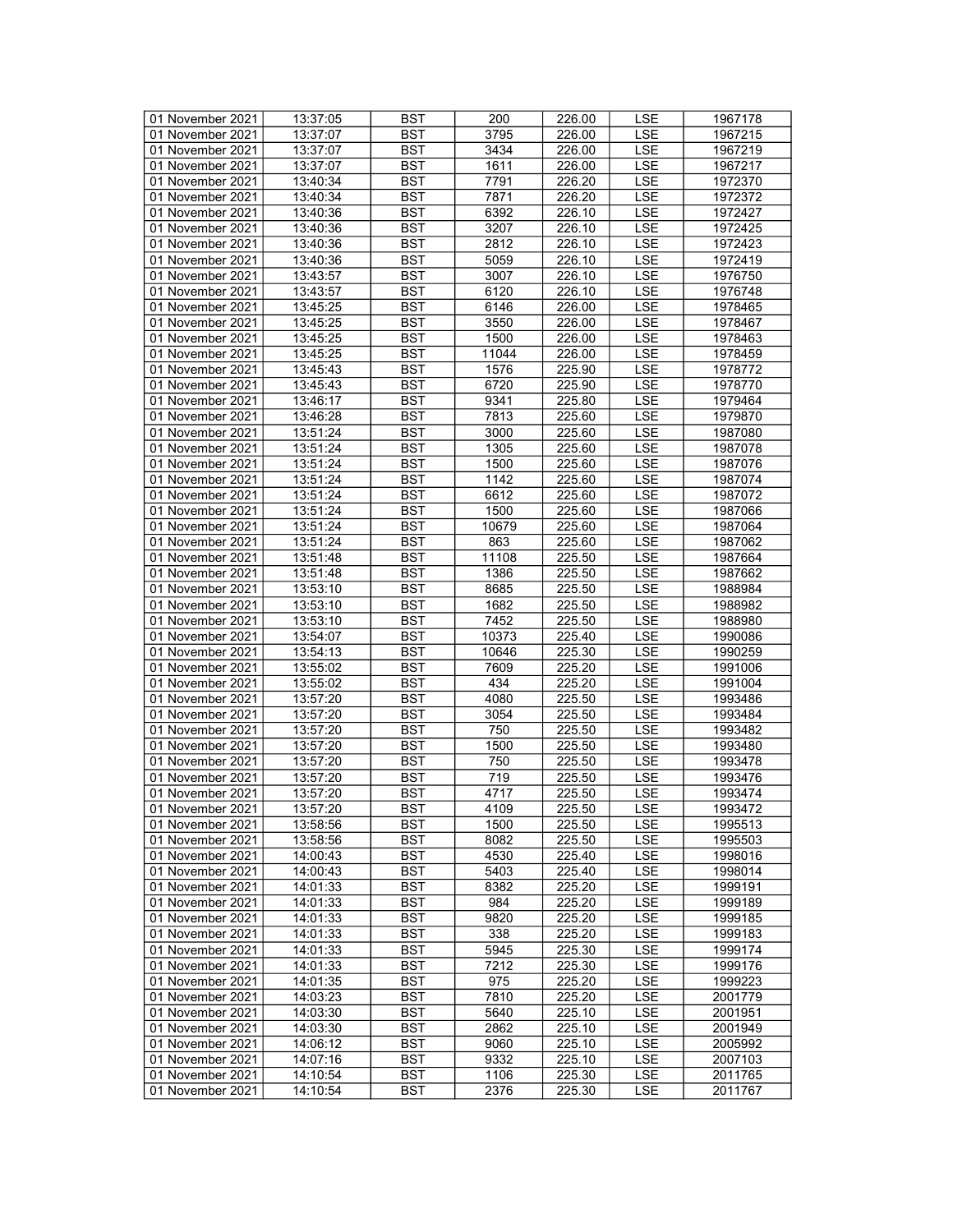| 01 November 2021 | 14:10:54 | <b>BST</b> | 1819  | 225.30 | <b>LSE</b> | 2011769 |
|------------------|----------|------------|-------|--------|------------|---------|
| 01 November 2021 | 14:10:54 | <b>BST</b> | 1500  | 225.30 | <b>LSE</b> | 2011771 |
| 01 November 2021 | 14:10:54 | <b>BST</b> | 531   | 225.30 | <b>LSE</b> | 2011773 |
| 01 November 2021 | 14:10:54 | <b>BST</b> | 1240  | 225.30 | <b>LSE</b> | 2011777 |
| 01 November 2021 | 14:10:54 | <b>BST</b> | 1718  | 225.30 | LSE        | 2011775 |
| 01 November 2021 | 14:10:54 | <b>BST</b> | 1023  | 225.30 | <b>LSE</b> | 2011763 |
|                  |          |            |       |        |            |         |
| 01 November 2021 | 14:10:54 | <b>BST</b> | 5412  | 225.30 | <b>LSE</b> | 2011761 |
| 01 November 2021 | 14:11:05 | <b>BST</b> | 7699  | 225.20 | <b>LSE</b> | 2011993 |
| 01 November 2021 | 14:11:05 | <b>BST</b> | 641   | 225.20 | <b>LSE</b> | 2011991 |
| 01 November 2021 | 14:11:05 | <b>BST</b> | 1500  | 225.20 | <b>LSE</b> | 2011984 |
| 01 November 2021 | 14:11:05 | <b>BST</b> | 1280  | 225.20 | LSE        | 2011982 |
| 01 November 2021 | 14:11:05 | <b>BST</b> | 4045  | 225.20 | <b>LSE</b> | 2011988 |
| 01 November 2021 | 14:11:05 | <b>BST</b> | 1295  | 225.20 | <b>LSE</b> | 2011986 |
| 01 November 2021 | 14:11:05 | <b>BST</b> | 4654  | 225.20 | <b>LSE</b> | 2011976 |
| 01 November 2021 | 14:11:05 | <b>BST</b> | 1295  | 225.20 | <b>LSE</b> | 2011974 |
| 01 November 2021 | 14:11:05 | <b>BST</b> | 2520  | 225.20 | LSE        | 2011972 |
| 01 November 2021 | 14:11:05 | <b>BST</b> | 1500  | 225.20 | <b>LSE</b> | 2011970 |
| 01 November 2021 | 14:11:05 | <b>BST</b> | 1280  | 225.20 | <b>LSE</b> | 2011968 |
|                  |          | <b>BST</b> | 1294  | 225.20 | <b>LSE</b> |         |
| 01 November 2021 | 14:11:05 |            |       |        |            | 2011966 |
| 01 November 2021 | 14:11:05 | <b>BST</b> | 10143 | 225.20 | <b>LSE</b> | 2011953 |
| 01 November 2021 | 14:12:34 | <b>BST</b> | 6133  | 225.10 | LSE        | 2013683 |
| 01 November 2021 | 14:12:34 | <b>BST</b> | 347   | 225.10 | <b>LSE</b> | 2013681 |
| 01 November 2021 | 14:12:34 | <b>BST</b> | 1500  | 225.10 | <b>LSE</b> | 2013679 |
| 01 November 2021 | 14:12:34 | <b>BST</b> | 9502  | 225.10 | LSE        | 2013669 |
| 01 November 2021 | 14:15:55 | <b>BST</b> | 9054  | 225.00 | LSE        | 2017202 |
| 01 November 2021 | 14:15:55 | <b>BST</b> | 470   | 225.00 | <b>LSE</b> | 2017200 |
| 01 November 2021 | 14:18:13 | <b>BST</b> | 8017  | 225.00 | <b>LSE</b> | 2020266 |
| 01 November 2021 | 14:18:13 | <b>BST</b> | 742   | 225.00 | <b>LSE</b> | 2020258 |
| 01 November 2021 | 14:18:13 | <b>BST</b> | 7873  | 225.00 | <b>LSE</b> | 2020264 |
| 01 November 2021 | 14:18:15 | <b>BST</b> | 8798  | 224.80 | LSE        | 2020375 |
| 01 November 2021 | 14:18:15 | <b>BST</b> | 2821  | 224.90 | LSE        | 2020365 |
|                  |          | <b>BST</b> | 8034  | 224.90 | LSE        |         |
| 01 November 2021 | 14:18:15 |            |       |        |            | 2020363 |
| 01 November 2021 | 14:18:21 | <b>BST</b> | 1299  | 224.50 | <b>LSE</b> | 2020510 |
| 01 November 2021 | 14:18:23 | <b>BST</b> | 2408  | 224.50 | <b>LSE</b> | 2020596 |
| 01 November 2021 | 14:18:25 | <b>BST</b> | 2647  | 224.50 | <b>LSE</b> | 2020632 |
| 01 November 2021 | 14:18:25 | <b>BST</b> | 2489  | 224.50 | LSE        | 2020630 |
| 01 November 2021 | 14:21:04 | <b>BST</b> | 1296  | 224.80 | <b>LSE</b> | 2023801 |
| 01 November 2021 | 14:21:04 | <b>BST</b> | 1500  | 224.80 | <b>LSE</b> | 2023803 |
| 01 November 2021 | 14:21:04 | <b>BST</b> | 3251  | 224.80 | <b>LSE</b> | 2023805 |
| 01 November 2021 | 14:21:04 | <b>BST</b> | 1296  | 224.80 | <b>LSE</b> | 2023799 |
| 01 November 2021 | 14:21:04 | <b>BST</b> | 1282  | 224.80 | LSE        | 2023797 |
| 01 November 2021 | 14:21:04 | <b>BST</b> | 9554  | 224.90 | <b>LSE</b> | 2023791 |
| 01 November 2021 | 14:23:01 | <b>BST</b> | 7276  | 224.80 | LSE        | 2026122 |
| 01 November 2021 | 14:23:01 | <b>BST</b> | 1229  | 224.80 | <b>LSE</b> | 2026120 |
| 01 November 2021 | 14:23:58 | <b>BST</b> | 3061  | 224.80 | <b>LSE</b> | 2027298 |
| 01 November 2021 | 14:23:58 | BST        | 5545  | 224.80 | LSE        | 2027296 |
|                  |          |            |       |        |            |         |
| 01 November 2021 | 14:24:04 | <b>BST</b> | 9086  | 224.70 | LSE        | 2027469 |
| 01 November 2021 | 14:24:04 | <b>BST</b> | 546   | 224.70 | LSE        | 2027467 |
| 01 November 2021 | 14:25:42 | <b>BST</b> | 99    | 224.60 | <b>LSE</b> | 2029971 |
| 01 November 2021 | 14:25:42 | <b>BST</b> | 7659  | 224.60 | LSE        | 2029969 |
| 01 November 2021 | 14:28:34 | <b>BST</b> | 4823  | 224.30 | LSE        | 2033504 |
| 01 November 2021 | 14:28:34 | BST        | 3956  | 224.30 | LSE        | 2033502 |
| 01 November 2021 | 14:30:23 | <b>BST</b> | 9349  | 224.20 | LSE        | 2036385 |
| 01 November 2021 | 14:31:58 | <b>BST</b> | 4095  | 224.20 | <b>LSE</b> | 2038860 |
| 01 November 2021 | 14:31:59 | <b>BST</b> | 8657  | 224.00 | LSE        | 2038927 |
| 01 November 2021 | 14:31:59 | <b>BST</b> | 3758  | 224.20 | LSE        | 2038896 |
| 01 November 2021 | 14:32:01 | <b>BST</b> | 190   | 224.00 | LSE        | 2038981 |
| 01 November 2021 | 14:32:01 | <b>BST</b> | 220   | 224.00 | LSE        | 2038983 |
| 01 November 2021 | 14:33:13 | <b>BST</b> | 9350  | 223.90 | <b>LSE</b> | 2040937 |
| 01 November 2021 | 14:35:28 | <b>BST</b> | 9098  | 223.70 | LSE        | 2044628 |
|                  |          |            |       |        |            |         |
| 01 November 2021 | 14:36:04 | BST        | 664   | 223.60 | LSE        | 2045592 |
| 01 November 2021 | 14:36:07 | <b>BST</b> | 6612  | 223.60 | <b>LSE</b> | 2045663 |
| 01 November 2021 | 14:36:07 | <b>BST</b> | 737   | 223.60 | LSE        | 2045665 |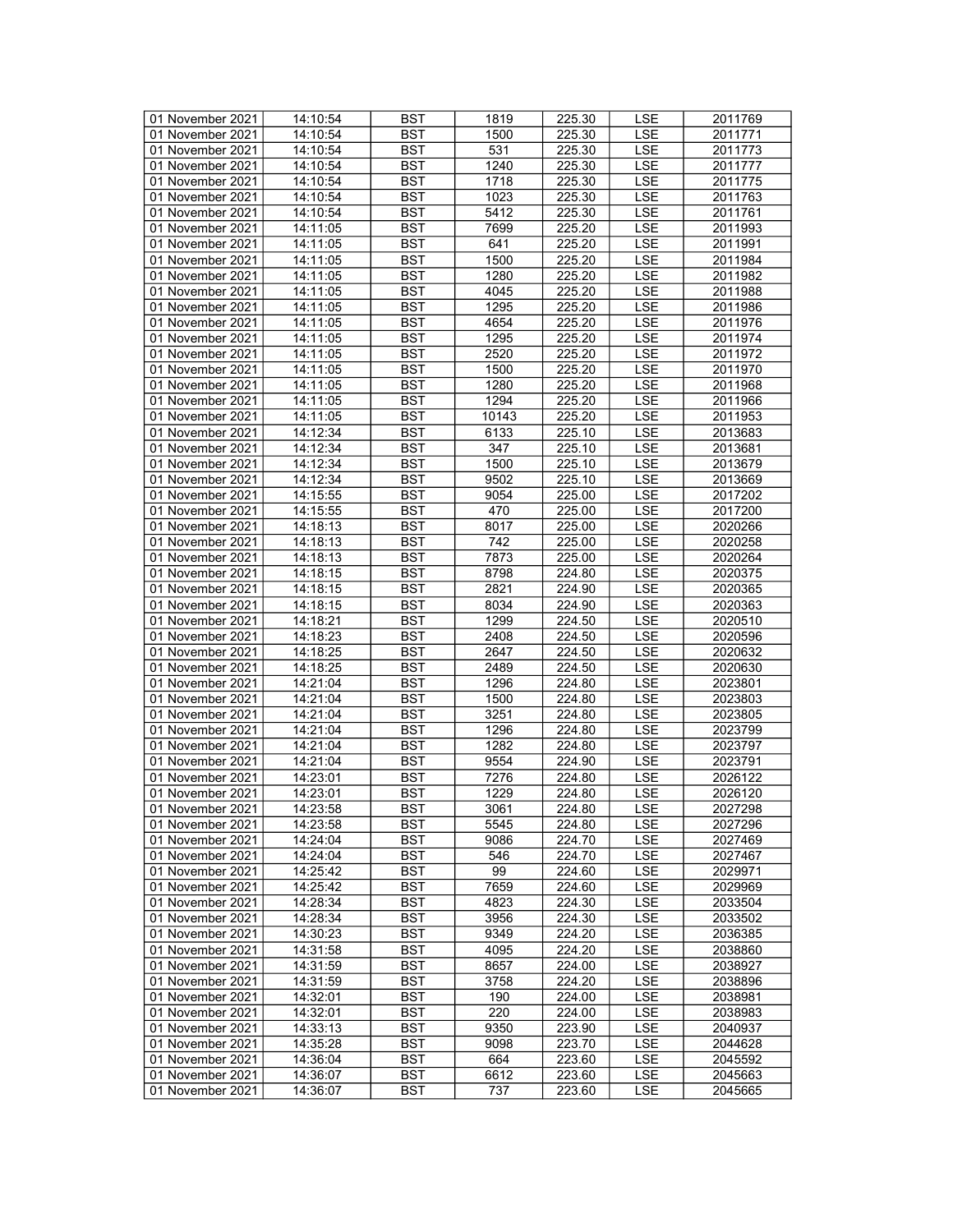| 01 November 2021 | 14:36:07 | <b>BST</b> | 1541 | 223.60              | LSE        | 2045661 |
|------------------|----------|------------|------|---------------------|------------|---------|
| 01 November 2021 | 14:36:59 | BST        | 6817 | $\overline{223}.70$ | <b>LSE</b> | 2046848 |
| 01 November 2021 | 14:36:59 | <b>BST</b> | 311  | 223.70              | <b>LSE</b> | 2046846 |
| 01 November 2021 | 14:37:01 | <b>BST</b> | 1557 | 223.70              | <b>LSE</b> | 2046929 |
| 01 November 2021 | 14:37:02 | <b>BST</b> | 343  | 223.70              | LSE        | 2046968 |
| 01 November 2021 | 14:37:42 | <b>BST</b> | 6546 | 223.60              | <b>LSE</b> | 2048008 |
| 01 November 2021 | 14:37:42 | <b>BST</b> | 835  |                     | LSE        | 2048006 |
|                  |          |            |      | 223.60              |            |         |
| 01 November 2021 | 14:37:57 | <b>BST</b> | 1541 | 223.60              | <b>LSE</b> | 2048328 |
| 01 November 2021 | 14:38:01 | <b>BST</b> | 174  | 223.60              | <b>LSE</b> | 2048437 |
| 01 November 2021 | 14:39:56 | <b>BST</b> | 2274 | 223.70              | <b>LSE</b> | 2051393 |
| 01 November 2021 | 14:39:56 | <b>BST</b> | 518  | 223.70              | LSE        | 2051391 |
| 01 November 2021 | 14:39:56 | <b>BST</b> | 1722 | 223.70              | <b>LSE</b> | 2051389 |
| 01 November 2021 | 14:39:56 | <b>BST</b> | 4126 | 223.70              | <b>LSE</b> | 2051387 |
| 01 November 2021 | 14:40:50 | <b>BST</b> | 4094 | 223.70              | <b>LSE</b> | 2052599 |
| 01 November 2021 | 14:40:50 | <b>BST</b> | 1303 | 223.70              | <b>LSE</b> | 2052597 |
| 01 November 2021 | 14:40:50 | <b>BST</b> | 1289 | 223.70              | LSE        | 2052595 |
| 01 November 2021 | 14:40:50 | <b>BST</b> | 1500 | 223.70              | LSE        | 2052593 |
| 01 November 2021 | 14:40:50 | <b>BST</b> | 2264 | 223.70              | <b>LSE</b> | 2052589 |
| 01 November 2021 | 14:40:50 | <b>BST</b> | 6013 | 223.70              | <b>LSE</b> | 2052591 |
| 01 November 2021 | 14:42:25 | <b>BST</b> | 9003 | 223.70              | <b>LSE</b> | 2054872 |
| 01 November 2021 | 14:43:55 | <b>BST</b> | 662  | 223.70              | LSE        | 2056955 |
| 01 November 2021 | 14:44:01 | <b>BST</b> | 6113 | 223.70              | <b>LSE</b> | 2057132 |
| 01 November 2021 | 14:44:01 | <b>BST</b> | 1541 | 223.70              | <b>LSE</b> |         |
|                  |          |            |      |                     |            | 2057128 |
| 01 November 2021 | 14:44:45 | <b>BST</b> | 1568 | 223.70              | <b>LSE</b> | 2058202 |
| 01 November 2021 | 14:45:01 | <b>BST</b> | 663  | 223.70              | LSE        | 2058709 |
| 01 November 2021 | 14:45:01 | <b>BST</b> | 1541 | 223.70              | <b>LSE</b> | 2058687 |
| 01 November 2021 | 14:46:01 | <b>BST</b> | 9135 | 223.80              | <b>LSE</b> | 2060041 |
| 01 November 2021 | 14:46:45 | <b>BST</b> | 8137 | 223.80              | <b>LSE</b> | 2061112 |
| 01 November 2021 | 14:46:45 | <b>BST</b> | 1387 | 223.80              | <b>LSE</b> | 2061110 |
| 01 November 2021 | 14:47:12 | <b>BST</b> | 3316 | 223.80              | LSE        | 2061654 |
| 01 November 2021 | 14:47:12 | <b>BST</b> | 343  | 223.80              | <b>LSE</b> | 2061652 |
| 01 November 2021 | 14:47:12 | <b>BST</b> | 1251 | 223.80              | LSE        | 2061650 |
| 01 November 2021 | 14:47:21 | <b>BST</b> | 2282 | 223.80              | <b>LSE</b> | 2061870 |
| 01 November 2021 | 14:47:21 | <b>BST</b> | 2090 | 223.80              | <b>LSE</b> | 2061866 |
| 01 November 2021 | 14:47:52 | <b>BST</b> | 7926 | 223.70              | <b>LSE</b> | 2062616 |
| 01 November 2021 | 14:47:52 | <b>BST</b> | 1531 | 223.70              | LSE        | 2062614 |
| 01 November 2021 | 14:50:13 | <b>BST</b> | 7620 | 223.70              | <b>LSE</b> | 2065818 |
| 01 November 2021 | 14:50:13 | <b>BST</b> | 1788 | 223.70              | <b>LSE</b> | 2065816 |
| 01 November 2021 | 14:51:31 | <b>BST</b> | 8138 | 223.60              | <b>LSE</b> | 2067347 |
| 01 November 2021 | 14:52:45 | <b>BST</b> | 8536 | 223.50              | <b>LSE</b> | 2069108 |
| 01 November 2021 | 14:53:16 | <b>BST</b> | 9331 | 223.40              | LSE        | 2069868 |
|                  |          |            |      |                     |            | 2071582 |
| 01 November 2021 | 14:54:35 | <b>BST</b> | 659  | 223.30              | <b>LSE</b> |         |
| 01 November 2021 | 14:54:35 | <b>BST</b> | 1291 | 223.30              | <b>LSE</b> | 2071580 |
| 01 November 2021 | 14:54:35 | <b>BST</b> | 1306 | 223.30              | <b>LSE</b> | 2071578 |
| 01 November 2021 | 14:54:35 | <b>BST</b> | 1306 | 223.30              | <b>LSE</b> | 2071576 |
| 01 November 2021 | 14:54:35 | BST        | 3872 | 223.30              | LSE        | 2071574 |
| 01 November 2021 | 14:54:35 | <b>BST</b> | 6229 | 223.30              | LSE        | 2071572 |
| 01 November 2021 | 14:54:35 | <b>BST</b> | 1291 | 223.30              | LSE        | 2071570 |
| 01 November 2021 | 14:54:35 | <b>BST</b> | 1500 | 223.30              | LSE        | 2071568 |
| 01 November 2021 | 14:54:35 | <b>BST</b> | 8030 | 223.30              | LSE        | 2071566 |
| 01 November 2021 | 14:55:45 | <b>BST</b> | 8182 | 222.90              | LSE        | 2073198 |
| 01 November 2021 | 14:56:08 | BST        | 9119 | 222.90              | LSE        | 2073807 |
| 01 November 2021 | 14:56:08 | <b>BST</b> | 1325 | 222.90              | LSE        | 2073805 |
| 01 November 2021 | 14:57:36 | <b>BST</b> | 2387 | 222.90              | <b>LSE</b> | 2075603 |
| 01 November 2021 | 14:57:36 | <b>BST</b> | 5328 | 222.90              | LSE        | 2075605 |
| 01 November 2021 | 14:58:03 | <b>BST</b> | 1376 | 222.80              | LSE        | 2076106 |
| 01 November 2021 | 14:58:07 | <b>BST</b> | 1233 | 222.80              | LSE        | 2076197 |
|                  |          |            |      |                     |            |         |
| 01 November 2021 | 14:58:08 | BST        | 2347 | 222.80              | <b>LSE</b> | 2076216 |
| 01 November 2021 | 14:58:21 | <b>BST</b> | 1541 | 222.80              | <b>LSE</b> | 2076500 |
| 01 November 2021 | 14:59:46 | <b>BST</b> | 1946 | 223.20              | LSE        | 2078343 |
| 01 November 2021 | 14:59:46 | BST        | 6771 | 223.20              | LSE        | 2078341 |
| 01 November 2021 | 15:00:06 | <b>BST</b> | 3274 | 223.10              | <b>LSE</b> | 2078820 |
| 01 November 2021 | 15:00:06 | BST        | 5105 | 223.10              | LSE        | 2078818 |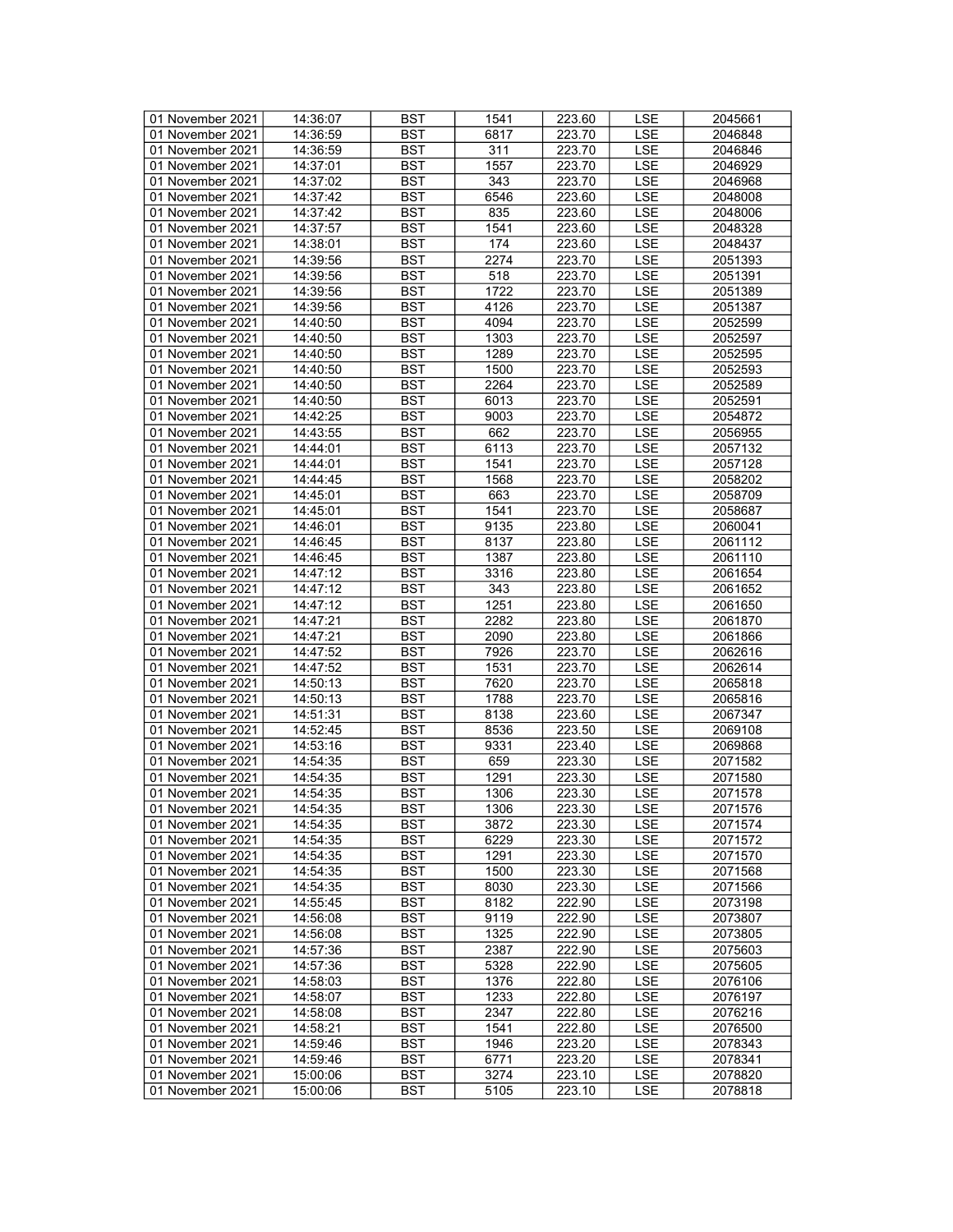| 01 November 2021 | 15:00:06 | <b>BST</b> | 458           | 223.10 | LSE               | 2078816 |
|------------------|----------|------------|---------------|--------|-------------------|---------|
| 01 November 2021 | 15:00:38 | <b>BST</b> | 2758          | 223.10 | <b>LSE</b>        | 2079567 |
| 01 November 2021 | 15:00:38 | <b>BST</b> | 3963          | 223.10 | <b>LSE</b>        | 2079565 |
| 01 November 2021 | 15:00:38 | <b>BST</b> | 674           | 223.10 | <b>LSE</b>        | 2079563 |
|                  |          |            |               | 223.10 |                   |         |
| 01 November 2021 | 15:00:38 | <b>BST</b> | 1017          |        | LSE               | 2079561 |
| 01 November 2021 | 15:01:27 | <b>BST</b> | 858           | 223.10 | <b>LSE</b>        | 2080984 |
| 01 November 2021 | 15:01:40 | <b>BST</b> | 1232          | 223.10 | LSE               | 2081302 |
| 01 November 2021 | 15:01:52 | <b>BST</b> | 1233          | 223.10 | <b>LSE</b>        | 2081513 |
| 01 November 2021 | 15:01:55 | <b>BST</b> | 699           | 223.10 | <b>LSE</b>        | 2081551 |
| 01 November 2021 | 15:02:06 | <b>BST</b> | 1541          | 223.10 | <b>LSE</b>        | 2081809 |
| 01 November 2021 | 15:05:04 | <b>BST</b> | 11461         | 223.80 | LSE               | 2086278 |
| 01 November 2021 | 15:05:28 | <b>BST</b> | 1083          | 223.80 | <b>LSE</b>        | 2086873 |
| 01 November 2021 | 15:05:42 | <b>BST</b> | 1541          | 223.80 | <b>LSE</b>        | 2087170 |
| 01 November 2021 | 15:05:59 | <b>BST</b> | 1659          | 223.80 | <b>LSE</b>        | 2087459 |
| 01 November 2021 | 15:06:25 | <b>BST</b> | 7741          | 223.90 | <b>LSE</b>        | 2088211 |
| 01 November 2021 | 15:06:25 | <b>BST</b> | 9796          | 223.90 | LSE               | 2088209 |
| 01 November 2021 | 15:06:36 | <b>BST</b> | 2142          | 223.80 | LSE               | 2088466 |
|                  |          |            |               |        |                   |         |
| 01 November 2021 | 15:06:36 | <b>BST</b> | 1850          | 223.80 | <b>LSE</b>        | 2088468 |
| 01 November 2021 | 15:06:36 | <b>BST</b> | 10293         | 223.80 | <b>LSE</b>        | 2088463 |
| 01 November 2021 | 15:07:33 | <b>BST</b> | 9586          | 223.70 | <b>LSE</b>        | 2089632 |
| 01 November 2021 | 15:07:49 | <b>BST</b> | 8863          | 223.60 | LSE               | 2089883 |
| 01 November 2021 | 15:08:43 | <b>BST</b> | 41            | 223.60 | <b>LSE</b>        | 2091050 |
| 01 November 2021 | 15:08:57 | <b>BST</b> | 1541          | 223.60 | <b>LSE</b>        | 2091383 |
| 01 November 2021 | 15:09:12 | <b>BST</b> | 1541          | 223.60 | <b>LSE</b>        | 2091703 |
| 01 November 2021 | 15:09:25 | <b>BST</b> | 1233          | 223.60 | LSE               | 2091969 |
| 01 November 2021 | 15:09:40 | <b>BST</b> | 1541          | 223.60 | <b>LSE</b>        | 2092240 |
| 01 November 2021 | 15:09:52 | <b>BST</b> | 664           | 223.60 | <b>LSE</b>        | 2092527 |
| 01 November 2021 | 15:09:52 | <b>BST</b> | 1233          | 223.60 | <b>LSE</b>        | 2092505 |
| 01 November 2021 | 15:10:07 | <b>BST</b> | 1263          | 223.60 | <b>LSE</b>        | 2092867 |
| 01 November 2021 | 15:10:52 | <b>BST</b> | 1541          | 223.60 | LSE               | 2093792 |
| 01 November 2021 | 15:11:49 | <b>BST</b> | 5155          | 223.60 | <b>LSE</b>        | 2095085 |
| 01 November 2021 | 15:11:49 | <b>BST</b> | 1541          | 223.60 | LSE               | 2095083 |
| 01 November 2021 | 15:12:34 | <b>BST</b> | 2168          | 223.70 | <b>LSE</b>        | 2096161 |
| 01 November 2021 |          | <b>BST</b> |               | 223.70 |                   |         |
|                  | 15:12:34 | <b>BST</b> | 7023<br>10797 |        | LSE<br><b>LSE</b> | 2096163 |
| 01 November 2021 | 15:13:31 |            |               | 223.60 |                   | 2097534 |
| 01 November 2021 | 15:13:58 | <b>BST</b> | 1233          | 223.50 | LSE               | 2098576 |
| 01 November 2021 | 15:13:58 | <b>BST</b> | 9253          | 223.50 | <b>LSE</b>        | 2098578 |
| 01 November 2021 | 15:14:28 | <b>BST</b> | 8595          | 223.40 | LSE               | 2099147 |
| 01 November 2021 | 15:14:43 | <b>BST</b> | 4894          | 223.30 | <b>LSE</b>        | 2099558 |
| 01 November 2021 | 15:14:43 | <b>BST</b> | 4512          | 223.30 | <b>LSE</b>        | 2099556 |
| 01 November 2021 | 15:14:43 | <b>BST</b> | 111           | 223.30 | LSE               | 2099554 |
| 01 November 2021 | 15:17:34 | <b>BST</b> | 1352          | 223.20 | <b>LSE</b>        | 2103264 |
| 01 November 2021 | 15:18:54 | <b>BST</b> | 3000          | 223.70 | <b>LSE</b>        | 2105342 |
| 01 November 2021 | 15:18:54 | <b>BST</b> | 1500          | 223.70 | <b>LSE</b>        | 2105340 |
| 01 November 2021 | 15:18:54 | <b>BST</b> | 8659          | 223.70 | <b>LSE</b>        | 2105338 |
| 01 November 2021 | 15:18:54 | BST        | 8457          | 223.70 | LSE               | 2105336 |
| 01 November 2021 | 15:20:40 | BST        | 9475          | 223.70 | LSE               | 2108169 |
| 01 November 2021 | 15:20:40 | <b>BST</b> | 3412          | 223.70 | LSE               | 2108167 |
| 01 November 2021 | 15:20:40 | <b>BST</b> | 1622          | 223.70 | LSE               | 2108161 |
| 01 November 2021 | 15:20:40 | <b>BST</b> | 3194          | 223.70 | LSE               | 2108159 |
| 01 November 2021 | 15:21:59 | <b>BST</b> | 12368         | 223.70 | LSE               | 2109854 |
| 01 November 2021 | 15:23:28 | BST        | 1500          | 223.80 | LSE               | 2111695 |
| 01 November 2021 |          | <b>BST</b> | 3434          | 223.80 | LSE               | 2111916 |
|                  | 15:23:38 |            |               |        |                   |         |
| 01 November 2021 | 15:23:38 | <b>BST</b> | 102           | 223.80 | <b>LSE</b>        | 2111910 |
| 01 November 2021 | 15:23:38 | <b>BST</b> | 1302          | 223.80 | LSE               | 2111912 |
| 01 November 2021 | 15:23:38 | BST        | 1289          | 223.80 | LSE               | 2111914 |
| 01 November 2021 | 15:23:38 | <b>BST</b> | 1500          | 223.80 | LSE               | 2111908 |
| 01 November 2021 | 15:23:38 | BST        | 1073          | 223.80 | <b>LSE</b>        | 2111918 |
| 01 November 2021 | 15:23:38 | <b>BST</b> | 1289          | 223.80 | <b>LSE</b>        | 2111902 |
| 01 November 2021 | 15:23:38 | <b>BST</b> | 1500          | 223.80 | LSE               | 2111900 |
| 01 November 2021 | 15:23:40 | BST        | 8994          | 223.70 | LSE               | 2111971 |
| 01 November 2021 | 15:23:40 | <b>BST</b> | 2957          | 223.70 | <b>LSE</b>        | 2111969 |
| 01 November 2021 | 15:24:22 | BST        | 10172         | 223.60 | LSE               | 2113622 |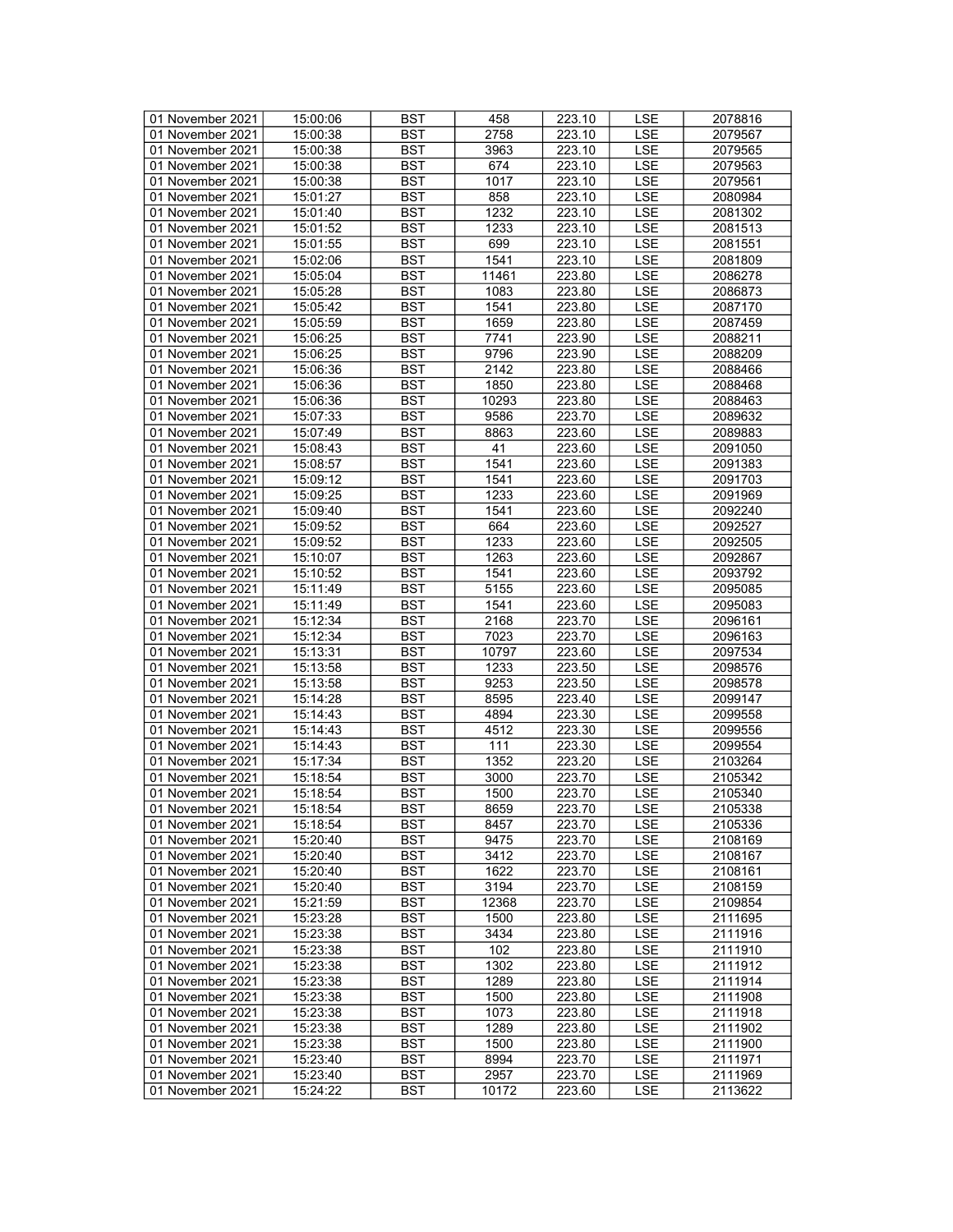| 01 November 2021 | 15:24:34 | <b>BST</b> | 9138           | 223.50               | LSE        | 2113872 |
|------------------|----------|------------|----------------|----------------------|------------|---------|
| 01 November 2021 | 15:24:37 | BST        | 9390           | $\overline{223}$ .40 | <b>LSE</b> | 2113940 |
| 01 November 2021 | 15:26:01 | <b>BST</b> | 1233           | 222.90               | <b>LSE</b> | 2116558 |
| 01 November 2021 | 15:26:16 | <b>BST</b> | 1541           | 222.90               | <b>LSE</b> | 2116849 |
| 01 November 2021 | 15:26:25 | <b>BST</b> | 656            | 222.90               | LSE        | 2116993 |
| 01 November 2021 | 15:26:31 | <b>BST</b> | 1540           | 222.90               | <b>LSE</b> | 2117107 |
| 01 November 2021 |          | <b>BST</b> | 1541           | 222.90               | LSE        |         |
|                  | 15:26:46 |            |                |                      |            | 2117436 |
| 01 November 2021 | 15:27:00 | <b>BST</b> | 1541           | 222.90               | <b>LSE</b> | 2117721 |
| 01 November 2021 | 15:30:14 | <b>BST</b> | 1296           | 223.70               | <b>LSE</b> | 2121876 |
| 01 November 2021 | 15:30:14 | <b>BST</b> | 3105           | 223.70               | LSE        | 2121874 |
| 01 November 2021 | 15:31:05 | <b>BST</b> | 1500           | 223.90               | LSE        | 2122887 |
| 01 November 2021 | 15:31:05 | <b>BST</b> | 18000          | 223.90               | <b>LSE</b> | 2122885 |
| 01 November 2021 | 15:32:08 | <b>BST</b> | 9930           | 224.00               | <b>LSE</b> | 2124153 |
| 01 November 2021 | 15:32:35 | <b>BST</b> | 1301           | 224.00               | <b>LSE</b> | 2124743 |
| 01 November 2021 | 15:32:35 | <b>BST</b> | 1487           | 224.00               | <b>LSE</b> | 2124741 |
| 01 November 2021 | 15:32:38 | <b>BST</b> | 1500           | 224.00               | LSE        | 2124802 |
| 01 November 2021 | 15:32:38 | <b>BST</b> | 11769          | 224.00               | LSE        | 2124800 |
| 01 November 2021 | 15:32:38 | <b>BST</b> | 1131           | 224.00               | <b>LSE</b> | 2124804 |
| 01 November 2021 | 15:32:38 | <b>BST</b> | 3873           | 224.00               | <b>LSE</b> | 2124806 |
| 01 November 2021 | 15:32:40 | <b>BST</b> | 8345           | 223.90               | <b>LSE</b> | 2124856 |
| 01 November 2021 | 15:33:19 | <b>BST</b> | 8241           | 223.90               | LSE        | 2125585 |
| 01 November 2021 | 15:36:07 | <b>BST</b> | 16390          | 224.00               | <b>LSE</b> | 2129339 |
|                  |          |            |                |                      |            |         |
| 01 November 2021 | 15:36:07 | <b>BST</b> | 1792           | 224.00               | <b>LSE</b> | 2129341 |
| 01 November 2021 | 15:36:57 | <b>BST</b> | 15111          | 223.90               | <b>LSE</b> | 2130425 |
| 01 November 2021 | 15:37:37 | <b>BST</b> | 12344          | 223.80               | LSE        | 2131223 |
| 01 November 2021 | 15:38:01 | <b>BST</b> | 10647          | 223.70               | <b>LSE</b> | 2131651 |
| 01 November 2021 | 15:39:22 | <b>BST</b> | 795            | 223.70               | <b>LSE</b> | 2133327 |
| 01 November 2021 | 15:39:28 | <b>BST</b> | 679            | 223.70               | <b>LSE</b> | 2133442 |
| 01 November 2021 | 15:39:34 | <b>BST</b> | 1233           | 223.70               | <b>LSE</b> | 2133575 |
| 01 November 2021 | 15:40:46 | <b>BST</b> | 10958          | 223.90               | LSE        | 2134976 |
| 01 November 2021 | 15:40:46 | <b>BST</b> | 5981           | 223.90               | <b>LSE</b> | 2134974 |
| 01 November 2021 | 15:40:46 | <b>BST</b> | 6544           | 223.90               | LSE        | 2134970 |
| 01 November 2021 | 15:40:46 | <b>BST</b> | 1388           | 223.90               | <b>LSE</b> | 2134966 |
| 01 November 2021 | 15:42:13 | <b>BST</b> | 621            | 224.10               | <b>LSE</b> | 2136961 |
| 01 November 2021 | 15:42:27 | <b>BST</b> | 1541           | 224.10               | <b>LSE</b> | 2137202 |
| 01 November 2021 | 15:43:12 | <b>BST</b> | 4816           | 224.40               | LSE        | 2138285 |
| 01 November 2021 | 15:43:12 | <b>BST</b> | 3977           | 224.40               | <b>LSE</b> | 2138279 |
| 01 November 2021 | 15:43:12 | <b>BST</b> | 9533           | 224.40               | <b>LSE</b> | 2138277 |
| 01 November 2021 | 15:44:24 | <b>BST</b> | 41             | 224.40               | <b>LSE</b> | 2139756 |
| 01 November 2021 | 15:44:37 | <b>BST</b> | 1233           | 224.40               | <b>LSE</b> | 2139991 |
| 01 November 2021 | 15:44:49 | <b>BST</b> | 1233           | 224.40               | LSE        | 2140129 |
|                  |          |            |                |                      |            |         |
| 01 November 2021 | 15:44:56 | <b>BST</b> | 9727           | 224.30<br>224.30     | <b>LSE</b> | 2140323 |
| 01 November 2021 | 15:44:56 | <b>BST</b> | 1408           |                      | <b>LSE</b> | 2140321 |
| 01 November 2021 | 15:44:56 | <b>BST</b> | 8364           | 224.40               | <b>LSE</b> | 2140295 |
| 01 November 2021 | 15:44:56 | <b>BST</b> | 14921          | 224.40               | <b>LSE</b> | 2140293 |
| 01 November 2021 | 15:46:30 | BST        | 7788           | 224.20               | LSE        | 2142410 |
| 01 November 2021 | 15:47:49 | <b>BST</b> | 8044           | 224.30               | LSE        | 2144095 |
| 01 November 2021 | 15:48:29 | <b>BST</b> | 398            | 224.20               | LSE        | 2144938 |
| 01 November 2021 | 15:48:49 | BST        | 606            | 224.20               | LSE        | 2145385 |
| 01 November 2021 | 15:48:49 | <b>BST</b> | 9184           | 224.20               | LSE        | 2145387 |
| 01 November 2021 | 15:50:32 | <b>BST</b> | 10776          | 224.20               | LSE        | 2147563 |
| 01 November 2021 | 15:51:55 | BST        | 6758           | 224.10               | LSE        | 2149316 |
| 01 November 2021 | 15:51:58 | <b>BST</b> | 1614           | 224.10               | LSE        | 2149419 |
| 01 November 2021 | 15:52:01 | <b>BST</b> | 473            | 224.10               | <b>LSE</b> | 2149506 |
| 01 November 2021 | 15:52:58 | <b>BST</b> | 5921           | 224.20               | LSE        | 2150701 |
| 01 November 2021 | 15:52:58 | <b>BST</b> | 8890           | 224.20               | LSE        | 2150703 |
| 01 November 2021 |          | <b>BST</b> | 8250           | 224.20               | LSE        |         |
| 01 November 2021 | 15:52:58 |            |                |                      |            | 2150699 |
|                  | 15:53:31 | <b>BST</b> | 616            | 224.10               | LSE        | 2151347 |
| 01 November 2021 | 15:53:41 | <b>BST</b> | $\overline{2}$ | 224.10               | <b>LSE</b> | 2151645 |
| 01 November 2021 | 15:53:43 | <b>BST</b> | 721            | 224.10               | LSE        | 2151668 |
| 01 November 2021 | 15:54:01 | BST        | 1464           | 224.10               | LSE        | 2152087 |
| 01 November 2021 | 15:54:12 | BST        | 1              | 224.10               | <b>LSE</b> | 2152348 |
| 01 November 2021 | 15:54:16 | <b>BST</b> | 1613           | 224.10               | LSE        | 2152411 |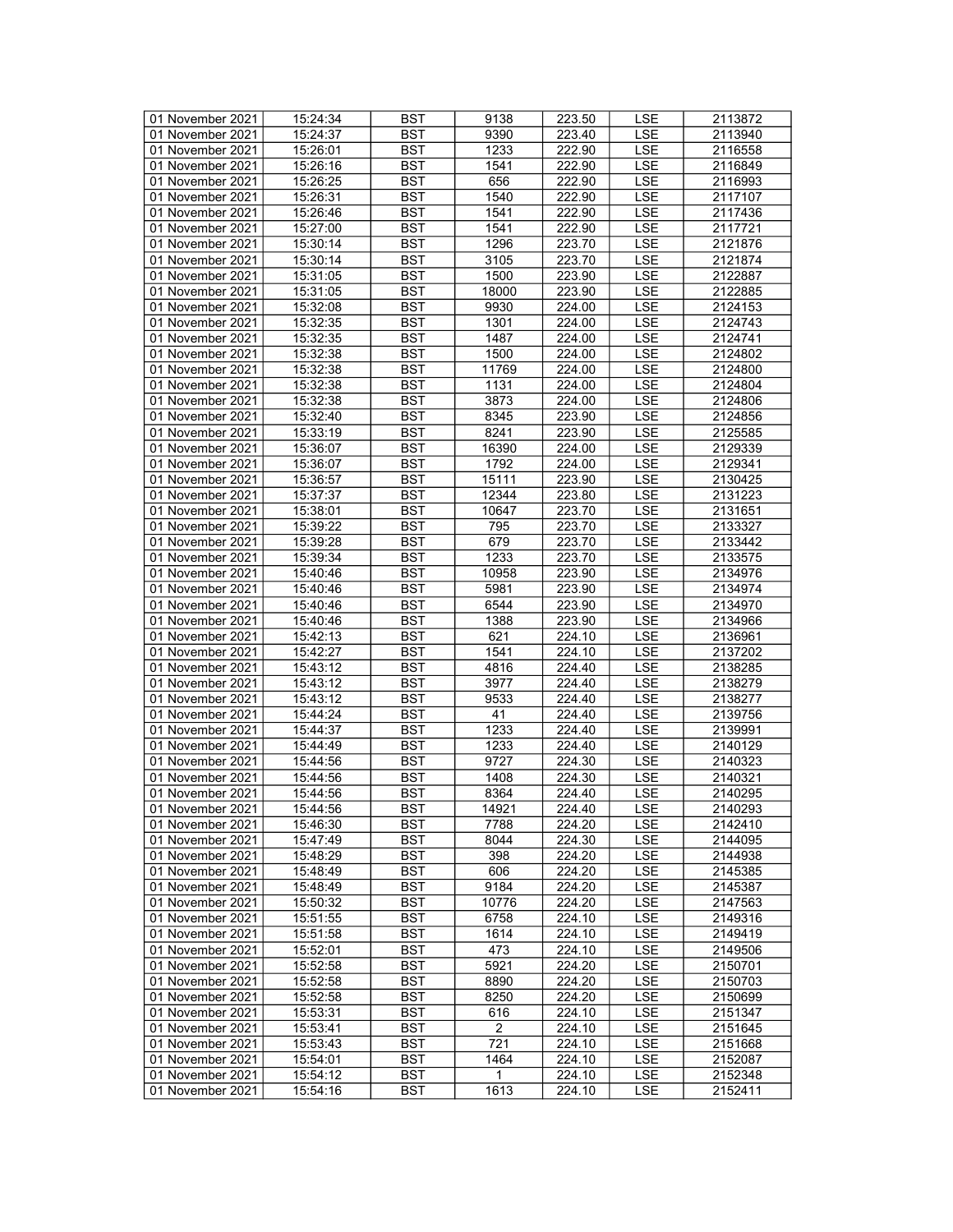| 01 November 2021 | 15:54:22 | <b>BST</b> | 720               | 224.10 | LSE        | 2152499 |
|------------------|----------|------------|-------------------|--------|------------|---------|
| 01 November 2021 | 15:54:31 | BST        | 1613              | 224.10 | <b>LSE</b> | 2152669 |
| 01 November 2021 | 15:55:40 | <b>BST</b> | 1613              | 224.20 | <b>LSE</b> | 2154106 |
| 01 November 2021 | 15:55:49 | <b>BST</b> | 619               | 224.20 | <b>LSE</b> | 2154208 |
| 01 November 2021 | 15:55:52 | <b>BST</b> | 1291              | 224.20 | LSE        | 2154282 |
|                  |          |            |                   |        |            |         |
| 01 November 2021 | 15:56:01 | <b>BST</b> | 9253              | 224.40 | <b>LSE</b> | 2154445 |
| 01 November 2021 | 15:56:13 | <b>BST</b> | 1500              | 224.40 | LSE        | 2154820 |
| 01 November 2021 | 15:56:24 | <b>BST</b> | 1500              | 224.40 | <b>LSE</b> | 2155040 |
| 01 November 2021 | 15:56:45 | <b>BST</b> | 764               | 224.50 | <b>LSE</b> | 2155491 |
| 01 November 2021 | 15:56:45 | <b>BST</b> | 2501              | 224.50 | LSE        | 2155489 |
| 01 November 2021 | 15:56:45 | <b>BST</b> | 3786              | 224.50 | LSE        | 2155487 |
| 01 November 2021 | 15:56:45 | <b>BST</b> | 1500              | 224.50 | <b>LSE</b> | 2155485 |
| 01 November 2021 | 15:56:45 | <b>BST</b> | 3955              | 224.50 | <b>LSE</b> | 2155483 |
| 01 November 2021 | 15:57:22 | <b>BST</b> | 4857              | 224.40 | LSE        | 2156205 |
| 01 November 2021 | 15:57:22 | <b>BST</b> | 6961              | 224.40 | <b>LSE</b> | 2156203 |
| 01 November 2021 | 15:57:22 | <b>BST</b> | 1613              | 224.40 | LSE        | 2156197 |
| 01 November 2021 | 15:57:37 | <b>BST</b> | 10771             | 224.30 | LSE        | 2156525 |
| 01 November 2021 | 15:58:58 | <b>BST</b> | 902               | 224.20 | <b>LSE</b> | 2158219 |
| 01 November 2021 | 15:59:07 | <b>BST</b> | 656               | 224.20 | <b>LSE</b> | 2158474 |
| 01 November 2021 | 16:00:34 | <b>BST</b> | 1227              | 224.30 | <b>LSE</b> | 2161414 |
|                  |          |            |                   |        |            |         |
| 01 November 2021 | 16:00:36 | <b>BST</b> | 2670              | 224.40 | LSE        | 2161455 |
| 01 November 2021 | 16:00:36 | <b>BST</b> | 88                | 224.40 | <b>LSE</b> | 2161453 |
| 01 November 2021 | 16:00:36 | <b>BST</b> | 2483              | 224.40 | LSE        | 2161451 |
| 01 November 2021 | 16:00:36 | <b>BST</b> | 3767              | 224.40 | LSE        | 2161449 |
| 01 November 2021 | 16:00:36 | <b>BST</b> | 5653              | 224.40 | LSE        | 2161447 |
| 01 November 2021 | 16:00:36 | <b>BST</b> | 657               | 224.40 | <b>LSE</b> | 2161445 |
| 01 November 2021 | 16:00:36 | <b>BST</b> | 3043              | 224.40 | <b>LSE</b> | 2161443 |
| 01 November 2021 | 16:00:46 | <b>BST</b> | 1291              | 224.30 | <b>LSE</b> | 2161593 |
| 01 November 2021 | 16:00:47 | <b>BST</b> | 7280              | 224.30 | <b>LSE</b> | 2161605 |
| 01 November 2021 | 16:02:52 | <b>BST</b> | 1171              | 224.30 | LSE        | 2164158 |
| 01 November 2021 | 16:03:04 | <b>BST</b> | 6423              | 224.40 | <b>LSE</b> | 2164453 |
| 01 November 2021 | 16:03:04 | <b>BST</b> | 3843              | 224.40 | LSE        | 2164451 |
| 01 November 2021 | 16:03:18 | <b>BST</b> | 12696             | 224.40 | <b>LSE</b> | 2164810 |
| 01 November 2021 | 16:04:07 | <b>BST</b> | 1290              | 224.40 | LSE        | 2166033 |
| 01 November 2021 | 16:04:22 | <b>BST</b> | 1613              | 224.40 | LSE        | 2166396 |
| 01 November 2021 | 16:04:37 | <b>BST</b> | 1613              | 224.40 | <b>LSE</b> | 2166797 |
|                  |          |            |                   |        |            |         |
| 01 November 2021 | 16:04:49 | <b>BST</b> | 1291              | 224.40 | <b>LSE</b> | 2166976 |
| 01 November 2021 | 16:04:57 | <b>BST</b> | 665               | 224.40 | <b>LSE</b> | 2167141 |
| 01 November 2021 | 16:04:57 | <b>BST</b> | 8566              | 224.40 | LSE        | 2167143 |
| 01 November 2021 | 16:04:57 | <b>BST</b> | 7694              | 224.40 | <b>LSE</b> | 2167131 |
| 01 November 2021 | 16:04:57 | <b>BST</b> | 3388              | 224.40 | LSE        | 2167129 |
| 01 November 2021 | 16:08:56 | <b>BST</b> | 4203              | 224.80 | LSE        | 2172759 |
| 01 November 2021 | 16:08:56 | <b>BST</b> | 4225              | 224.80 | <b>LSE</b> | 2172757 |
| 01 November 2021 | 16:08:56 | <b>BST</b> | 2885              | 224.80 | <b>LSE</b> | 2172743 |
| 01 November 2021 | 16:08:56 | <b>BST</b> | 2115              | 224.80 | <b>LSE</b> | 2172735 |
| 01 November 2021 | 16:08:56 | BST        | 7962              | 224.80 | LSE        | 2172737 |
| 01 November 2021 | 16:08:56 | <b>BST</b> | 3478              | 224.80 | LSE        | 2172739 |
| 01 November 2021 | 16:08:56 | <b>BST</b> | 1233              | 224.80 | LSE        | 2172741 |
| 01 November 2021 | 16:08:56 | BST        | 7433              | 224.80 | LSE        | 2172745 |
| 01 November 2021 | 16:08:56 | <b>BST</b> | 88                | 224.80 | <b>LSE</b> | 2172747 |
| 01 November 2021 | 16:08:56 | <b>BST</b> | 1214              | 224.80 | LSE        | 2172749 |
| 01 November 2021 | 16:08:56 | BST        | 1500              | 224.80 | LSE        | 2172751 |
| 01 November 2021 | 16:08:56 | <b>BST</b> | 4201              | 224.80 | LSE        | 2172753 |
|                  |          | <b>BST</b> | 5271              |        |            |         |
| 01 November 2021 | 16:11:04 |            |                   | 225.00 | <b>LSE</b> | 2175878 |
| 01 November 2021 | 16:11:04 | <b>BST</b> | 3042              | 225.00 | LSE        | 2175876 |
| 01 November 2021 | 16:11:04 | <b>BST</b> | $\overline{9171}$ | 225.00 | LSE        | 2175874 |
| 01 November 2021 | 16:13:01 | <b>BST</b> | 1166              | 225.00 | LSE        | 2178708 |
| 01 November 2021 | 16:13:10 | BST        | 675               | 225.00 | <b>LSE</b> | 2179033 |
| 01 November 2021 | 16:13:13 | <b>BST</b> | 1290              | 225.00 | <b>LSE</b> | 2179104 |
| 01 November 2021 | 16:13:25 | <b>BST</b> | 1291              | 225.00 | LSE        | 2179465 |
| 01 November 2021 | 16:13:37 | BST        | 3525              | 225.00 | LSE        | 2179828 |
| 01 November 2021 | 16:13:37 | <b>BST</b> | 4690              | 225.00 | <b>LSE</b> | 2179830 |
| 01 November 2021 | 16:13:37 | <b>BST</b> | 3909              | 225.00 | LSE        | 2179826 |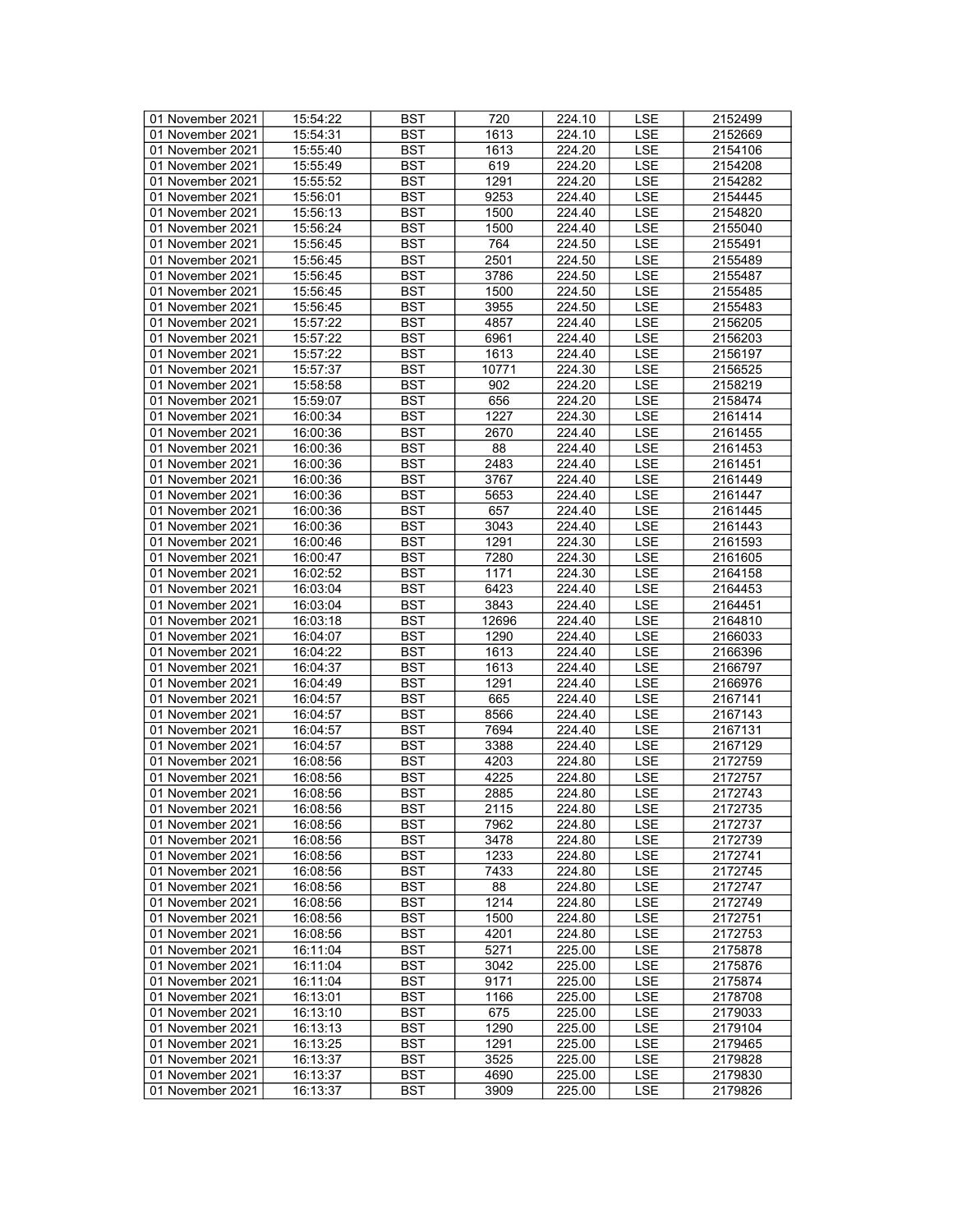| 01 November 2021 | 16:14:49 | <b>BST</b>       | 8160 | 224.90 | LSE        | 2181868 |
|------------------|----------|------------------|------|--------|------------|---------|
| 01 November 2021 | 16:16:58 | BST              | 777  | 224.80 | <b>LSE</b> | 2185823 |
| 01 November 2021 | 16:17:04 | <b>BST</b>       | 36   | 225.00 | <b>LSE</b> | 2186138 |
| 01 November 2021 | 16:17:04 | <b>BST</b>       | 1500 | 225.00 | <b>LSE</b> | 2186136 |
| 01 November 2021 | 16:17:04 | <b>BST</b>       | 1256 | 225.00 | LSE        | 2186134 |
| 01 November 2021 | 16:17:04 | <b>BST</b>       | 9155 | 225.00 | <b>LSE</b> | 2186132 |
|                  |          |                  |      |        |            |         |
| 01 November 2021 | 16:18:40 | <b>BST</b>       | 649  | 225.00 | LSE        | 2189352 |
| 01 November 2021 | 16:18:52 | <b>BST</b>       | 1291 | 225.00 | <b>LSE</b> | 2189634 |
| 01 November 2021 | 16:18:55 | <b>BST</b>       | 810  | 225.00 | <b>LSE</b> | 2189684 |
| 01 November 2021 | 16:19:04 | <b>BST</b>       | 1290 | 225.00 | LSE        | 2189983 |
| 01 November 2021 | 16:19:07 | <b>BST</b>       | 647  | 225.00 | LSE        | 2190104 |
| 01 November 2021 | 16:19:16 | <b>BST</b>       | 1291 | 225.00 | <b>LSE</b> | 2190373 |
| 01 November 2021 | 16:19:19 | <b>BST</b>       | 648  | 225.00 | <b>LSE</b> | 2190456 |
| 01 November 2021 | 16:19:31 | <b>BST</b>       | 647  | 225.00 | <b>LSE</b> | 2190749 |
| 01 November 2021 | 16:19:31 | <b>BST</b>       | 1613 | 225.00 | <b>LSE</b> | 2190747 |
| 01 November 2021 | 16:19:43 | <b>BST</b>       | 1290 | 225.00 | LSE        | 2191001 |
| 01 November 2021 | 16:19:43 | <b>BST</b>       | 646  | 225.00 | LSE        | 2190984 |
| 01 November 2021 | 16:19:56 | <b>BST</b>       | 669  | 225.00 | <b>LSE</b> | 2191330 |
|                  |          | <b>BST</b>       | 1613 |        | <b>LSE</b> |         |
| 01 November 2021 | 16:19:58 |                  |      | 225.00 |            | 2191366 |
| 01 November 2021 | 16:20:10 | <b>BST</b>       | 813  | 225.00 | <b>LSE</b> | 2191929 |
| 01 November 2021 | 16:20:13 | <b>BST</b>       | 1094 | 225.00 | LSE        | 2192074 |
| 01 November 2021 | 16:20:13 | <b>BST</b>       | 808  | 225.00 | <b>LSE</b> | 2192060 |
| 01 November 2021 | 16:20:25 | <b>BST</b>       | 1291 | 225.00 | <b>LSE</b> | 2192472 |
| 01 November 2021 | 16:20:25 | <b>BST</b>       | 844  | 225.00 | LSE        | 2192422 |
| 01 November 2021 | 16:20:37 | <b>BST</b>       | 674  | 225.00 | LSE        | 2192923 |
| 01 November 2021 | 16:20:39 | <b>BST</b>       | 189  | 225.00 | <b>LSE</b> | 2192957 |
| 01 November 2021 | 16:20:40 | <b>BST</b>       | 1613 | 225.00 | <b>LSE</b> | 2192975 |
| 01 November 2021 | 16:20:49 | <b>BST</b>       | 674  | 225.00 | <b>LSE</b> | 2193273 |
| 01 November 2021 | 16:20:55 | <b>BST</b>       | 1615 | 225.00 | <b>LSE</b> | 2193403 |
| 01 November 2021 | 16:21:01 | <b>BST</b>       | 429  | 225.00 | LSE        | 2193562 |
| 01 November 2021 | 16:21:01 | <b>BST</b>       | 244  | 225.00 | <b>LSE</b> | 2193564 |
| 01 November 2021 |          | <b>BST</b>       | 181  |        | LSE        |         |
|                  | 16:21:03 |                  |      | 225.00 |            | 2193662 |
| 01 November 2021 | 16:21:03 | <b>BST</b>       | 50   | 225.00 | <b>LSE</b> | 2193657 |
| 01 November 2021 | 16:21:07 | <b>BST</b>       | 1291 | 225.00 | LSE        | 2193774 |
| 01 November 2021 | 16:21:10 | <b>BST</b>       | 7775 | 225.00 | <b>LSE</b> | 2193888 |
| 01 November 2021 | 16:21:10 | <b>BST</b>       | 3003 | 225.00 | LSE        | 2193890 |
| 01 November 2021 | 16:21:10 | <b>BST</b>       | 4725 | 225.00 | LSE        | 2193892 |
| 01 November 2021 | 16:21:10 | <b>BST</b>       | 1353 | 225.00 | <b>LSE</b> | 2193894 |
| 01 November 2021 | 16:21:10 | <b>BST</b>       | 6641 | 225.00 | <b>LSE</b> | 2193896 |
| 01 November 2021 | 16:21:10 | <b>BST</b>       | 2366 | 225.00 | <b>LSE</b> | 2193898 |
| 01 November 2021 | 16:21:10 | <b>BST</b>       | 9039 | 225.00 | LSE        | 2193900 |
| 01 November 2021 | 16:21:22 | <b>BST</b>       | 1746 | 224.90 | <b>LSE</b> | 2194239 |
| 01 November 2021 | 16:21:22 | <b>BST</b>       | 6620 | 224.90 | <b>LSE</b> | 2194237 |
| 01 November 2021 | 16:22:47 | <b>BST</b>       | 985  | 224.80 | <b>LSE</b> | 2196560 |
| 01 November 2021 | 16:22:47 | $\overline{BST}$ | 1196 | 224.80 | <b>LSE</b> | 2196550 |
| 01 November 2021 | 16:22:47 | BST              | 347  | 224.80 | LSE        | 2196548 |
| 01 November 2021 |          | <b>BST</b>       | 920  | 224.80 |            | 2196669 |
|                  | 16:22:51 |                  |      |        | LSE        |         |
| 01 November 2021 | 16:22:57 | <b>BST</b>       | 1376 | 224.80 | LSE        | 2196809 |
| 01 November 2021 | 16:22:57 | BST              | 2063 | 224.80 | LSE        | 2196806 |
| 01 November 2021 | 16:22:58 | <b>BST</b>       | 175  | 224.80 | LSE        | 2196845 |
| 01 November 2021 | 16:22:58 | <b>BST</b>       | 1438 | 224.80 | LSE        | 2196843 |
| 01 November 2021 | 16:22:59 | BST              | 641  | 224.80 | LSE        | 2196853 |
| 01 November 2021 | 16:23:10 | <b>BST</b>       | 1291 | 224.80 | LSE        | 2197209 |
| 01 November 2021 | 16:23:11 | <b>BST</b>       | 640  | 224.80 | <b>LSE</b> | 2197217 |
| 01 November 2021 | 16:23:22 | <b>BST</b>       | 1290 | 224.80 | LSE        | 2197520 |
| 01 November 2021 | 16:23:23 | BST              | 640  | 224.80 | LSE        | 2197530 |
| 01 November 2021 | 16:23:34 | <b>BST</b>       | 1291 | 224.80 | LSE        | 2197850 |
| 01 November 2021 | 16:23:35 | <b>BST</b>       | 639  | 224.80 | <b>LSE</b> | 2197856 |
| 01 November 2021 | 16:23:49 | <b>BST</b>       | 1613 | 224.80 | <b>LSE</b> | 2198195 |
| 01 November 2021 |          | <b>BST</b>       | 192  |        | LSE        |         |
|                  | 16:23:50 |                  |      | 224.80 |            | 2198202 |
| 01 November 2021 | 16:23:50 | BST              | 608  | 224.80 | LSE        | 2198200 |
| 01 November 2021 | 16:24:04 | BST              | 1613 | 224.80 | <b>LSE</b> | 2198615 |
| 01 November 2021 | 16:24:05 | BST              | 799  | 224.80 | LSE        | 2198622 |